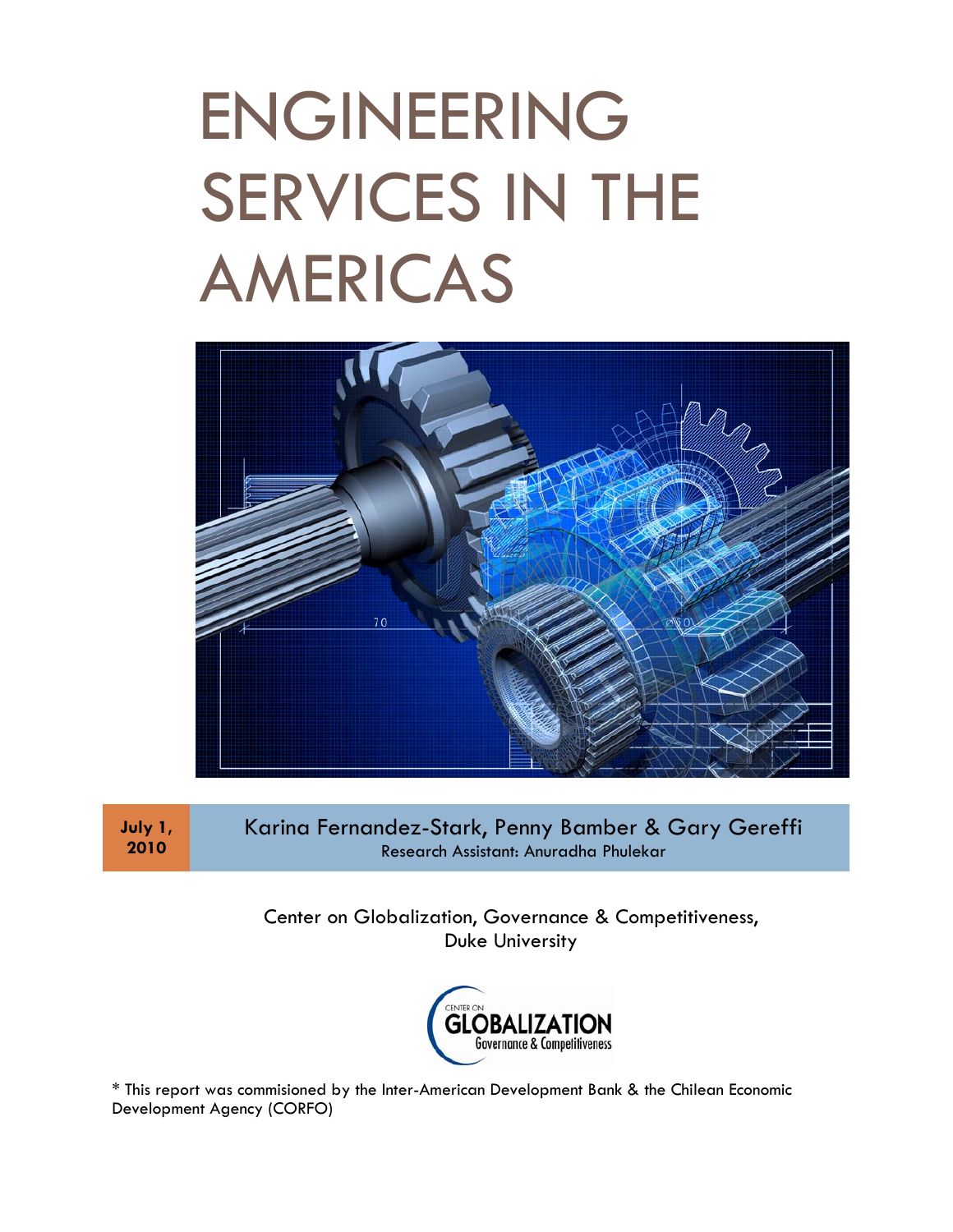## **Acronyms**

| ABET           | Accreditation Board for Engineering and Technology                 |
|----------------|--------------------------------------------------------------------|
| <b>ANTAQ</b>   | National Maritime Administration Agency                            |
| BMI            | <b>Business Monitor International</b>                              |
| <b>BRIC</b>    | Brazil, Russia, India and China                                    |
| <b>CENPES</b>  | Center for Petroleum Research, Brazil                              |
| <b>CODELCO</b> | Corporación Nacional del Cobre, Chile                              |
| <b>CONFEA</b>  | Conselho Federal de Engenharia e Arquitetura e Agronomia, Brazil   |
| <b>EBOPS</b>   | <b>Extended Balance of Payments Services Classification</b>        |
| <b>ECLAC</b>   | Comisión Económica para América Latina y el Caribe                 |
| <b>EMIS</b>    | <b>Emerging Markets Information Service</b>                        |
| <b>EPC</b>     | Engineering, Procurement & Construction                            |
| <b>EPCM</b>    | <b>Engineering, Procurement, Construction Management</b>           |
| <b>ESO</b>     | <b>Engineering Services Outsourcing</b>                            |
| <b>FARC</b>    | Fuerzas Armadas Revolucionarias de Colombia                        |
| FDI            | Foreign Direct Investment                                          |
| <b>GDP</b>     | <b>Gross Domestic Product</b>                                      |
| IDC            | <b>International Data Corporation</b>                              |
| <b>IPEA</b>    | Instituto de Pesquisa Econômica Aplicada, Brasil                   |
| <b>ISIC</b>    | The International Standard Industrial Classification               |
| <b>ISO</b>     | International Organization for Standardization                     |
| ΙT             | <b>Information Technology</b>                                      |
| <b>LAC</b>     | <b>Latin American Countries</b>                                    |
| <b>MNC</b>     | <b>Multinational Corporation</b>                                   |
| <b>NAICS</b>   | The North America Industry Classification System                   |
| <b>NASSCOM</b> | The National Association of Software and Services Companies, India |
| <b>OECD</b>    | Organization for Economic Co-operation and Development             |
| <b>OHSAS</b>   | Occupational Health & Safety Advisory Services                     |
| <b>PAC</b>     | Programa de Aceleraçao do Crescimento, Brasil                      |
| <b>PPP</b>     | public-private partnerships                                        |
| R&D            | Research & Development                                             |
| UN             | <b>United Nations</b>                                              |
| <b>UNCTAD</b>  | United Nations Conference on Trade and Development                 |
| <b>WEF</b>     | World Economic Forum                                               |
| <b>WTO</b>     | <b>World Trade Organization</b>                                    |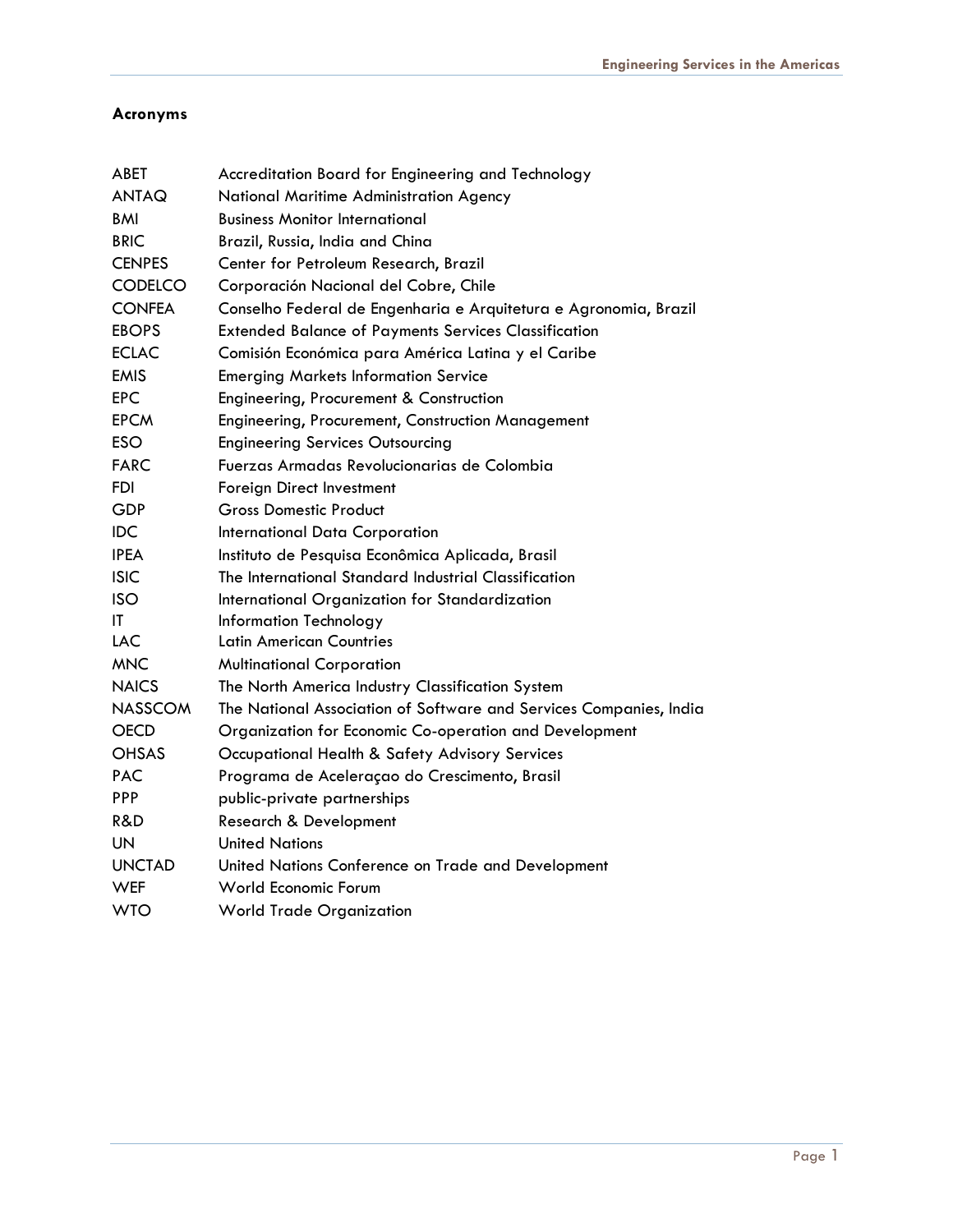## **Contents**

| I.  |                |                                                                 |  |
|-----|----------------|-----------------------------------------------------------------|--|
| Ⅱ.  |                |                                                                 |  |
|     | А.             |                                                                 |  |
|     |                | 1.                                                              |  |
|     |                |                                                                 |  |
|     | В.             |                                                                 |  |
|     | C.             |                                                                 |  |
| Ш.  |                | COMPANY ANALYSIS - LEADING GLOBAL ENGINEERING SERVICES FIRMS 16 |  |
| IV. |                |                                                                 |  |
|     | А.             |                                                                 |  |
|     | В.             |                                                                 |  |
|     | C.             |                                                                 |  |
|     | D.             |                                                                 |  |
|     | E.             |                                                                 |  |
|     | F.             |                                                                 |  |
|     | G.             |                                                                 |  |
|     | Н.             |                                                                 |  |
| V.  |                |                                                                 |  |
|     | А.             |                                                                 |  |
|     | В.             |                                                                 |  |
|     |                | 1.                                                              |  |
|     |                | 2.                                                              |  |
|     |                | 3.                                                              |  |
|     | $\mathsf{C}$ . |                                                                 |  |
|     |                | 1.                                                              |  |
|     |                | 2.                                                              |  |
|     |                | 3.                                                              |  |
|     | D.             |                                                                 |  |
|     | E.             |                                                                 |  |
| VI. |                |                                                                 |  |
|     | А.             |                                                                 |  |
|     | B.             |                                                                 |  |
|     |                | 1.                                                              |  |
|     |                | 2.                                                              |  |
|     |                | 3.                                                              |  |
|     |                | 4.                                                              |  |
|     |                | 5.                                                              |  |
|     | C.             |                                                                 |  |
|     | D.             |                                                                 |  |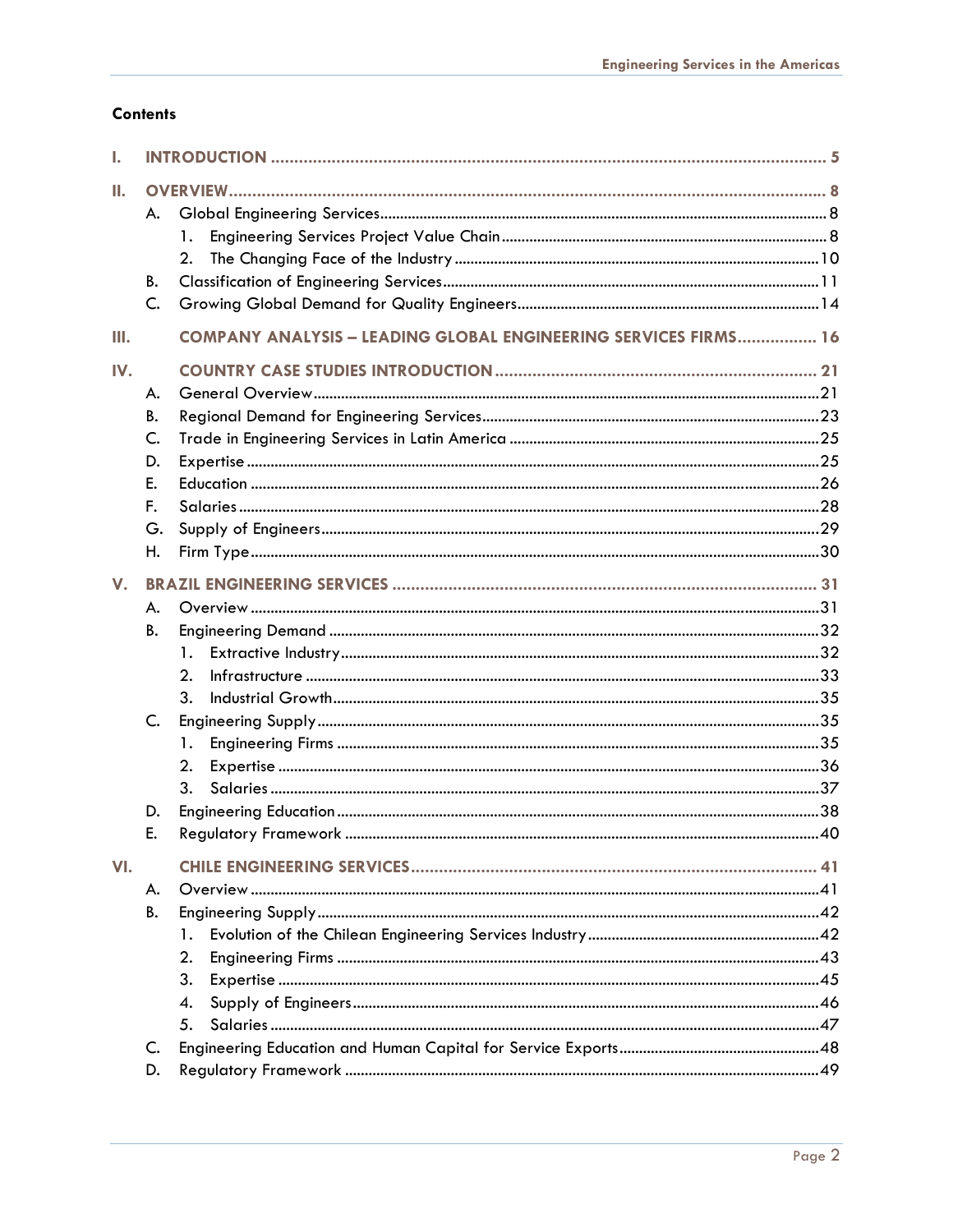| VII.  |    |                |  |
|-------|----|----------------|--|
|       | А. |                |  |
|       | В. |                |  |
|       |    | 1.             |  |
|       |    | 2.             |  |
|       | C. |                |  |
|       |    | 1.             |  |
|       |    | 2.             |  |
|       |    | 3.             |  |
|       | D. |                |  |
|       | E. |                |  |
| VIII. |    |                |  |
|       | A. |                |  |
|       | В. |                |  |
|       |    | 1.             |  |
|       |    | 2.             |  |
|       | C. |                |  |
|       | D. |                |  |
|       | E. |                |  |
| IX.   |    |                |  |
|       | А. |                |  |
|       | В. |                |  |
|       |    | $\mathbf{1}$ . |  |
|       |    | 2.             |  |
|       | C. |                |  |
|       | D. |                |  |
|       |    | 1.             |  |
|       |    | 2.             |  |
|       |    | 3.             |  |
|       | E. |                |  |
| X.    |    |                |  |
| XI.   |    |                |  |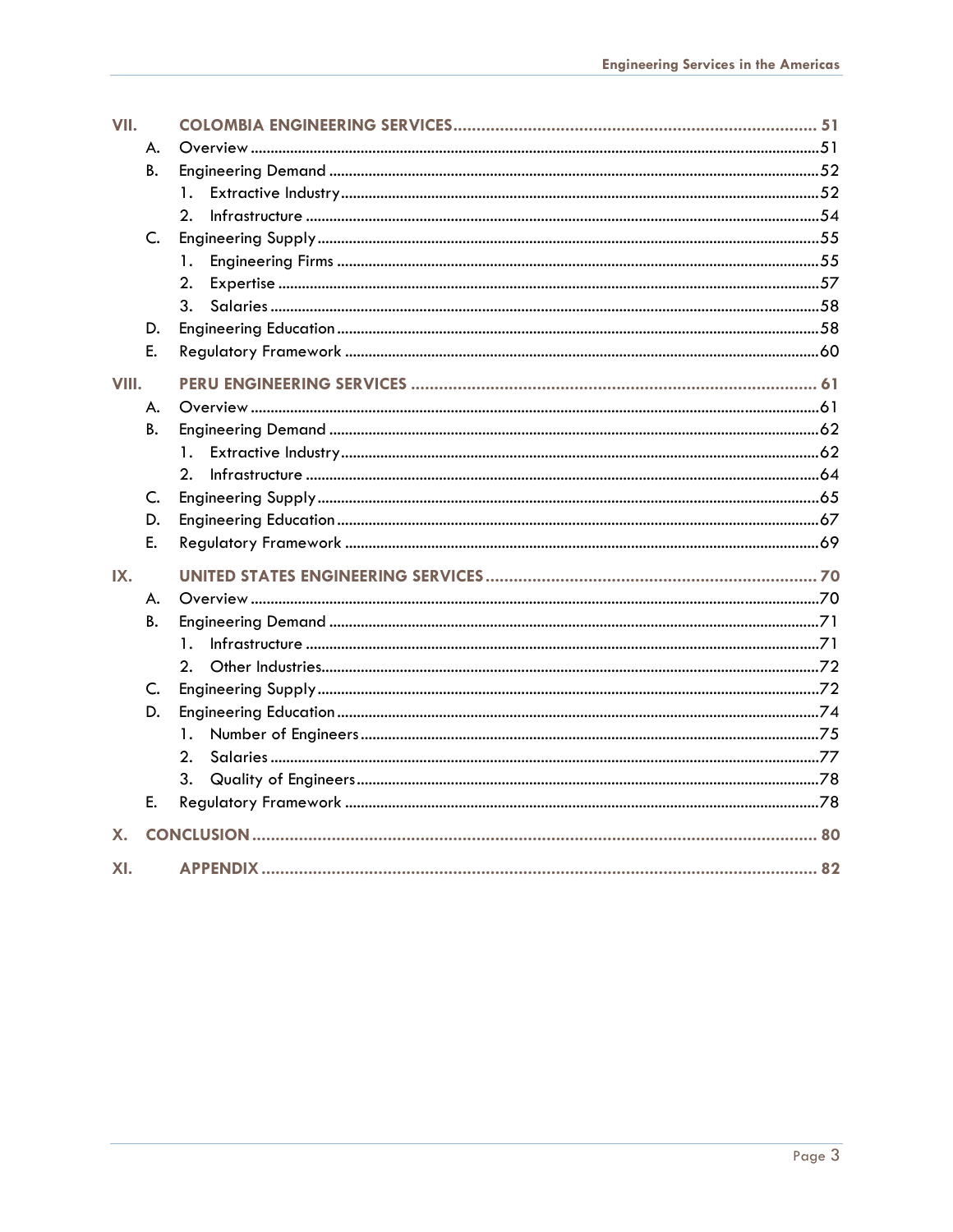# **Tables**

| Table 3. Size of the Global Engineering Services and Engineering Services Outsourcing (ESO)   |  |
|-----------------------------------------------------------------------------------------------|--|
|                                                                                               |  |
|                                                                                               |  |
| Table 5. Leading Engineering Companies, Operations & Activities in Latin America 20           |  |
|                                                                                               |  |
|                                                                                               |  |
|                                                                                               |  |
|                                                                                               |  |
|                                                                                               |  |
|                                                                                               |  |
|                                                                                               |  |
| Table 13. Engineering Income and Probability of Finding a Job in Chile, 200647                |  |
|                                                                                               |  |
|                                                                                               |  |
|                                                                                               |  |
|                                                                                               |  |
|                                                                                               |  |
|                                                                                               |  |
|                                                                                               |  |
|                                                                                               |  |
| Table 22. Wage Distribution for Recent Engineering Graduates in the United States, May 200877 |  |

# **Figures**

| Figure 3. Total Annual University Engineering Graduates, per Year- Selected Disciplines29          |
|----------------------------------------------------------------------------------------------------|
| Figure 4. Total Annual Engineering Graduates, Undergraduate Programs Brazil- Selected Disciplines  |
|                                                                                                    |
|                                                                                                    |
| Figure 6. Total Annual Engineering Graduates, Undergraduate Programs Chile- Selected Disciplines46 |
|                                                                                                    |
| Figure 8. Total Annual Engineering Graduates, Undergraduate Programs Colombia- Selected            |
|                                                                                                    |
|                                                                                                    |
| Figure 10. Total Annual Engineering Graduates, Undergraduate Programs Peru, 2005-2000-Selected     |
|                                                                                                    |
|                                                                                                    |
| Figure 12. US Trade in Architecture, Engineering and Other Technical Services74                    |
| Figure 13. Total Annual Engineering Graduates, Undergraduate Programs United States-Selected       |
|                                                                                                    |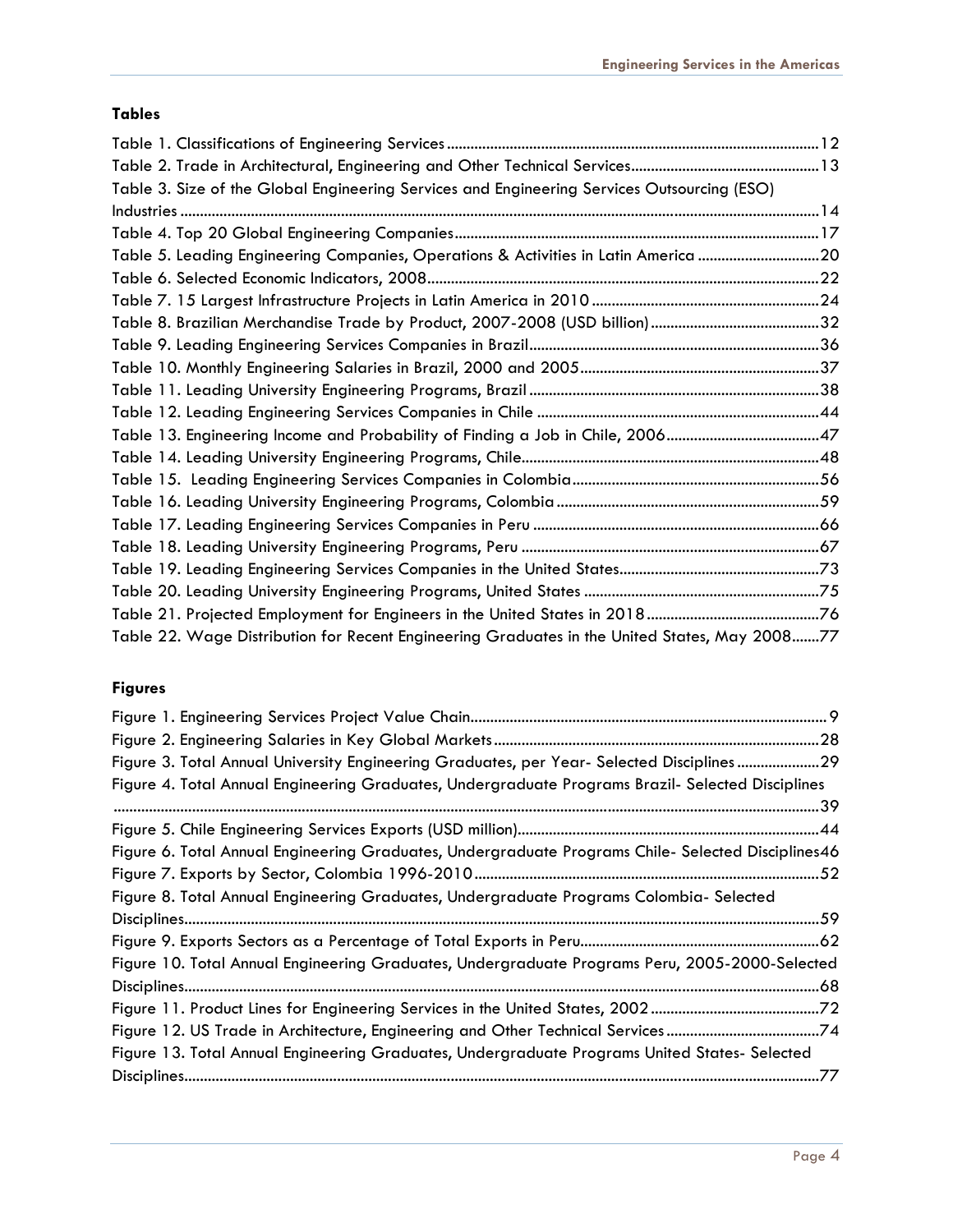## <span id="page-5-0"></span>I. INTRODUCTION

-

Global demand for engineering services is on the rise. The rapid growth of a number of emerging economies and the commodity boom that has accompanied their development has provided a new impetus for these types of activities. These services were once provided principally by engineers from developed nations; however, improvements in education in developing countries, the expansion of large engineering firms to emerging economies and the advent of communication technologies has opened the door for the increased trade in all disciplines of engineering services, both to and from developed nations as firms and countries alike seek to improve their competitiveness.[1](#page-5-1) While the United States continues to be the world's leading exporter of engineering services, exporting approximately four times as much as it imports today, other nations around the world have developed engineering expertise in different sectors and are becoming increasingly important competitors. Trade in these services is occurring between developed and emerging economies as well as between developing nations. This report focuses on the growth of the industry as well as opportunities for intraregional trade in Latin America.

Within the past few years, consistent with this global growth, countries across Latin America have seen an increase in engineering services trade. Improvements to telecommunications and transport infrastructure have allowed for the rapid movement of both information and personnel across borders. Chile, for example, saw engineering exports rise from US\$31 million in 2005 to \$230 million in 2008. Over 60% of exports in 2008 went to Argentina, Brazil, Peru and Colombia (Asociación de Empresas Consultoras de Ingenieria de Chile, 2010). Given the level of development of the region, engineering has been focused principally in the exploitation of natural resources as well as in low technology sectors in infrastructure development. Key countries in the region are undergoing rapid economic growth, requiring major investments in transport, energy and communications infrastructure, while globally the growth of the large BRIC countries has increased world demand for oil, metals and minerals resulting in increased investments in mining and oil extraction in many Latin America countries.

The growth in these sectors has attracted many of the world's leading engineering companies to establish operations in Latin America, leveraging offices in key countries such as Chile to cover the regional market. The transfer of knowledge and technology as a result of the presence of these large

<span id="page-5-1"></span><sup>1 16</sup> of the 23 OECD nations reporting trade data for architectural, engineering and other technical services from 2000 to 2007 noted increases in both imports and exports of those services, while three nations noted increases in exports alone. Brazil, India and the Russian Federation also noted increases in both imports and exports of these services (OECD 2008; United Nations 2009).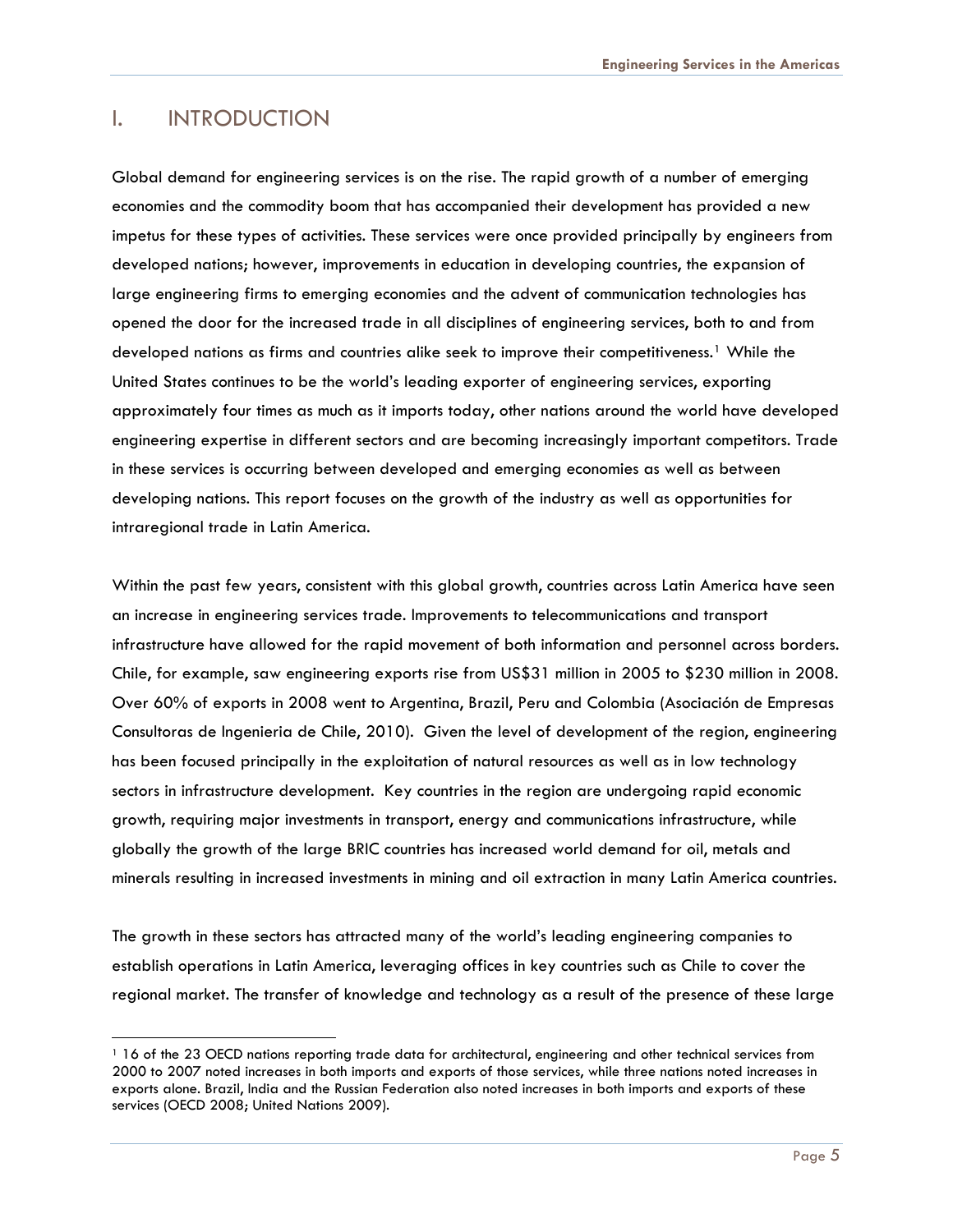multinational engineering firms in the local market has quickly and significantly helped to support the development of local engineering talent and regionally domestic firms have developed areas of expertise focused on resolving specific engineering challenges they face in the local market.

The growing demand for engineering services is unlikely to abate, and will continue to increase the demand for more engineers at a global level. This holds an important opportunity for the developing countries of Latin America that offer competitive labor costs in engineering. However, at the same time, these countries must overcome a number of challenges before they can become important players in the global engineering services market. Engineering skills are already in short supply in the region creating pressure on labor costs. Additionally new universities are providing low quality skills making engineers unemployable and unable to compete at the global level. Engineering schools in Latin America need to prepare global engineers with strong technical skills, while at the same time, with solid interpersonal and management skills and a firm grasp of several languages including English.

This report is focused specifically on the engineering services market within the Americas, analyzing the growth of intraregional trade in these services and offering insight into both the regional demand and supply. A brief overview of the evolution of engineering services at the global level, identifying the engineering services project value chain and highlighting the twenty leading global firms, is employed to provide a broader context for the study of five countries within the region. These include Brazil, Chile, Colombia, Peru and the United States. The Latin American nations were selected due to their emerging market status within the continent. Selection was based on economic growth, foreign direct investment (FDI) expansion and market size within the region, with all five countries registering strong progress within the five-year period prior to the crisis and growth post crisis is expected to be strong. As a result of this development, these countries are likely to continue to provide important sources of demand for as well as supply of engineering services. The United States was selected in order to provide a developed country comparison for the region.

The report is organized as follows. Section II provides an overview of global engineering services providing insight into how the industry is organized, including classifications standards and identifying the key stages of the engineering services project value chain. Section III includes an analysis of the world's twenty leading firms and provides an overview of the current level of their operations in Latin America. Section IV provides comparative analysis at the country level for regional demand and supply of engineering services in the five countries analyzed in this report, followed by individual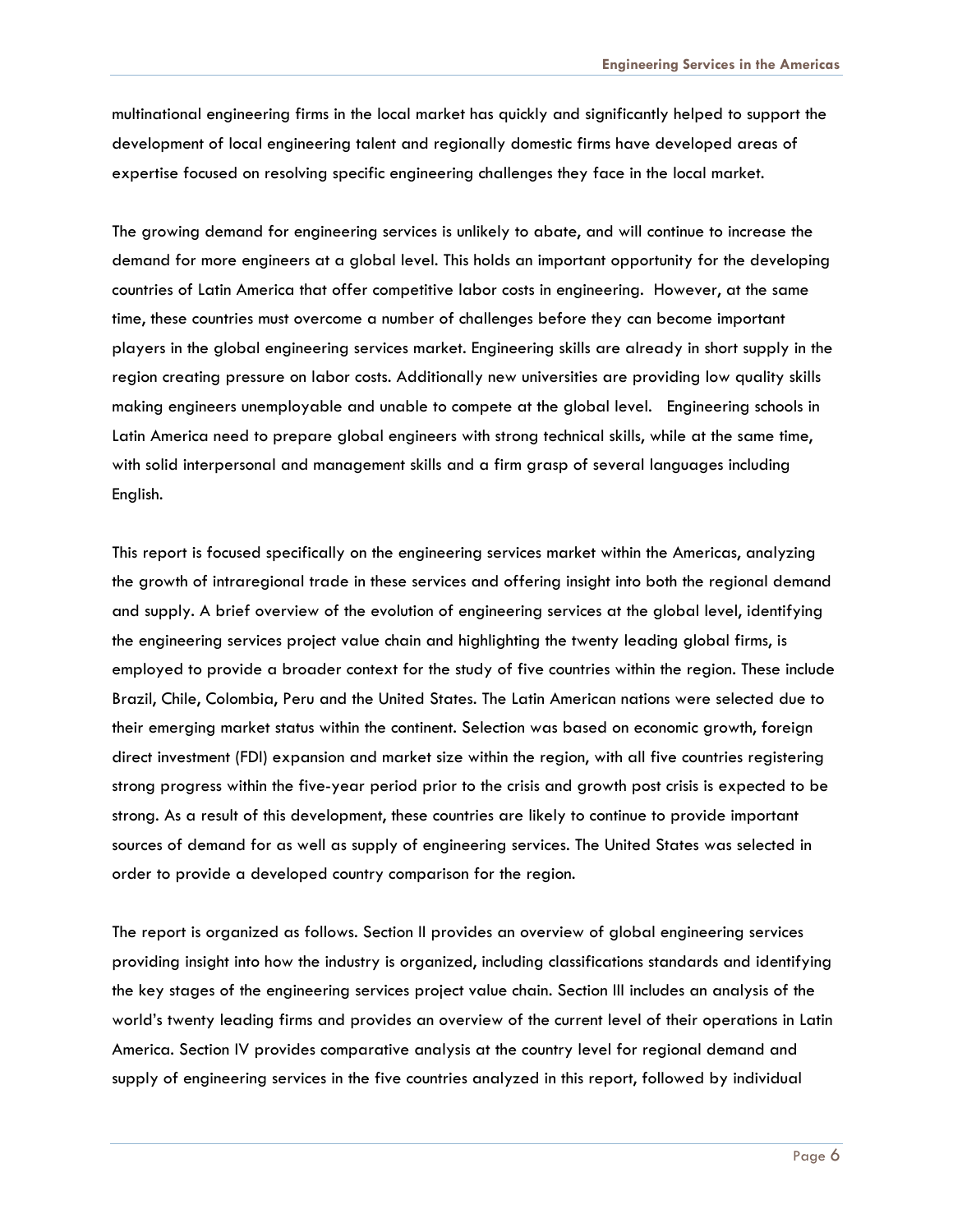country sections that highlight the leading industries demanding engineering services as well as an analysis of the current state of the supply of engineering services in the country. Supply is analyzed by the number of engineering graduates, leading universities and engineering firms and the regulatory framework governing the sector.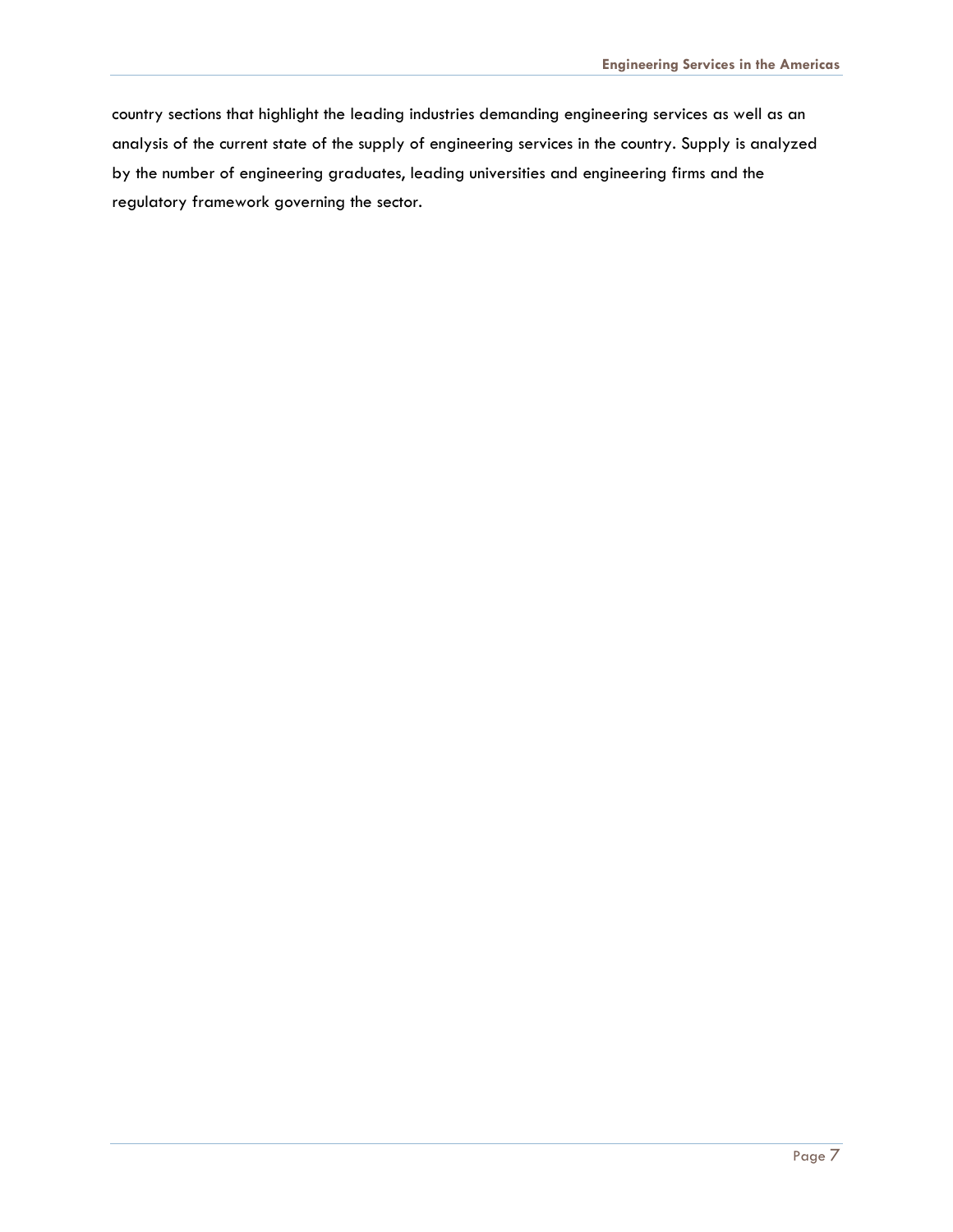# <span id="page-8-0"></span>II. OVERVIEW

# **A. Global Engineering Services**

Trade in engineering services has increased steadily over the past decade, primarily supported by new technologies that facilitate the transmission of information across borders and also by new business strategies that include outsourcing a growing number of firm activities. In the past, the majority of the engineering services were generated by only a few nations, with the United States as the leading export supplier. Recently, a growing number of developing countries have begun to provide these services and today, in this globalized economy, engineering services activities are being supplied from all parts of the world.

 Regional trade of engineering services in Latin America has increased in the recent years. In the past, only developed countries were able to export this type of services.

In Latin America, regional trade in engineering services has also increased. For example, Colombia is emerging as a platform to export engineering services to Central America and Caribbean countries and Peru is demanding engineering services from abroad, particularly in two key sectors - mining and infrastructure. Brazil provides infrastructure services and Chile offers its expertise in mining engineering.

This report adopts the definition of the engineering services industry provided by the US Census Bureau: "an industry comprised of establishments primarily engaged in applying physical laws and principles of engineering in the design, development, and utilization of machines, materials, instruments, structures, processes, and systems" (US Census Bureau, 2008).

### **1. Engineering Services Project Value Chain[2](#page-8-1)**

Six phases have been identified in the engineering service project value chain: Conceptual Design; Feasibility; Engineering; Procurement; Construction and Operations & Maintenance. These phases are identified in Figure 1.

<span id="page-8-1"></span> <sup>2</sup> This value chain is based on activities performed by leading firms in the engineering services sector and draws on in-depth interviews with industry leaders. A full analysis of the global value chain requires further research of all firms in the sector both on the demand and supply side of the industry.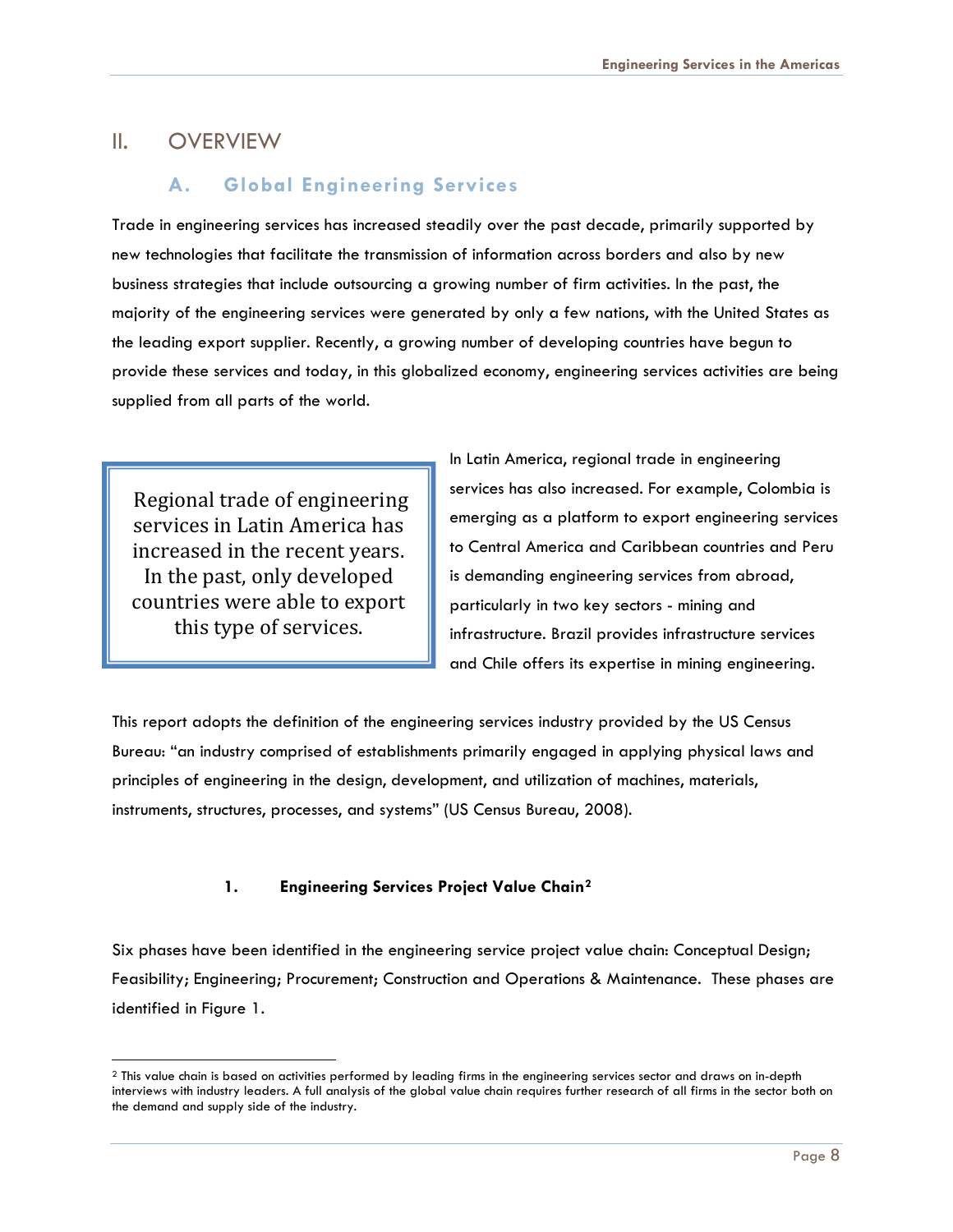

<span id="page-9-0"></span>**Figure 1. Engineering Services Project Value Chain** 

Source: CGGC

Some large companies are vertically integrated and offer all phases in an engineering project while others only specialize in particular activities. Generally, the construction part of the project is subcontracted to other firms, with construction management being provided locally; however, many engineering services companies also have large construction divisions.

Activities provided by engineering companies include, but are not limited to:

- Project management
- Order of Magnitude Estimate (OME)
- Feasibility studies such as study of applicable technologies and Environmental Impact studies
- Basic and Detailed design
- Materials and equipment procurement
- Construction
- Operations support and facility management
- Post-construction services
- **Maintenance**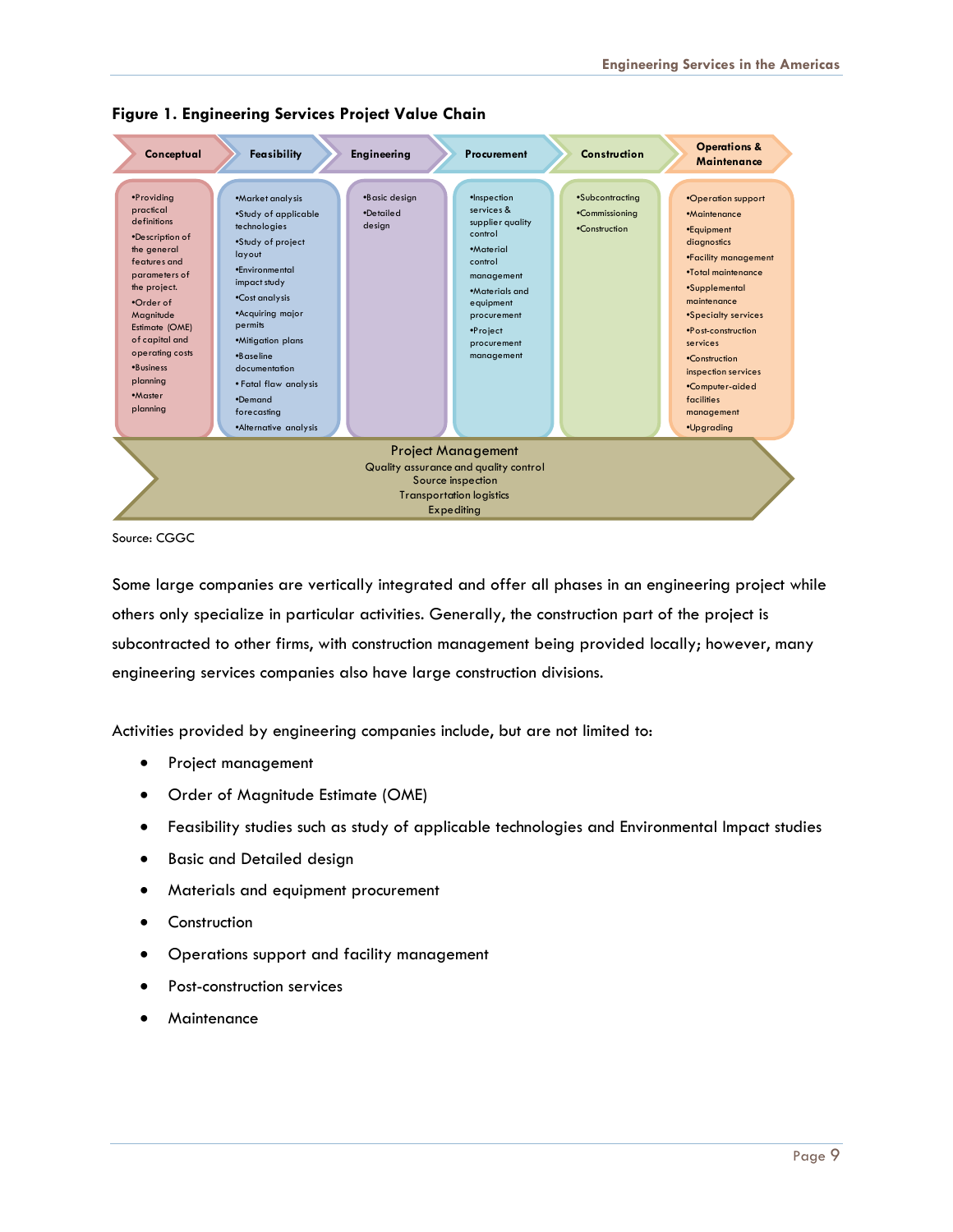<span id="page-10-0"></span>Multinational companies are usually contracted for "Engineering, Procurement and Construction Management (EPCM)" projects due to both their expertise in specific sectors as well as their considerable experience managing large projects. This category of firms includes leading companies Bechtel and Fluor, amongst others. These engineering firms typically handle large projects related to infrastructure including energy, transportation, communications and water, as well as sectors such as forestry, mining and oil & gas among others. These large infrastructure projects include mining plants, dams, airports, tunnels, processing plants, pipelines, offshore facilities and hydro-electric plants among others. These projects draw engineers from a broad range of disciplines including: civil, mechanical, industrial, mining-metals-metallurgy, chemical, forestry, construction, electrical, electronic, environmental, aquaculture, agricultural and petroleum engineering. This report excludes the engineering fields related specifically to Information Technology (IT), computer science and systems engineering.

#### **2. The Changing Face of the Industry**

-

Engineering companies have evolved from providing all engineering services from the headquarters to opening key operations and centers of excellence in developing countries. As the industry has evolved from a domestic to global domain, it has forced the companies to create global systems of delivery<sup>[3](#page-10-1)</sup> in their business strategy. The world's two largest engineering firms, Fluor and Bechtel, both of which are headquartered in the United States and have 100 years of experience in the field, have each established a presence in countries on every continent and provide a comprehensive range of engineering services, excelling in all stages of the engineering services value chain. Today, both firms operate using a global approach for many of their large projects, allowing multiple offices to work on the project around the clock (Fluor, 2010b). "Around the Clock, Round the World," as the approach is referred to at Bechtel, allows complex design and construction processes to span numerous time

<span id="page-10-1"></span><sup>3</sup> Indian firms, new entrants to the industry, have followed the reverse strategy. Having mastered the Global Delivery Model offering IT services, these firms began offering engineering services. The rise of India in the export of engineering services and the emergence of a so called new industry, Engineering Services Outsourcing (ESO) has captured the attention of the popular media over the last two years. Indian companies have successfully leveraged the skill sets, tools and experience from outsourcing IT software and services, to gain a strong foundation in outsourced product design and engineering. The Global Delivery Model mastered by the Indian offshore services providers such as Tata Consultancy Services and HCL have given these companies full advantages in the provision of engineering services to large MNCs. The Global Delivery Model involves the deployment of resources from different parts of the world to provide maximally efficient service delivery. It also involves having the right volume of skills and the right skills mix in the right place at the right time and the right price point (Tuck School of Business at Dartmouth – William F. Achtmeyer Center for Global Leadership, 2007). In India the scope of outsourced engineering services has expanded beyond product design to include industrial services (process engineering plant automation and enterprise asset management) (NASSCOM, 2008b). Approximately 55% of the ESO market in India is controlled by Indian IT service providers, 40% is with the captives, and the rest is catered by the niche players. While engineering services as a segment is multi-disciplinary - automotive, aerospace and high-tech/telecom are the major thrust areas in India. Aerospace, auto and telecom verticals comprise around 55- 60% of the market (NASSCOM, 2008a). This report refers to engineering services that involved large infrastructure projects, while India provision of engineering services involve mainly product and process development. In just one decade, India has increased the export of these services, surpassing the United States (World Trade Organization 2008).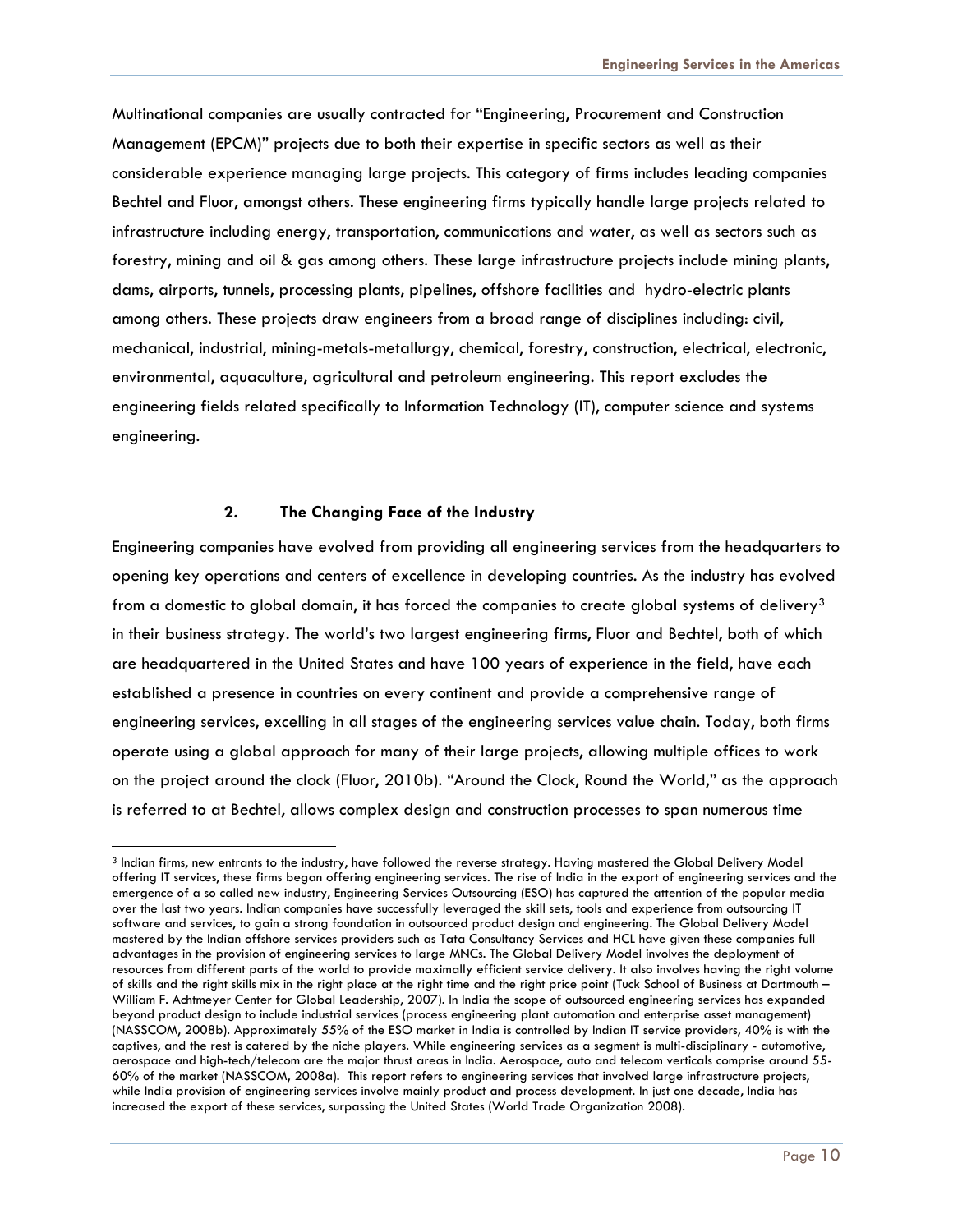<span id="page-11-0"></span>zones every day, using its nine engineering hubs around the world: Houston, Frederick (Maryland), New Delhi, Shanghai, London, Brisbane, Santiago, Taipei and Warsaw (Bechtel, 2008).

WorleyParsons, the top Australian engineering firm, also involves different global offices according to the scale and type of project. For example, in a current project related to improving the extraction of molybdenum in Russia, offices from Russia, London, Sydney, Melbourne, Santiago and Toronto are working together in this project with the goal to double the client's production of molybdenum per annum (WorleyParsons, 2009). The leading Canadian engineering firm, SNC-Lavalin established centers of excellence around the world; copper in Santiago, iron ore in Belo Horizonte and Montreal, nickel in Perth and gold in Canada. The Center of Excellence for Copper in Santiago-Chile has provided complete lifecycle implementation services, including basic and detailed engineering for a variety of copper projects in the Andes, Central Africa and tropical Australia (SNC Lavalin, 2010a, 2010b, 2010c, 2010d).

# **B. Classification of Engineering Services**

Measuring trade in engineering services is a complex task. There are different definitions of what the field of engineering services encompasses, which is further complicated by the lack of data to quantify the industry. There have been numerous attempts to clarify and quantify these activities, although there is still no international consensus (See Table 1). The International Standard Industrial

Classification (ISIC) of all economic activities classified by the United Nations refers to this category as '**architectural and engineering activities and related technical consultancy'**. The ISIC classification is relevant for economic activities within national boundaries. The North America Industry Classification System (NAICS) (US, Canada & Mexico) refers to 'engineering services' and the classification of the industry for international trade purposes proposed by the OECD and European Union

 Engineering services classification and quantification is an important, outstanding international task. Currently, only a few countries report this data.

under the Extended Balance of Payments Services Classification (EBOPS) is '**architectural, engineering and other technical services'**.

The International Standard Industrial Classification (ISIC) has a specific category for these services; however, only few countries report data, which makes it difficult to use it for analytical purposes. The other popular classification in the Americas is the North America Industry Classification System (NAICS)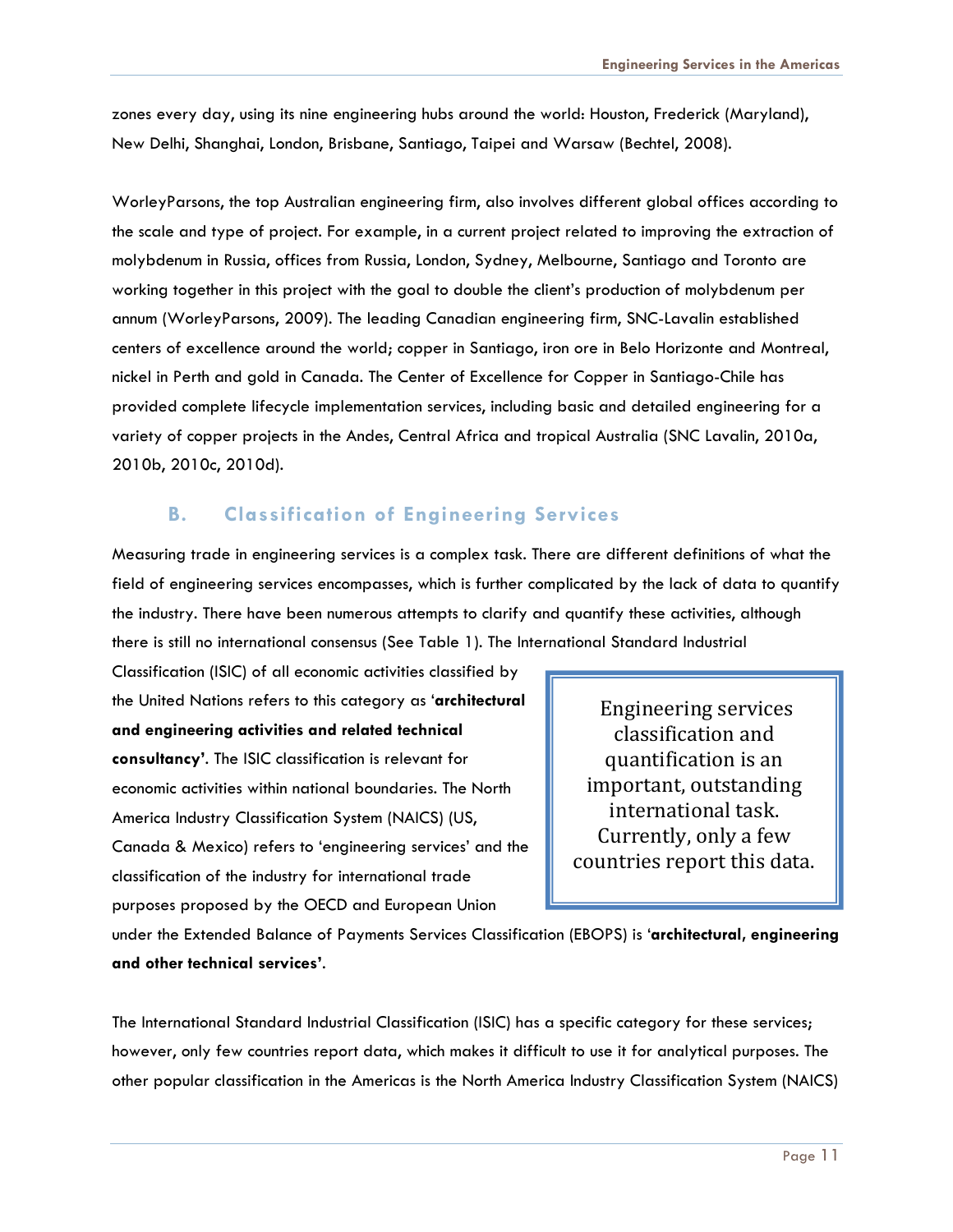<span id="page-12-0"></span>that created a special code for "Engineering Services", separating these from architectural activities or other related technical consultancy; however this only covers three countries; the United States, Canada and Mexico.

| <b>Extended Balance of Payments</b><br><b>Services Classification (EBOPS)</b>                                                                                                                                                                                                                                                                                                                                                                                                         | International Standard Industrial<br><b>Classification (ISIC)</b>                                                                                                                                                                                                                                                                                                                    | <b>North America Industry Classification</b><br>System (US, Canada & Mexico) NAICS                                                                                                                                                                                                                                                                                                                                                                                                                                                                                                                                                              |
|---------------------------------------------------------------------------------------------------------------------------------------------------------------------------------------------------------------------------------------------------------------------------------------------------------------------------------------------------------------------------------------------------------------------------------------------------------------------------------------|--------------------------------------------------------------------------------------------------------------------------------------------------------------------------------------------------------------------------------------------------------------------------------------------------------------------------------------------------------------------------------------|-------------------------------------------------------------------------------------------------------------------------------------------------------------------------------------------------------------------------------------------------------------------------------------------------------------------------------------------------------------------------------------------------------------------------------------------------------------------------------------------------------------------------------------------------------------------------------------------------------------------------------------------------|
| <b>Extended Balance of Payments Services</b><br><b>Classification (EBOPS)</b><br>The United Nations Statistics Division,<br>the Statistical Office of the European<br>Communities, the International Monetary<br>Fund, The OECD and the WTO agreed<br>on using this classification for the trade<br>of these services.                                                                                                                                                                | International Standard Industrial<br>Classification (ISIC) of all economic activities<br>classified by the United Nations<br>ISIC Rev.4 7110 'Architectural and<br>engineering activities and related technical<br>consultancy'                                                                                                                                                      | NAICS Code 541330 'Engineering Services'<br>North America Industry Classification System (US,<br>Canada & Mexico). In 1997 NAICS replaced the<br>Standard Industrial Classification (SIC) system.<br>'Engineering Services' has the code 541330 and<br>SIC 8711.                                                                                                                                                                                                                                                                                                                                                                                |
| Hierarchy<br>9. Other Business Services<br>9.3 Miscellaneous business, professional,<br>and technical services<br>9.3.4 Architectural, engineering and<br>other technical services- Code 280                                                                                                                                                                                                                                                                                          | Hierarchy<br>- Section: M - Professional, scientific and<br>technical activities<br>- Division: 71 - Architectural and engineering<br>activities; technical testing and analysis<br>- Group: 711 - Architectural and<br>engineering activities and related technical<br>consultancy<br>- Class: 7110 - Architectural and engineering<br>activities and related technical consultancy | Hierarchy<br>- Sector 54--Professional, Scientific, and<br><b>Technical Services</b><br>- 5413 Architectural, Engineering, and Related<br>Services                                                                                                                                                                                                                                                                                                                                                                                                                                                                                              |
| Architectural, engineering and other<br>technical services covers transactions<br>between residents and nonresidents<br>related to architectural design of urban<br>and other development projects;<br>planning and project design and<br>supervision of dams, bridges, airports,<br>turnkey projects etc.; surveying;<br>cartography; product testing and<br>certification; and technical inspection<br>services. Mining engineering is excluded<br>and included in mining services. | This class includes the provision of<br>architectural services, engineering services,<br>drafting services, building inspection services<br>and surveying and mapping services and the<br>like.                                                                                                                                                                                      | This industry comprises establishments primarily<br>engaged in applying physical laws and principles<br>of engineering in the design, development, and<br>utilization of machines, materials, instruments,<br>structures, processes, and systems. The assignments<br>undertaken by these establishments may involve<br>any of the following activities: provision of advice,<br>preparation of feasibility studies, preparation of<br>preliminary and final plans and designs, provision<br>of technical services during the construction or<br>installation phase, inspection and evaluation of<br>engineering projects, and related services. |

**Table 1. Classifications of Engineering Services** 

Source: (United Nations, 2002, 2010; US Census Bureau, 2008)

The most widely adopted classification to track trade data is the Extended Balance of Payments Services Classification (EBOPS) (see table 2). Many international organizations have agreed to use this classification, including the United Nations Statistics Division, the Statistical Office of the European Communities, the International Monetary Fund, the OECD and the WTO. However, the data is mostly incomplete although some organizations have collected information for some countries over several years. By 2010, only 75 countries were reporting service trade data in this category (see Appendix 1) (United Nations 2009). Out of these five countries included in this study (Brazil, Chile, Colombia, Peru and the United States) trade data is available only for Brazil and the United States (see Table 2). Brazil shows a positive trade balance; in 2008 it exported US\$5,595 million and imported US\$2,954 million in engineering services. Brazilian exports have grown rapidly since 2006 with US\$3,033 million in exports to US\$5,595 million in 2008 (OECD 2008; United Nations 2009; World Trade Organization 2008). In 2008, the United States exported US\$5,918 million and imported US\$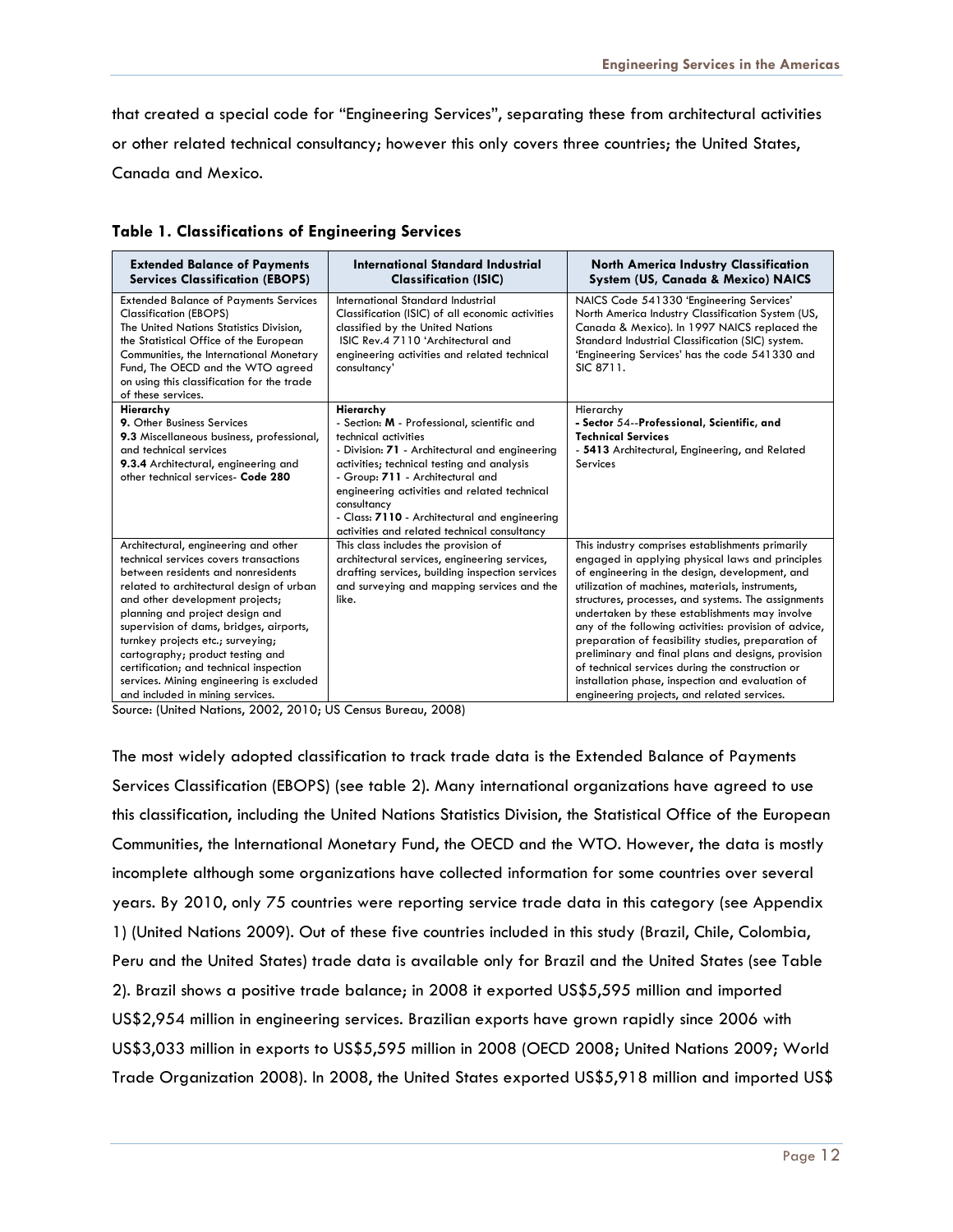<span id="page-13-0"></span>1,086 million, a notable increase from two years earlier when the country exported US\$4,991 million and imported US\$263 million. On the other hand, in 2008, Chile exported US\$275 million mainly in the engineering services related to mining.

|                      |        | <b>WTO (2006)</b> | <b>UN Service Trade</b><br>(2008) | <b>OECD</b><br>(US \$million) |       | <b>IDC</b><br>(2008) |  |  |  |  |
|----------------------|--------|-------------------|-----------------------------------|-------------------------------|-------|----------------------|--|--|--|--|
|                      |        | (US \$ million)   | (US \$million)                    | 2006                          | 2008  | (US \$million)       |  |  |  |  |
| <b>United States</b> | Export | 5,020             |                                   | 4,991                         | 5,918 |                      |  |  |  |  |
|                      | Import | 280               |                                   | 263                           | 1,086 |                      |  |  |  |  |
| <b>Brazil</b>        | Export | 3,033             | 5,595                             | 3,034                         |       |                      |  |  |  |  |
|                      | Import | 1,708             | 2,954                             | 1,711                         |       |                      |  |  |  |  |
| Colombia             | Export |                   |                                   |                               |       |                      |  |  |  |  |
|                      | Import |                   |                                   |                               |       |                      |  |  |  |  |
|                      | Export |                   | 275.6 <sup>a</sup>                |                               |       |                      |  |  |  |  |
| <b>Chile</b>         | Import |                   |                                   |                               |       |                      |  |  |  |  |
|                      | Export |                   | Data not available                |                               |       |                      |  |  |  |  |
| Peru                 | Import |                   |                                   |                               |       |                      |  |  |  |  |

**Table 2. Trade in Architectural, Engineering and Other Technical Services** 

Note: The services included in this table are classified under the Extended Balance of Payments Services (EBOPS) Classification (see table 1).

a: This figure principally includes engineering services related to mining, which are included with Mining Services in the EBOPS Classification. Sources: (OECD 2008; United Nations 2009; World Trade Organization 2008).

A 2005 report by NASSCOM and Booz Allen Hamilton (2005) estimates that worldwide spending on engineering services<sup>[4](#page-13-1)</sup> will increase from US\$750 billion in 2004 to more than US\$1 trillion by 2020 (see Table 3). In 2004, only US\$10-15 billion of this US\$750 billion was outsourced. Engineering Services Outsourcing (ESO) however, is expected to reach US\$80 billion in 2010 and between US\$150 and US\$225 billion by 2020. Datamonitor (2009c) reported that global revenues of the combined "Construction & Engineering Industry" reached US\$2,323 billion in 2008 and that this figure will increase to US\$2,762.7 billion in 2013 as both the engineering and construction sectors expand.<sup>[5](#page-13-2)</sup>

-

<span id="page-13-1"></span> $4$  The report does not provide an explanation regarding the activities included in engineering services.<br> $5$  The global construction and engineering industry is composed of civil engineering companies and large-scale con

<span id="page-13-2"></span>includes all construction companies with the exception of those in the home-building sector. Revenues in the construction business are significantly larger than those of the engineering services sector.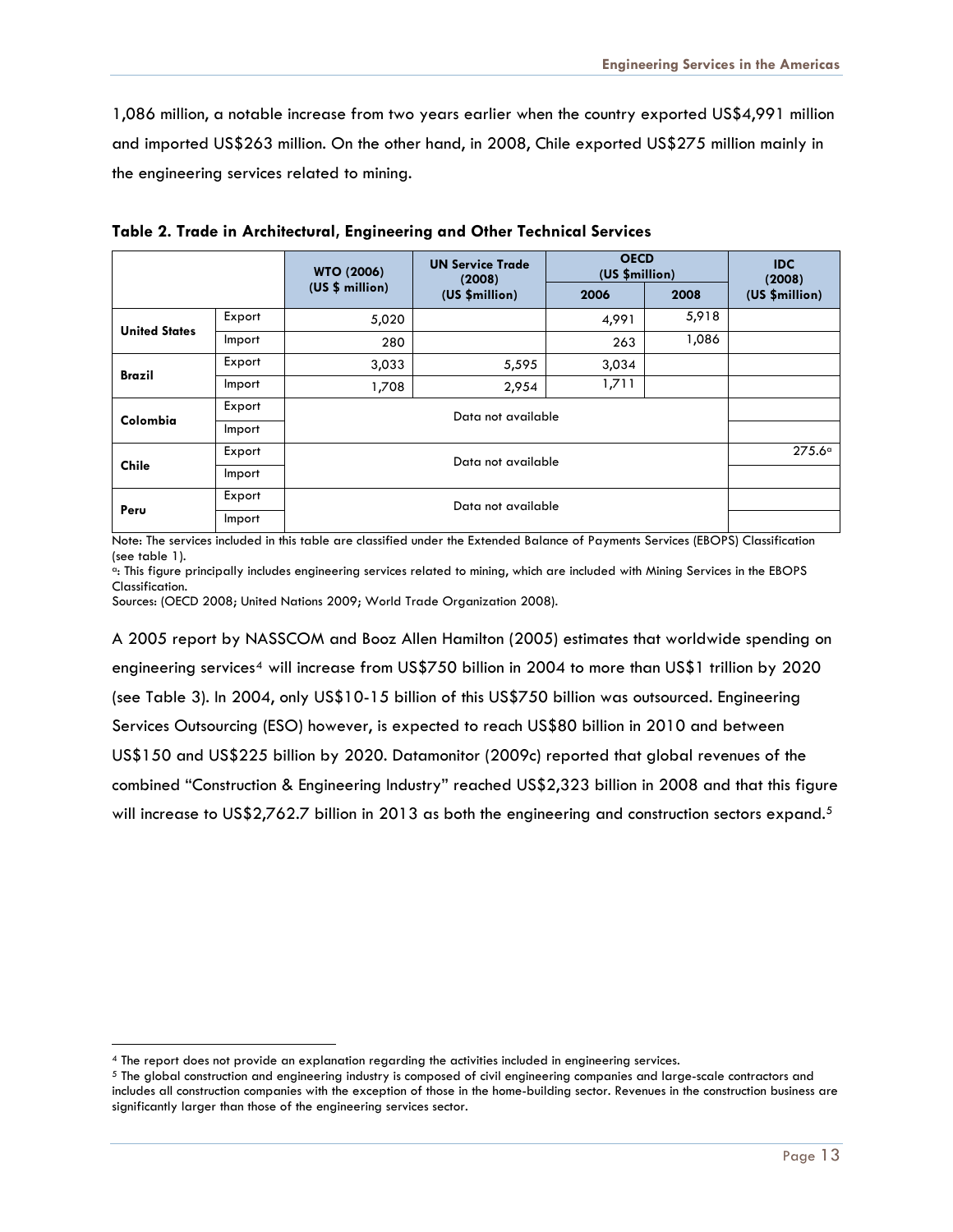|                                         |        | <b>Revenues</b><br>(USD Billion) | <b>Revenue Prediction (USD Billion)</b> |      |        |
|-----------------------------------------|--------|----------------------------------|-----------------------------------------|------|--------|
| <b>Engineering Services</b><br>Industry | Global | 750 (2004)                       | 1000 (2020)                             |      |        |
| <b>Engineering Services</b>             | Global | 10-15 (2004)                     | 2007                                    | 2010 | 2020   |
| <b>Outsourcing (ESO)</b>                |        |                                  | 40                                      | 80   | 50-225 |

#### <span id="page-14-0"></span>**Table 3. Size of the Global Engineering Services and Engineering Services Outsourcing (ESO) Industries**

Source: (NASSCOM & Booz Allen Hamilton, 2005)

# **C. Growing Global Demand for Quality Engineers**

Demand for engineering services is growing rapidly and the human capital with the correct skills is in

 Globally engineers are in short supply. In order to take advantage of the growing demand for offshore engineering services, developing countries must close the education quality gap.

short supply. Businesses from developed countries are finding it increasingly difficult to recruit and retain skilled employees and as a result a global war for talent has begun (Economist Intelligence Unit, 2008b). This presents both a great opportunity and at the same time, a tremendous challenge for developing nations. Some emerging economies have a large number of engineering

graduates; however, there are difficulties in finding employees with the correct skills mix.

A survey of business executives prepared by the Economist Intelligence Unit (2008a) explains that there is a knowledge gap in developing countries in technical skills and it is difficult to find people with interpersonal skills. This is supported by the Duke University report, "Where the Engineers are", which explains that while a country's supply of engineers is important, the quality of its engineers is much more relevant. For example, the quality of engineering education in China and India is not as good as the US. In China, the quality of engineering education drops off drastically after a few toptier universities. The multinational and local technology companies in China revealed that they felt comfortable hiring graduates from only 10 to 15 universities across the country. Most of the institutes in India also face similar quality issues and firms have to provide extensive in-house training programs. Unlike in China, the firms' abilities to train their own staff internally to meet company needs means that representatives of local companies and multinationals in India feel comfortable hiring the top graduates from most universities in India (Wadhwa et al., 2007).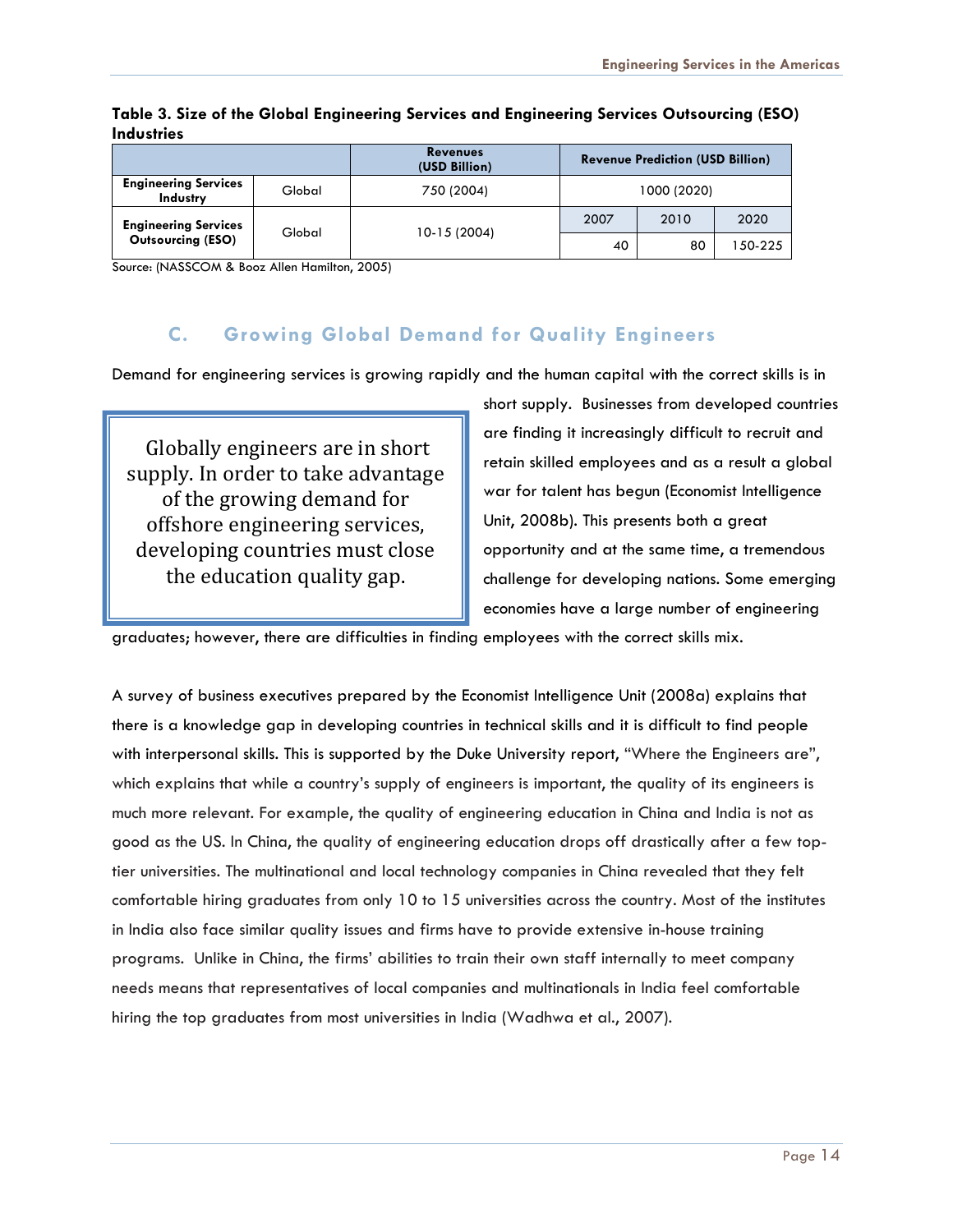This quality issue is also prevalent amongst Latin American engineering programs. In the past ten years, a large number of new universities have been established, augmenting the number of engineering graduates; however, the quality of the education provided is not the top priority at these schools. This situation has impacted the engineering field across the continent. In Peru, for example, engineering companies hired only from the few traditional universities (Gallegos, 2010) and a number of engineering companies from Brazil and Chile relocate their staff to Peru rather than hiring local talent. At the same time, engineering education in most countries in the region lacks the interpersonal skills training that is essential to work with multicultural teams and deal with clients from all over the world.

As can be inferred from the previous section, globalization of engineering services is adding a great pressure on countries' education systems. Now, these nations are facing the question of how to create global engineers who are able to engage in a project on the other side of the world, dealing with different cultures, speaking many languages while, at the same time, maintaining excellent technical qualifications. Some global engineering companies like Bechtel and Fluor have developed online training programs in order to keep their employees at global quality standards. In this sense, in Latin America, as in India, the private sector is beginning to help meet the skills gap using firm resources to provide ongoing education. However, due to financial and other resource constraints, these training programs are generally only provided by large foreign firms, and many domestic firms do not have the same training practices. This, in turn, makes it difficult for domestic firms to compete in the global arena. There may be opportunities for public-private partnerships to develop further education opportunities to help improve the competitiveness of local firms.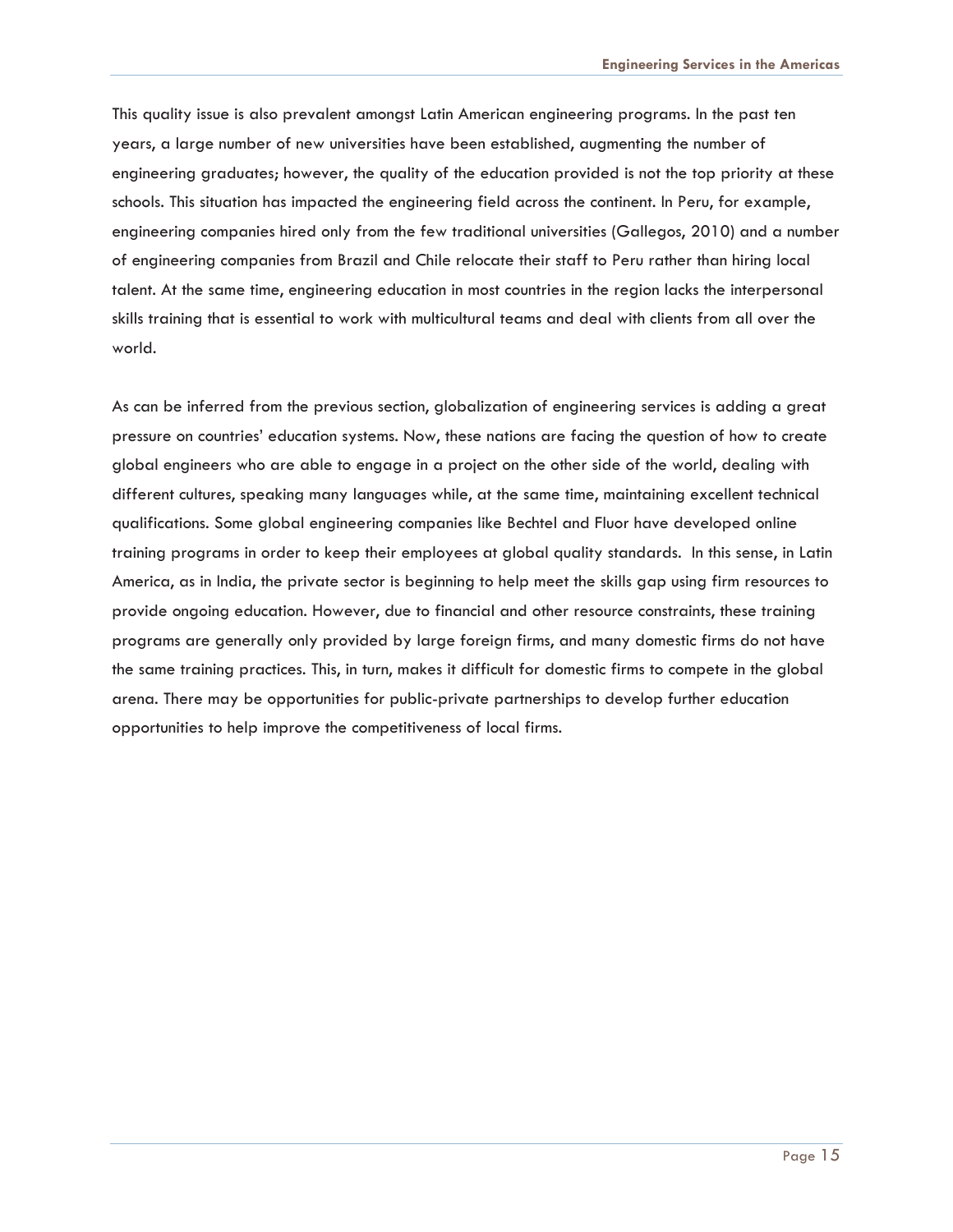## <span id="page-16-0"></span>III. COMPANY ANALYSIS – LEADING GLOBAL ENGINEERING SERVICES FIRMS

The majority of the leading global engineering services firms are vertically integrated providing all services in the engineering services project value chain. These firms are principally Engineering, Procurement, Construction Management (EPCM) companies with long business trajectories and a global presence. Of the top 20 engineering firms (See Table 4), nine are from the United States, six from Europe, two from Canada, one from Australia, one from Japan and one from Brazil. Constructora Norberto Odebrecht, from Brazil is the only firm from both Latin America and the developing world as a whole.

In 2008, the leading engineering services firm, Bechtel, reported annual revenues of US\$31,400 million and 49,000 employees. Founded more than 100 years ago, this US firm is well known for the construction of the Hoover Dam, the Channel Tunnel, Kuwait Oil Fires and the Aircraft Test Center in Florida among others. In the second place is Fluor, which in 2008 reported revenues of US\$22,326 million and 42,119 employees. Founded in 1812, the firm has specialized in the Oil and Gas sector and has a presence in more than 70 countries. The third company in the list is the British Balfour Beatty founded in 1909 with sales of US\$15,142 million and over 41,000 employees (See Box. 1 for more description of Bechtel and Fluor).

The companies listed in Table 4 provide a range of services for different clients and industries. Governments, private sector and institutions demand services in many areas including chemical and petrochemicals, communications, defense, environment, forestry, health care, manufacturing, metals, mining, power and transport, among others. All of these companies offer their services at global level, with established operations (branches) in selected countries.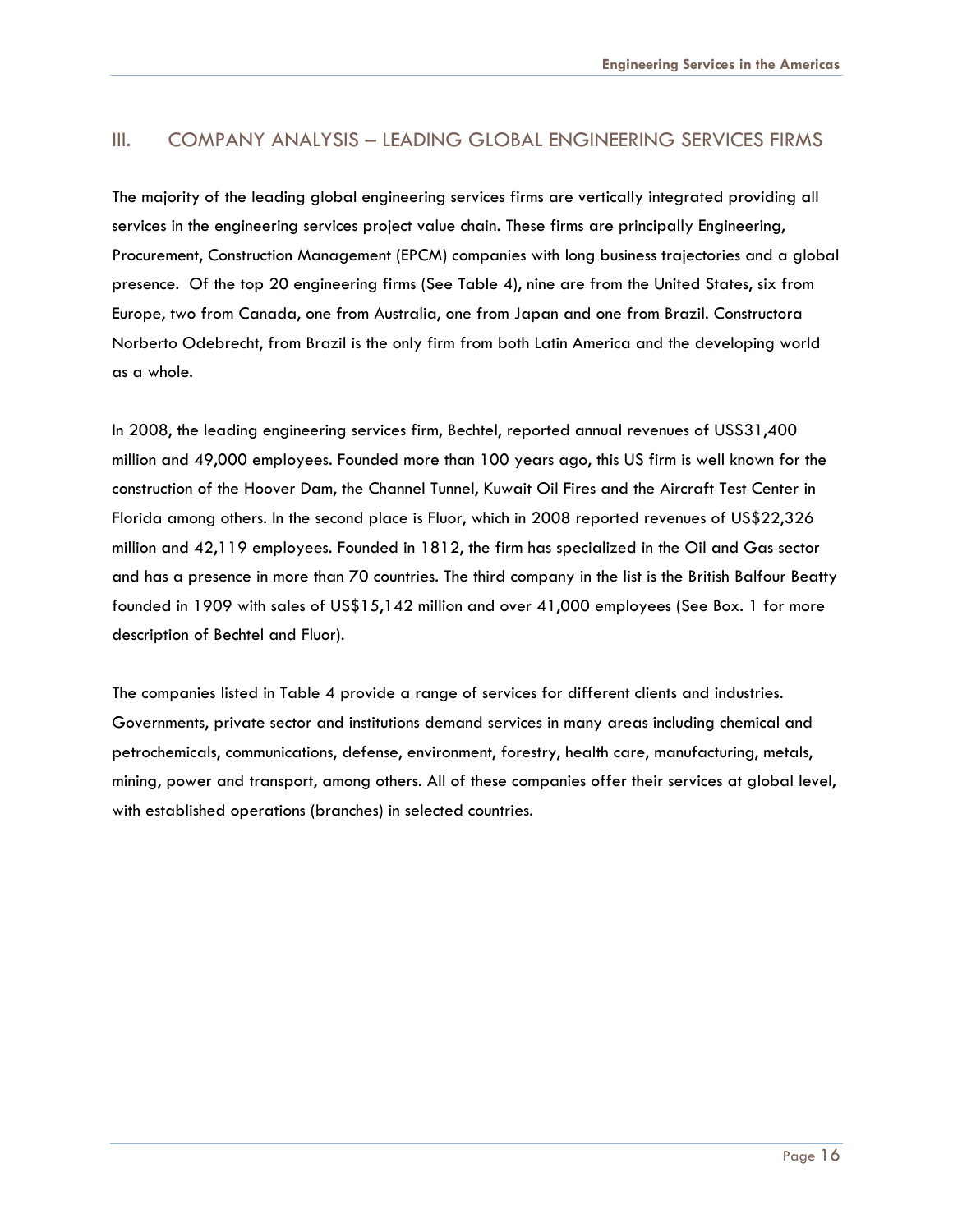## <span id="page-17-0"></span>**Table 4. Top 20 Global Engineering Companies**

|                | Company -<br><b>Headquarters</b>                     | <b>Sales</b><br>USD (mil)<br>2008 | <b>Employees</b>                                                                                                                                                                                                                                                                                                                                                      | <b>Main Activities</b>                                                                                                                                                                                                                                                                                                                                                                                                                                                                                |  |  |
|----------------|------------------------------------------------------|-----------------------------------|-----------------------------------------------------------------------------------------------------------------------------------------------------------------------------------------------------------------------------------------------------------------------------------------------------------------------------------------------------------------------|-------------------------------------------------------------------------------------------------------------------------------------------------------------------------------------------------------------------------------------------------------------------------------------------------------------------------------------------------------------------------------------------------------------------------------------------------------------------------------------------------------|--|--|
| 1              | <b>Bechtel Group Inc</b><br>- US                     | 31,400                            | 49,000                                                                                                                                                                                                                                                                                                                                                                | Bechtel is one of the most prominent engineering, construction and project management companies.<br>The company handles projects related to energy, transportation, communications, mining, and oil and<br>gas industries. The company also handles projects related to government services.                                                                                                                                                                                                          |  |  |
| $\mathbf{2}$   | <b>Fluor Corporation</b><br>- US                     | 22,326                            | 42,119                                                                                                                                                                                                                                                                                                                                                                | Fluor delivers engineering, procurement and construction management (EPCM) projects as well as<br>maintenance and project management to governments and clients in diverse industries around the<br>world. Energy & Chemicals; Industrial & Infrastructure; Power; Chemicals and Petrochemicals;<br>Commercial and Institutional; Government Services; Health-care; Life sciences; Manufacturing;<br>microelectronics; Mining; oil and gas; Renewable energy; Telecommunications; and Transportation. |  |  |
| 3              | <b>Balfour Beatty PLC</b><br>- UK                    | 15,142                            | 41,030                                                                                                                                                                                                                                                                                                                                                                | Balfour Beatty plc is focused on Professional Services, Construction Services, Support Services and<br>Infrastructure Investments.                                                                                                                                                                                                                                                                                                                                                                    |  |  |
| 4              | KBR-US                                               | 11,581                            | 57,000                                                                                                                                                                                                                                                                                                                                                                | KBR is a leading global engineering, construction and services company supporting the energy,<br>hydrocarbon, government services, minerals, civil infrastructure, power and industrial markets.                                                                                                                                                                                                                                                                                                      |  |  |
| 5              | Jacobs<br><b>Engineering</b><br>Group Inc - US       | 11,252                            | 38,900                                                                                                                                                                                                                                                                                                                                                                | Project Services (engineering, design, architectural), Process, Scientific and Systems Consulting,<br>Construction, Technology Services, Management services, Environmental, Health and Safety Services,<br>Operations and Maintenance.                                                                                                                                                                                                                                                               |  |  |
| 6              | <b>URS Corporation -</b><br><b>US</b>                | 10,086                            | 45,000                                                                                                                                                                                                                                                                                                                                                                | URS Corporation is a provider of engineering, construction and technical services. The company offers<br>a range of program management, planning, design, engineering, construction and construction<br>management, operations and maintenance, and decommissioning and closure services to public<br>agencies and private sector clients worldwide.                                                                                                                                                  |  |  |
| $\overline{ }$ | <b>SNC-Lavalin</b><br>Group Inc. -<br>Canada         | 6,657                             | 21,948                                                                                                                                                                                                                                                                                                                                                                | The Company provides engineering, project and construction management, construction, and<br>operations and maintenance services through its network of offices located across Canada and in<br>over 35 other countries. Key market sectors: Infrastructure, Environment, Chemical and petroleum,<br>Power, Mining and Metallurgy, operations and maintenance, Infrastructure concession, Investments,<br>Agrifoods.                                                                                   |  |  |
| 8              | CH2M HILL - US                                       | 6,400                             | 25,744                                                                                                                                                                                                                                                                                                                                                                | CH2M Hill is an employee-owned firm that provides engineering, construction and related technical<br>services for public and private clients. The company serves the water, energy, environmental,<br>transportation, communications, construction and industrial sectors.                                                                                                                                                                                                                            |  |  |
| 9              | <b>AECOM</b><br><b>Technology Corp.</b><br>- US      | 5,200                             | 45,000                                                                                                                                                                                                                                                                                                                                                                | AECOM is a global provider of professional technical and management support services to a broad<br>range of markets, including transportation, facilities, environmental, energy, water and government.                                                                                                                                                                                                                                                                                               |  |  |
| 10             | JGC CORP. -<br>Japan                                 | 4,821                             | 4,723                                                                                                                                                                                                                                                                                                                                                                 | JGC is a Japan-based company mainly engaged in the engineering business. Services: 1. Consulting,<br>planning, basic and detailed design, materials and equipment procurement, construction,<br>commissioning, operation and maintenance services for various plant and facilities; 2. Investment in oil<br>and gas field development projects and utility business; 3. Technology development services                                                                                               |  |  |
| 11             | <b>AMEC PIc - UK</b>                                 | 4,777                             | 21,000                                                                                                                                                                                                                                                                                                                                                                | AMEC is a focused supplier of high-value consultancy, engineering and project management services<br>to the world's natural resources, nuclear, clean energy, water and environmental sectors. Divisions:<br>Natural Resources, Power & Process and Earth & Environmental businesses.                                                                                                                                                                                                                 |  |  |
| 12             | <b>WorleyParsons</b><br>Limited - Australia          | 4,176                             | 32,200                                                                                                                                                                                                                                                                                                                                                                | Worley Parsons is a provider of professional services to the resources and energy sectors, and<br>process industries. The Company operates in four business segments: hydrocarbons, power, minerals<br>and metals, and infrastructure and environment.                                                                                                                                                                                                                                                |  |  |
| 13             | Atkins - UK                                          | 2,636                             | 17,270                                                                                                                                                                                                                                                                                                                                                                | WS Atkins plc is engaged in providing professional design and engineering consultancy services. The<br>Company operates in six business segments: Design and Engineering Solutions; Highways and<br>Transportation; Rail; Middle East, China and Europe; Management and Project Services, and Asset<br>Management.                                                                                                                                                                                    |  |  |
| 14             | <b>Black &amp; Veatch -</b><br>US                    | 2,358                             | 9,600                                                                                                                                                                                                                                                                                                                                                                 | Black & Veatch is a worldwide engineering, consulting and construction company that specializes in<br>infrastructure development in energy, water, telecommunications, and federal, management consulting<br>and environmental markets.                                                                                                                                                                                                                                                               |  |  |
| 15             | Parsons<br>Brinckerhoff Inc. -<br>us b               | 2,343                             | 13,010                                                                                                                                                                                                                                                                                                                                                                | Parsons Brinckerhoff is a planning, engineering, program and construction management organization.<br>Services: Construction Management; Design and Engineering; Environmental; Operations and<br>Maintenance; Planning; Program Management; Strategic Consulting; Sustainability; E-Business and E-<br>Media.                                                                                                                                                                                        |  |  |
| 16             | <b>HATCH - Canada</b>                                | 1,761                             | Hatch provides customized process design and construction management services. It serves the mining,<br>manufacturing, energy and infrastructure industries. The firm offers a range of business consultation<br>8,500<br>and information technology services. It provides technical and strategic services, including operational<br>support and project management. |                                                                                                                                                                                                                                                                                                                                                                                                                                                                                                       |  |  |
| 17             | <b>ARCADIS NV -</b><br>Netherlands                   | 1,700                             | 14,000                                                                                                                                                                                                                                                                                                                                                                | ARCADIS is an international company that provides consultancy, planning, architectural design,<br>engineering and management services for infrastructure, environment and buildings.                                                                                                                                                                                                                                                                                                                  |  |  |
| 18             | Construtora<br>Norberto<br>Odebrecht S.A.-<br>Brazil | $1,134^{\circ}$                   | 43,859                                                                                                                                                                                                                                                                                                                                                                | Areas of Operation: Construction, Engineering, Management, Environment, Financing and Project<br>Development, Quality, Supply, Workplace, Health and Safety                                                                                                                                                                                                                                                                                                                                           |  |  |
| 19             | Poyry Oyj -<br>Finland                               | 1,212                             | 7,000                                                                                                                                                                                                                                                                                                                                                                 | Poyry Plc, formerly Jaakko Poyry Group Oyj, is a Finland-based company engaged in consultancy<br>and engineering. Divisions: Energy; Forest Industry; Transportation; Water and Environment, and<br>Construction Services.                                                                                                                                                                                                                                                                            |  |  |
| 20             | <b>Ramboll Group -</b><br>Denmark                    | 1,022                             | 8,848                                                                                                                                                                                                                                                                                                                                                                 | Ramboll is multi-disciplinary engineering, design and consultancy company providing services under<br>seven main service areas: Building & Design, Infrastructure & Transport, Energy & Climate,<br>Environment & Nature, Industry & Oil & gas, IT & Telecom, Management & Society.                                                                                                                                                                                                                   |  |  |

Source: OneSource, company websites and annual reports. a: Private Company. Revenue estimated by OneSource. b: Parsons Brinckerhoff Inc. was acquired by Balfour Beatty PLC in February 2010.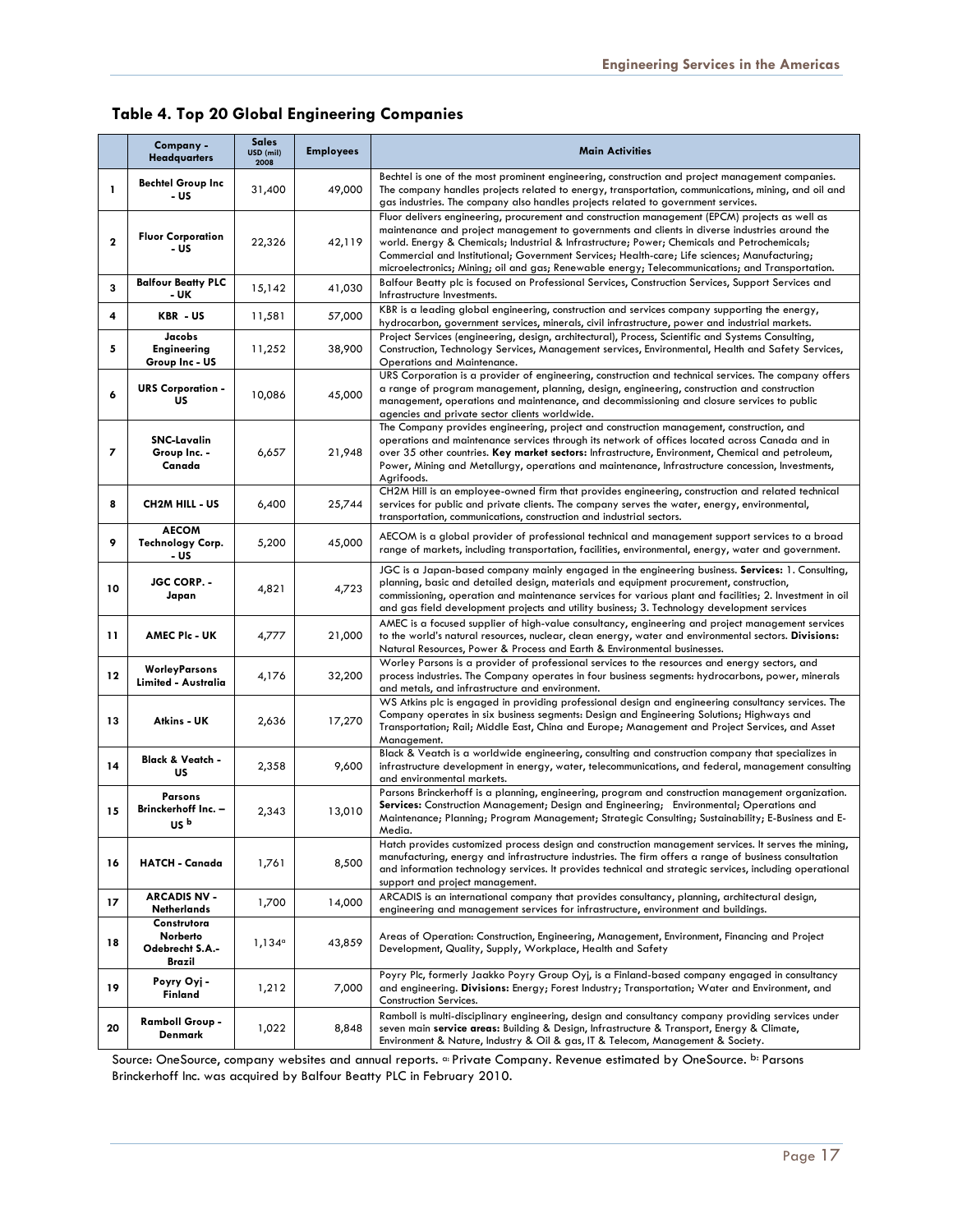Most of these leading engineering companies have operations in Latin America (see Table 5). Only three of them, Balfour Beatty PLC, Jacobs Engineering Group Inc and Ramboll Group do not have presence in the region. The main attraction of Latin America is the high demand for engineering services in extractive industries. Generally, local engineering companies in Latin America do not have the capabilities to provide all activities in the value chain in these industries which provides

A number of the global engineering companies have established operations in Latin America attracted by the high demand for engineering services in extractive industries.

-

opportunities for international firms. Many of these firms have opted to establish operations in Brazil, Chile and Mexico and most projects are related to oil and gas and mining.

In Chile, companies including Bechtel, Fluor, SNC Lavalin, AMEC, WorleyParsons and Hatch initially established operations in the country to support the mining industry. Local companies lacked the

capacity to meet the demands of the large international mining corporations, particularly in terms of managing the large projects required to establish new mines. After the arrival of these international firms, different modalities of engineering services began to be offered including Engineering, Procurement, Construction Management (EPCM) contracts. Today, the engineering capacity in Chile allows the country's firms to export engineering services related to mining all over the world. In general, across the continent as in Chile, engineering services capabilities at the country level are clearly correlated to the level of infrastructure development and the sophistication of national productive sectors, as local engineers develop expertise by designing solutions for local needs (for example, Colombia have expertise in hydroelectric engineering projects as a result of adapting to the geographical conditions of the country).

Development of engineering services within Latin America is also closely related to the number of multinationals engineering companies in the country. The expansion of these companies in Latin America has followed a process of acquisitions, mergers and joint ventures. It is not common to see greenfield operations as the association with local firms provides numerous benefits including knowledge of the country regulations and implicit codes of conduct. In time, these global engineering companies further expand their operations, drawing on local engineering talent.<sup>[6](#page-18-0)</sup>

<span id="page-18-0"></span><sup>6</sup> For example, by the end of the 1980s in Chile, 99% of the engineering services were provided by Chilean personnel (Arze, 2009).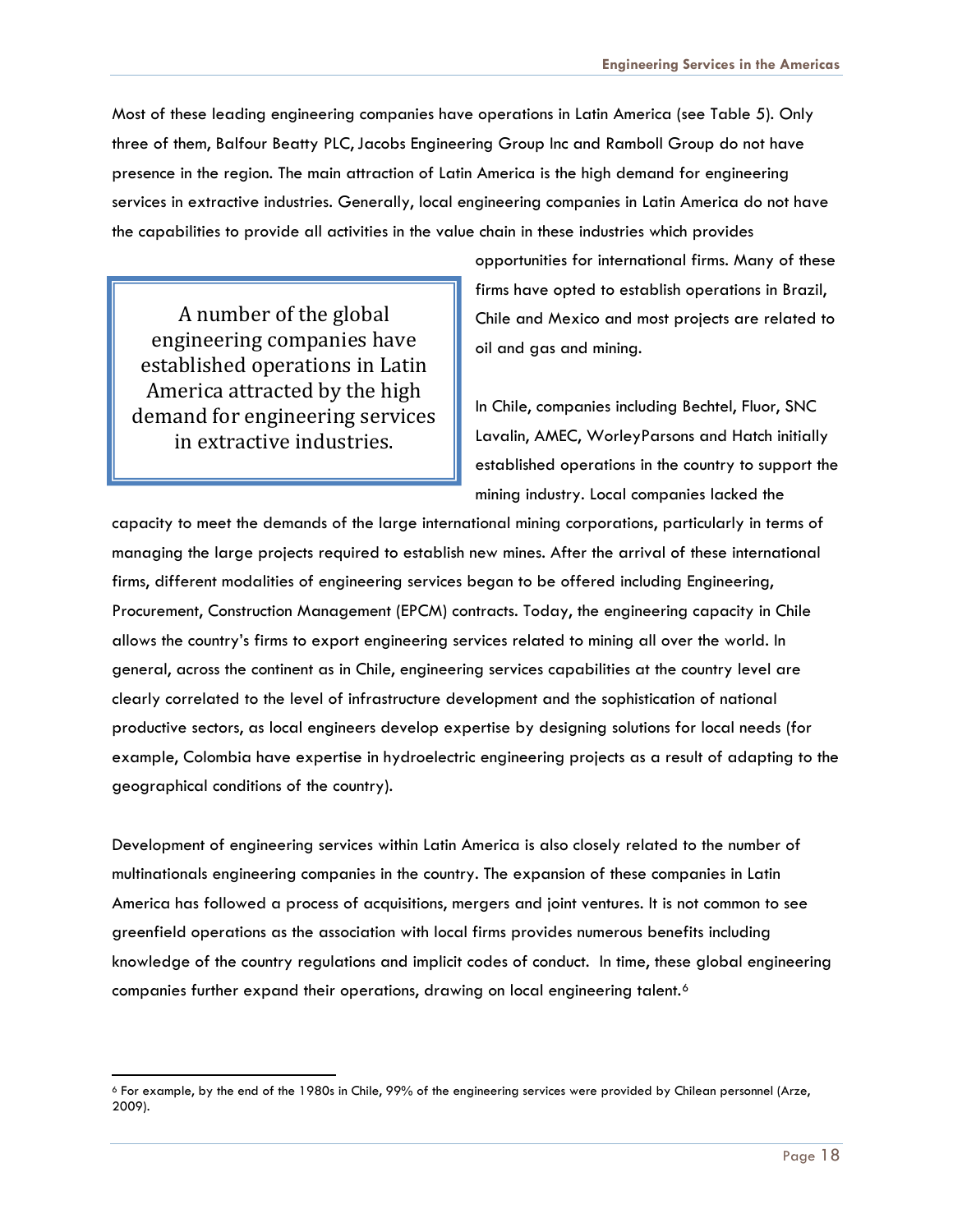This process generates knowledge transfer in which local engineers learn extensively from foreign practices. These top global engineering companies introduce their own work style and many of them provide special training programs in order to standardize the skills around the globe. Once local engineering personnel develop expertise in new engineering practices or sectors, these skills are leveraged for export. Today, many of the engineers not only work on projects for the local market but also in projects that involve the interaction with offices all over the world.

#### **Box 1. Leading Engineering Firms in the World**

**Bechtel Corporation** operates within engineering, construction and project management domain through supporting technical and management services. The company employs 40,000 people, connected with customers, partners and suppliers over various projects in more than 60 countries. Bechtel Corporation has completed substantial number of projects counted close to 22,000 in 140 countries, including Hong Kong International Airport and the San Francisco Bay Area Rapid Transit system. The company has distinctly spelled family-driven values and ethics and is headquartered in San Francisco.

**Fluor Corporation** provides professional services related to engineering, procurement, construction and maintenance. The company has expertise and interest in project management services worldwide. The services include oil and gas, chemicals and petrochemicals, transportation, mining and metals, power, life sciences and manufacturing. Fluor is one of the main federal contractors in the US with the net income of \$136.6M in 2010. International staff of more than 35,000 employees proposes cost-effective, intelligent solutions in a timely manner. Above all the structural peculiarities of the company it has network of offices in more than 25 countries throughout six continents.

Source: (Bechtel, 2010; Fluor, 2010a)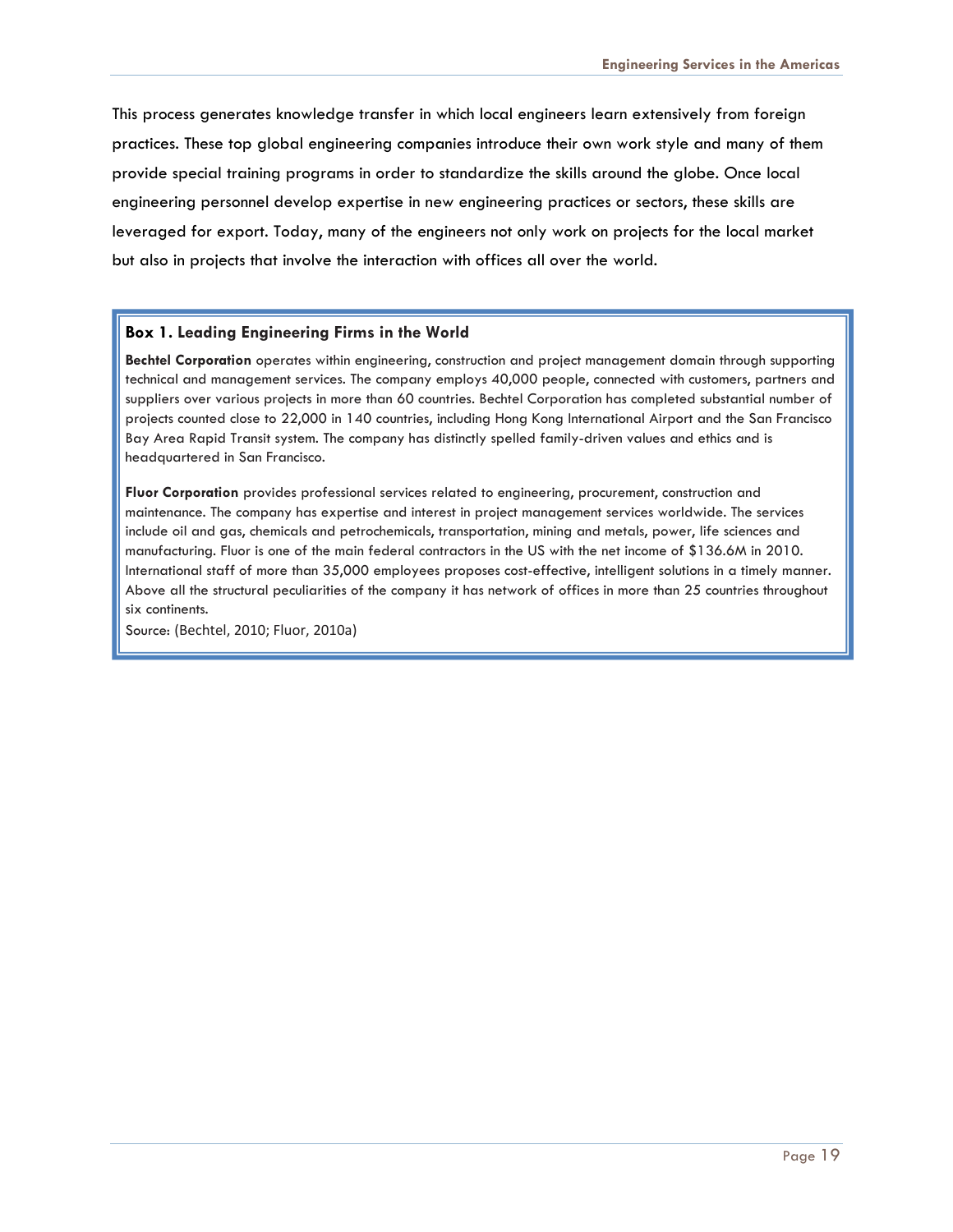# **Table 5. Leading Engineering Companies, Operations & Activities in Latin America**

<span id="page-20-0"></span>

|                | Company -<br><b>Headquarters</b>                                                                                                                                                                                                | Latin America & Caribbean<br><b>Branches</b>                                                                                                                    | Latin America & Caribbean Projects                                                                                                                                                                                                                                                                                                                                                                                                                                                                                                       |  |  |
|----------------|---------------------------------------------------------------------------------------------------------------------------------------------------------------------------------------------------------------------------------|-----------------------------------------------------------------------------------------------------------------------------------------------------------------|------------------------------------------------------------------------------------------------------------------------------------------------------------------------------------------------------------------------------------------------------------------------------------------------------------------------------------------------------------------------------------------------------------------------------------------------------------------------------------------------------------------------------------------|--|--|
| 1              | <b>Bechtel Group Inc-</b><br>US                                                                                                                                                                                                 | Chile, Brazil, Peru                                                                                                                                             | Chile: Collahuasi Copper Concentrator and Expansion; Los Pelambres Mine: Expanding the capacity of a large<br>copper mine in Chile; Los Bronces Mine: Building a new concentrator at a copper mine in Chilean Andes; Nueva<br>Renca power plant. <mark>Brazil:</mark> Roundup® herbicide plant project.                                                                                                                                                                                                                                  |  |  |
| $\mathbf{2}$   | <b>Fluor Corporation -</b><br>US                                                                                                                                                                                                | Argentina, Peru, Chile,<br>Venezuela, México, Trinidad<br>& Tobago, Puerto Rico                                                                                 | Trinidad & Tobago: Poinsettia - Program management, engineering, procurement, construction, and installation<br>(EPCI), of the 4,267-ton topsides, for an offshore gas production platform for BG Trinidad & Tobago, Limited<br>Chile: Industrial & Infrastructure - Codelco Gabriela Mistral Copper Mining Project Calama, Chile. Mexico:<br>PEMEX Refinación Lázaro Cardenas Refining Complex Minatitlán (oil&gas).<br>Peru: The Yanacocha gold mill.                                                                                  |  |  |
| 3              | <b>Balfour Beatty PLC</b><br>- UK                                                                                                                                                                                               | No branches                                                                                                                                                     |                                                                                                                                                                                                                                                                                                                                                                                                                                                                                                                                          |  |  |
| 4              | KBR-US                                                                                                                                                                                                                          | Mexico                                                                                                                                                          | Mexico: KBR provides maintenance and rehabilitation services to PEMEX offshore oil and gas facilities located<br>in the Gulf of Campeche through the Mantenimiento Marino de Mexico (MMM) project initiative.                                                                                                                                                                                                                                                                                                                            |  |  |
| 5              | <b>Jacobs Engineering</b><br>Group Inc - US                                                                                                                                                                                     | No branches                                                                                                                                                     |                                                                                                                                                                                                                                                                                                                                                                                                                                                                                                                                          |  |  |
| 6              | <b>URS Corporation -</b><br>US                                                                                                                                                                                                  | Argentina, Bolivia, Jamaica,<br>Panama, Brazil, Mexico                                                                                                          | Mexico: Los Alamos National Laboratory: URS is part of a team that manages and operates the U.S.<br>Department of Energy's (DOE) Los Alamos National Laboratory (LANL) in northern New Mexico.<br><u> <b>Bolivia - Brazil:</b></u> Gas TransBoliviano Natural Gas Pipeline - Environmental/Cultural Management Program:<br>URS applied award-winning environmental planning and management expertise to reduce adverse<br>environmental and social impacts of the Bolivia-Brazil Natural Gas Pipeline.                                   |  |  |
| $\overline{ }$ | <b>SNC-Lavalin Group</b><br>Inc. - Canada                                                                                                                                                                                       | Mexico, Ecuador, Brazil,<br>Chile, Colombia, Haiti,<br>Honduras, Panama, Peru,<br>Dominican Republic,<br>Venezuela                                              | Brazil: Serra Sul Iron Ore Project; Alumar Alumina Project; Itabiritos Iron Ore Project. Chile: specialized in<br>mining geotechnical work, Centre of Excellence for Copper in Chile; Alto Norte Copper Project; Chuquicamata<br>Copper Project. Mexico: New chocolate plant; Sulphuric Acid Plant; Milpillas Copper Project. Ecuador: 45<br>MW Apaqui Hydroelectric Projects. Venezuala: Las Cristinas Gold Project.<br>Argentina: Veladero Gold Project; Brisas Project. Peru: Alto Chicama Gold Project.                              |  |  |
| 8              | <b>CH2M HILL - US</b>                                                                                                                                                                                                           | Argentina, Brazil, Mexico,<br>Panama                                                                                                                            | Argentina: Cargill Soya Oil Processing Plant, ExxonMobil Campana Refinery. Brazil: Sulphur Recovery Facility<br>Engineering design Canoas; Monsanto Seed Improvement Plants.<br>Mexico: Mexico City International Airport Expansion; Cargill and Solar Turbines - Cogeneration Plant<br>Engineering and Procurement Support. Chile: HFC Network Engineering Design                                                                                                                                                                       |  |  |
| 9              | <b>AECOM</b><br>Brazil, Colombia, Peru,<br>company to develop a carbon footprint assessment of greenhouse gas (GHG) emissions.<br>Technology Corp. -<br>Venezuela, Bolivia<br>US<br>communities along the Rio de Janeiro coast. |                                                                                                                                                                 | Chile: Carbon Footprint Assessment- AECOM has been selected to work with Chile's largest forest products<br>Puerto Rico: Rail System. Brazil: Leading a project that analyzes the socio-economic character of 15 fishing                                                                                                                                                                                                                                                                                                                 |  |  |
| 10             | <b>JGC CORP. - Japan</b>                                                                                                                                                                                                        | Venezuela                                                                                                                                                       |                                                                                                                                                                                                                                                                                                                                                                                                                                                                                                                                          |  |  |
| 11             | <b>AMEC PIc - UK</b>                                                                                                                                                                                                            | Brazil, Chile, Peru                                                                                                                                             | Chile: managing and engineering a Chilean mine; Teck's Carmen de Andacollo Hypogene project in Chile is<br>the latest landmark project in South America<br><b>Brazil:</b> Provides engineering and consulting services to pulp and paper industry. <b>Peru:</b> AMEC has full service<br>engineering and environmental consulting operation designed to Peru's mining industry.                                                                                                                                                          |  |  |
| 12             | <b>WorleyParsons</b><br>Limited - Australia                                                                                                                                                                                     | Chile, Trinidad & Tobago,<br>Mexico, Brazil, Colombia &<br>Peru                                                                                                 | Chile: Hydro-Electric Power Plant, Lithium Carbonate Plant Expansion; ARA Worley Parsons extensive<br>Minerals & Metals expertise in Chile and other South American countries. <b>Brazil:</b> Mexilhao Gas Export<br>Pipeline; The Petrobras COMPERJ project in Brazil. Colombia-Peru: New operations have also recently been<br>established in Colombia, supporting Ecopetrol and BHP Billiton, and in Peru, supporting a copper project for<br>Southern Peru Copper.                                                                   |  |  |
| 13             | Atkins - UK                                                                                                                                                                                                                     | Puerto Rico, Trinidad &<br>Tobago                                                                                                                               |                                                                                                                                                                                                                                                                                                                                                                                                                                                                                                                                          |  |  |
| 14             | Black & Veatch -<br>US                                                                                                                                                                                                          | Mexico, Puerto Rico                                                                                                                                             |                                                                                                                                                                                                                                                                                                                                                                                                                                                                                                                                          |  |  |
| 15             | Parsons<br>Brinckerhoff -US b                                                                                                                                                                                                   | Argentina                                                                                                                                                       | Argentina: Independent Power project, with 500kV power lines                                                                                                                                                                                                                                                                                                                                                                                                                                                                             |  |  |
| 16             | <b>HATCH - Canada</b>                                                                                                                                                                                                           | Chile, Brazil, Peru                                                                                                                                             | Brazil: Alumar Refinery Expansion; Vale Onça Puma Nickel Smelter.<br>Chile: Anglo Platinum's RBMR expansion project will feature a fully automated nickel electrowinning tank house<br>in the world. The detailed design of the tank house is being undertaken in Santiago, Chile. The world's largest<br>copper mine, in Chile, relies on Hatch Operations Support                                                                                                                                                                      |  |  |
| 17             | <b>ARCADIS NV -</b><br><b>Netherlands</b>                                                                                                                                                                                       | Brazil ,Chile                                                                                                                                                   | Chile (ARCADIS Geotécnica): Merval railway line; Specialized in mining services in Chile.<br>Brazil (ARCADIS Logos): São Paulo subway - Lot 2 of the green line ; São Paulo metro, linha 5 ; In Brazil,<br>ARCADIS Logos is developing a portfolio of small hydropower projects of which two were sold in the fourth<br>quarter of 2008.                                                                                                                                                                                                 |  |  |
| 18             | Construtora<br>Norberto<br>Odebrecht S.A.-<br>Brazil                                                                                                                                                                            | Brazil (HQ), Chile, Peru,<br>Mexico, Colombia, Bolivia;<br>Costa Rica; Ecuador,<br>Panama, Paraguay,<br>Uruguay, Dominican<br>Republic, Argentina,<br>Venezuela | Chile: Arauco Pulp Plant; Arturo Merino Benitez Airport; Deviation Tunnel on the Maule river to the Colbún-<br>Machicura Hydro Plant. Peru: Charcani V Hydroelectric Power Plant; Chimbote Drinking Water System; Ilo-<br>Desagüadero Highway; Tingo María-Aguaytía Highway. <b>Argentina:</b> General San Martín Oil Pipeline; Pichi<br>Picún Leufú; Hydroelectric Plant; Western Access to Buenos Aires City. Colombia: Cañaveralejo Waste Waters<br>Treatment Plant; La Loma - Santa Marta Railroad; Miel I Hydroelectric Power Plant |  |  |
| 19             | Poyry Oyj -<br>Finland                                                                                                                                                                                                          | Argentina, Brazil, Peru,<br>Colombia, Venezuela,<br>Mexico                                                                                                      | Chile: La Confluencia Hydropower Scheme, Chile. Brazil: Horizonte project (VCP), Brazil (Greenfield pulp mill);<br>Veracel Celulose S.A., Brazil (900.000 t/a greenfield bleached kraft pulp mill). Uruguay: Botnia's pulp mill<br>(Greenfield pulp mill project). Colombia: TransMilenio Bus Rapid Transit System (Transportation)                                                                                                                                                                                                      |  |  |
| 20             | <b>Ramboll Group -</b><br>Denmark                                                                                                                                                                                               | No branches                                                                                                                                                     |                                                                                                                                                                                                                                                                                                                                                                                                                                                                                                                                          |  |  |

Source: OneSource, company websites and annual reports. <sup>a</sup>: Parsons Brinckerhoff Inc. was acquired by Balfour Beatty PLC in Feb.2010.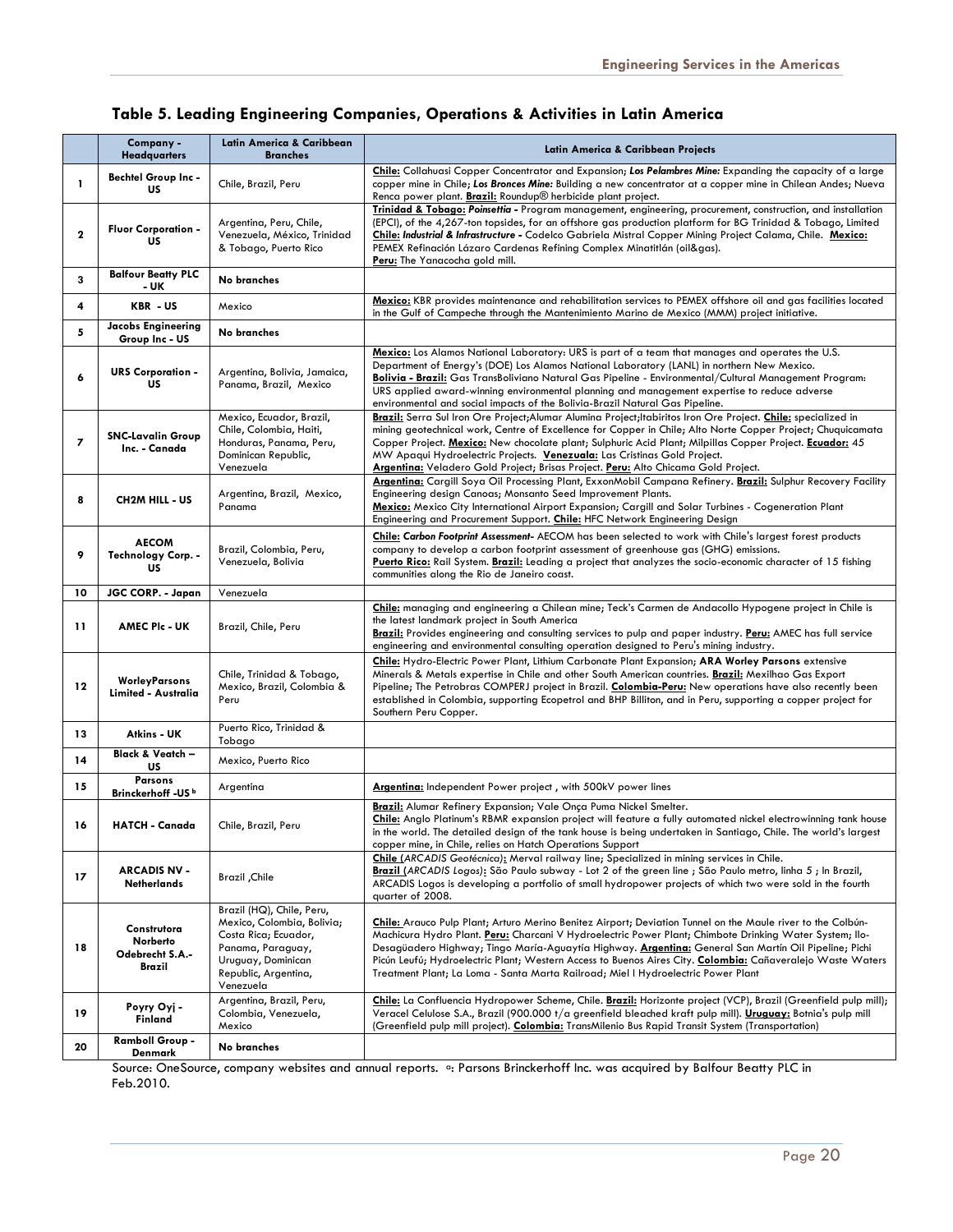# <span id="page-21-0"></span>IV. COUNTRY CASE STUDIES INTRODUCTION

For this study of Engineering Services in the Americas, five countries cases were selected for analysis: Brazil, Chile, Colombia, Peru, and the United States. The South American nations were selected due to their emerging market status within the continent. Each of these nations experienced impressive growth of their gross domestic product (GDP) within the five-year period (2004-2008) prior to the crisis and initial estimates with respect to their post-crisis growth indicate that recovery has been strong and growth will continue at significant levels. These countries have also led the region as destinations for Foreign Direct Investment (FDI) over the past 5 years (see Appendix 2) (United Nations & ECLAC, 2008). As a result of this development, these countries are likely to continue to provide important sources of demand for engineering services. At the same time, as participation in higher education continues to strengthen in these developing countries and more top global engineering services companies establish operations in these countries, they will play an increasingly important role in the supply of these services not only in the region but also at global level. The United States was selected in order to provide a developed country comparison for the region.

# **A. General Overview**

Over the past decade, economic growth has been accompanied by an overall improvement in the political stability in these Latin American countries. Brazil and Chile continue to show strong political and economic leadership within the region. Colombia emerged from the civil war that had ravaged the country for almost twenty years and President Uribe, elected in 2002 has helped to vastly improve the political situation in the country and in Peru, after the extremely corrupt years under the Fujimori presidency, the governments of Alan Garcia and Alejandro Toledo have shown marked improvements in political stability and the rebel movement there has to some extent been controlled.

Table 6 below provides an overview of selected indicators of the macroeconomic and political situation of the countries selected for this study.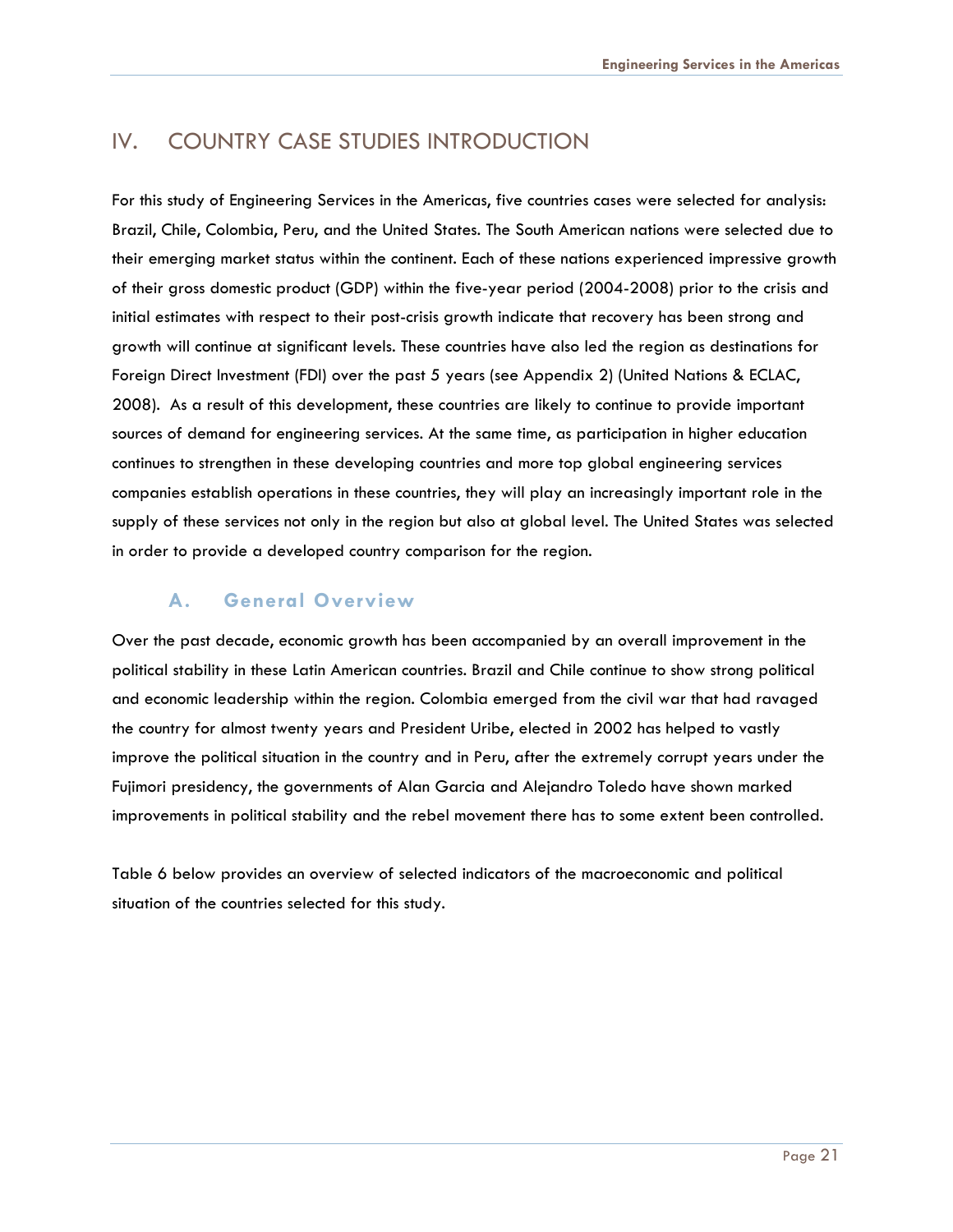|                                                         |      | <b>Brazil</b> | <b>Chile</b> | Colombia | Peru  | <b>US</b>     |
|---------------------------------------------------------|------|---------------|--------------|----------|-------|---------------|
| GDP per capita (US\$)(2007)                             |      | 6,938         | 9,989        | 3,676    | 3,972 | 45,963        |
| GDP per capita (US\$)(PPP)                              |      | 10.387        | 14,517       | 8,692    | 8,448 | 47,496        |
|                                                         | 2004 | 5.72%         | 6.04%        | 4.98%    | 4.66% | 3.65%         |
|                                                         | 2005 | 3.16%         | 5.56%        | 6.83%    | 5.72% | 3.08%         |
| <b>GDP</b> growth (Annual %)                            | 2006 | 3.97%         | 4.59%        | 7.74%    | 6.94% | 2.87%         |
|                                                         | 2007 | 5.67%         | 4.68%        | 8.86%    | 7.55% | 2.00%         |
|                                                         | 2008 | 5.08%         | 3.16%        | 9.84%    | 2.53% | 1.10%         |
| Foreign Direct Investment Flows (US\$ million)          |      | 45,059        | 17,083       | 10,564   | 4,079 | 325.3 billion |
| <b>Ease of Doing Business (out of 183 countries)</b>    |      | 129.          | 49           | 37       | 56    | 4             |
| Labor Force (m)                                         |      | 99.5          | 6.8          | 19.3     | 10.26 | 153.1         |
| Population (m)                                          |      | 189.6         | 16.8         | 48.3     | 29.15 | 304.1         |
| <b>Political Stability (Percentile Rank (0-100))</b>    |      | 38.3          | 66.0         | 8.1      | 19.1  | 68.4          |
| Corruption Perceptions Index (CPI) Ranking <sup>a</sup> |      | 80            | 23           | 70       | 72    | 18            |

#### <span id="page-22-0"></span>**Table 6. Selected Economic Indicators, 2008**

Source: (ECLAC, 2008; Economist Intelligence Unit, 2009, 2010a, 2010b; The World Bank Group, 2010b; Transparency International, 2010). **a CPI Rank** Out of 180 countries.

As can be seen in Table 6, FDI flows have increased throughout the region in the past decade reflecting general improvements in investment conditions and new business opportunities. Brazil attracted the largest FDI flow in 2008 with US\$45 billion, followed by Chile with US\$17 billion in 2008 (ECLAC, 2008). FDI in Peru reached US\$4 billion in 2008 while investment grade improvements for Colombia saw FDI increase to US\$10,5 billion in 2008 (ECLAC, 2008). Foreign investments in Chile, Colombia and Peru are subject to "national treatment" and there is no discrimination between foreign and domestic investments and foreigners are allowed to invest in all industries with few exceptions. Brazil continues to prohibit foreign investment in certain industries that are considered to be key to national security.

Regarding the business environment in the region, Colombia has made significant advances in improving the regulatory structure of investing and establishing businesses, and now outranks Chile as the easiest country in which to do business in Latin America (The World Bank Group, 2010a). Strong growth of FDI in Brazil demonstrates that the enormous potential of the Brazilian domestic market, which was ranked 9<sup>th</sup> in the world by the World Economic Forum, outweighs the complexities and costs of doing business in the country (World Economic Forum, 2009). Brazil ranks poorly as 129<sup>th</sup> out of 186 countries in the ease of doing business ranking (The World Bank Group, 2010a). The tax and customs systems continue to place an enormous burden on companies operating in and with Brazil (Business Monitor International Ltd., 2010a) and the labor market is highly regulated, discouraging employers from hiring more employees and impeding improvements in unemployment in the formal sector (Datamonitor, 2009a).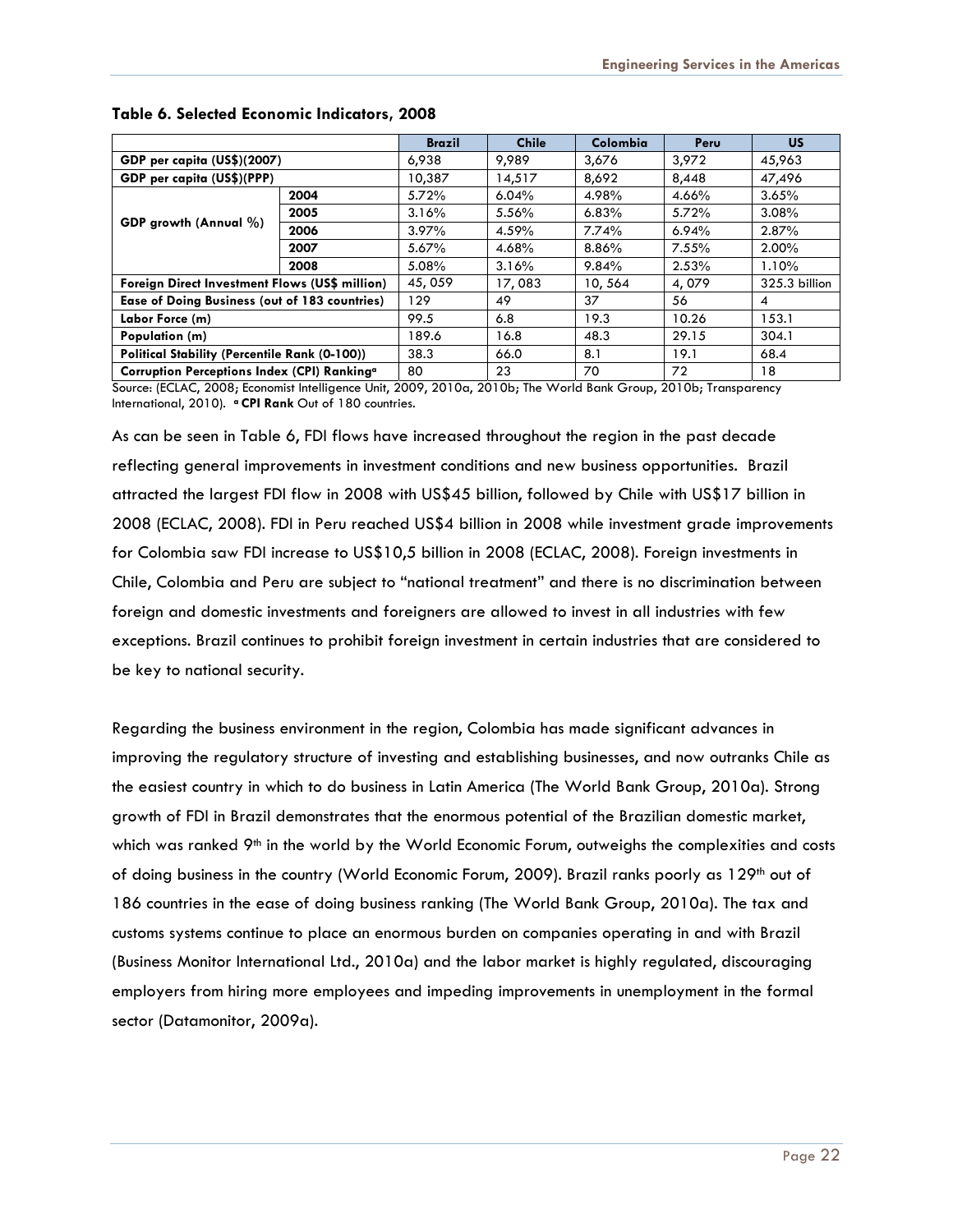<span id="page-23-0"></span>Corruption and security problems have been significant deterrent factors in business in Latin America. In particular, in Peru, corruption is rife and the country ranks  $72<sup>th</sup>$  out of 180 countries in Transparency International's Corruption Perception Index (The World Bank Group, 2009; Transparency International, 2010). This is a particularly important problem in the engineering and construction sector (PriceWaterHouseCoopers, 2009). The World Bank Indicators for political stability place Peru in the bottom quintile (The World Bank Group, 2009); while in Colombia, despite improvements since the election of Uribe in 2002, the ongoing activities in rural areas of rebel groups such as FARC, Colombia's rank remains very low in political stability (Datamonitor, 2009b). Brazil also has to improve issues of corruption, ranking 80<sup>th</sup> in the Corruption Perception Index. Chile is exemplary in the region in terms of both control of corruption and political stability.

## **B. Regional Demand for Engineering Services**

Infrastructure development is a key demand driver for engineering services in the Americas, both in the developing nations of Latin America and in the United States. The United States will require approximately US\$2.2 trillion of investment to upgrade its aging and inadequate infrastructure (The

Urban Land Institute and Ernst & Young, 2010). Brazil, Colombia and Peru rank 8<sup>th</sup>, 9<sup>th</sup> and 10<sup>th</sup> respectively in the World Economic Forum's Infrastructure Quality Gap Index for Latin America, $7$  highlighting the urgent need to establish roads, ports, airports and energy systems to support strong economic growth rates (Mia et al., 2007). Since privatization and liberalization of these Latin economies in the 1990s, most infrastructure projects are operated

-

Over the next five years, infrastructure development will be a key driver of demand for engineering services in the Americas region as a whole. These projects will mostly be operated as public‐private partnerships.

as public-private partnerships (PPP), with concessions being awarded for typical periods of 20-25 years. Chile, which pioneered the establishment of PPP arrangements in LAC in infrastructure development, continues to perform well with respect to a well-established infrastructure, although the significant damage caused to the national infrastructure system by the February 2010 earthquake has been estimated at US\$8,431 million (Gobierno de Chile, 2010).

<span id="page-23-1"></span><sup>7</sup> El Salvador, Uruguay, Guatemala, Mexico and the Dominican Republic all rank higher than these three key countries (Mia et al., 2007).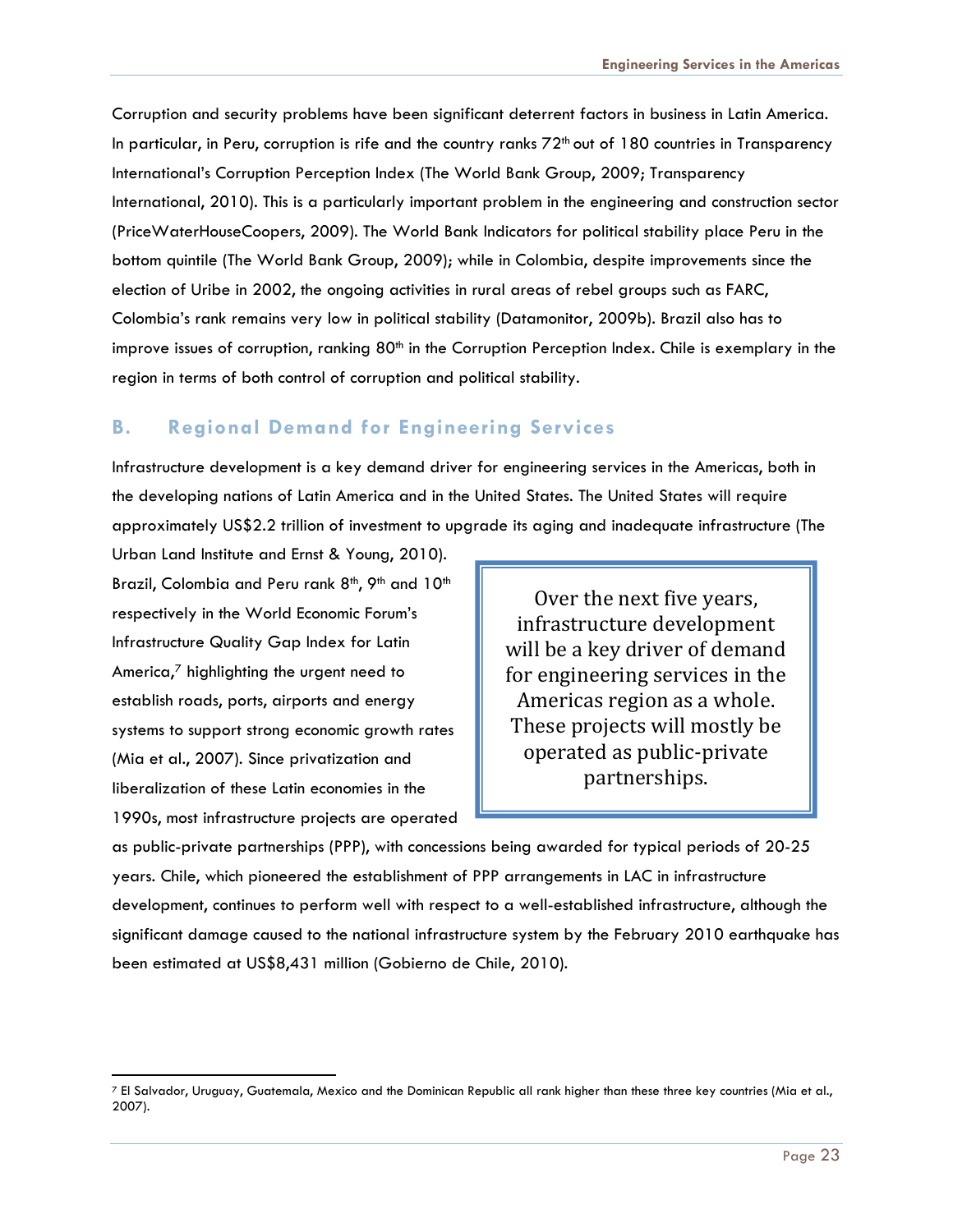<span id="page-24-0"></span>Prior to the economic crisis, Colombia, Peru and Brazil all announced large infrastructure plans, which

FDI has increased across the region with improvements in investment conditions in most countries. Corruption and security, however, continue to deter investment and development in certain sectors. will drive engineering services demand in the region. Demand will be further compounded by expected increases following large stimulus packages in all countries which allocated significant proportions to infrastructure development, while Brazil will see the additional impact on demand due to its hosting the World Cup in 2014 and the Rio Olympic Games in 2016.

The demand for large infrastructure projects in Latin America has concentrated in few sectors: Hydrocarbons, Energy and Transport (see Table 7). The largest of these projects for 2010, in Mexico will require an investment of US\$7.5 billion.

|                | <b>Project Name</b>                                   | Country               | <b>Sector</b> | Investment<br>(US\$ Millions) |
|----------------|-------------------------------------------------------|-----------------------|---------------|-------------------------------|
|                | New Refinery Train*                                   | Mexico                | Hydrocarbons  | 7.464                         |
| $\overline{2}$ | Río Madeira Hydroelectric Project*****                | Brazil                | Energy        | 6.200                         |
| 3              | Expansion of the Panama Canal**                       | Panama                | Transport     | 5.250                         |
| 4              | Los Andes Railroad Project***                         | Argenting-Chile       | Transport     | 4.800                         |
| 5              | HidroAysén Hydroelectric Project*                     | Chile                 | Energy        | 3.200                         |
| 6              | Highway "Transversal de las Américas"**               | Colombia              | Transport     | 3.050                         |
| 7              | Inter-ocean Highway Chile-Argentina***                | Chile-Argentina       | Transport     | 3.000                         |
| 8              | Highway "Autopistas de la Montaña"*                   | Colombia              | Transport     | 2.800                         |
| 9              | Highway Ruta del Sol****                              | Colombia              | Transport     | 2.600                         |
| 10             | Reconfiguration of the Salina Cruz Refinery ****      | Mexico                | Hydrocarbons  | 2.517                         |
| 11             | Topolobampo I, II and III and the Coal Terminal ***** | Mexico                | Energy        | 2.164                         |
| 12             | Binational Bolivia - Brasil Hydroelectric Project**** | <b>Bolivia-Brazil</b> | Energy        | 2.000                         |
| 13             | Reconfiguration of the Tula Refinery ****             | Mexico                | Hydrocarbons  | 1.937                         |
| 14             | Pécem Central Thermoelectric Project *****            | Brazil                | Energy        | 1.853                         |
| 15             | Garabí Hydroelectric Project****                      | Argentina-Brazil      | Energy        | 1.700                         |

**Table 7. 15 Largest Infrastructure Projects in Latin America in 2010** 

Source: (América Economía, 2010c)

\*Feasibility Studies /\*\*Approved /\*\*\*Open Bidding /\*\*\*\*Design Phase /\*\*\*\*\*In Construction

In addition to infrastructure, improvements in rural security in both Peru and Colombia have led to an increased interest in the mining industry. While Peruvian mining investments have seen steady growth over the past two decades, commercial mining is a new growth area for Colombia and it is quickly attracting foreign direct investment to the country. Chile continues to have a very strong mining sector. In addition to mining, the oil and gas sector in Latin America has gained new importance with key new discoveries in Peru and Brazil along with increased production in Colombia, which currently produces 8% of the regional supply. These finds have resulted in an increased demand for refinery and pipeline development as well as research and development projects for deep sea drilling in Brazil.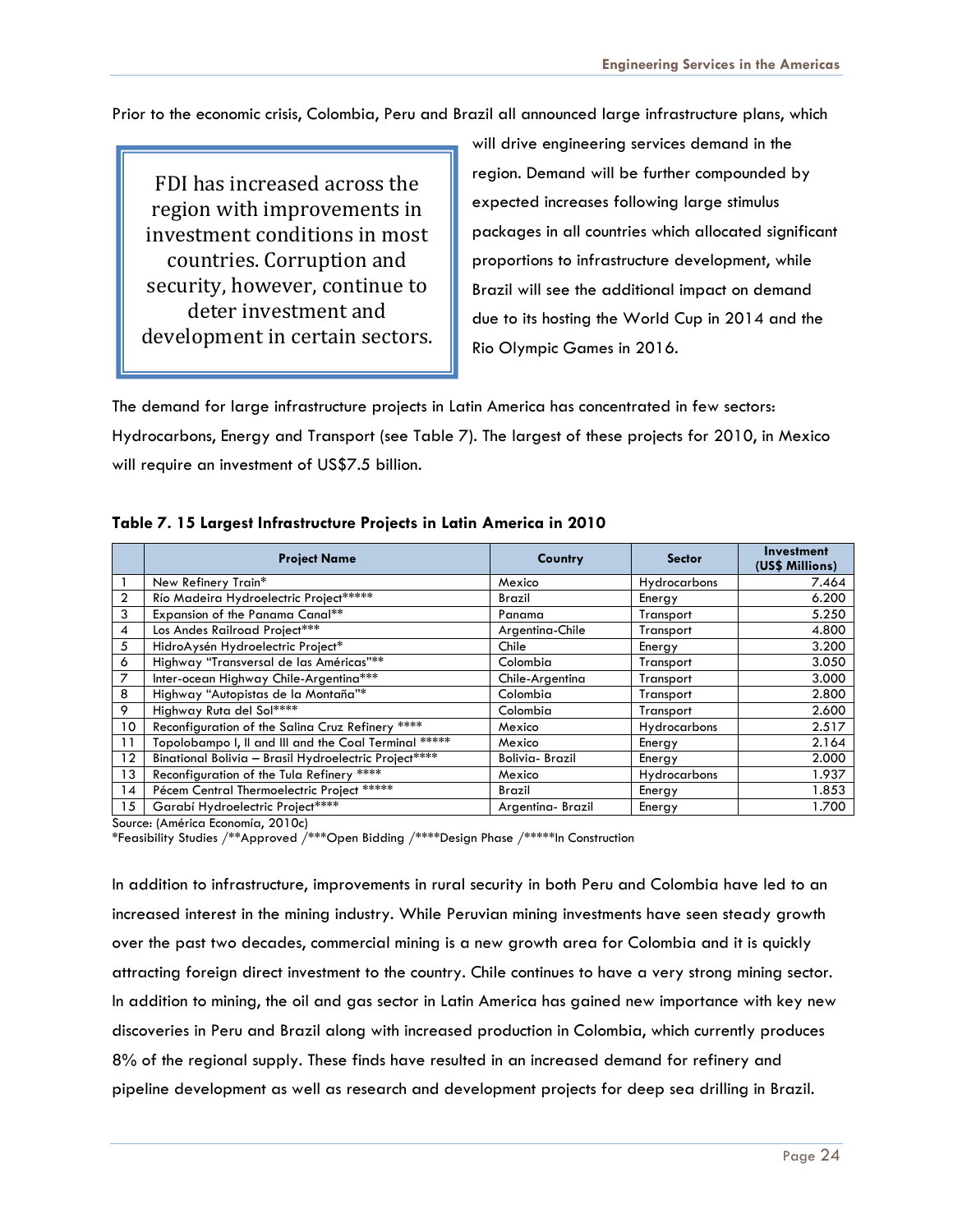# **C. Trade in Engineering Services in Latin America**

<span id="page-25-0"></span>Service trade in engineering has increased across all countries in this study. A large number of Colombian and Chilean firms have a presence in the Peruvian market, particularly in energy and mining projects. Brazilian engineering and construction firms are present throughout the region and participate in a significant proportion of large infrastructure projects. Panama is a particularly competitive market owing to its lack of engineering talent and is contested by Peruvian, Colombian and Brazilian firms. In addition, due to its relative cost advantages and high number of engineering graduates, Colombia is emerging as an engineering services platform to serve the Latin America and Caribbean region. While Chile generally exports engineering services globally, in 2008 35% of these services were exported to Peru. However, the size and destination of the country's exports varies from year to year based on projects.

# **D. Expertise**

In Brazil, engineering expertise lies in infrastructure development. The tremendous size of the country and a broad social policy has resulted in engineering skills being focused on building roads, energy plants, housing etc.[8](#page-25-1) Chile has developed a significant level of expertise in mining engineering, in both open-pit and underground mining as a result of the extensive copper and gold operations in the country. As a leader in public-private partnerships in infrastructure development in the region, the country has also established significant expertise in that area. In addition, due to the country's location

over an important tectonic fault line, Chilean engineers have developed important skills in seismic engineering. Colombia's engineering strengths lie in hydroelectric power installations, which draw on high levels of expertise in both electrical and civil engineering, which have developed as a result of adapting to the country's rivers and mountainous landscape. Given the limited size of the Peruvian market, in order to remain competitive engineering firms in Peru have emerged as multidisciplinary

-

Engineering service trade in Latin America is on the rise. While Chile exports mining services globally, Colombia is opening the Central American infrastructure markets. Brazil has emerged as a leading regional supplier of engineering services for the infrastructure sector. The country's expertise lies in civil engineering.

operations rather than developing expertise in any specific field of engineering, although the country's leading engineering schools excel in civil engineering. The large domestic market in the

<span id="page-25-1"></span><sup>8</sup> Brazil has also developed considerable expertise in the aeronautical and automobile industries as a result of focused industrial policy. Canadian airplane manufacturer Bombardier has begun recruiting engineers at the prestigious Brazilian Instituto Tecnólogico de Aeronáutica (Aeronautical Technical Institute) (Fleury, 2010).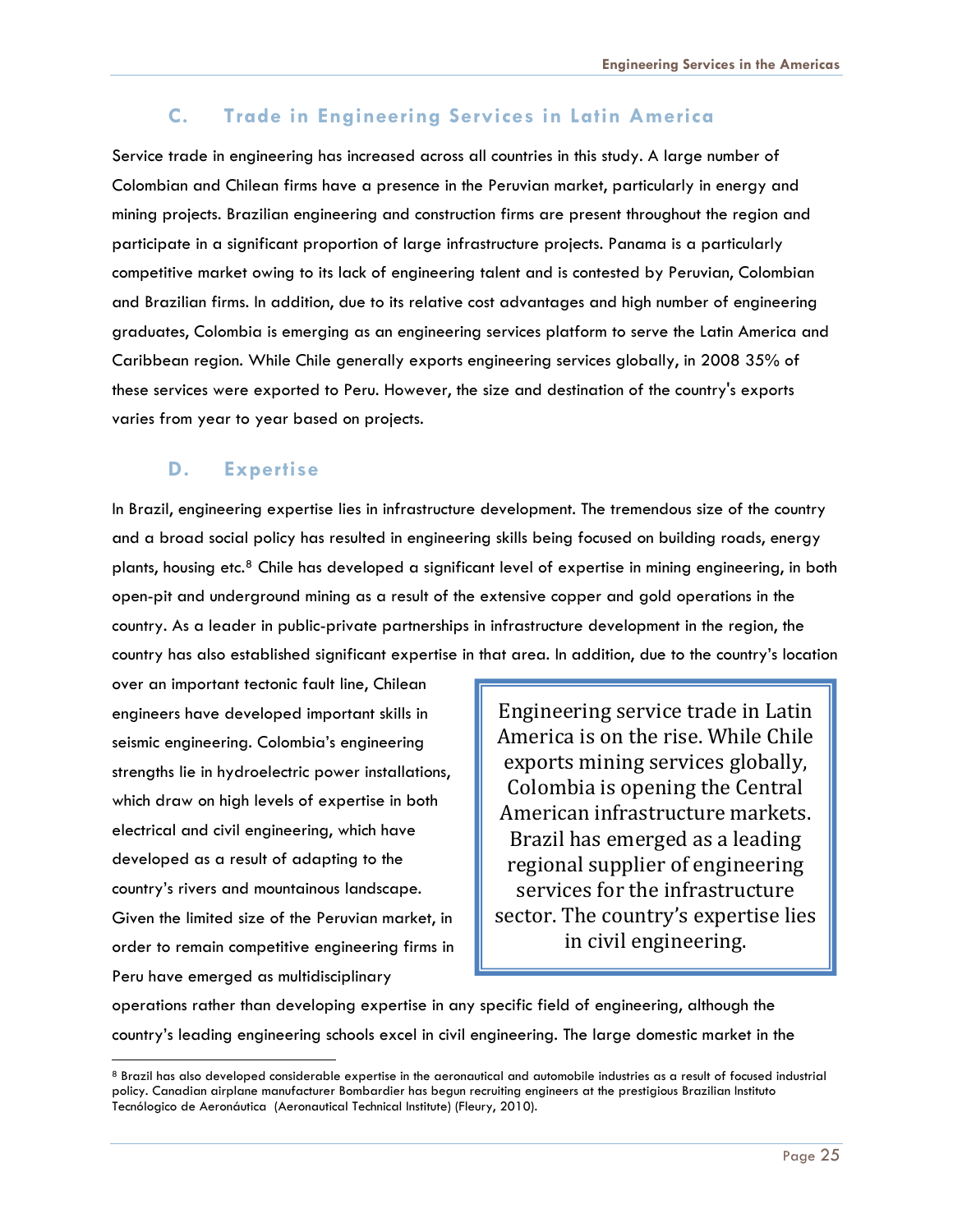<span id="page-26-0"></span>United States, combined with a well-developed education system has led to the country gaining expertise in most engineering disciplines.

# **E. Education**

Engineering education in Latin America has undergone several changes over the past ten years. There has been a shift from six-year programs to those of four to five years that are more closely aligned to the United States education system. Chile continues to follow a six-year program at the university level, with a growing number of four-year programs being offered from professional institutes. Colombia and Peru have seen program lengths reduced to four and five years respectively.

Engineering education has also been affected by a more general trend in Latin America of declining quality that has characterized the emergence of a large number of private universities across the

continent.[9](#page-26-1) In most countries, "traditional" universities, such as established federal or state universities and those in the Catholic Universities network, continue to be considered the best engineering schools. In addition, an increasing number of technical schools are emerging across the region to provide two to four year technical diplomas in different engineering disciplines. In Chile,

Engineering education across Latin America has been affected by the rapid expansion of private universities and aresulting decline in quality. Accreditation programs are necessary in all countries to provide quality assurance.

professional institutes cater to most engineering disciplines, as do technical institutes in Brazil. Peru still offers limited vocational training in engineering, which is mainly focused on mechanical and electronic engineering.

There are two main issues regarding the education of engineers in Latin America. The first refers to the quantity of engineers. In Colombia, the number of engineers is declining; while in the other countries analyzed there are shortages in specific areas. Brazil has a limited number of mining engineers and the state-owned mining company has had to recruit professionals in Australia in recent years. Colombia is also facing an increasing demand for mining engineers; a sector that has been inactive for many years and is showing strong signs of reactivation. In Chile, which has a well developed and highly productive mining sector, also confronts low number of mining engineers (SONAMI : Sociedad

<span id="page-26-1"></span><sup>9</sup> For a detailed discussion of the challenges facing higher education in Latin America see (Holm-Nielsen et al.).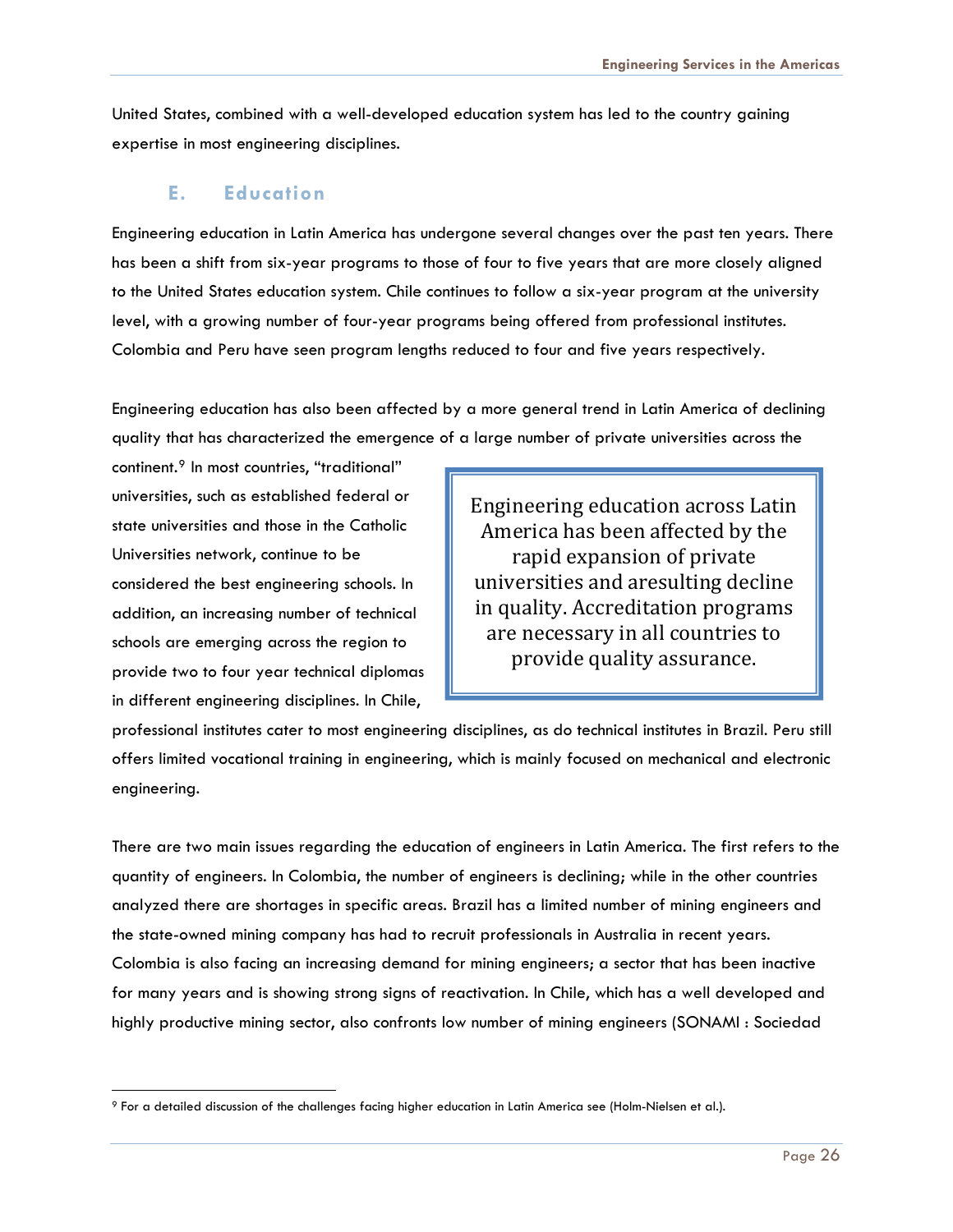Nacional de Minería - Chile, 2009). An industry study carried out in 2004 estimated a global shortfall of 10% for engineering positions in the mining sector (Davison, 2008).

The second concern refers to the quality of engineering graduates as mentioned earlier in the report. Companies do not face significant problems with quality when hiring from top tier universities, however, in recent years the rapid expansion of new private universities with less rigorous academic programs has led to an increasing number of engineering graduates entering the market with lower skill levels. Many Latin American countries lack a formal accreditation system to guarantee a graduate's skills. Only a few countries, such as Chile have compulsory accreditation regulation.<sup>[10](#page-27-0)</sup> Another concern in the engineering education in Latin America is the lack of interpersonal skills development opportunities in the curriculum, especially managerial abilities and working on teams. Languages are also relevant, especially when engineers have to work in multicultural environments.

<span id="page-27-0"></span><sup>&</sup>lt;sup>10</sup> In the US, accreditation is still voluntary although there is considerable pressure from the market for university programs to seek accreditation to facilitate job placement and entrance of alumni to graduate programs (ABET Inc, 2010).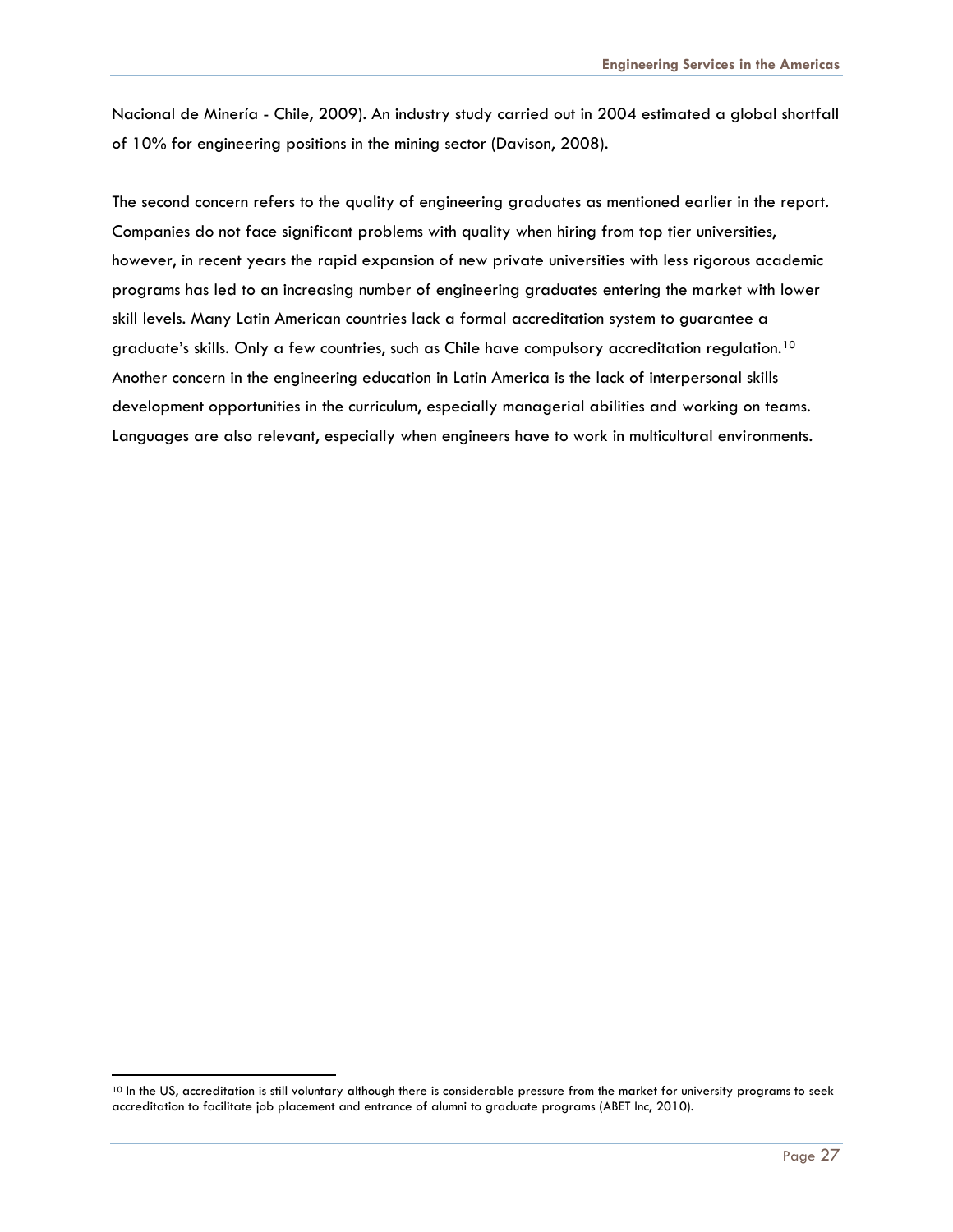# **F. Salaries**

<span id="page-28-0"></span>While salaries vary between the different engineering disciplines, general salary trends can be identified within the region. The most expensive engineers are those in the United States with annual average gross salaries of approximately US\$80,000 (UBS, 2009). Within Latin America, salaries show a clear cost advantage over the

Colombia's competitive labor costs have being identified by leading multinational firms as a potential platform for engineering service exports in the region.

United States, with labor costs approximately 50% of those in the United States (UBS, 2009). Brazilian engineers, the most expensive in Latin America, have significantly lower salaries than those in the US, with salaries in Sao Paolo and Rio de Janeiro averaging slightly over US\$30,000 and have increased significantly within recent years (UBS, 2006). With annual gross salaries of approximately US\$22,700 annually, Chilean engineers cost marginally more than Peruvian engineers (US\$21,600). Colombian salaries are amongst the cheapest in the region at US\$14,800 per year (UBS, 2009). Colombia has a strong labor cost advantage over other countries in the region and as macroeconomic and political conditions have improved in the country, it has been identified by leading multinational firms as a potential platform for engineering service exports in the region. Figure 2. below provides an overview of both gross and net incomes for engineering services in key cities in Latin America and the United States. Globally, India continues to be the cheapest location to hire engineers.





Source: (UBS, 2009)

Note: Gross income: Annual gross income, including bonuses such as profit sharing, performance bonuses, holiday pay, additionally monthly salary payments and family allowances. Net income: Gross income after taxes and social security contributions.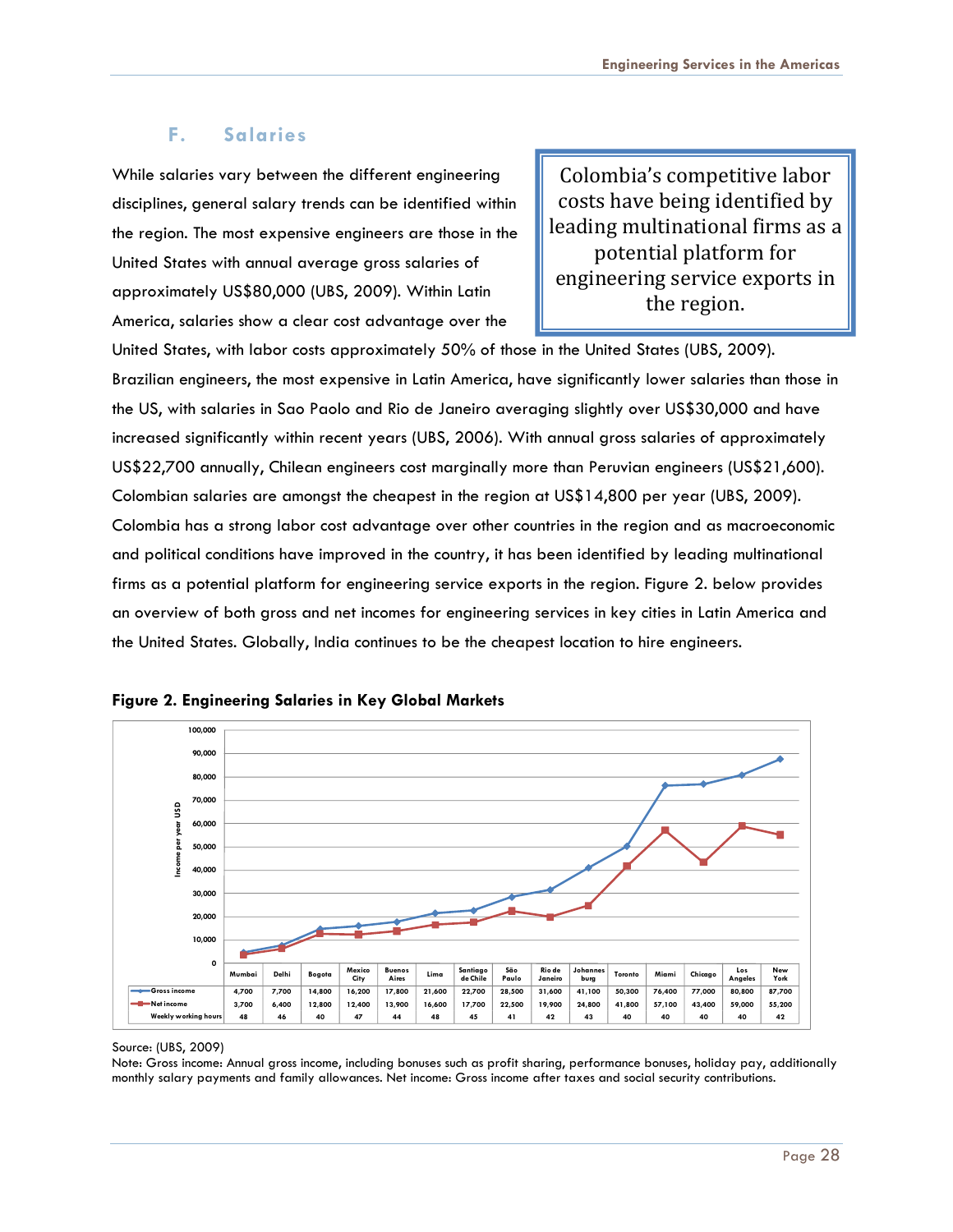# **G. Supply of Engineers**

<span id="page-29-0"></span>Figure 3 provides a comparison of the number of engineers from selected disciplines graduating annually over the past decade.<sup>[11](#page-29-1)</sup> With the exception of Colombia, all countries continue to expand their stock of engineering talent and have steadily increased the number of engineering graduates each year since 2002. The United States has the largest number of engineers, with approximately 1.6 million jobs in the engineering field and graduates just under 50,000 engineers annually. Brazil steadily increased its number of engineering graduates between 2002 and 2007 to 41,000 in 2007 and 2008. Peru and Chile both graduate a limited number of engineers per year, with approximately 5,500 university degrees awarded annually.



**Figure 3. Total Annual University Engineering Graduates, per Year- Selected Disciplines** 

Source: (Bureau of Labor Statistics 2009; Colegio de Ingenieros del Perú, 2010; Gibbons, 2009; Instituto Nacional de Estudos e Pesquisas Educacionais Anísio Teixeira, 2002-2008; Ministerio de Educación de Chile, 2009; Ministerio de Educación de Colombia, 2009).

Engineering graduate growth rates leveled off in Brazil in 2008 and there are some concerns that this will compound the pending shortage of engineers in the country, particularly given the country's new industrial policy which is driving the establishment of new foreign-owned industrial R&D centers (Fleury, 2010). In Colombia, the arrival of a host of MNCs has attracted a growing number of students to economics, business administration and law, which has combined with high education costs

<span id="page-29-1"></span><sup>&</sup>lt;sup>11</sup> Engineers from the following fields were included in this comparison: Civil, Mechanical, Industrial, Metals-Metallurgy, Chemical, Mining, Forestry, Construction, Electrical, Environmental, Aquaculture, Agricultural and Petroleum Engineering.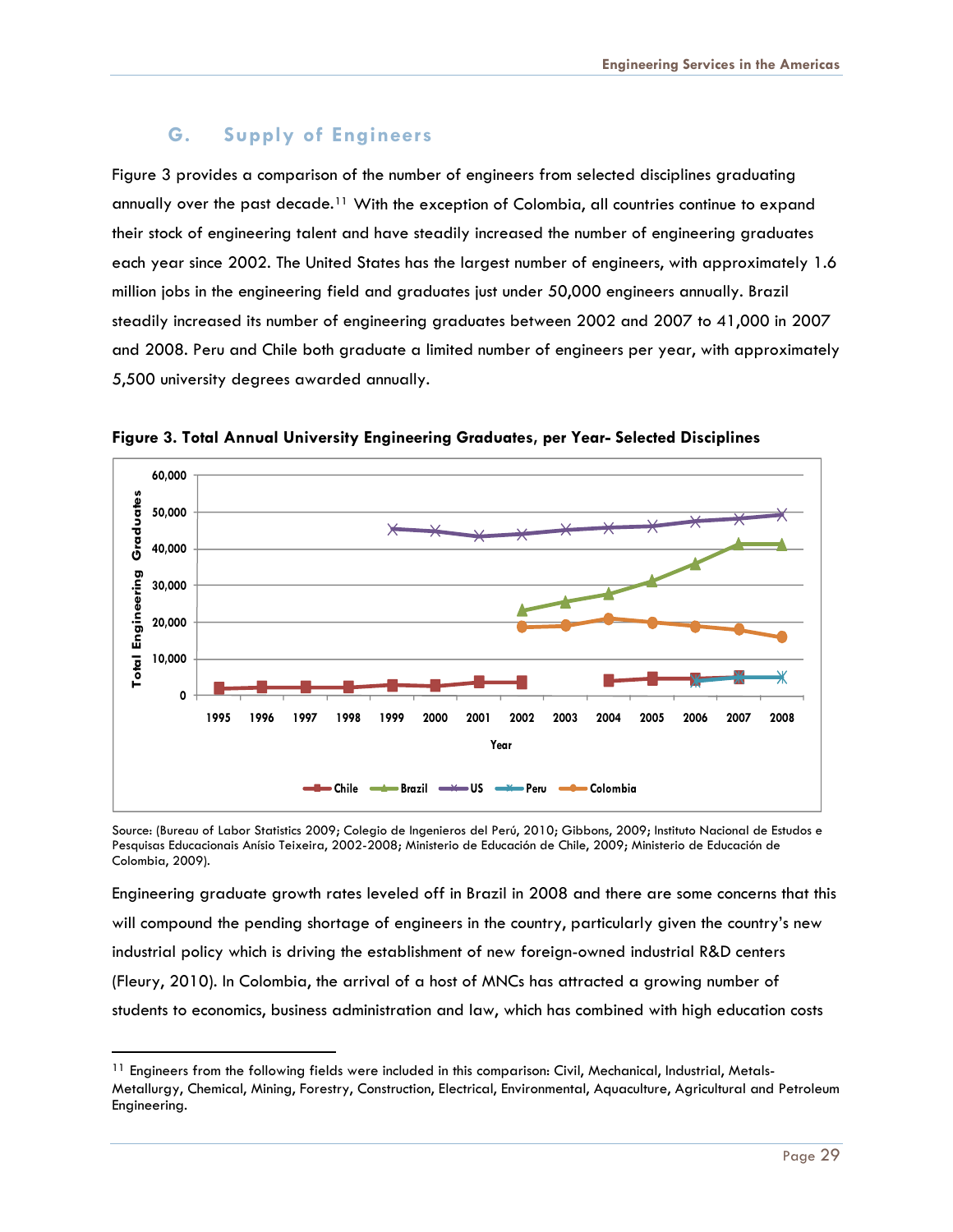<span id="page-30-0"></span>and low salaries to significantly reduce the number of engineering graduates (Parra, 2010). In the long term, this is expected to impact wages and reduce the impressive cost advantages that currently characterize Colombian engineering services. Peru continues to produce a relatively small number of engineers considering the size of its labor force, which is almost twice the size of that of Chile. This has prompted the Colegio de Ingenieros de Peru to launch a program at attract more students to the field of engineering.

## **H. Firm Type**

-

Multinational firms typically enter new Latin American market through joint ventures or alliances with local partners in order to meet engineering needs primarily in the oil and gas and mining sectors.

There is a high degree of variation in firm type across the countries studied. The Chilean market is amongst the most consolidated in the region, with a large number of both medium to large domestic and foreign firms. The Peruvian market is generally characterized by small engineering firms with a high presence of foreign firms in all engineering sectors, but specifically in mining, petroleum and energy. $12$ 

Significantly, there are a large number of Chilean, Colombian and Brazilian firms operating in Peru. The Colombian market has a core group of large leading domestic firms and foreign firms, until recently, have been present principally in the mining and petroleum sectors. The Brazilian market is dominated by leading domestic firms, although foreign firms entering the country are showing rapid growth in mining, petroleum and energy sectors. Firms from the United States are present in a large number of countries. Engineering companies in the region are actively seeking International Organization for Standardization (ISO) and Occupational Health & Safety Advisory Services (OHSAS) certifications in order to provide quality services (See Appendix 4. for a list of mayor ISO and OSHAS certifications.)

Where there is a significant presence of multinational firms, there is a rapid transfer of knowledge to the local market, which is then leveraged for exports to the region as in the case of Chile. In the case that foreign firms are largely absent as a result of security concerns or low domestic demand, the limited size of local engineering firms generally requires these firms to join together in consortiums in order to meet the demands of large projects. This model has been more prevalent in Colombia.

<span id="page-30-1"></span><sup>12</sup> Peru has just two large domestic engineering firms, Graña y Montero Ingenieros and Cesel S.A (see Table 17 for more information regarding engineering firms in Peru.)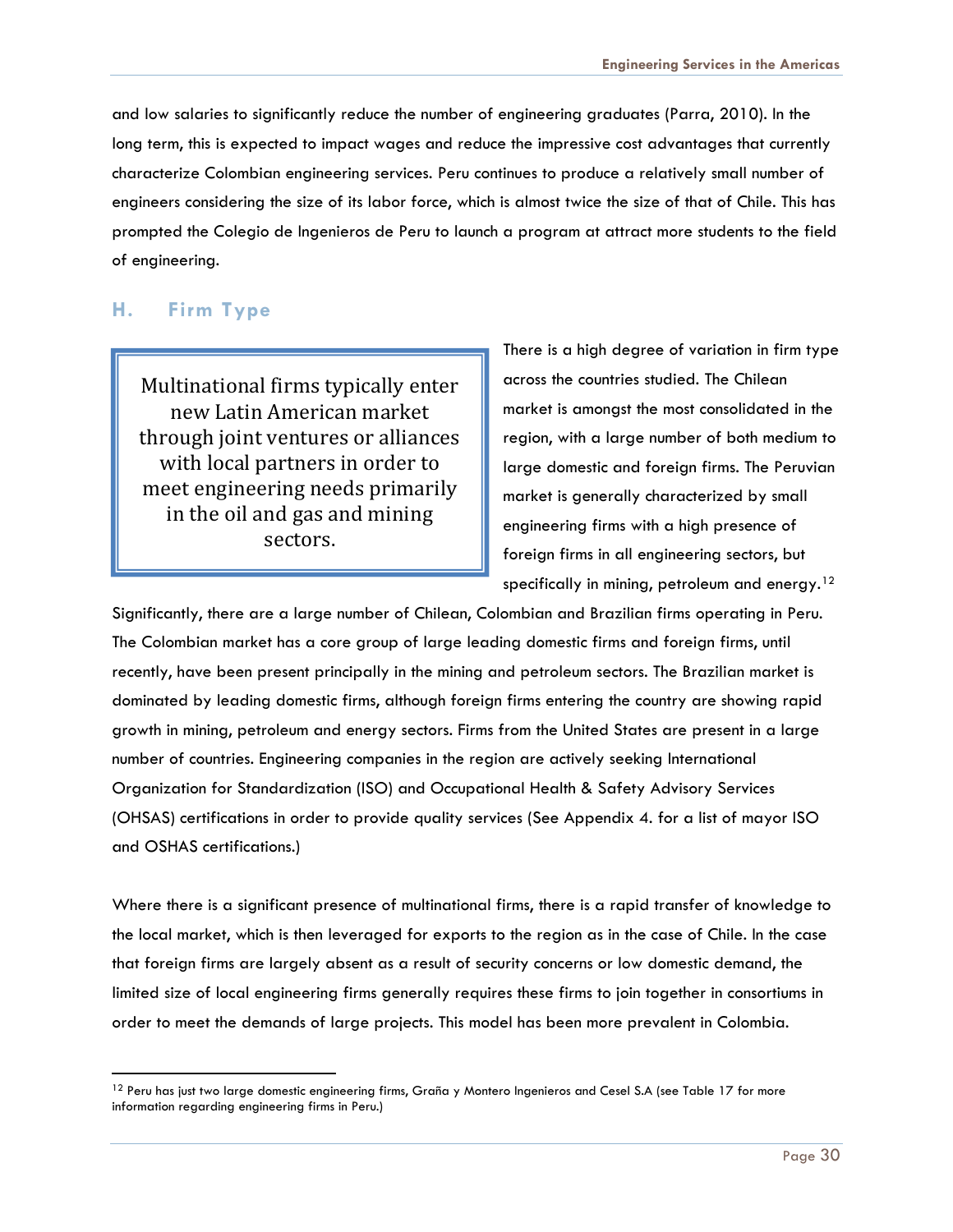# <span id="page-31-0"></span>V. BRAZIL ENGINEERING SERVICES

#### **In Brief**

The recent rapid growth of the Brazilian economy, combined with the government's social policies focused on improving housing and basic services, has led to strong demand for engineering services over the past five years. This increase in demand has led to a corresponding rise of engineers' wages. In addition, major new oil discoveries and a rapidly expanding mining industry are going to further drive demand for highly specialized petroleum and mining engineers which are already in short supply. While the top tier engineering schools continue to produce high quality graduates with expertise in engineering fields related to infrastructure development rather than hi-tech industries, little has been done to increase the number of engineers at those schools. This is expected to lead to a shortage of quality engineers in the medium to long term.

## **A. Overview**

Brazil is among the world's fastest growing and most important emerging economies. Growth rates recovered from the 1998 crisis and continued steady through the global financial crisis in 2008 and 2009, driven by strong domestic demand and a tight fiscal policy (Economist Intelligence Unit, 2010a). During the past two decades, the economy has become increasingly liberalized with more private sector involvement and foreign direct investment with the exception of a few sectors that are considered of national strategic importance (Datamonitor, 2009a). This privatization began under the Cardoso (1995-2003) administration and continued under Lula's government (2003-current) who reduced the public expenditure particularly in infrastructure to provide space for private sector investment. It is expected that the macroeconomic stability that characterized Lula de Silva's Presidency is likely to continue under the next President, regardless of who wins the 2010 elections (Economist Intelligence Unit, 2010a). Nonetheless, despite increased liberalization across certain sectors, Brazil continues to be one of the most difficult destinations in which to operate in Latin America. Corruption is perceived to be widespread and businesses are expected to encounter corruption in government bids (Datamonitor, 2009a), while violence also remains a key problem. Sao Paolo experienced the highest homicide rate in a single day recently, and the rampant violence in the slums in the large cities continues to raise security questions in the country (Datamonitor, 2009a).

The Brazilian economy relies heavily on its natural resources, although the manufacturing industry has benefited from industrial policies implemented in the past. The domestic market has become a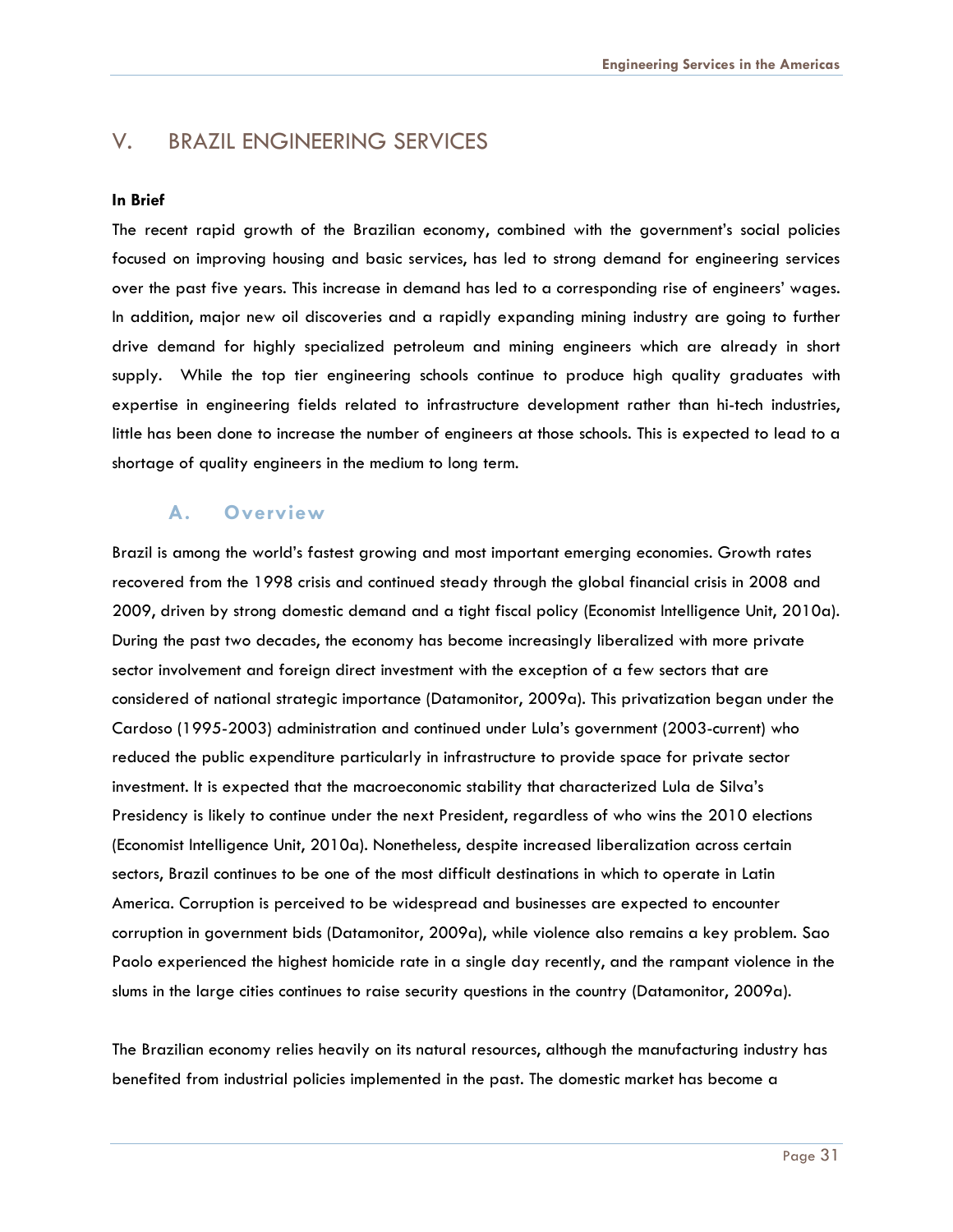<span id="page-32-0"></span>significant driver of the Brazilian economy, with GDP per capita rising steadily from US\$2,815 in 2002 to US\$8,205 in 2008(The World Bank Group, 2010b).<sup>[13](#page-32-1)</sup>Exports are also key, accounting for approximately 23% of Brazil's GDP. Table 8 below shows Brazil's key export sectors.

| <b>Products</b>                   | 2007   | 2008   |
|-----------------------------------|--------|--------|
| Agricultural                      | 54.52  | 69.50  |
| Food                              | 47.28  | 61.16  |
| Raw materials                     | 7.24   | 8.34   |
| <b>Petroleum and Mining</b>       | 57.92  | 80.30  |
| Ores and other minerals           | 16.52  | 24.54  |
| Fuels                             | 33.38  | 47.82  |
| Non-ferrous metals                | 8.03   | 7.94   |
| Manufacturing                     | 129.91 | 166.76 |
| Iron and steel                    | 11.78  | 16.49  |
| Chemicals                         | 30.45  | 41.76  |
| Other manufactures                | 24.30  | 27.30  |
| Machinery and Transport Equipment | 60.87  | 78.63  |
| Textiles/Clothing                 | 2.50   | 2.58   |
| <b>Others</b>                     | 36.07  | 49.94  |
| <b>Total merchandise</b>          | 278.42 | 366.50 |

**Table 8. Brazilian Merchandise Trade by Product, 2007-2008 (USD billion)** 

Source: (World Trade Organization 2009)

As can be seen above, Brazil has strong competitive advantages in agriculture and its leading exports are in primary materials including fuels and mineral ore, although automobile and airplane manufacturing (listed as Machinery and Transport Equipment) also feature strongly. New discoveries and development in the petroleum and mining sectors are also gaining attention from foreign investors. Foreign investment in general has picked up since 2003 as the economic openness has improved. In 2007, FDI reached US\$35 billion (ApexBrasil, 2010) and \$45 billion in 2008 (ECLAC, 2008).

## **B. Engineering Demand**

#### **1. Extractive Industry**

Brazil has considerable reserves of both hydrocarbons and minerals. It is amongst leading producers of bauxite, iron ore, graphite and manganese in the world and has the largest coal reserves in Latin America (Business Monitor International Ltd. , 2010; Gurmendi, 2009a). It has proven oil reserves of 12.6 billion barrels (BP, 2009). Oil production is rising fast, although the country still has significant unexploited reserves potential (Business Monitor International Ltd. , 2010). In 2006, state-owned Petrobras and its partners encountered a major new oil province with the potential to catapult Brazil

<span id="page-32-1"></span> <sup>13</sup> Gross Domestic Product per capita at current prices. Not adjusted for inflation and converted to US dollars applying market exchange rates.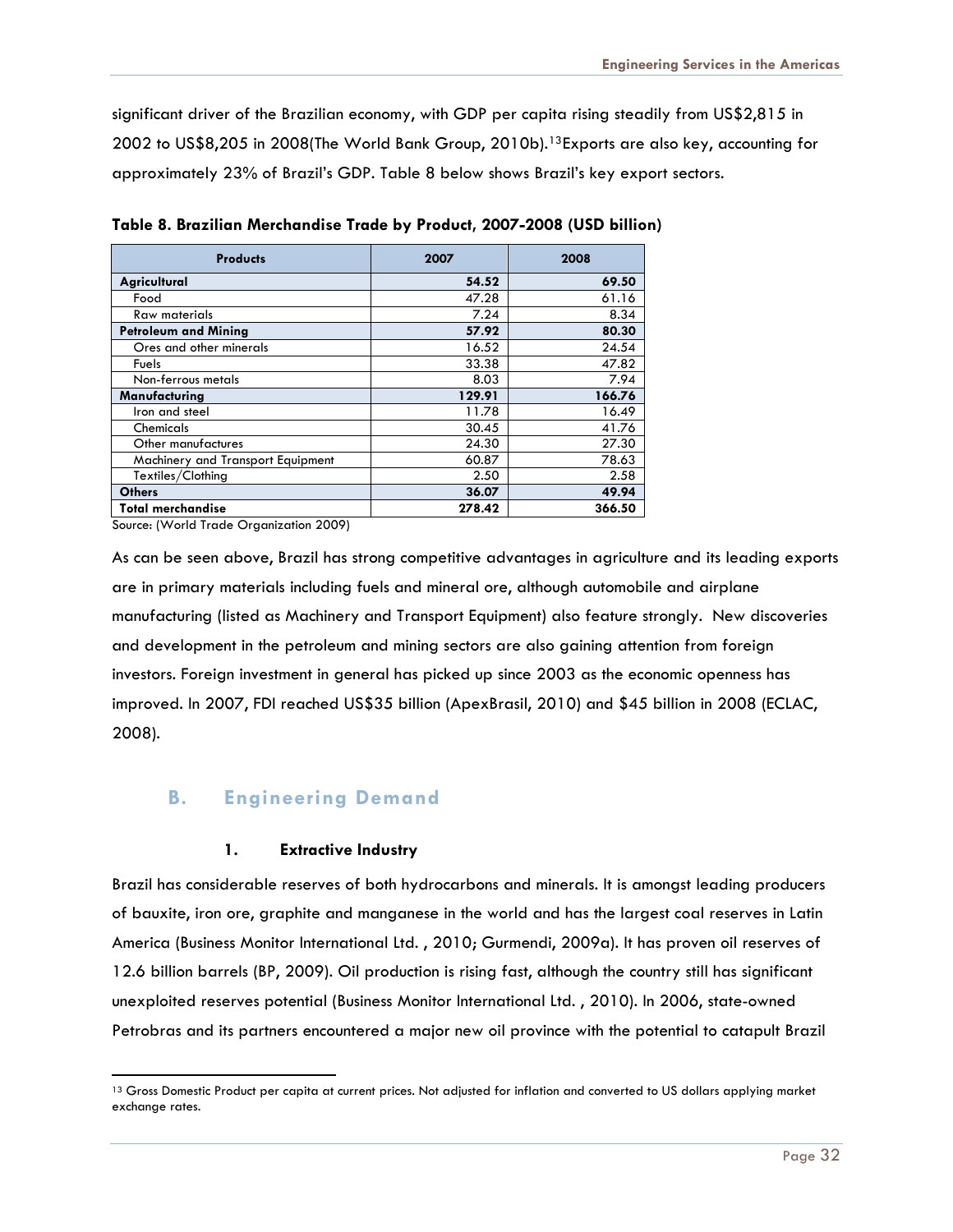<span id="page-33-0"></span>to one of the top ten oil producing countries in the world. This is already attracting attention from

large MNCs; GE announced plans in 2010 to establish a research and development center focused on equipment related to deep sea oil extraction in Brazil to help the country exploit this pre-salts discovery (Emerging Markets Information Service (EMIS), 2010). The exploitation of these reserves is likely to

New offshore oil and gas reserves discovered in 2006 by Petrobras and its partners have the potential to catapult Brazil into the top ten oil producers in the world.

drive demand for new infrastructure such as refineries and pipelines to support the tremendous growth. Brazil currently only has 12 refineries and there are already plans to establish more.

Brazil's vast iron-ore industry is also attracting both foreign and domestic investments, with mining largely being driven by the growth in Chinese demand. The Departamento Nacional de Producao Mineral reported that investments in mineral exploration increased from US\$284 million in 2006 to US\$400 million in 2007 (Gibbons, 2009). In November 2009, Chinese firm Wuhan Iron and Steel Company announced investments in Brazilian mining firm, MMX which is expected to increase production tenfold. Nacional Mineros S.A. has announced the development of new iron ore plants worth US\$1.3 billion. While reserves suggest that growth will continue to be strong in the mining sector, the near future demand for mining will depend on pending changes to the mining code, which by increasing mining royalties, may make Brazil less competitive (Business Monitor International Ltd. , 2010). Business Monitor International forecasts that the industry will be expanding at 5.6% per annum by 2014. The country is already facing shortage of mining engineers; one company went as far as Australia to recruit engineers in order to overcome this shortage.

#### **2. Infrastructure**

Infrastructure in Brazil has suffered from years of underinvestment (Datamonitor, 2009a). To mitigate these shortages from slowing export growth, in 2007, the Accelerated Growth Program (*Programa de Aceleracao do Crescimento*, PAC) was launched to improve the country's infrastructure. The PAC program allocated US\$250 billion for infrastructure development between 2007 and 2010. Of particular importance is the development of the country's transport infrastructure, which requires significant investments in roads, railroads, bridges, airports and ports. Brazil's port infrastructure, for example, is ranked 127 out of 133 countries in the World Economic Forum's 2010 Global Competitiveness Report (2010). Brazil's National Maritime Administration Agency (ANTAQ) forecasts total throughput at the country's ports to reach 1.2 billion tons a year by 2023, an increase of about 85% on 2008 levels driving a huge need for investment in new port infrastructure (between 1998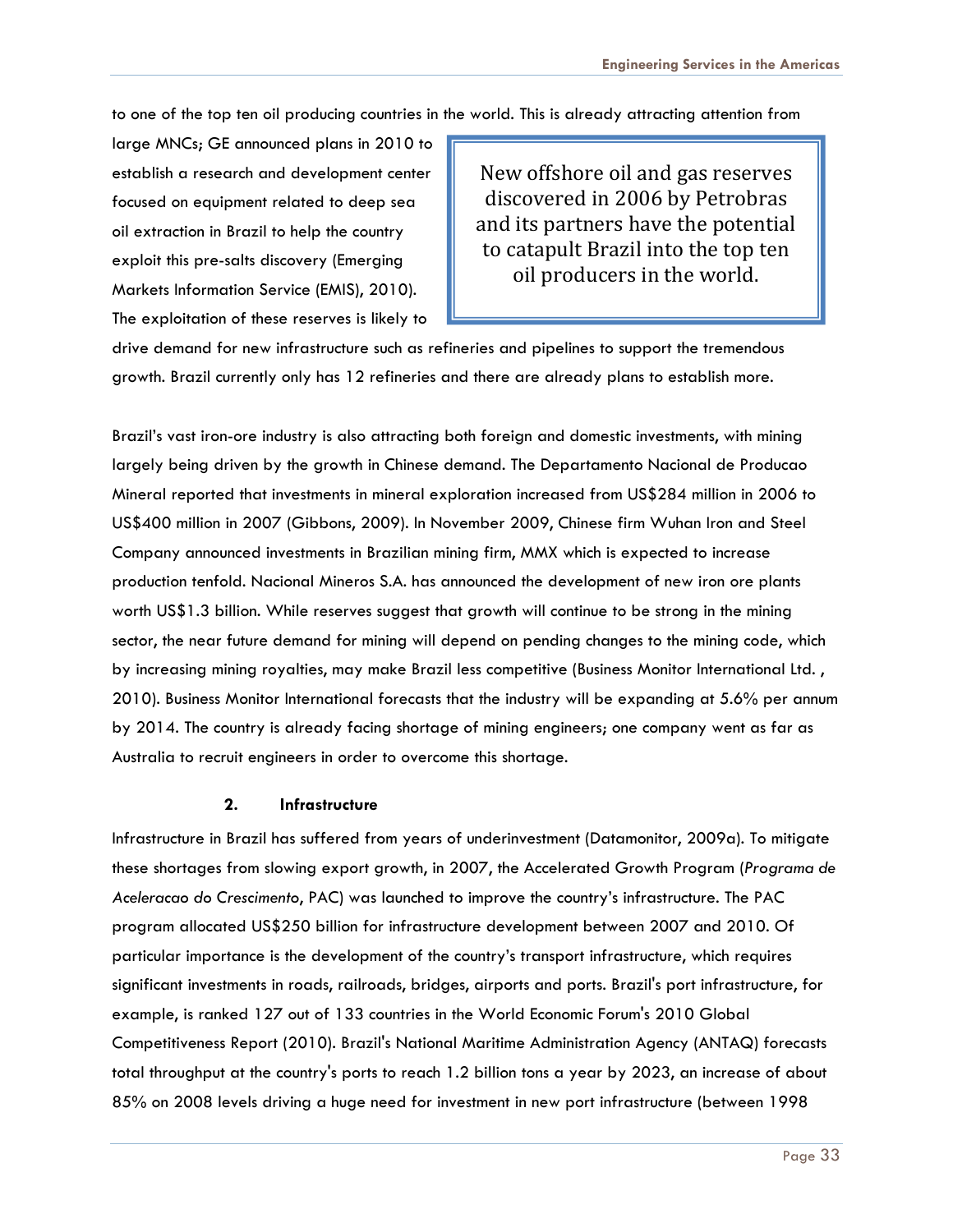and 2008 only \$4.7 billion was invested in the 37 public ports). In 2008, the government thus opened public ports up to private concessions for 25 years to both domestic and foreign investors (Business Monitor International Ltd., 2010a).<sup>[14](#page-34-0)</sup> Another important infrastructure development includes the high speed rail project between Rio, Sao Paolo and Campinas that opened for bidding at an estimated cost of \$19 billion at the end of 2009 (Business Monitor International Ltd., 2010a).

Furthermore, progress needs to be made with respect to the country's energy infrastructure which is

Demand for improvements and expansion of Brazil's infrastructure will increase significantly within in the next 2‐4 years as a result of the Accelerated Growth Program II, the World Cup (2014) and the Rio de Janeiro Olympics (2016).

said to be holding back the nation' development (Datamonitor, 2009a). In November 2009, a weak transmission infrastructure led to major blackouts. Brazil´s energy generation comes from hydro (82%), gas (5%) and coal, nuclear and oil (3%), renewable (5%) (Business Monitor International Ltd., 2010a). Proposed projects for improving energy supply include the controversial Belo

Monte dam in northern Brazil which was given the go-ahead by Brazil's Environment Minister in February 2010. This hydro electrical project represents what will be the  $3<sup>rd</sup>$  largest in the world (Phillips, 2010).

Importantly, Brazil was awarded the bid for both the 2014 World Cup and the 2016 Olympics. The is the first time the Olympics will be held in Latin America and the first time in 36 years that the World Cup returns to the continent. The two tournaments will require significant new infrastructure development. In January 2010, federal, state and municipal governments signed an agreement to cooperate in the investment of \$11.3 billion in development of infrastructure for the 2014 World Cup (Business Monitor International Ltd., 2010a). Furthermore, the budget for development for the 2016 Olympics in Rio de Janeiro account for an additional \$14.4 billion. In particular in Rio, likely investments will require a new subway, improvements in urban highways, water systems and electricity supply (Business Monitor International Ltd., 2010a).

The government increased public spending on infrastructure by 50% in 2008 as part of the stimulus package to continue to drive economic growth and plans for the second wave of infrastructure spending (PAC II) are also underway for continued development from 2011 to 2014 (Business Monitor

<span id="page-34-0"></span><sup>14</sup> Private-public agreements in infrastructure accounted for 95% of all infrastructure development in Brazil between 2003-2007.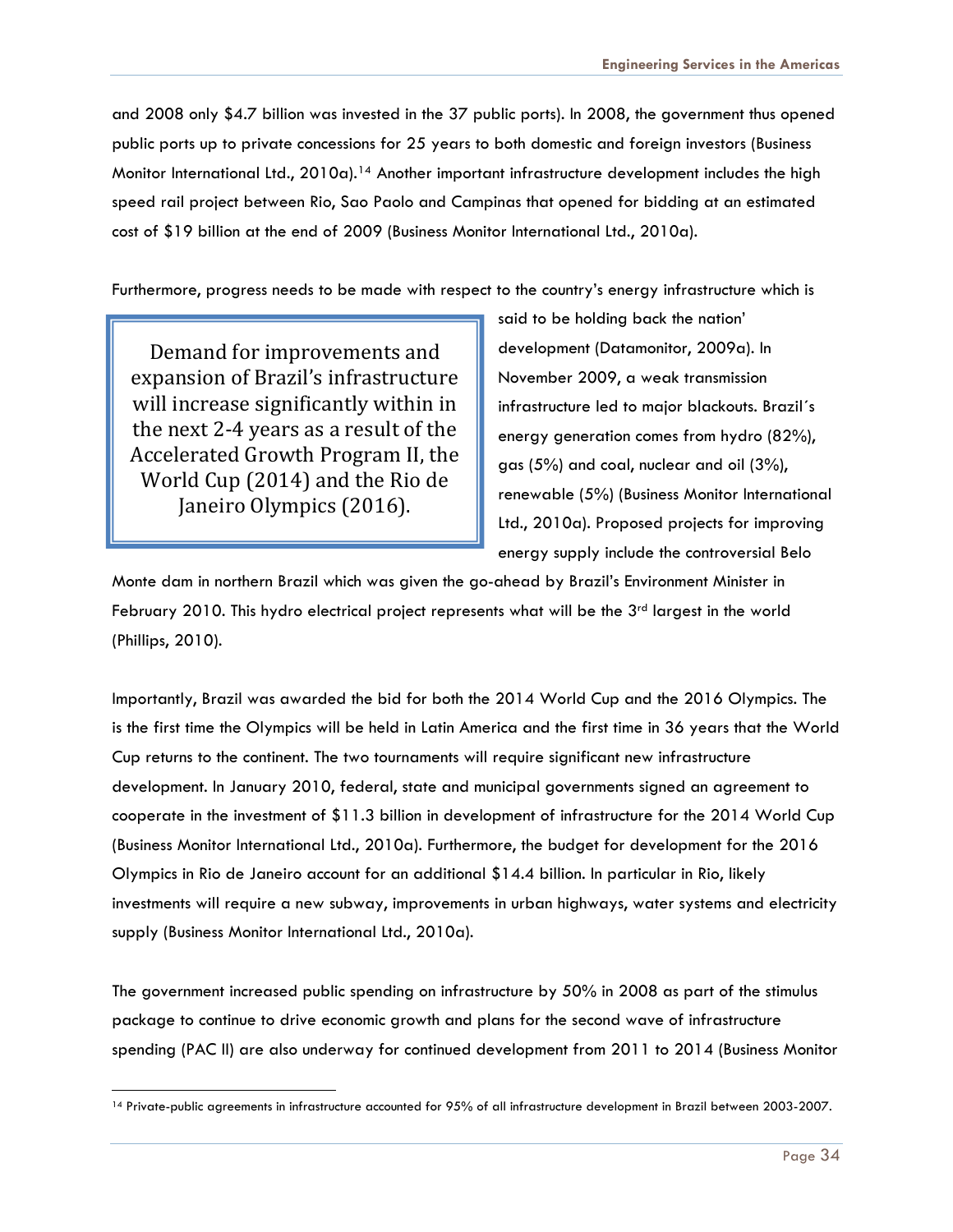<span id="page-35-0"></span>International Ltd., 2010a). It is expected that infrastructure development, government house-building incentives and private investment will lift construction in 2010-2011 and the 54,000 new jobs created in January 2010 in the construction sector indicate that the country is rebounding from the economic crisis (Economist Intelligence Unit, 2010a).

#### **3. Industrial Growth**

During the first decade of the 21<sup>st</sup> century, heavy industry in Brazil experienced tremendous growth largely due to foreign investments. Including aircraft, automobile (most of the major automobile manufacturers in the world have set up plants in Brazil), industrial equipment and chemicals (Datamonitor, 2009a), the industry sector represents approximately 28.5% of the GDP, registering annual growth rates of over 10% since 2002. This sector is driving demand for production engineers which had slumped over the past few years (Fleury, 2010).

## **C. Engineering Supply**

-

#### **1. Engineering Firms**

Brazil's engineering services have evolved to a large degree within the construction sector and today, there are four large domestic civil engineering firms that dominate engineering services within the country. Foreign engineering firms began to enter the market in the 1990s, despite the challenges posed by the regulatory system in Brazil. These regulations require foreign firms to work in joint ventures with a local firm or to establish a branch within the country. Import duties on services make it expensive to provide services from abroad (World Economic Forum, 2009) and it is rare for a company to establish greenfield operations in Brazil, largely due to the complex local business environment (Fleury, 2010).

There are four leading domestic firms in Brazilian engineering, Odebrecht S.A., Camargo Corrêa,<sup>[15](#page-35-1)</sup> Queiroz Galvão S.A. and Andrade Gutierrez. These firms are focused in construction and heavy engineering. All firms have an international presence, both in Latin America and further afield (Business Monitor International Ltd., 2010a; Fleury, 2010; Maciente, 2010; Salerno, 2010). These firms largely influence policy in the sector as well (Fleury, 2010). Table 9 provides an overview of these four leading firms.

<span id="page-35-1"></span><sup>15</sup> Camargo Correo sold its engineering subsidiary, CNEC Engenharia, to Australian firm Worley Parsons in early 2010 (WorleyParsons, 2010).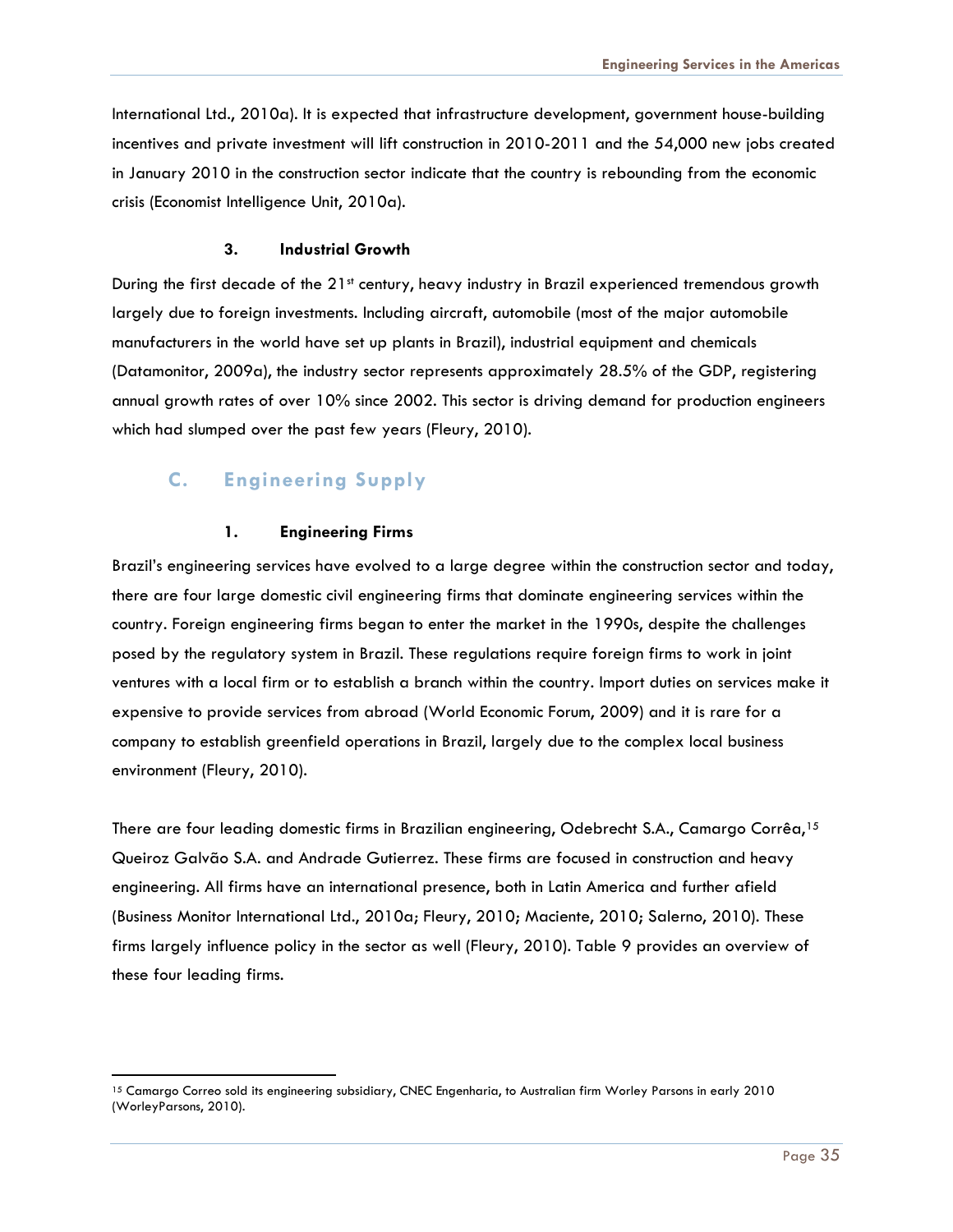| Company<br><b>Name</b>                          | Revenue -<br><b>USD million</b><br>(2008) | <b>Employees</b> | <b>Activities</b>                                                                                                                                                                                                                                                                                                                                                        |
|-------------------------------------------------|-------------------------------------------|------------------|--------------------------------------------------------------------------------------------------------------------------------------------------------------------------------------------------------------------------------------------------------------------------------------------------------------------------------------------------------------------------|
| Construtora<br><b>Norberto</b><br>Odebrecht S.A | <b>NA</b>                                 | 43,859           | Areas of Operation: Construction, Engineering, Management, Environment,<br>Financing and Project Development, Quality, Supply, Workplace, Health and<br>Safety                                                                                                                                                                                                           |
| Camargo<br>Corrêa                               | 4,660                                     | 54,000           | Holding company with interests in the construction, civil engineering, ship-<br>building, cement, footwear, textiles, electrical energy, and transport. The<br>company holds a minority share in many leading Brazilian enterprises.                                                                                                                                     |
| Queiroz<br>Galvão S.A.                          | 3,009                                     | 29,873           | The Queiroz Galvão Group was created in 1953 as a construction company<br>and is currently active in various segments of the economy, such as: drilling and<br>production of oil and gas, production and processing of foodstuffs, association<br>with companies in the concession of public services in Brazil, steel plants and<br>environmental engineering services. |
| Andrade<br>Gutierrez                            | 2,438                                     | <b>NA</b>        | Founded in 1948 in Belo Horizonte, Brazil, The Andrade Gutierrez Group is<br>one of the largest private groups in Latin America, with operations in<br>Engineering and Construction, Telecommunications, Power, and Public<br>Concessions.                                                                                                                               |

### **Table 9. Leading Engineering Services Companies in Brazil**

Source: Company Websites, One source, ISI Emerging markets website

a WorleyParsons, the Australia-based engineering and construction management firm, has announced a deal to acquire CNEC Engenharia, the engineering and project management arm of Brazil's Camargo Correa, for \$98 million (ENR.com, 2010).

Ten of the world's top twenty leading multinational engineering firms have established a presence in Brazil, including Bechtel, SNC-Lavalin, WorleyParsons and Hatch.[16](#page-36-0) Recently, Worley Parsons aggressively consolidated its position in the market with the purchase of CNEC Engenharia S.A., the engineering subsidiary of Camargo Correa, one of the country's four top firms. SNC Lavallin have also made two major acquisitions in the country within the past three years, buying Minerconsult and Marte Engenharia and bringing their office size to 1,600 engineers with expertise in mining and the energy sector (SNC Lavalin, 2007; Torres, 2010). Hatch opened an office in 2004, for which Hatch Chile provides extensive support for metals mining. Given the size of the Brazilian market and projected growth rates in engineering demand, the company expects the Brazilian office to continue to be a net importer of services within the Hatch family (Pino, 2009).

### **2. Expertise**

Brazil´s **key engineering strengths lie in civil and construction engineering**,

including roads, energy infrastructure and housing (Fleury, 2010; Salerno, 2010). Due to the tremendous size and varied geography, the country has developed considerable skills in civil engineering to build the required infrastructure and

Engineering expertise in Brazil lies in civil and construction engineering. Given the tremendous infrastructure needs of the country, it has been slow to move into hi‐tech engineering sectors and is unlikely to do so without a clear industrial policy.

<span id="page-36-0"></span><sup>16</sup> See Table 4 for a list of the world's leading engineering firms.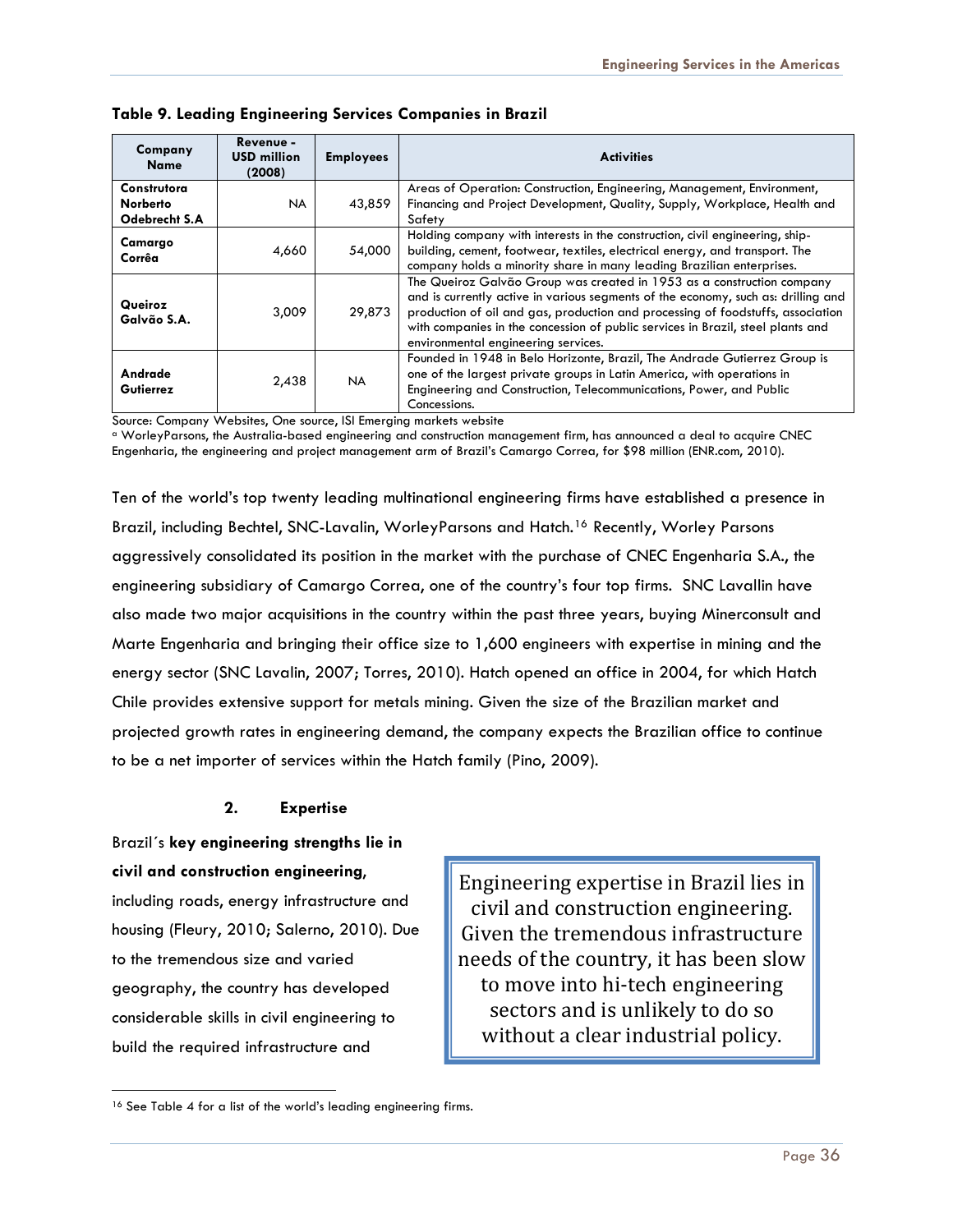primarily focused in the low technology segments. Much of this infrastructure development took place in the early 1960s and 1970s (Fleury, 2010) while more recently Brazil has been focused on using these skills to solve social policy issues such as building houses, roads, hospitals, etc. Brazil also has considerable strength in petroleum engineering, as state owned company, Petrobras works with federal universities to conduct research and development and thus the area is in constant evolution. CENPES, the Center for Petroleum Research, for example, is based at the Federal University of Rio (Fleury, 2010). Mining strengths have also developed through the state owned company Vale Rio do Doce (known as Vale), although the supply of mining engineers is more limited. Engineering in the telecommunications sector is also a particularly acute weakness for the country. The specialty solicited the fewest applications in 2009 for university entry (Salerno, 2010).

### **3. Salaries**

Brazilian engineers are considerably more expensive than their counterparts in other countries in Latin America and, in some specialties, salaries are comparable to those of the United States (Carter, 2010). The cost of engineering is highest in Rio de Janeiro where average annual gross salaries for engineers with five years of experience are approximately US\$31,600 (UBS, 2009). With respect to salaries of different engineering disciplines, information lacks consistency, although most reports suggest that engineers in the oil and gas sector earn significantly higher salaries, on par with the those in the United States.[17](#page-37-0) Table 10 shows salaries based on census data from 2000.

| <b>Engineering Program</b>                   | 2000<br><b>Average Monthly</b><br>Salary | <b>Employability 1</b><br>year out (Ages<br>20/24 | 2005 Average Salary<br><b>Monthly Inflation</b><br>adjusted *1.55 | 2005 in US<br>*Exchange 2.5 R to<br>US\$ |
|----------------------------------------------|------------------------------------------|---------------------------------------------------|-------------------------------------------------------------------|------------------------------------------|
| <b>Engineer with Masters or</b><br>Doctorate | R\$ 6.938,39                             | 0.95 <sup>a</sup>                                 | R\$ 10,754.50                                                     | \$4,301.80                               |
| Other Engineering programs                   | R\$ 6.141,05                             | 0.87                                              | R\$ 9,518.63                                                      | \$3,807.45                               |
| <b>Mechanical Engineering</b>                | R\$ 5.576,49                             | 0.88                                              | R\$ 8,643.56                                                      | \$3,457.42                               |
| Civil Engineering                            | R\$ 5.476,85                             | 0.90                                              | R\$ 8,489.12                                                      | \$3,395.65                               |
| Geology                                      | R\$ 5.285,77                             | 0.92                                              | R\$ 8,192.94                                                      | \$3,277.18                               |
| Electric & Electronic                        | R\$ 5.231,07                             | 0.89                                              | R\$ 8,108.16                                                      | \$3,243.26                               |
| Industrial & Chemical<br>Engineering         | R\$4.844,92                              | 0.90                                              | R\$ 7,509.63                                                      | \$3,003.85                               |
| Agronomy                                     | R\$ 4.356,56                             | 0.88                                              | R\$ 6,752.67                                                      | \$2,701.07                               |
| Architecture                                 | R\$ 3.835,08                             | 0.92                                              | R\$ 5,944.37                                                      | \$2,377.75                               |

|  |  |  |  |  | Table 10. Monthly Engineering Salaries in Brazil, 2000 and 2005 |
|--|--|--|--|--|-----------------------------------------------------------------|
|--|--|--|--|--|-----------------------------------------------------------------|

aAges 25-29

Source: (FGV Centro de Politicas Sociales, 2000)

After engineers in the extractive industry (not included in the table), mechanical and civil engineers continue to be amongst the highest paid in the field. According to an upcoming study from the Instituto

<span id="page-37-0"></span><sup>&</sup>lt;sup>17</sup> Petroleum engineers appear to be highly mobile in the global labor force and thus developing countries are forced to compete with salaries equal to those offered in developed nations. Within Latin America, Colombia faces similar challenges with respect to retaining engineers in the oil and gas sector.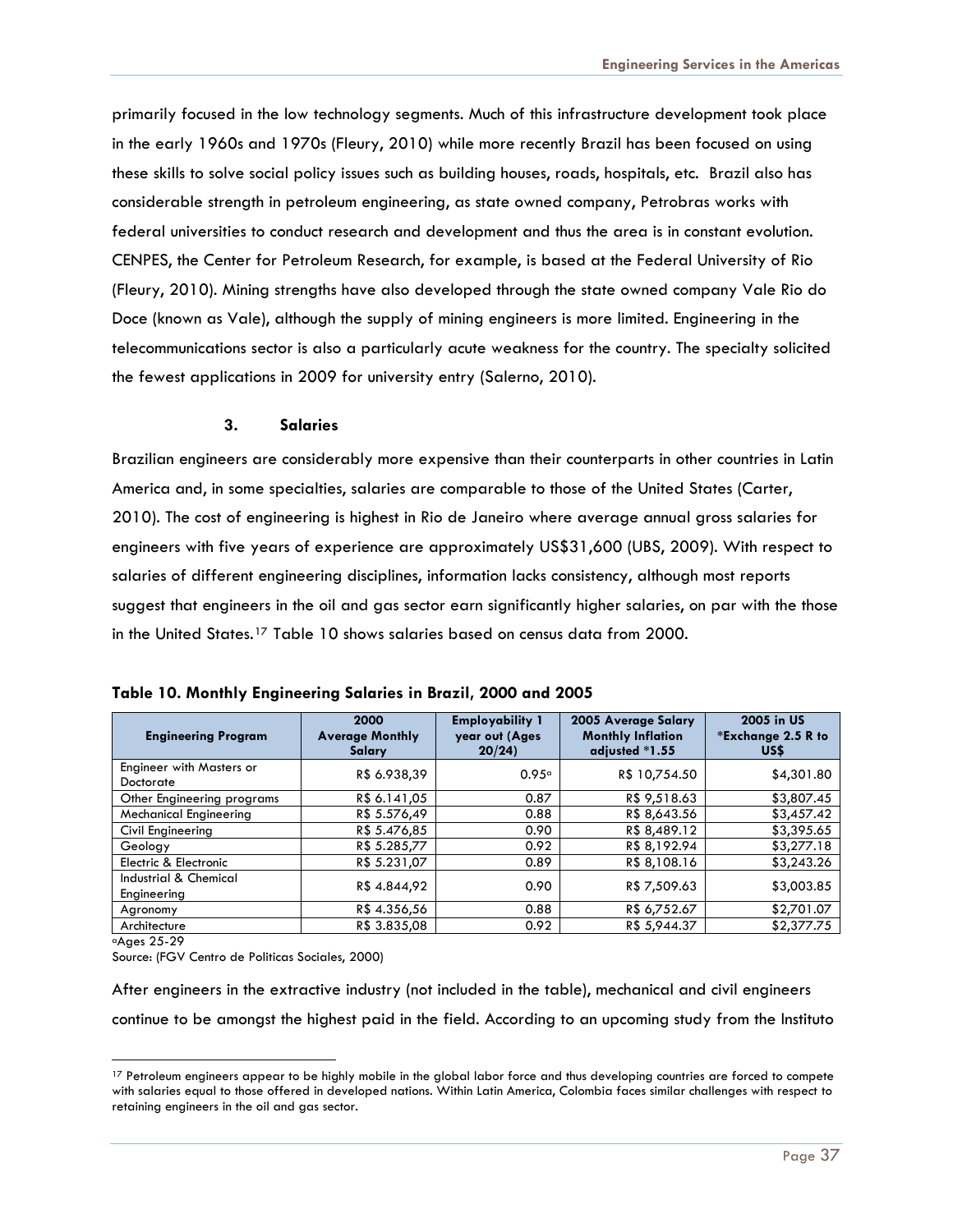de Pesquisa Econômica Aplicada, Brasil (IPEA), salaries across all engineering field experienced a significant increase in 2006, with some salaries increasing by more than 50% (Maciente, 2010).<sup>18</sup>

### **D. Engineering Education**

Engineering education in Brazil is divided into technical and university training. Technical training is carried out at technology institutes across the country and programs last between three and four years. University engineering programs are five years long and the system is closely linked to the European engineering educational system. In 1995, PRODENGE, the Brazilian National Program for Engineering Development was created to foster the restructuring and modernization of engineering education and research in Brazil (Longo et al., 1996). In particular, this program has been focused on redesigning engineering curriculum to include a broader range of interpersonal and management skills and to increase the interdisciplinary nature of the teaching, as well as fostering the development of collaborative networks between the private sector and research institutes (Longo et al., 2000).

The state engineering schools in Brazil are generally very good, and Brazilian engineers graduating from these top tier programs are considered to be competitive abroad. These large schools, most of which are federally owned, typically dominate engineering, as can be seen in Table 11 below where the leading university engineering programs are all at state universities (Salerno, 2010).

| <b>Leading Universities-Engineering Department</b> |
|----------------------------------------------------|
| Instituto Tecnologico de Aeronautica (ITA)         |
| Universidade do Estado de Sao Paulo (USP)          |
| Universidade de Campinas (Unicamp)                 |
| Universidade Federal de Sao Carlos (Ufscar)        |
| Universidade Federal do Rio de Janeiro (UFRJ)      |
| Universidade Federal de Minas Gerais (UFMG)        |
| Universisdade Federal de Itajuba (UNIFEI)          |
| Universidade Federal do Rio Grande do Sul (UFRS)   |
| $\sim$<br>$\sqrt{2}$                               |

**Table 11. Leading University Engineering Programs, Brazil** 

Sources: (Fleury, 2010; Salerno, 2010)

As in other Latin American countries, there has also been an explosion in private universities offering engineering programs. Today in Brazil, there are approximately 300 engineering faculties. However, the quality at many of the new schools is considered to be very poor (Fleury, 2010; Longo et al., 2000; Salerno, 2010). Datamonitor highlighted the challenges for education in Brazil emphasizing the

<span id="page-38-0"></span><sup>18</sup> This information is consistent with a study produced by UBS between 2006 and 2008, electrical engineers with five years of experience in Brazil saw average salaries increase by 30% (UBS, 2006, 2009).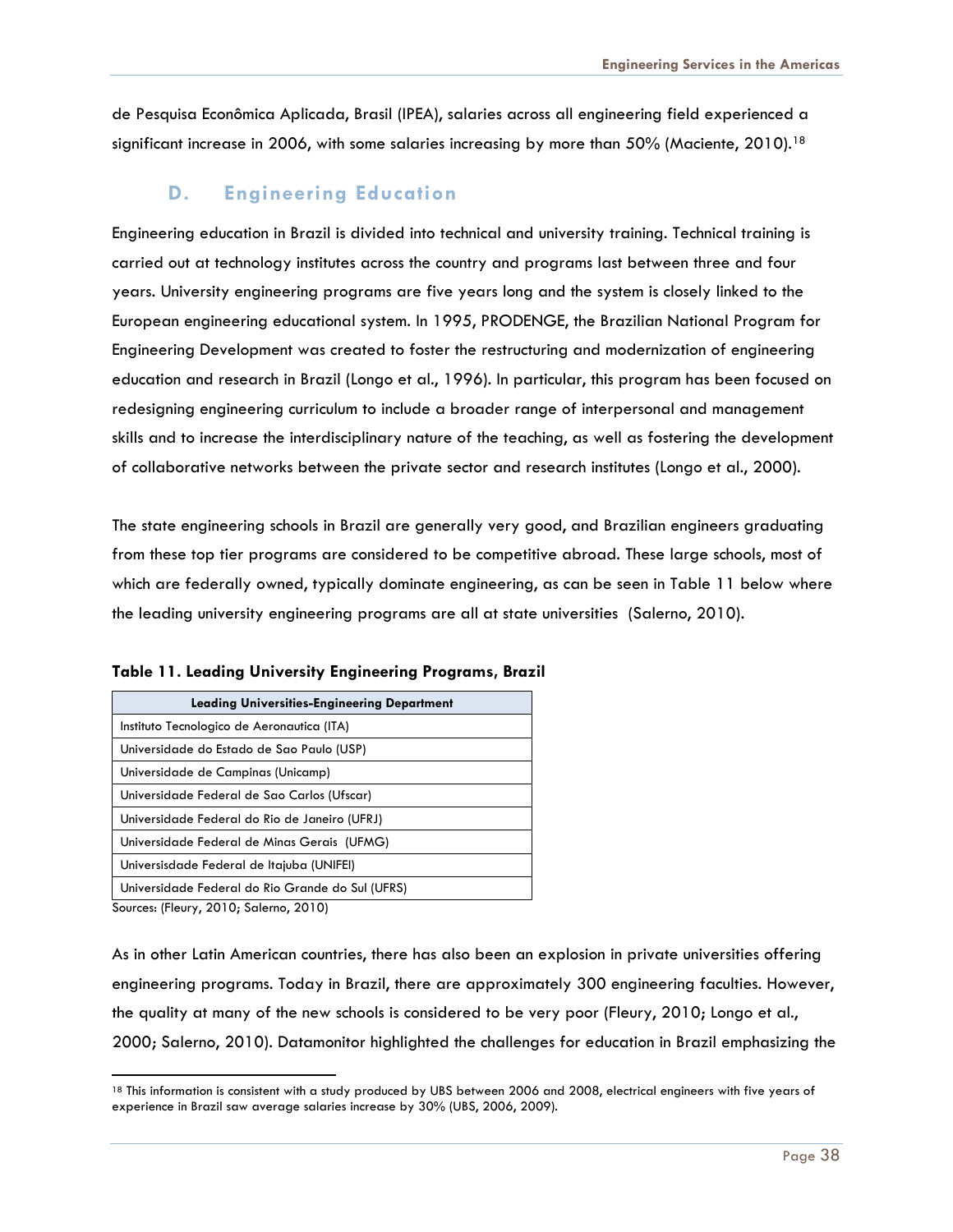lack of preparation of the teaching faculty who often do not have the required qualifications to be teaching at university level (Datamonitor, 2009a).

Demand for engineering graduates in the engineering sector has picked up within the past four years in Brazil beginning in 2006 when the GDP began to grow dramatically.<sup>19</sup> Previously a large number of engineers went primarily into civil engineering and the banking sector; however, today, new demand is being driven by industrial multinational corporations such as General Electrical that are establishing R&D centers in Brazil (Fleury, 2010). In 2010, GE alone has plans to establish a central R&D Center in Brazil focused on technology transfer to Latin America, as well as a new medical and diagnostics factory, an airplane engine maintenance plant, a locomotive plant and a deep sea drilling equipment factory (Emerging Markets Information Service, 2010). This growth in demand has yet to be matched by an increase in enrollment in engineering degrees. As can be seen in Figure 4, growth in the number of engineering graduates was marginal between 2007 and 2008 and, in the long term, this will likely lead to a shortage of engineers in the country (see Appendix 3. for detail information on engineering graduates by disciplines) (Fleury, 2010; Salerno, 2010). High labor costs currently highlight the existing limited supply of engineers in the country.<sup>[20](#page-39-1)</sup>



**Figure 4. Total Annual Engineering Graduates, Undergraduate Programs Brazil- Selected Disciplines** 

Source: (Instituto Nacional de Estudos e Pesquisas Educacionais Anísio Teixeira, 2002-2008)

In Brazil, there is little interaction between the private sector and universities, which limits the education sector from adequately catering to the needs of the business community. While this interaction typically only happens between state owned enterprises and federal schools as a result of industrial

<span id="page-39-0"></span><sup>19</sup> For an overview of Brazilian economic growth, see Table 6.

<span id="page-39-1"></span><sup>20</sup> See Figure 2 for an overview of salaries in Latin America.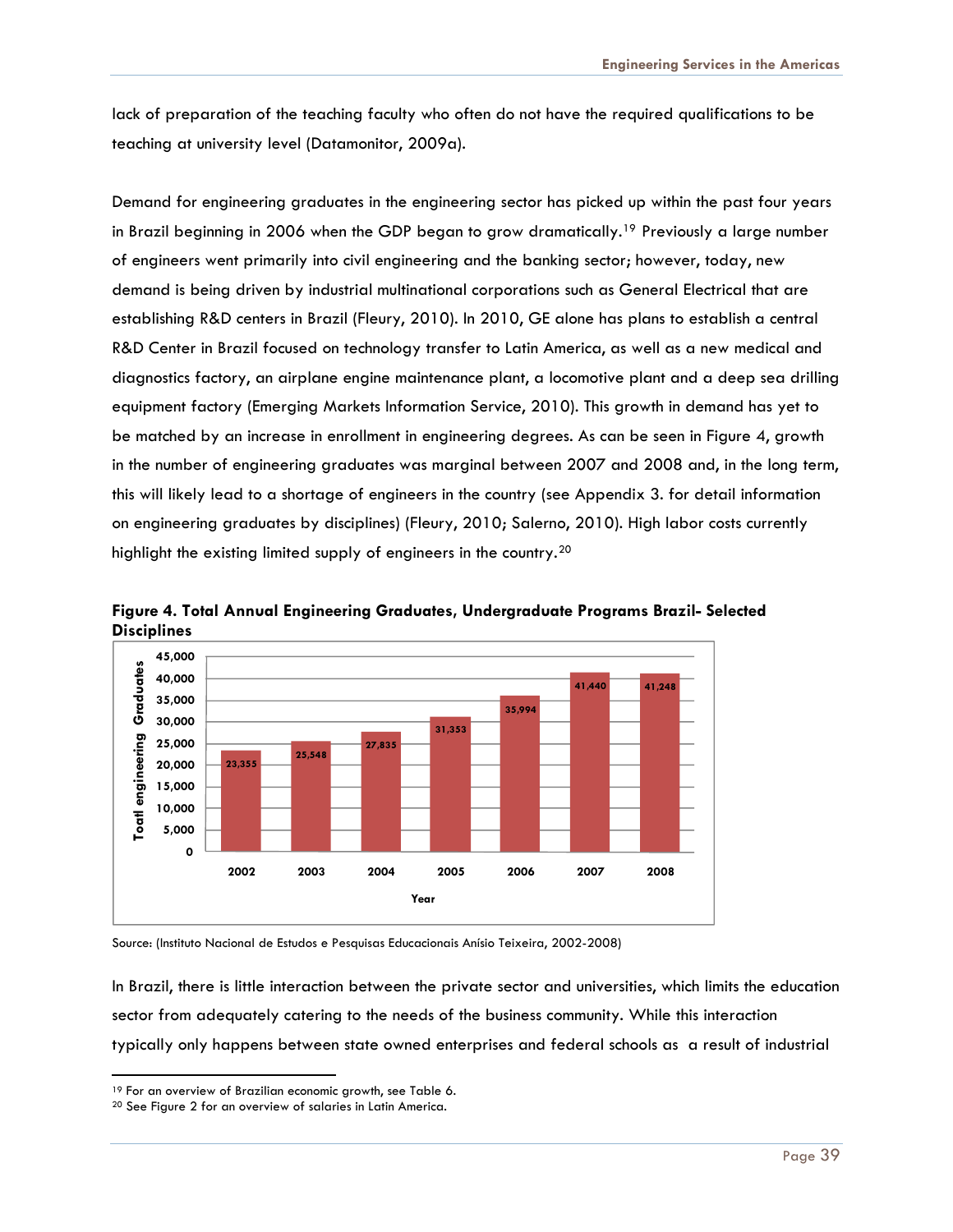policy, this marks a higher level of involvement between education institutes and the business sector than in most other Latin American countries. It is more usual to find Brazilian universities working in collaboration with foreign universities from the US and Europe to further enhance capabilities than with local firms (Fleury, 2010). Three new laws that were recently passed to help promote interactions at the research level may help forge closer relations in the long term: the Innovation Law,

which has made it easier for public universities to sign contracts with private sector firms to conduct research; tax incentives are now available for firms engaged in research through the universities while

Brazil will likely experience a shortage of engineers in the coming years as existing engineering programs have not expanded to meet the new demand being driven by the country's rapid economic development.

another new law has also been passed that provides companies with incentives to donate money to universities to conduct research (Salerno, 2010).

## **E. Regulatory Framework**

Engineering work in Brazil generally does not require any special certification with the exception of civil planning; however there are two other important regulations that limit foreign engineers from working in the field. Firstly, there is a very restrictive immigration policy in Brazil, and it is very difficult for foreigners to obtain a work permit to work in the country. Secondly, there are policies in certain industries, such as the oil industry, where Petrobas, as a state-owned company can only import foreign engineering services in very special circumstances when the capabilities are not available in the Brazil. Civil planning is strictly regulated and before participating in public works construction, engineers must obtain a certification from CONFEA, Conselho Federal de Engenharia e Arquitetura e Agronomia.

Brazil's complex tax structure, particularly with respect to importing and exporting services creates difficulties for the internationalization of the operations (World Economic Forum, 2009). The government recently launched Siscoserv, a new database to track the type, nature and value of crossborder service transactions. The information gathered through this system is to be used to help guide policy formation with respect to service imports and exports (Pinho, 2009). However, companies are being warned that they need to ensure that they are paying all corresponding taxes and using transfer pricing. The implementation of this new service is likely to increase scrutiny of services traded between subsidiaries of companies (Weiss & Jeffrey, 2010).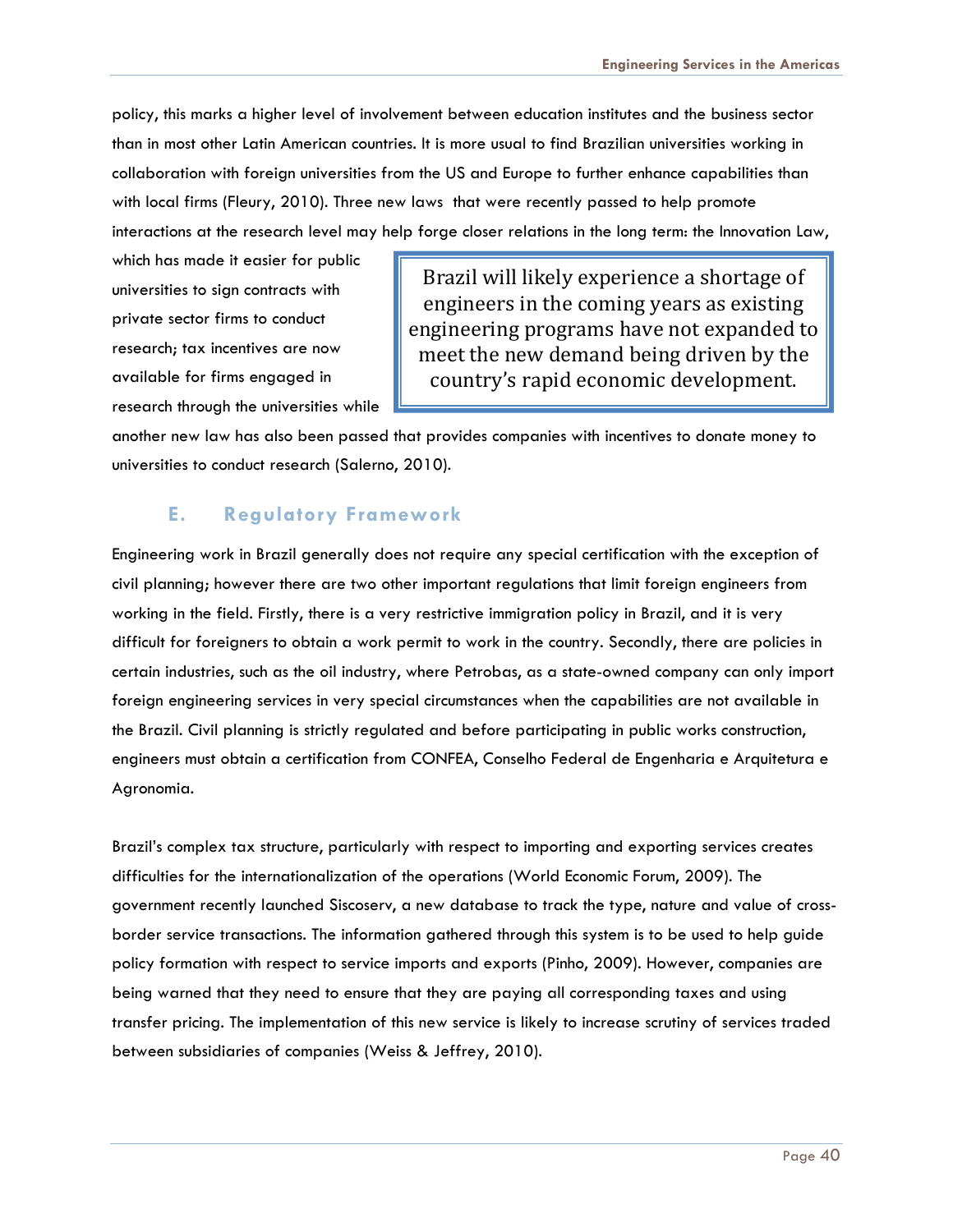## VI. CHILE ENGINEERING SERVICES

### **In Brief**

The Chilean engineering services industry is amongst the most mature in the region as a result of strong demand driven by the country's continued economic growth over the past thirty years. The country has a well-established infrastructure, although this was recently damaged by the large earthquake of February 2010. There are a number of strong engineering programs that produce highly qualified graduates, although the small size of the labor force and comparatively longer engineering programs (6 years) does limit the number of engineering graduates with respect to Chile´s larger neighbors. The country has a large number of both domestic and foreign firms and the country's engineering expertise lies in mining thanks to the abundant supply of copper.

## **A. Overview**

Chile has been in many respects become a model for successful macroeconomic management among emerging market economies. Real per capita income has increased by 3 percent per annum on average over the past 12 years, the poverty rate has been more than halved over the same period,

the public sector has become a net creditor and Chile has recently joined the ranks of the OECD. Chile's economic prosperity has relied heavily on natural resource-based industries, like mining, forestry, fishing and food processing. While the country's export base has been diversified, copper still has the dominant share, at an annual average 55.7% of merchandise export earnings in 2006-07 (inflated by record high copper prices). Cellulose, fruit, wood, salmon and wine have emerged as important new export items. Others, including methanol,

The World Economic Forum ranked Chilean infrastructure as the best in Latin America in 2009; however, damage from the February 2010 earthquake will require an estimated US\$8 billion in investment to restore this.

processed-wood products, white and red meat, certified seeds and metal processing equipment, are becoming increasingly significant. Some traditional exports, such as gold, nitrates and fishmeal, have also increased strongly (The Economist Intelligence Unit, 2008).

Regarding foreign direct investment, Chile has achieved widespread international recognition for its success in attracting foreign direct investment. According to the 2008 World Investment Report, published by the United Nations Conference on Trade and Development (UNCTAD, 2008), the stock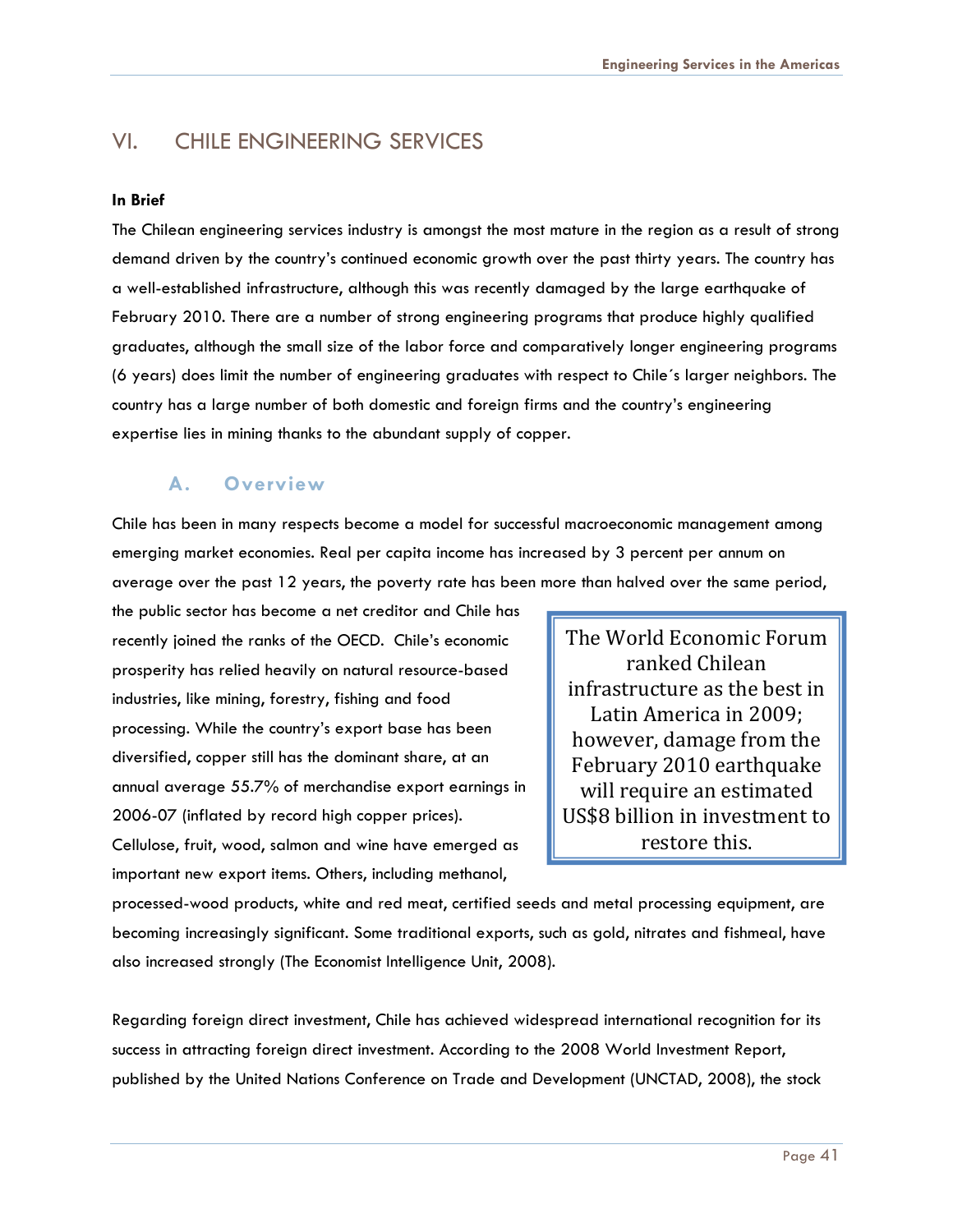of FDI in Chile reached 64.4% of GDP in 2007, up from 48.1% in 1990. By comparison, the world average in 2007 was 27.9% and, in developing countries, was running at 29.8%. Between 1974 and 2007, the mining sector accounted for 32.7% of gross inflows of FDI in the country. This was followed by the electricity, gas and water sector (20.0%), services (19.9%), manufacturing (12.3%), transport and communications (11.4%), construction (2.2%) and agriculture, forestry and fishing (1.5%). In the services sector, the most important segments were investment companies (21.0%), banking (20.2%), insurance (16.3%), retail (12.3%) and other financial services (10.0%).

### **B. Engineering Supply**

-

#### **1. Evolution of the Chilean Engineering Services Industry**

Engineering has a long history in Chile, with the first engineering faculty opening in 1853 at the Universidad de Chile. In the 1950s, engineering firms as we know them today in Chile began to emerge and by 1967, the industry had developed sufficiently to warrant the formation of an industry association. Firms were enterprising, and following a period of stagnation of domestic demand in the 1960s, three leading Chilean firms, ARA, CADE and BER joined forces as INDEC to export services within the region, becoming one of the first regional firms to do so. By the 1970s, the firm had exported services to Venezuela, Bolivia and Ecuador (Arze, 2009). The sector has continued to grow in strength and by 2010; Chilean engineers have become globally recognized for their capabilities.

Domestic demand for engineering services was driven by changes in economic policies that opened the economy to foreign direct investment at the end of the 1980s. In particular, the industry began to experience tremendous demand in the mining sector, as international mining firms arrived to explore Chile's mineral wealth. In addition, significant public-private investments were made in infrastructure expanding road networks, developing ports and airports as well as significant networks for basic services such as water and sanitation. Chile is currently considered to have the best infrastructure in Latin America (Mia et al., 2007). Many of these companies entering Chile at the time initially established operations with the support of large international engineering partners. However, wage differentials and local regulation quickly made working with Chilean firms more profitable, and many of the international firms began subcontracting with the local Chilean firms or forming joint ventures.<sup>[21](#page-42-0)</sup> The result of this arrangement in the 1980s and 1990s was a tremendous transfer of engineering knowledge, and Chilean engineers slowly began to take on more and more of the sophisticated engineering required for the projects.

<span id="page-42-0"></span><sup>&</sup>lt;sup>21</sup> Fluor and Bechtel were amongst the few firms that established greenfield operations and grew their offices organically (Arze, 2009).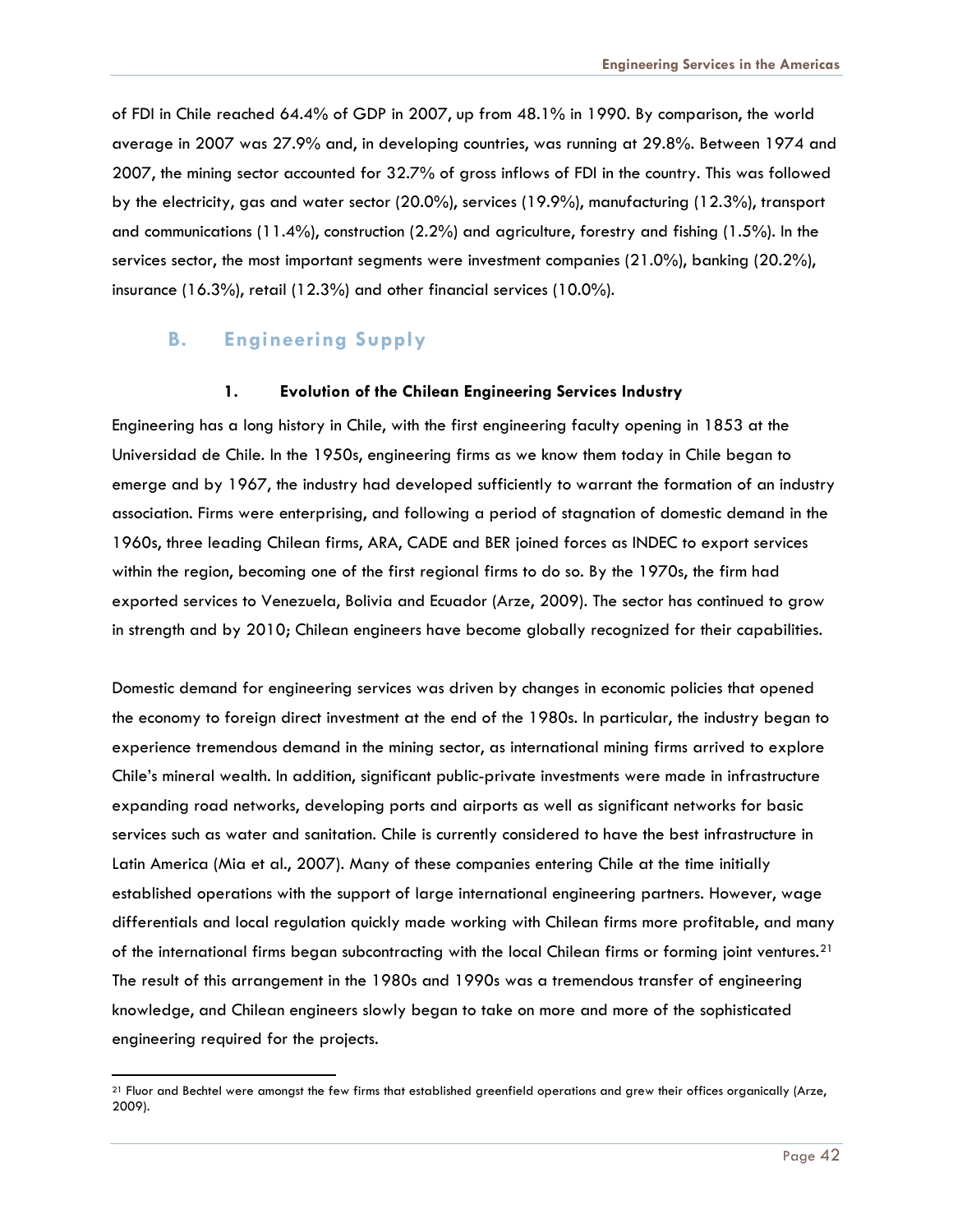### **2. Engineering Firms**

Chilean offices of large multinational engineering firms quickly gained autonomy from their Headquarters as local teams developed expertise throughout the engineering services value chain. Much of the major decision-making was initially conducted abroad, however, today, Chile is host to a number of global Centers of Excellence and firms draw on their Chilean staff to make decisions on projects around the world (Sanchez & Boolan, 2009). The multinational firms interviewed in the course of this study indicated that due to the maturity of the Chilean capabilities, the Santiago offices often work closely with other brunches in the firm's global network, taking advantage of advances in communications technologies. Fluor noted that their Chilean office works seamlessly with offices in Houston, Australia and South Africa, taking on workloads where they are able to offer the best and most efficient solution to their clients (Julio, 2009). SNC Lavalin noted that during the global commodities boom, they opted not to expand their staff significantly, but rather to use the opportunity

to further integrate their offices around the world. The Chilean office thus had the opportunity to work on a range of new projects, including nickel, allowing the Chilean offices to develop new capabilities (Merino, 2009).

Most of the leading engineering firms in Chile are foreign firms; nine of the world's top 20 firms have established operational offices in the country.

As a result of this transfer of knowledge, there are

-

a large number of small, medium and large domestic engineering firms that have grown to meet demand in a broad cross section of industries typically not served by the foreign firms, including energy, agrofoods and infrastructure. Certain domestic firms, such as Poch S.A., have developed substantially and today have offices in Mexico, Peru, Colombia, Brazil and Argentina (Poch & Asociados, 2008). On the other hand, a number of local firms sold to larger international firms during the past ten years, mainly because they could no longer retain staff that were attracted to foreign firms that offered better compensation packages (Maiz, 2009)[.22](#page-43-0) These smaller firms also had difficulty competing with foreign firms for multinational clients given their limited reputations.

As can be seen in Table 12, foreign firms, including Fluor, Hatch, SNC Lavalin and AMEC, dominate the list of leading engineering firms. ARA, a Chilean firm, was the exception to this rule until recently when it formed a joint venture with WorleyParsons becoming Ara- WorleyParsons. These leading firms typically have over 500 employees, although employee count tends to vary considerably as new projects are signed.

<span id="page-43-0"></span><sup>22</sup> It is common for firms to poach staff from other firms in Chile. In 2008, Bechtel hired 400 engineers, many of whom left Fluor and Hatch to join the firm (Julio, 2009; Sanchez & Boolan, 2009).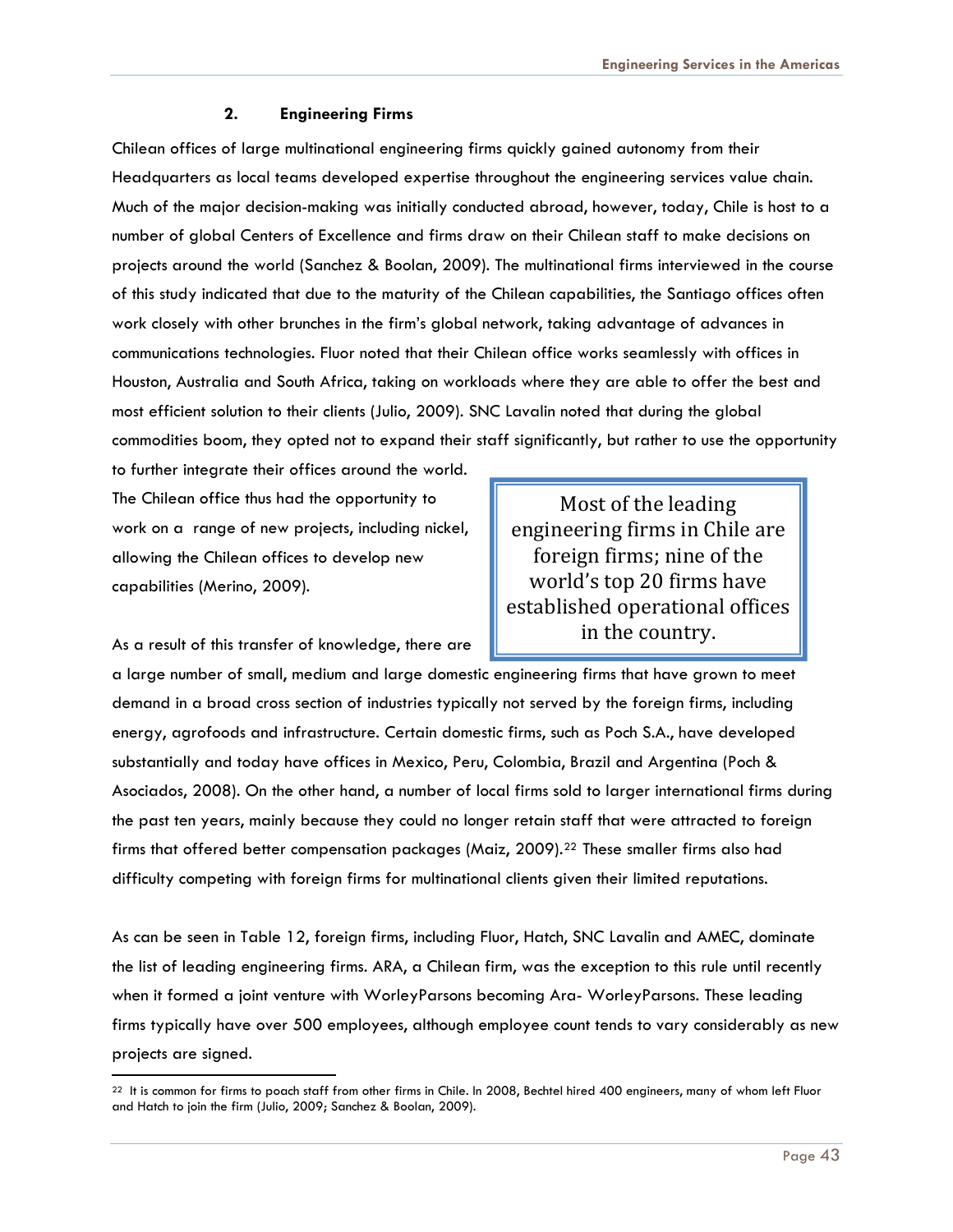| <b>Company Name</b>                  | <b>Export Revenue</b><br>$(2008)^c$ | <b>Employees</b>                 | <b>Export Destinations</b>        |
|--------------------------------------|-------------------------------------|----------------------------------|-----------------------------------|
| Fluor TechInt SRL (Fluor Chile S.A.) | 69,269,832                          | 550                              | Argentina, Peru, Bolivia          |
| Ingenieros Y Consultores Hatch Ltda. | 56,517,648                          | 400                              | South Africa, Barbados, Argentina |
| <b>SNC-Lavalin Chile S.A.</b>        | 20,628,084                          | 350 <sup>b</sup>                 | Canada, Peru, Australia           |
| Amec International (Chile) S.A.      | 20,017,812                          | 600 <sup>a</sup>                 | Peru, Brazil, Canada              |
| Ara Worley Parsons S.A.              | 4,799,664                           | 473 <sup>d</sup>                 | Peru, Ecuador, UK                 |
| <b>Bechtel Chile Ltda.</b>           | 4,369,416                           | 500 Engineers                    | Peru                              |
| <b>SKM Minmetals</b>                 |                                     | 745 <sup>d</sup> (281 Engineers) |                                   |
| JRI Ingeniería S.A.                  | 2,408,196                           | $241°(140$ Engineers)            | Congo, Peru, Isle of Man, USA     |
| Coprim Ingeniería S.A.               | 2,309,532                           | 38                               | Peru                              |
| Arcadis <sup>e</sup>                 |                                     | 249 (131 Engineers) <sup>d</sup> |                                   |
| Ingendesa                            |                                     | 692 (335 Engineers)              |                                   |
| Indec S.A.                           | 2,084,616                           |                                  | Thailand, Peru, Zambia            |
| Golder                               |                                     | 143(89 Engineers) <sup>d</sup>   |                                   |

**<sup>a</sup>** Sourced from company website; **b** Company interviews; **<sup>c</sup>** Information from Servicio Nacional de Aduana (Prochile, 2009). Export revenues were aggregated per year and averaged to provide comparable information between companies and allowing for different invoicing cylces; **d**Information sourced from Asociación de Ingenieros (AIC); **e**Not known to be exporting.

As shown in Figure 5, engineering services have grown tremendously to become the country's leading offshore service export. According to a report published by IDC in 2009, with approximately US\$275 million in exports in 2008, the engineering services, sector far surpasses information technology (IT) with US\$169.7 million in exports and business process outsourcing (BPO) services with US\$ 198.9 million in exports and currently accounts for one third of all offshore service exports in the country (IDC Latin America, 2009). The leading industry association, Asociación de Empresas Consultoras de Ingeniería report similarly high numbers of US\$230 million in service exports for 2008 (Asociación de Empresas Consultoras de Ingenieria de Chile, 2010).



**Figure 5. Chile Engineering Services Exports (USD million)** 

Source: (Asociación de Empresas Consultoras de Ingenieria de Chile, 2010)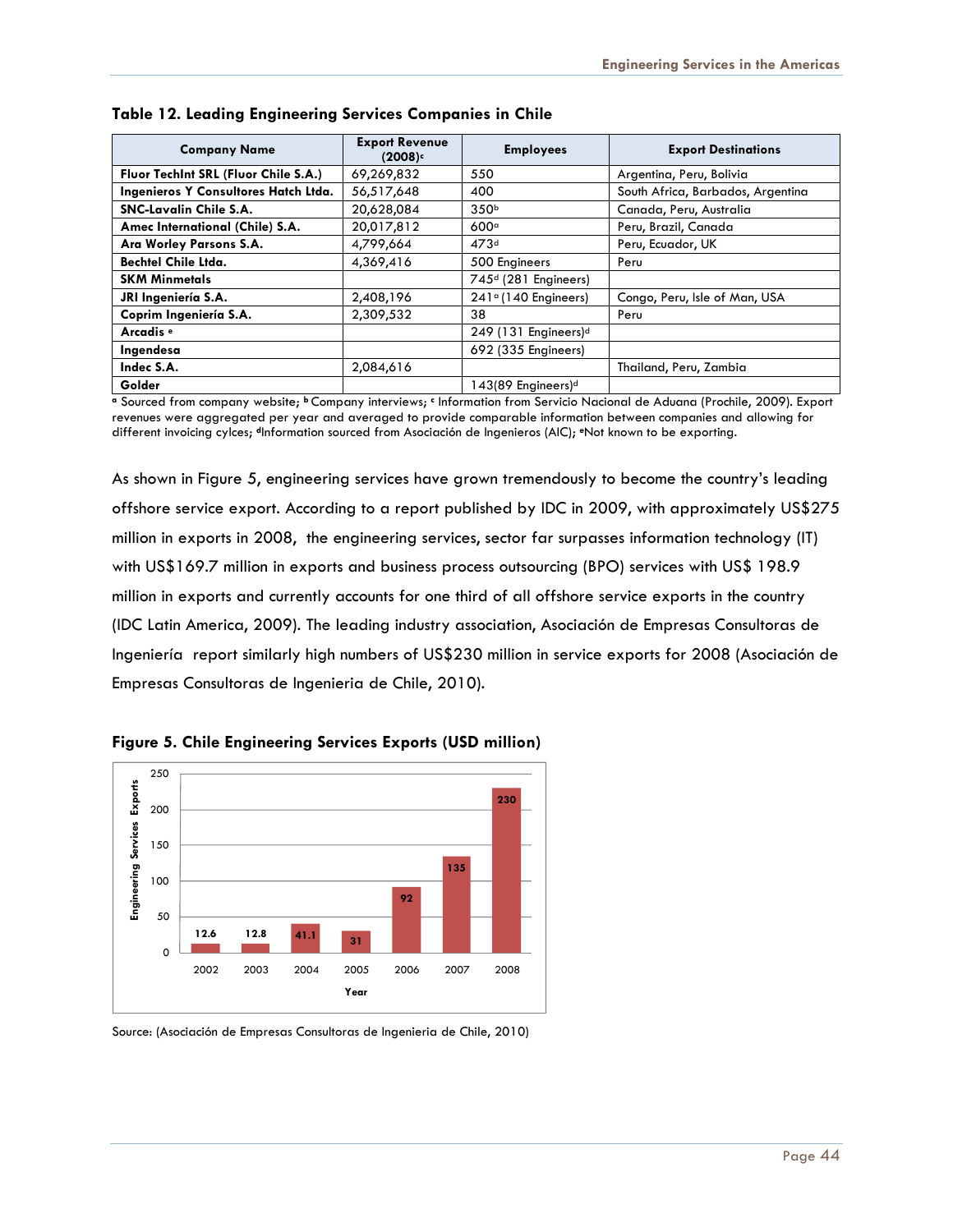As previously described, firms within the Chilean industry have matured, offering increasingly sophisticated services for export. Client countries include both developing and developed countries. In 2008, Latin America received the majority of these exports; Peru accounted for 32% of exports, while the United States and Canada together accounted for over 10% (Asociación de Empresas Consultoras de Ingenieria de Chile, 2010). The percentage of firms' revenue from exports tends to vary dramatically, primarily due to the large size of projects that they take on. For example, a firm providing detailed engineering for a large domestic engineering project will quickly see its export revenues drop compared to domestic revenue as the firm's resources are tied up.

### **3. Expertise**

The local market has developed key areas of expertise in mining and metals, including both small and large firms, and today in Chile, engineering services are being driven principally by the mining sector.<sup>[23](#page-45-0)</sup> . 95% of all engineering services exports in 2008 were related to the mining sector

Chilean engineers are recognized across the region for their excellent technical skills, while globally they are considered leaders in mining engineering. Engineering services in mining accounted for one third of all service exports from Chile in 2008.

-

(Asociación de Empresas Consultoras de Ingenieria de Chile, 2010). Santiago is host to five Centers of Excellence for copper of leading international engineering companies, and many of the projects in copper mining around the world are led by Chilean teams. Other areas of expertise, including civil engineering and infrastructure, have been

developed through a range of domestic firms, although more recently, as a result of the tremendous volatility of commodity prices and the economic crisis between 2008 and 2009, a number of foreign firms that previously dedicated most resources to mining have also begun to diversify into infrastructure and renewable energy projects (Pino, 2009). The 2010 earthquake, which caused limited structural damage to constructions built within the past fifty years, highlighted the country's expertise in civil engineering. This is largely attributed to the development of a strong base in seismic engineering at the University of Chile and a subsequently well-developed seismic code. Following the earthquake, engineers from around the world have focused on Chile, examining the engineering and building codes to develop a deeper understanding of how to build to sustain the enormous stress put on constructions by a release of energy accompanying an earthquake measuring 8.8 on the Richter scale (América Economía, 2010a).

<span id="page-45-0"></span><sup>&</sup>lt;sup>23</sup> The Law for the Development of Non-Conventional Renewable Energy passed in 2008 created a new demand for engineering in the alternative energy sector. The law requires that by 2010, 5% of all energy supplied in the country must be from renewable sources. In 2024, this amount must be 10%.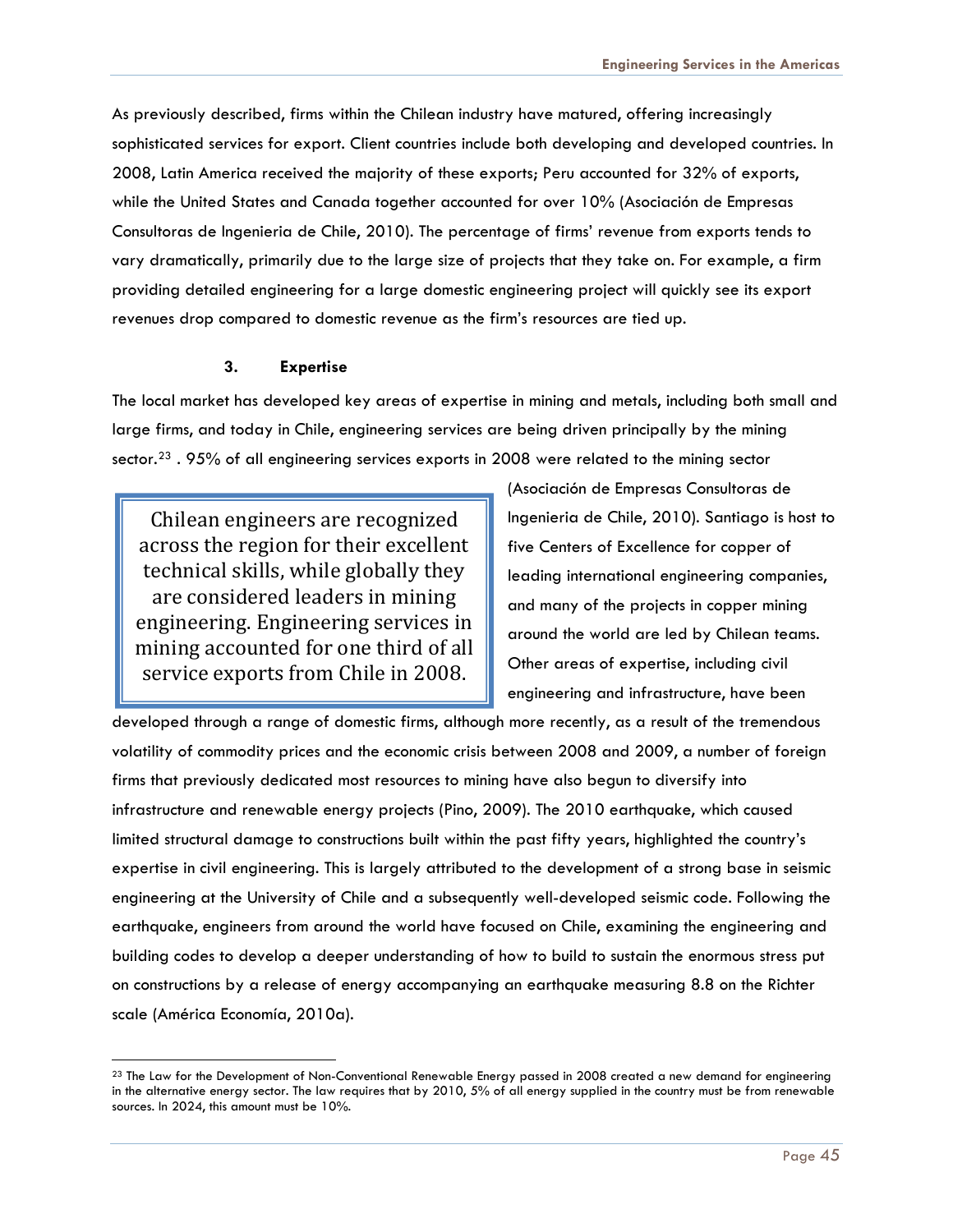### **4. Supply of Engineers**

The number of graduates in the field continues to grow in Chile, and has more than doubled in size since 1998. According to recent government figures, in 2008, a total of 15,200 students graduated from university and technical programs in engineering, industry and construction related fields (Ministerio de Educación de Chile, 2009). Figure 6 below includes engineering graduates at the undergraduate level receiving degrees in Civil Engineering<sup>[24](#page-46-0)</sup> and Forestry Engineering (See Appendix 3. for more detailed information.)



**Figure 6. Total Annual Engineering Graduates, Undergraduate Programs Chile- Selected Disciplines** 

Source: (Ministerio de Educación de Chile, 2009) Engineering Graduates – six year degree programs. Note: Year 2003 is not included due to unreliable data.

Despite this general growth, the number of mining engineering graduates each year remains low, with approximately 200 students graduating annually at the university level (SONAMI : Sociedad Nacional de Minería - Chile, 2009). This reflects a similar trend at a global level where demand for mining engineers at even the low rate of approximately 800 engineers per year is not being met (Davison, 2008). When Bechtel decided to hire extensively in 2007, the labour pool for engineers in the mining sector did not have a sufficient supply, they thus brought in people from pulp and paper, from their suppliers and from other industries (Sanchez & Boolan, 2009).

<span id="page-46-0"></span><sup>&</sup>lt;sup>24</sup> In Chile, Engineering programs are generally referred to as "Ingeniería Civil" or Civil Engineering. Full titles of different degree fields are Mechanical Civil Engineering, Chemical Civil Engineering, Industrial Civil Engineering, Mining Civil Engineering (Letelier & Carrasco, 2004). Degrees that are not awarded with this title include agricultural engineering or agronomy (*agronomia*) and forestry engineering (*ingeniería forestal*).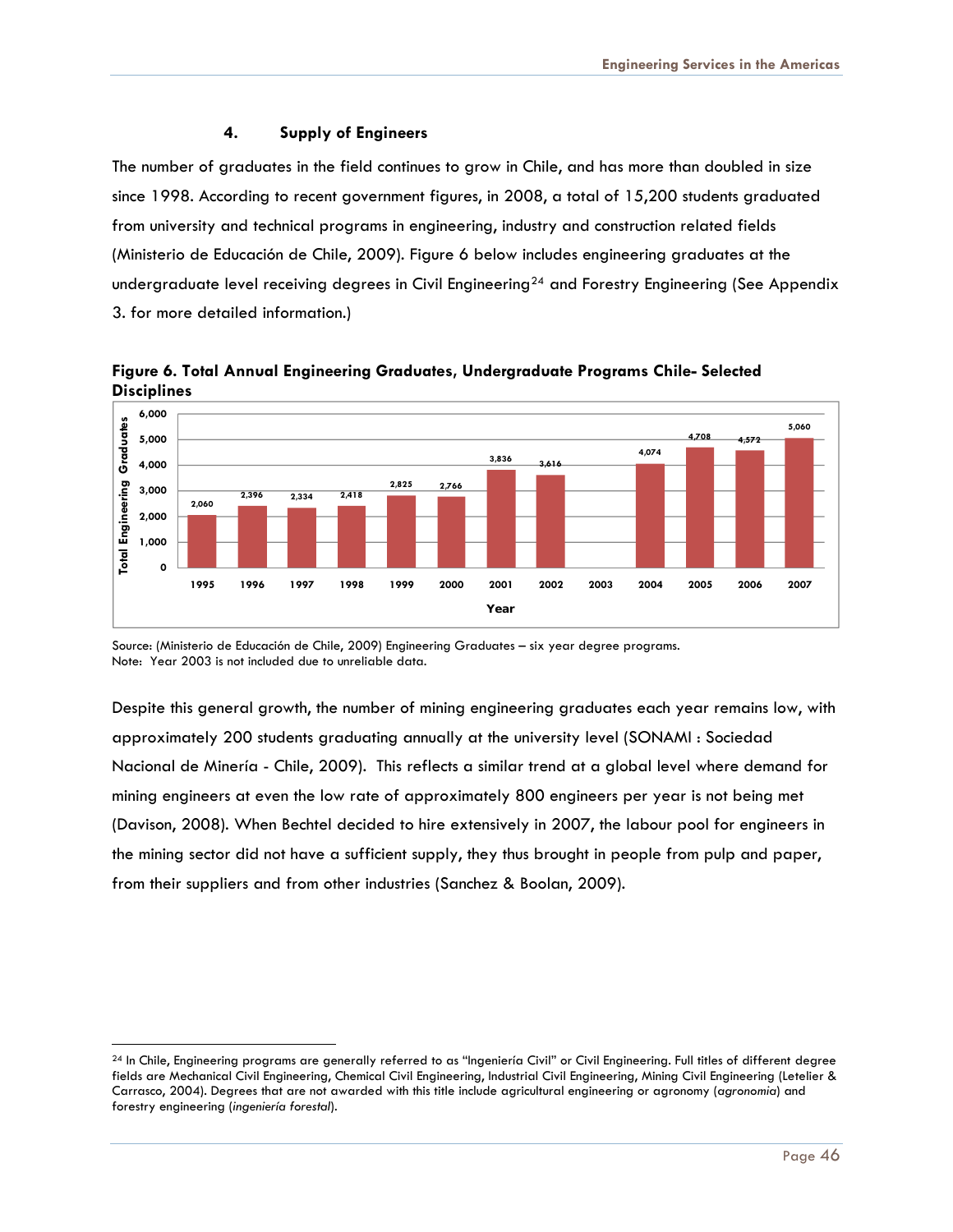### **5. Salaries**

The field is amongst one of the highest paid in the Chilean labor force. Of the ten highest paid

professions in the country, seven are in engineering. This trend is also apparent with respect to graduates of technical schools (Meller & Brunner, 2009). Table 13. provides salary and probability of finding a job information for the graduating cohorts of 2000 and 2001, and measurements are taken at 2006 salary levels. However, according to some companies, salaries in the engineering field have increased 40-50% over the past few years (Maiz, 2009).

Engineering is the highest paid profession in Chile. Of the ten highest paid professions in the country, seven are related to engineering. This is also true for graduates of technical programs.

| <b>Engineering Field</b> | <b>Average Monthly Income</b><br>(5 Years after graduation) | Probability of Finding a Job<br>(First year) |  |  |
|--------------------------|-------------------------------------------------------------|----------------------------------------------|--|--|
| Mining                   | US\$5,760                                                   | 0.96                                         |  |  |
| Civil                    | US\$3,605                                                   | 0.94                                         |  |  |
| Industrial               | US\$3,634                                                   | 0.93                                         |  |  |
| Electrical               | US\$3,454                                                   | 0.95                                         |  |  |
| Mechanical               | US\$3,130                                                   | 0.91                                         |  |  |
| Electronics              | US\$3,130                                                   | 0.92                                         |  |  |
| Construction             | US\$2,408                                                   | 0.89                                         |  |  |
| Forestry                 | US\$1,929                                                   | 0.72                                         |  |  |

### **Table 13. Engineering Income and Probability of Finding a Job in Chile, 2006**

Source: (Meller & Brunner)

Note: 1. Average monthly income was calculated at an average exchange rate of 500 pesos to the US dollar. 2. Probability of finding a job related to field of study within one year of graduation.

Demand is highest amongst engineering degrees associated with the mining sectors in which Chile is considered to be a leader at both the regional and global level. Mining engineers with just five years of experience receive annual salaries that are approximately twenty times the country's minimum wage. Both engineers with university degrees and technical degrees are the highest paid professions for their respective levels of education, earning approximately 20-30% more than the next best-paid professions (Meller & Brunner, 2009).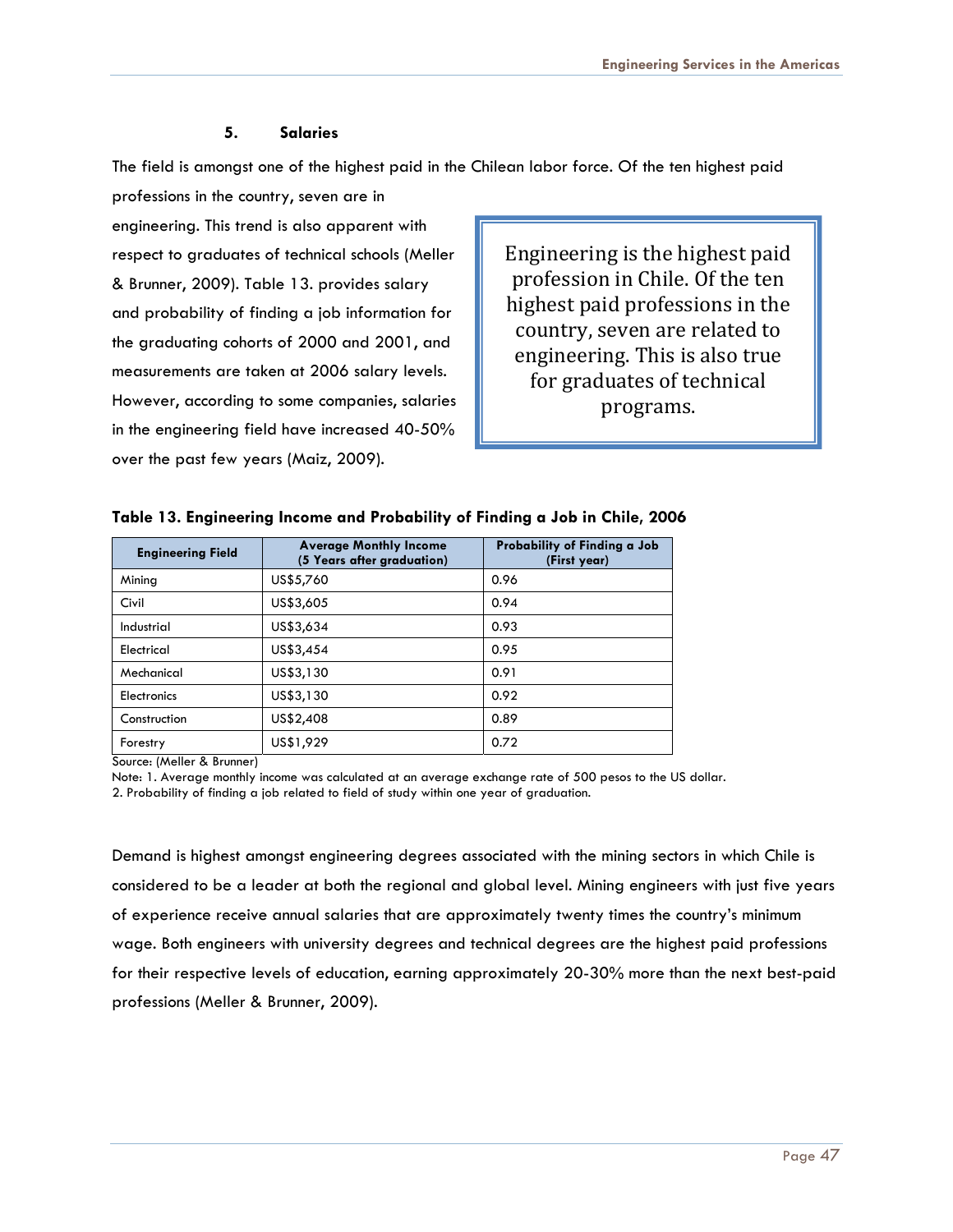# **C. Engineering Education and Human Capital for Service Exports**

Engineering education in Chile is divided into two key segments: University degree level (*Licenciatura*) and Technical Schools *(Ingeniería en Ejecución*). University programs are typically six years long, while technical programs are four years. University programs place a strong emphasis on technical expertise in specific engineering areas. Programs focus on theoretical knowledge, and students are

required to submit a thesis following their coursework as well as complete a summer internship (*practicas*). Leading engineering universities include principally the large, traditional universities as can be see in Table 14. University of Chile is widely recognized as the leading school for civil engineering (Brunner & Uribe, 2007; Sanchez & Boolan,

Ongoing workforce development is a key characteristic of the engineering field in Chile. The majority of engineering firms provide considerable on the job, online and program training.

2009), while Pontificía Universidad de Católica in Santiago and Valparaíso are also recognized as top schools. Universidad Técnica Federico de Santa María is considered to be particularly strong in systems engineering and has made concentrated efforts to put increased emphasis on new technological developments. Technical schools offering four year degree programs have also been acknowledged by leading firms for their high quality and more practical curricula.

### **Table 14. Leading University Engineering Programs, Chile**

| <b>Leading Universities- Engineering Programs</b> |
|---------------------------------------------------|
| Universidad de Chile                              |
| Pontificia Universidad Catolica Santiago          |
| Pontificia Universidad Catolica Valparaiso        |
| Universidad Tecnica Federico Santa Maria          |
| Universidad de Santiago de Chile                  |
| Universidad de Concepción                         |
| Universidad de Temuco                             |

Source: (América Economía, 2009; Brunner & Uribe, 2007; Sanchez & Boolan, 2009)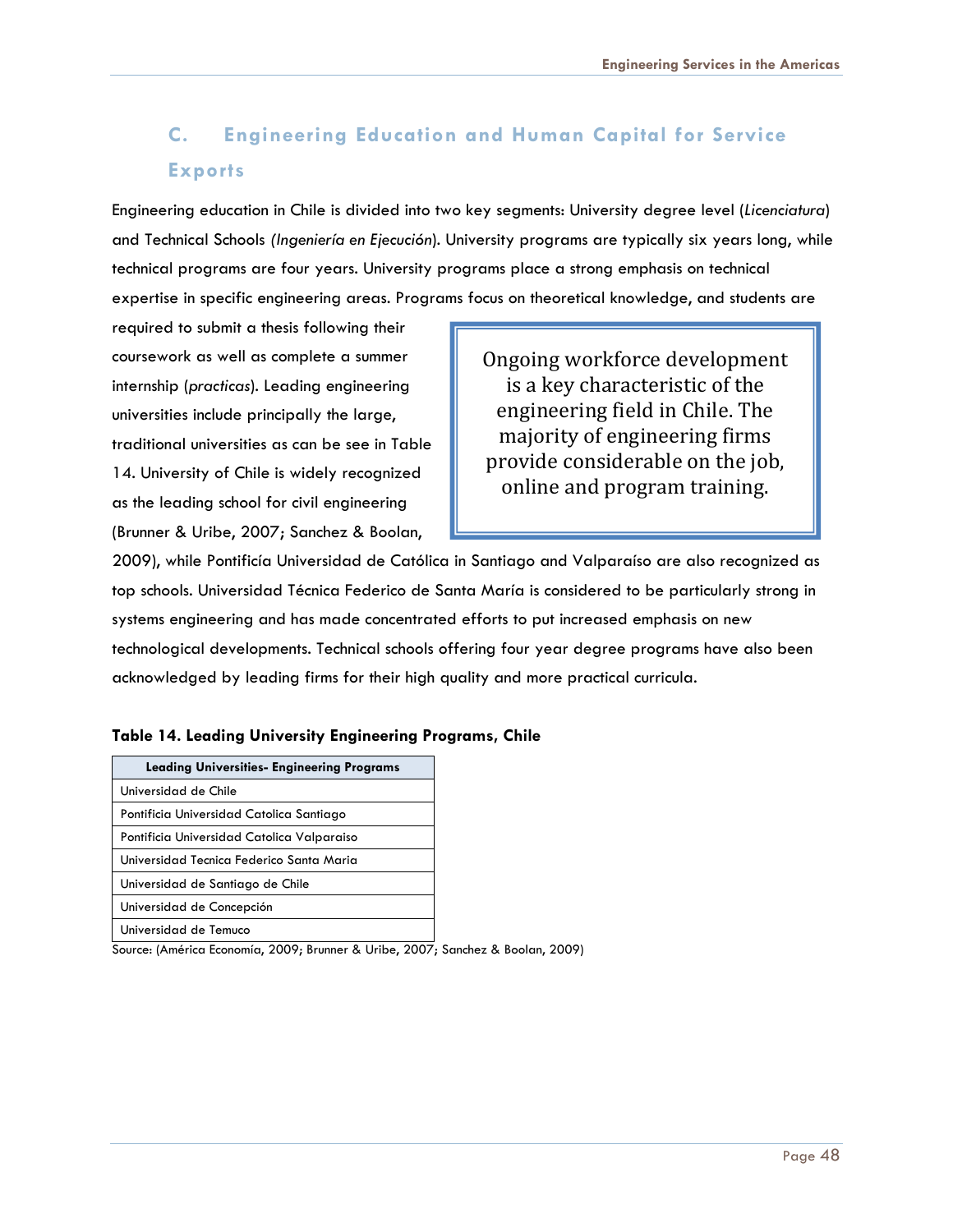The quality of Chilean engineering education is considered to be strong within the region (Gallegos, 2010; Maiz, 2009; Pino, 2009; Salerno, 2010; Sanchez & Boolan, 2009).[25](#page-49-0) This quality is maintained by an accreditation law, the Higher Education Quality Assurance Law (Letelier & Carrasco, 2004). Bechtel noted that the six-year engineering program in Chile, provides a distinct advantage over four-year undergraduate programs in the US given that the engineers entering the labor market in Chile are already more mature and focused on their careers in engineering (Sanchez & Boolan, 2009). In addition, in Chile, education continues beyond undergraduate programs with a strong tradition of workforce development training. New engineers are regularly paired with experienced engineers to provide constant on-the-job instruction (Julio, 2009), while at the same time a broad range of courses in both technical and interpersonal skills are available.

Multinational companies provide access to both e-learning and online courses and on-site courses both in Chile and abroad (Julio, 2009; Sanchez & Boolan, 2009) as well as introducing professional performance evaluation to continue employee development (Julio, 2009). According to companies in the industry, the additional training received post graduation provides Chilean engineers with a significant competitive advantage over engineers in both Brazil and Argentina (Maiz, 2009). A large number of engineers working in engineering sectors in Chile have also completed graduate engineering degrees either in Chile or abroad (Comisión de Educación, 2005). In 2007 and 2008, 405 and 411 engineers graduated with postgraduate degrees from universities in Chile, while a staggering 2,303 students began their graduate studies in engineering in 2009 in Chile and a further 20 students were awarded scholarships to pursue further graduate studies in engineering in Australia and New Zealand (Sistema Nacional de Información de Educación Superior, 2008, 2009).

### **D. Regulatory Framework**

Chile has a very open immigration policy, which encourages foreign professionals to work in the country. Work visas are of minimal expense and are provided for one year following which workers may apply for permanent residency. Labor legislation limits the percentage of foreigners working in a firm of 25 or more employees to 15%, although highly specialized labor is excluded from this limit if local expertise is not available.<sup>[26](#page-49-1)</sup> All foreign engineers must hold an engineering degree and these qualifications are assessed by the Ministry of Foreign Affairs and the University of Chile to ensure they meet local engineering education standards. In addition, many engineering companies require

<span id="page-49-0"></span><sup>&</sup>lt;sup>25</sup> Quality control in engineering is also driven largely by demand in the private sector. A 2005 survey carried out by the Chilean Institute of Engineers found that employers prefer graduates from Universidad de Chile and Pontificia Universidad Catolica over other schools. Furthermore, both the Institute of Engineers and the Colegio de Ingenieros de Chile only extend membership to engineers from certain school and faculties.

<span id="page-49-1"></span><sup>26</sup> Foreigners with permanent residency are also excluded from this limit.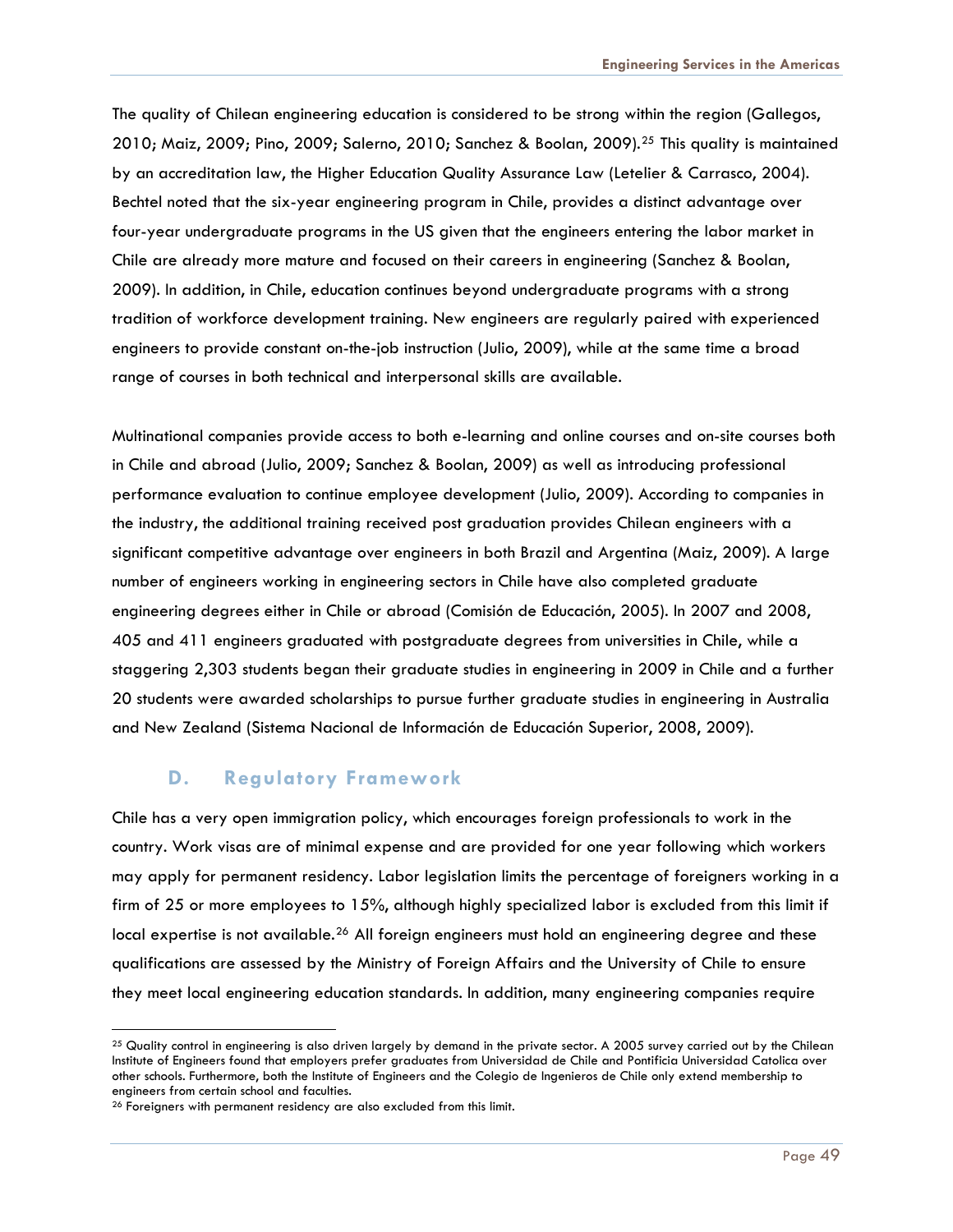employees to register with the Colegio de Ingenieros de Chile. This registration includes requirements such as language tests and a working contract with the company based in Chile (Colegio de Ingenieros de Chile A.G. , 2008).

Regulation concerning the import and export of services has also evolved tremendously within recent years, driven by initiatives of the Global Services cluster (Fernandez-Stark et al., 2010). Engineering services that are exported from Chile are no longer subject to value-added tax (in 2010 ,this tax was 19%) which has helped to maintain the country's competitiveness (Servicio Nacional de Aduanas-Chile, 2007)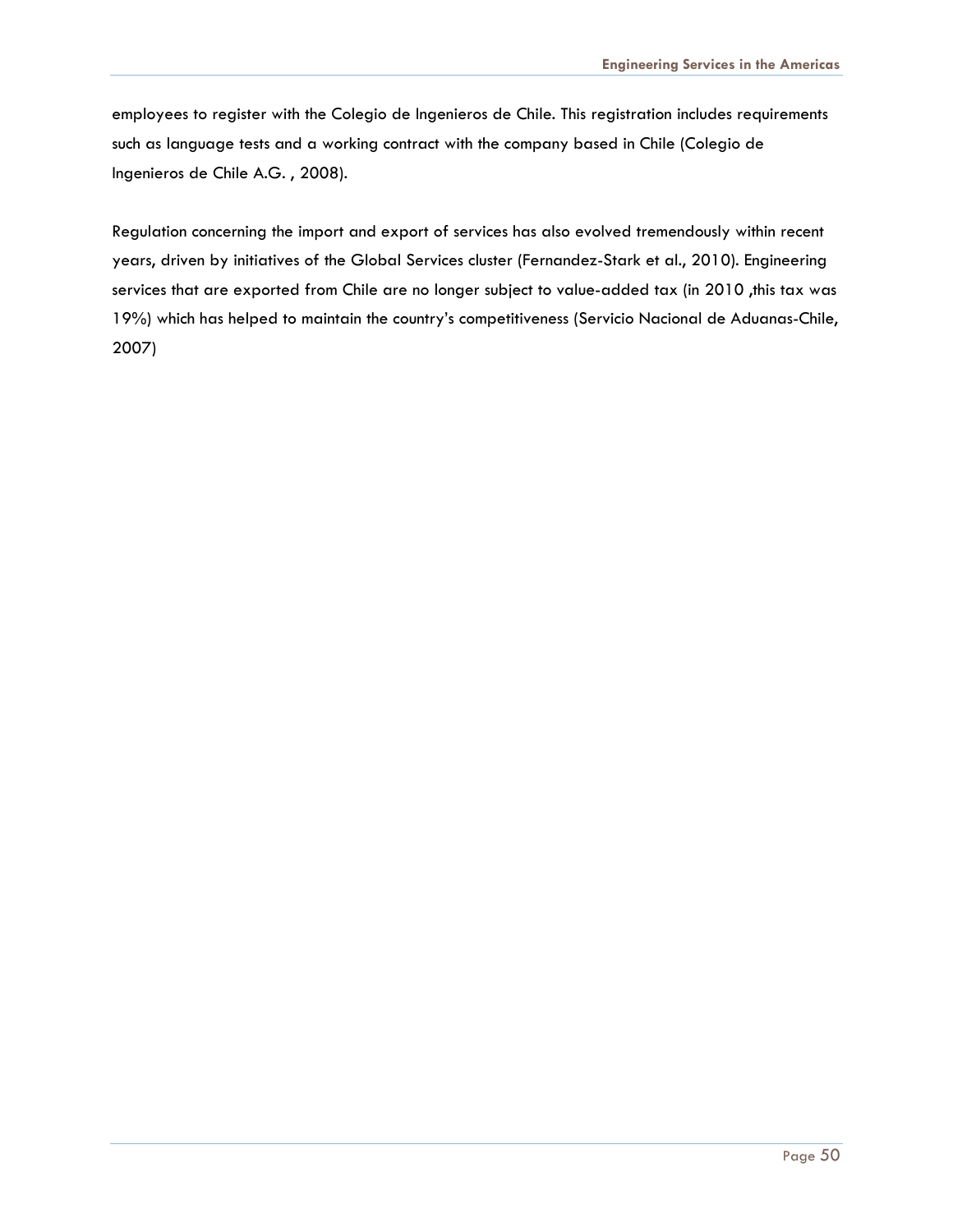## VII. COLOMBIA ENGINEERING SERVICES

#### **In Brief**

Colombia is emerging as a regional platform for engineering services given its large number of engineers, ease of doing business and low labor costs. Due to its geographical characteristics, the country has gained considerable strength in hydroelectric projects and draws on its expertise in civil, electrical and mechanical engineering. Limited local demand and strong local firms have resulted in few foreign firms establishing operations in the country. Colombian firms, in turn, expanded abroad to compensate for weak domestic demand and already have a substantial presence in the engineering markets in Central America and Peru. New demand is emerging for infrastructure as security conditions improve as well as demand from the expansion of new commercial mining interests.

## **A. Overview**

Over the past ten years, the macroeconomic and political situation in Colombia has changed dramatically. Since his election in 2002, President Uribe (2002-2010) has implemented policies directed at establishing political stability and improving national security (Datamonitor, 2009b). While the terrorist group FARC (*Fuerzas Amardas Revolucionarias de Colombia)* continues to threaten security in some regions, improvements in urban safety have helped drive strong economic growth and investment. Growth in the five-year period prior to the economic growth was strong, particularly in 2007 when it reached higher than 7% (Economist Intelligence Unit, 2009).

Following the 1998 economic crisis, the government initiated a privatization program and opened up the petroleum industry to foreign capital. In addition, restrictions were lifted on foreign capital, which now receives national treatment (Datamonitor, 2009b). As a result of these economic liberalization initiatives and improved safety, foreign direct investment has increased rapidly and in 2009, FDI reached \$10.583 billion (Invierta en Colombia, 2010). This has been further facilitated by efforts by the government to streamline the tax process (Datamonitor, 2009b). Manufacturing, mining and energy are the three areas that currently receive the largest share of FDI (Datamonitor, 2009b).

Figure 7. provides an overview of key export sectors in Colombia over the past 15 years. Petroleum and its derivatives continue to be the country's leading exports sector and is expected to increase dramatically to over 40% of exports in 2010, following a slight decline in 2009 that is largely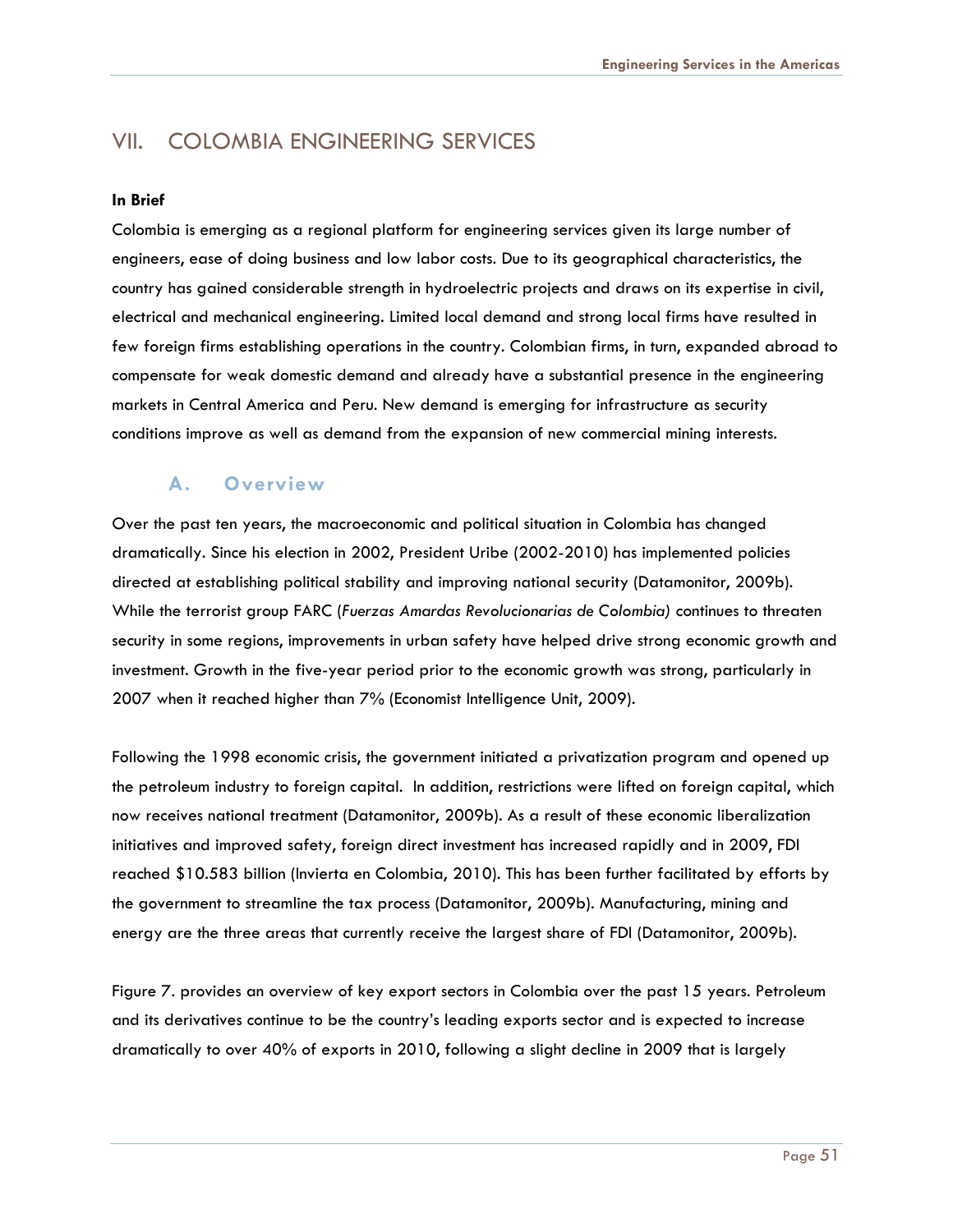related to a decline in global oil prices during the economic crisis. Coal exports reached an all time high point in 2009 accounting for 16.5% of all exports.



**Figure 7. Exports by Sector, Colombia 1996-2010** 

Coffee continues to be a leading sector with real exports growing in the past five years to US\$1.8 billion in 2008 (DANE, 2010). The decline in coffee's share of total exports has declined in recent years mostly as a result of the increase in production in mining and hydrocarbon sectors and related food processing is the largest industrial sub-sector. The industrial sector as a whole represented 38% of all exports in 2009 (DANE, 2010), with large private conglomerates accounting for most industrial output, with many small and medium size businesses with low productivity (Economist Intelligence Unit, 2009).

### **B. Engineering Demand**

#### **1. Extractive Industry**

Hydrocarbons is the leading extractive industry in Colombia accounting for \$6.9 billion and 4.8% of the GDP in 2008 and production of national gas and crude petroleum increased by 18% and 11% respectively (Wacaster, 2010). The country provides 8.3% of the supply of oil in Latin America and the country is expected to pump 895,000 barrels per day by 2014 with overall sector growth by 2019 of 38% (Business Monitor International, 2010). State owned Ecopetrol increased its 2010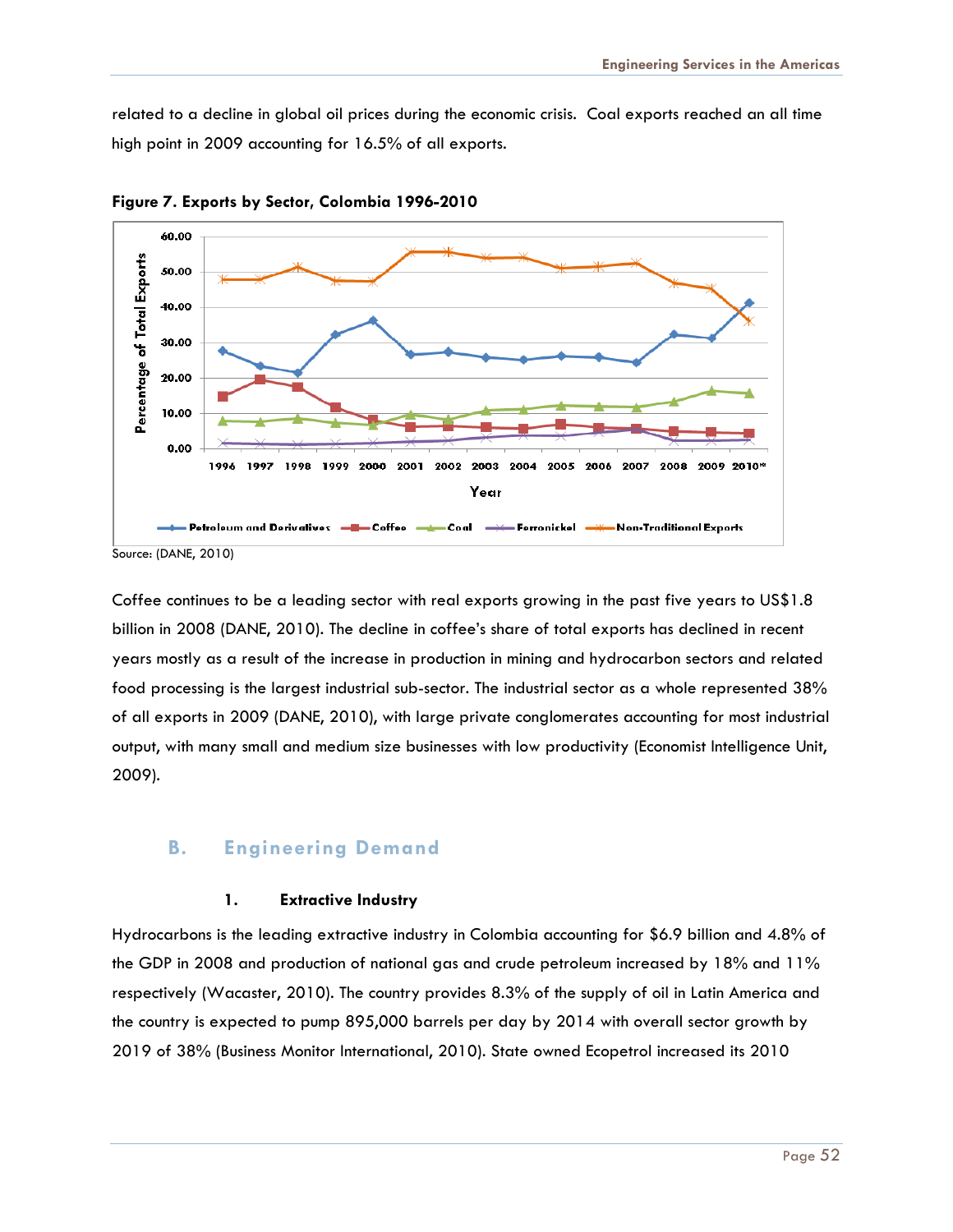budget by 11% with two thirds destined to exploration and production, highlighting the company's strong focus on output growth (Business Monitor International, 2010).

Colombia has also shown its commitment to becoming a significant player in the mining industry with the establishment of the National Plan for Mining for 2019 (Wacaster, 2010). Mining has become an attractive new investment sector for foreign capital in Colombia, although growth continues to be tempered by challenges to security that have prevented exploitation of natural resources for the past

25 years (Lobo-Guerrero, 2010). The lack of foreign investment in this sector for 25 years meant that production was based on outdated technologies and there is limited human capital with the expertise required for commercial mineral exploitation. Rapid technology transfer is now accompanying new investments. Exploration is underway on a number of new

After thirty years of stagnation, the Colombian mining sector has begun to expand. FDI in mining has increased by over 70% year on year since 2007 and is estimated to reach US\$3 billion in 2010.

projects by companies including Anglo American and BHP Billiton (Invierta en Colombia, 2009) and FDI in the sector continues to strengthen. Year on year increases in FDI for 2007-8 and 2008-9 were over 70% in the mining sector, which remained strong despite the crisis, and estimates for 2010 is that the investment in mining in 2010 will increase further, accounting for US\$3 billion and one third of all FDI (Invierta en Colombia, 2010; Wacaster, 2010).

Colombia's key mineral resources are coal – the country produces 1.4% of the world production and it is Colombia's second largest export sector - gold uranium and platinum (DANE, 2010; Parra, 2010; Wacaster, 2010). It is also one of the top ten nickel producers in the world (Wacaster, 2010). The Instituto de Fomento Industrial started extracting operations of Coal and Nickel and later these operations were sold to the private sector. Today, there are a large number of international companies extracting coal, including firms from Brazil, Korea, India and China (Lobo-Guerrero, 2010). There are currently a number of new exploration projects under way for gold resources and Colombia is expected to triple its gold production to 150 tons by 2012. Key new mines include those in Valle del Cauca and Antioqui regions.

The Ministry of Mines and Energy also took measures in 2008 to begin to organize and license artisan mining operations that have been common across the country in the past two decades (Wacaster, 2010). Mining development, however, continues to be complicated by environmental legislation as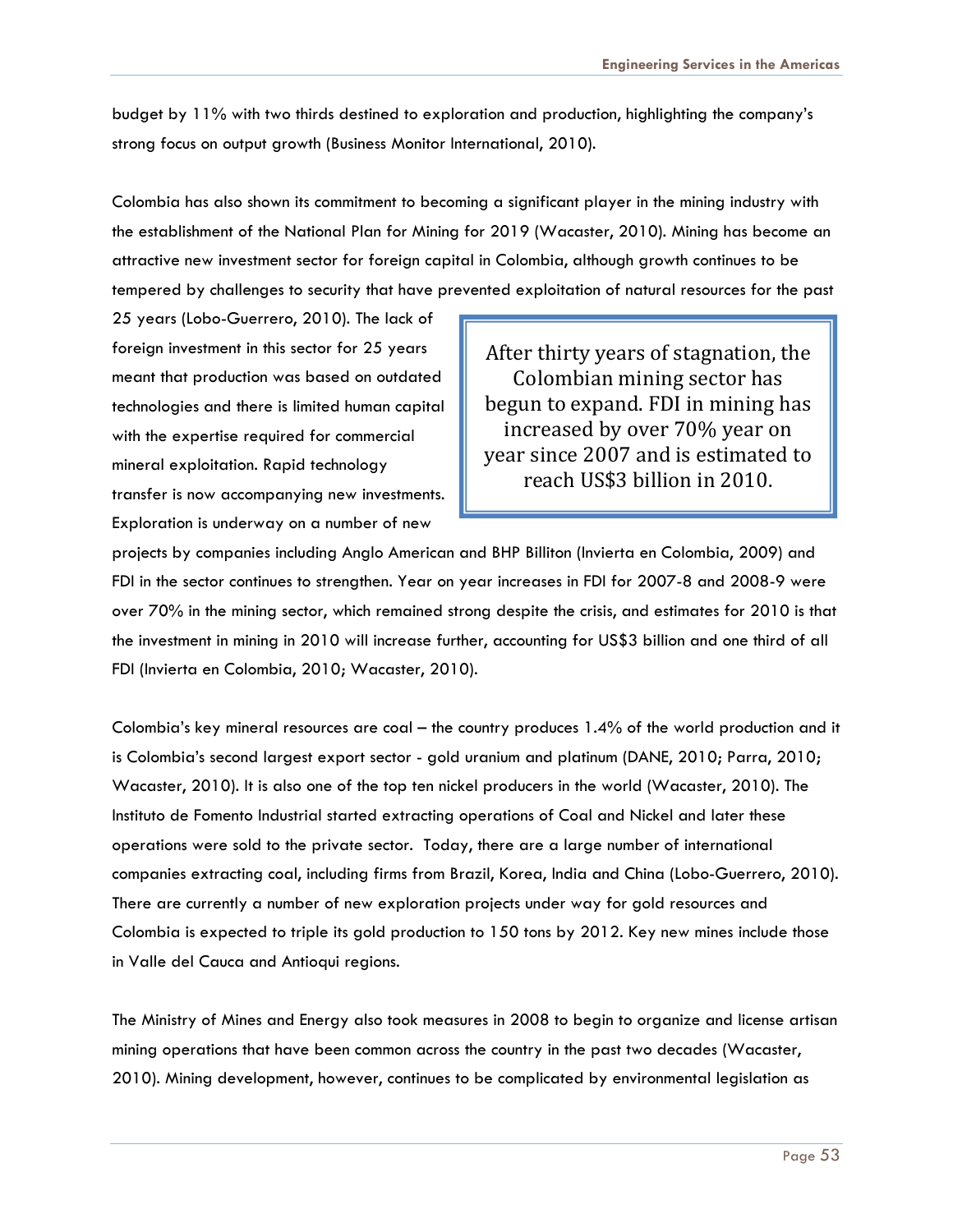many of the reserves are in protected areas (Lobo-Guerrero, 2010; Parra, 2010). With the establishment of new mines in more remote regions, the government is proposing the construction of new railway lines (Eastern Trunk Line) that would connect those mines with Buenaventura port (Cooper, 2010).

#### **2. Infrastructure**

In January 2009, President Uribe´s government announced a \$24.9 billion infrastructure plan, partly a measure to stem the impact of the economic crisis and partly a long overdue amalgamation of numerous badly needed public infrastructure projects. These include 19 highway concessions, port construction and maintenance, investment in water works and railway lines (Economist Intelligence Unit, 2009). These projects are being run as public-private partnerships, with concessions awarded for between 20 and 25 years and opened for tender in December 2009, with the first project – Ruta del Sol, worth approximately \$2.5 billion. The Ruta del Sol project, one of the ten biggest infrastructure projects in Latin America in 2010,[27](#page-54-0) has attracted construction and engineering consortiums from Spain, Brazil and the US, in addition to local Colombian firms (Economist Intelligence Unit, 2009).

Despite these initiatives, infrastructure continues to remain weak in Colombia, and the country ranks 83<sup>rd</sup> out of 133 countries for infrastructure development in the WEF Global Competitiveness Report (2009). Furthermore, security risks in expanding highways to the west have slowed down the development and have placed additional pressure on air transport. There is also a shortage of electricity capacity and transmission lines and oil pipelines are frequently the target of guerilla attacks and it appears that the implementation of these infrastructure projects will be slow (Datamonitor, 2009b).

One infrastructure area, however, that has made progress is that of the telecommunications sector. The average growth rate of the sector has been 47% per year since 2002, yet there continues to be room for further expansion, as penetration rate, particularly in mobile phones is still low compared to the region (Datamonitor, 2009b). Colombia however relies on external engineering resources for most of its development, as this is a weakness in the country's communication engineering supply (Santamaria, 2010).

<span id="page-54-0"></span><sup>27</sup> See table 4 for a list of the largest fifteen infrastructure projects in Latin America.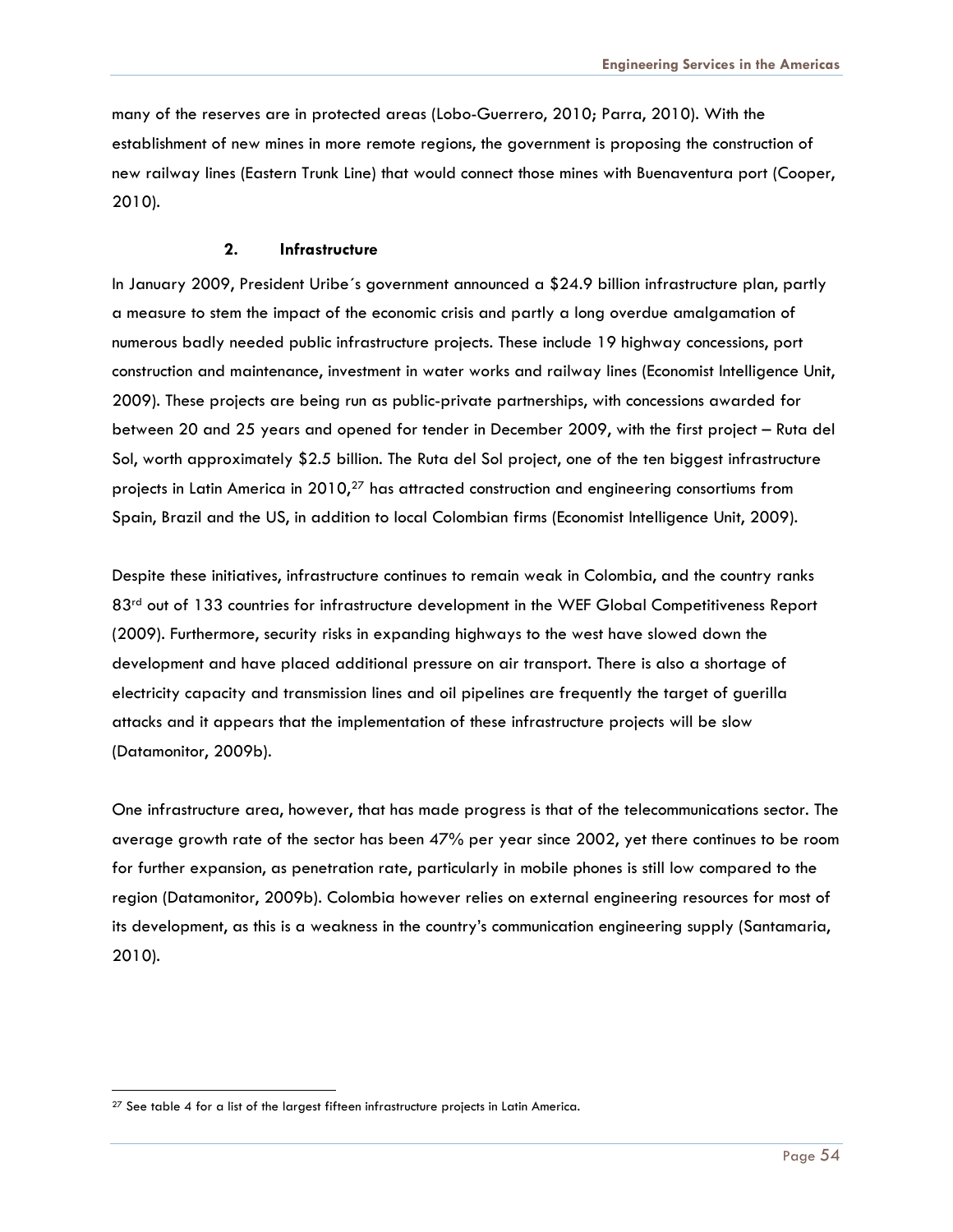## **C. Engineering Supply**

### **1. Engineering Firms**

The Colombian engineering services market is characterized by a group of medium and large engineering firms, with a low presence of foreign firms (Torres, 2010). The top twenty firms bill approximately 60% of all sales. Colombian firms tend to be cheaper and thus are more competitive for local projects (Carter, 2010; Santamaria, 2010; Torres, 2010; UBS, 2009). Given slow demand in Colombia in recent decades, many of these engineering firms have expanded to work on projects outside of Colombia, including Peru, Panama, Ecuador, Bolivia and Venezuela (Torres, 2010). Central America has become a particularly interesting market for Colombian firms and they are working on a growing number of projects in this region. While some of these firms initially opened operations centres in these countries, general experience was that it made more sense for them to run the operations directly from Colombia, sending engineers on site as appropriate (Santamaria, 2010). Table 15 below provides an overview of the leading engineering firms in the country.

There have only been a few foreign firms that have forayed into engineering in Colombia in the past two decades and currently only five of the top twenty global engineering firms (SNC-Lavalin, AECOM Technology Corp, WorleyParsons, Poyry and Odebrecht) are present.[28](#page-55-0) A number of factors have contributed to this, principally low domestic demand largely met by more competitive local firms and

security risks for personnel. Demand for infrastructure has been unpredictable due to the lack of general development in the country. In addition, safety issues have played a significant role in the past. SNC Lavalin, for example, were present in Colombia in 1999, but withdrew after two of their engineers were kidnapped (Torres, 2010). Odebrecht also withdrew from the

Colombian firms have strong hydroelectric engineering capacity and export these skills regularly.

country in 2000 following a spate of kidnappings (Abrew, 2010). With the improvement in security today, this situation is changing. A number of firms are beginning to establish operations there and this trend is likely to continue, driven by demand in oil and gas, mining and infrastructure development. SNC Lavalin reentered Colombia in 2007, purchasing one of the leading engineering firms, ConCol. Their operation already has 250 employees. Their goal is to tap into the rich engineering talent in Colombia to export services regionally, in particular to Central America (Carter, 2010; Torres, 2010).

<span id="page-55-0"></span><sup>28</sup> See Table 4 for the complete list of the top twenty global engineering firms.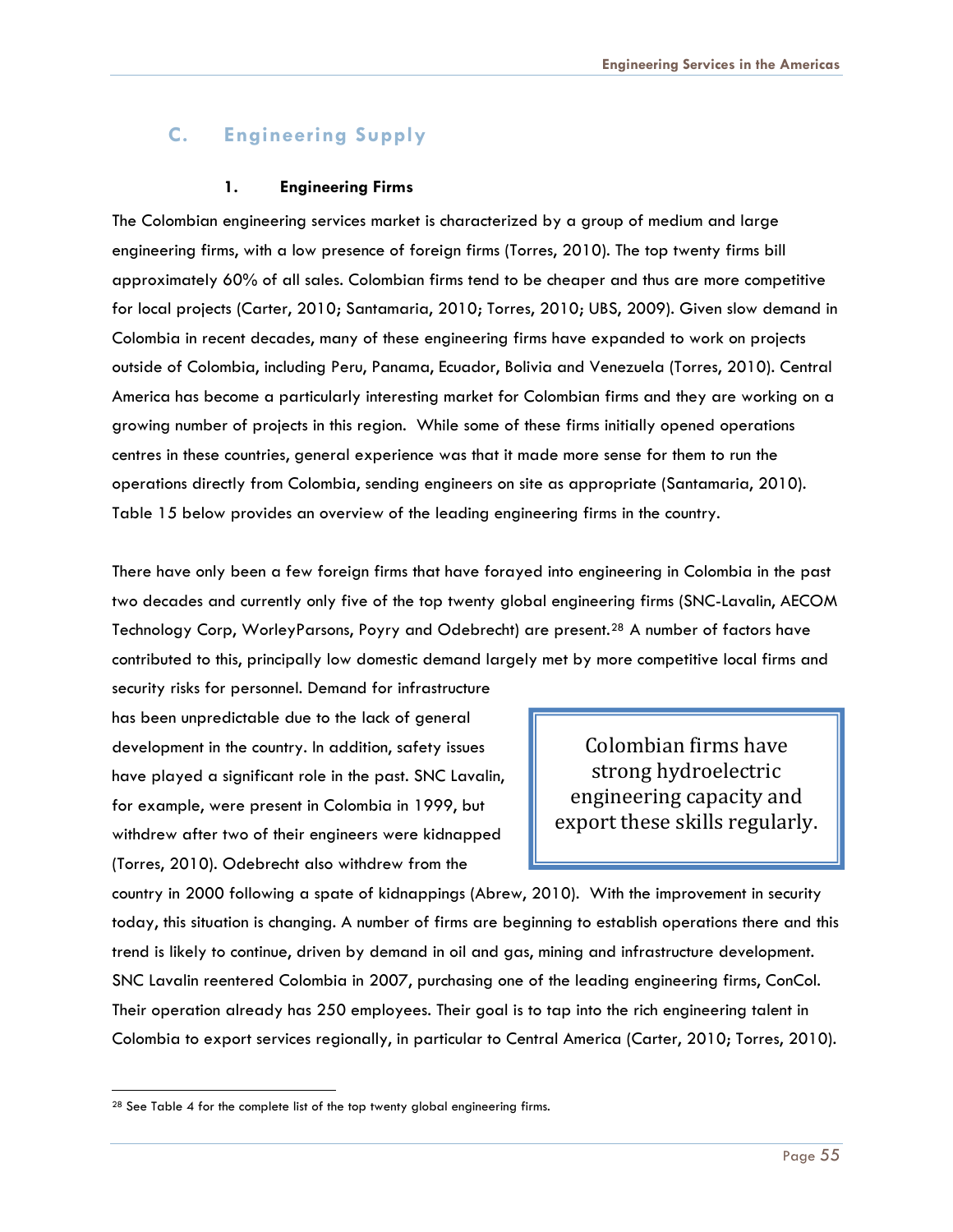| <b>Company Name</b>                                                             | <b>Employees</b> | <b>Exports</b><br><b>Destinations</b>                                                                                    | <b>Description</b>                                                                                                                                                                                                                                                                                                                                                                                                                    |
|---------------------------------------------------------------------------------|------------------|--------------------------------------------------------------------------------------------------------------------------|---------------------------------------------------------------------------------------------------------------------------------------------------------------------------------------------------------------------------------------------------------------------------------------------------------------------------------------------------------------------------------------------------------------------------------------|
| Ingetec S.A.<br>www.ingetec.comc.co                                             | 1200             | Argentina, Bolivia,<br>Canada, Chile, China,<br>Costa Rica, Ecuador,<br>Haiti, Mexico,<br>Panama, Peru, Spain,<br>Turkey | Ingetec was founded in 1947. The firm provides consultancy<br>services to companies both in the public and private sector, for<br>all stages of project development. Company experience includes<br>engineering projects in the areas of thermal and hydropower,<br>oil, mining, and water amongst others. It has a wide presence in<br>Latin America.                                                                                |
| Schrader Camargo<br>Ingenieros Asociados S.A.<br>www.schradercamargo.co<br>m.co | 897              | Dominican Republic,<br>Ecuador, Guatemala,<br>Honduras Jamaica,<br>Peru, Trinidad<br>Tobago, Venezuela                   | Schrader Camargo Ingenieros Asociados S.A. was founded in<br>1963. The company offers engineering services to industrial and<br>commercial electrical installations in Colombia. The company has<br>clients in Colombia, Jamaica, Mexico, Honduras, Ecuador<br>Guatemala and Peru.                                                                                                                                                    |
| Integral Ingenieros<br>Consultores<br>www.integral.com.co                       | <b>NA</b>        | Costa Rica, Dominican<br>Republic, Ecuador,<br>Panama, Peru                                                              | The company was founded in the 1950s. It has a presence in<br>South and Central America. Integral specializes in engineering<br>services related to hydroelectricity and water supply. It offers a<br>range of services from feasibility studies to operations<br>management.                                                                                                                                                         |
| Gomez Cajiao Y<br>Asociados S.A.<br>www.gomca.com                               | 500              | Costa Rica, Ecuador,<br>Nicaragua, Mexico,<br>Panama, Peru                                                               | The company was founded 40 years ago and has expanded<br>throughout Latin America. The mayor services offered include:<br>feasibility studies; basic engineering studies; conceptual<br>engineering/architectural designs; detailed design blueprints;<br>construction supervision and project management.                                                                                                                            |
| Arquitectos E Ingenieros<br>Asociados S.A.<br>www.aia.com.co                    | 350              | Panama                                                                                                                   | The company offers architectural and construction desian<br>services. It has offices in Colombia and Panama.                                                                                                                                                                                                                                                                                                                          |
| Concol<br>www.concol.com                                                        | 288              | Argentina,<br>Guatemala, Peru,<br>Panama,                                                                                | The company has developed projects in different countries in<br>Central America. The services offered include feasibility studies,<br>conceptual, basic and detail engineering, regulatory, economic<br>studies and environmental and social assessment among others.<br>This firm was purchased by SNC Lavalin in 2007.                                                                                                              |
| Sedic<br>www.sedic.com.co                                                       | <b>NA</b>        | Ecuador                                                                                                                  | The company has operations in Central and South America,<br>offering services in the areas of design, supervision, feasibility<br>studies and consultancies for hydroelectric generation plants,<br>thermal generation plants, substations and transmission lines,<br>highway projects, water supply and sewerage, buildings,<br>irrigation, drainage and flood control, plants general industry<br>and in all fields of engineering. |
| Hmy Ingenieros<br>www.h-mv.com                                                  | <b>NA</b>        | One of two company<br>branches in Colombia<br>and the US                                                                 | The company offers services in projects related to electrical<br>energy, water treatment and sanitation, transportation<br>infrastructure, industrial facilities, environmental, and<br>telecommunications sectors.                                                                                                                                                                                                                   |
| Cal y Mayor y Asociados<br>S.C.<br>www.calymayor.com.mx                         | <b>NA</b>        | Colombian branch of<br>a Mexican company                                                                                 | Cal y Mayor y Asociados is a Mexican company with a long<br>trajectory in Colombia. The firm specializes in engineering<br>services for transport and urban development.                                                                                                                                                                                                                                                              |
| Restrepo Y Uribe Ltda.<br>www.restrepoyuribe.com                                | <b>NA</b>        | Peru                                                                                                                     | The company was founded 1955. Services include feasibility<br>studies, master plans, procurement management and oversee<br>technical, financial, administrative and operational during the<br>construction of concession projects among others.                                                                                                                                                                                       |
| Silva Carreño &<br>Asociados S.A.<br>www.silcarsa.com                           | <b>NA</b>        | Ecuador                                                                                                                  | The company was founded in 1981 providing a variety of<br>engineering services such as feasibility studies, basic and detail<br>engineering, management and construction supervision among<br>others.                                                                                                                                                                                                                                 |

**Table 15. Leading Engineering Services Companies in Colombia[29](#page-56-0)**

Source: OneSource, LexisNexis, Hoover's and Company Websites and Cámara Colombiana de la Infraestructura.

WorleyParsons also recently opened a new office in Colombia focused on the oil and gas sector, as well as minerals and metals (Carter, 2010). Chilean firm, Poch, won a large industrial project through a Chilean client linked to the mining sector and have established a new office in Bogota (Poch &

<span id="page-56-0"></span><sup>&</sup>lt;sup>29</sup> ISA [www.isa.com.co](http://www.isa.com.co/), Colombia's largest electrical transmission firm is not included in this table given the range of products and services they provide. However, the firm provides extensive services in electrical engineering across Latin America, particularly in transmission and distribution electricity networks. The company is present in Brazil, Peru, Ecuador, Panama and Central America and has 2,883 employees.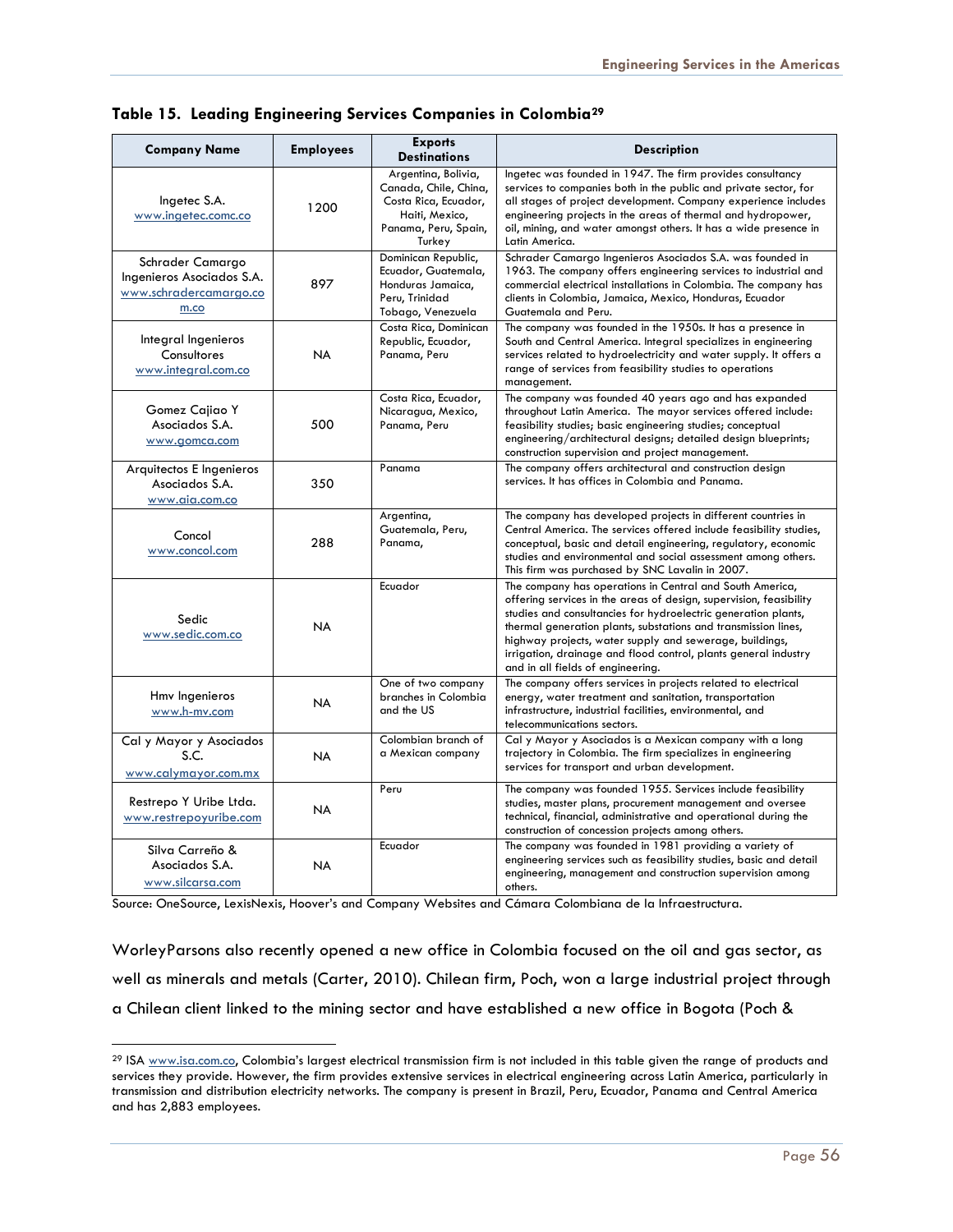Asociados, 2008). Odebrecht have recently returned to Colombia after a ten year absence and recently won the concession for the design and construction of Sector 2, the longest stretch of the new Ruta del Sol Highway (Abrew, 2010). Soletanche Banchy, a French firm, also has a large established branch in Colombia. They are experts in tunnels and they have undertaken a large project to decontaminate rivers in Bogota. The company has created many large tunnels in Bogotá (Parra, 2010).

Project development in Colombia is largely done through Engineering, Procurement & Construction (EPC) contracts assigned to construction companies and engineering firms are then sub-contracted. It is also common for firms to establish consortiums or joint ventures in order to meet the demands of these large contracts.<sup>[30](#page-57-0)</sup> This contracting system, however, has led to problems with respect to deadlines for project completion. Some firms would prefer the system to go back to traditional contracting processes where each firm is hired for respective parts of the project to help reduce risk (Santamaria, 2010).

### **2. Expertise**

Colombian engineering strengths lie in civil, electrical and mechanical engineering (Parra, 2010; Santamaria, 2010). In particular, in civil engineering, they have strong engineers in the field of hydroelectric projects, having gained expertise as a result of adapting to the geographic conditions in the country (Santamaria, 2010). One of the country's leading engineering firms, Ingetec S.A. (see Table 15), draws over 70% of their revenues from hydroelectric projects and has provided engineering services for projects as important as the Three Gorges Dam in China (Santamaria, 2010).[31](#page-57-1)

Industrial engineering is a new area in the country with little expertise (Santamaria, 2010). In addition, railway engineering and industrial plant engineering (processing paper for example) are also very weak. When local firms do not have the technical know-how to complete a project, they will bring in a specialist whose dual role will be to provide advice on the project and transfer know how to the local team (Santamaria, 2010).

<span id="page-57-0"></span><sup>30</sup> There are two types of legal arrangements that govern these interactions – "Consorcios y Uniones Temporales". Under "Uniones temporales", the design firm and the construction firm are only liable for their respective areas of work, whereas in a "consorcio", all firms are liable for all aspects (Santamaria, 2010).

<span id="page-57-1"></span><sup>31</sup> Approximately 50% of Ingetec's revenue comes from service exports in hydroelectric projects. The company exports to Turkey, Canada, Peru, Ecuador and Mexico (Santamaria, 2010).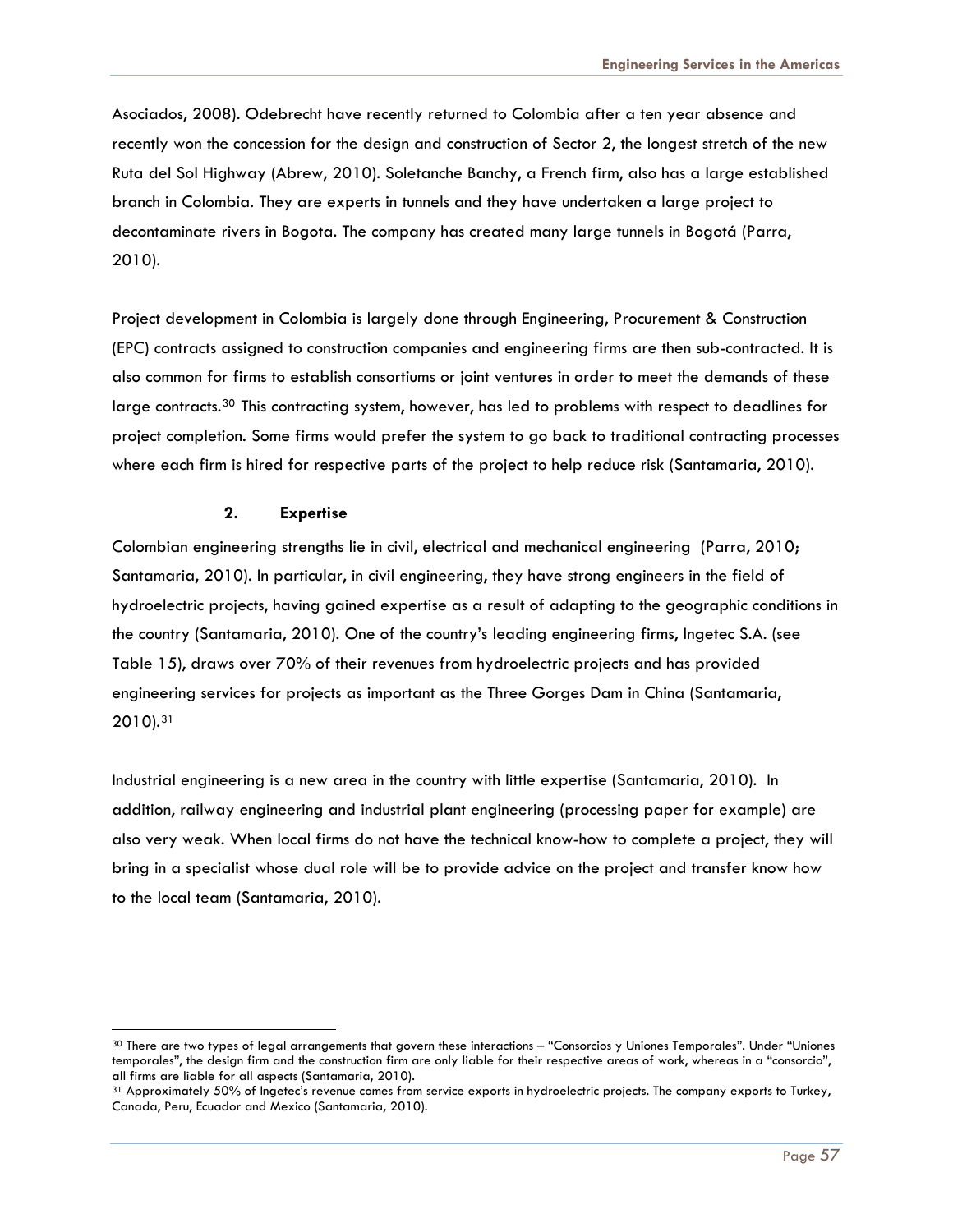### **3. Salaries**

Engineering salaries have seen a decline, and a civil engineer with 5 years of experience earns between US\$500 and US\$750 per month (Portafolio.Com.Co, 2008). Average engineering salaries in

the country are the lowest in Latin America with annual gross income levels of US\$14,800 in 2009, down from US\$15,100 in 2006 (UBS, 2006, 2009). This decline in earning potential has been reflected in a decline in the number of engineers graduating annually in Colombia (see Figure 8 below), and there are concerns

Given that Colombian salaries are the most competitive in the region, foreign firms are strongly considering the country as a destination for establishing an offshoring services platform.

that, in the long term, foreign firms will increase their presence in the country to fill this growing void (Molina, 2008).

## **D. Engineering Education**

Engineering education programs have seen a shift from six year programs to four year programs within the past few years (Molina, 2008). As in other countries in Latin America, tertiary education has been impacted by the rising number of private universities. By 2009, there were 87 engineering faculties in the country according to the Colombian Asociación de Facultades de Ingeniería, more than twice as many as in Peru (ACOFI Colombia, 2008). There is considerable concern in Colombia with respect to the quality of the engineering programs in these schools, which lack both qualified faculty and the necessary infrastructure to produce well-trained engineers (Parra, 2010). The relationship between the private sector and universities is weak, providing little feedback for improvement (Molina, 2008; Santamaria, 2010) and in some areas, universities compete with the private sector which has led to a degree of hostility between the two. Given that they are not for profit, they are able to avoid value added tax, which makes them considerably more competitive than private firms (Torres, 2010).

Universidad de Los Andes is widely considered to provide the strongest engineering degrees in the country. Other leading schools, listed in Table 16, include those that have long legacies such as Universidad Nacional and Universidad Javierana.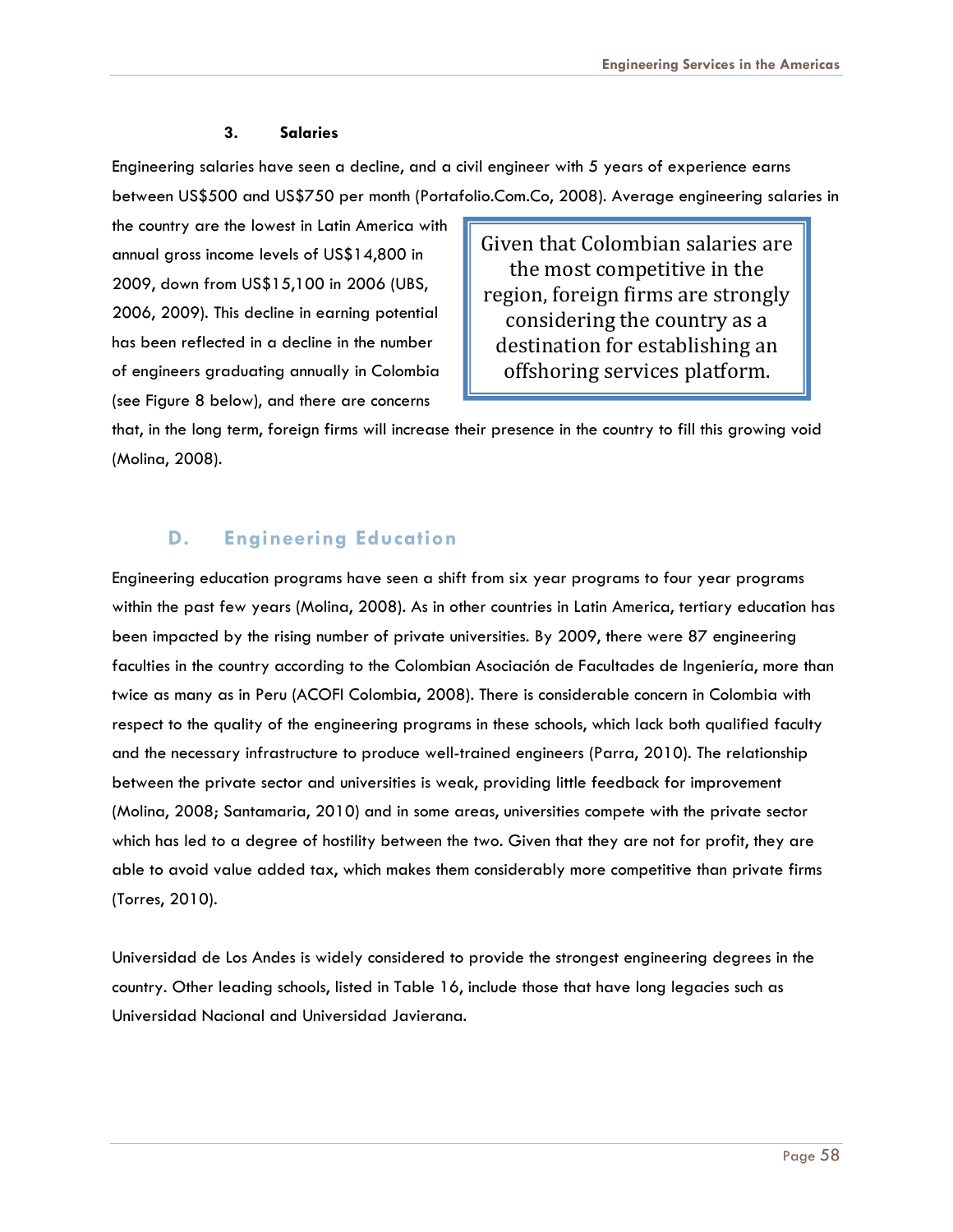| <b>Leading Universities- Engineering Programs</b>         |
|-----------------------------------------------------------|
| Universidad de Los Andes                                  |
| Universidad Javierana                                     |
| Universidad Nacional de Colombia                          |
| Universidad Industrial de Santander                       |
| Universidad del Norte                                     |
| Universidad del Valle                                     |
| Universidad de Antioquia                                  |
| Escuela de Administración, Finanzas y Tecnologías (EAFIT) |
| Universidad Pontificia Bolivariana                        |
| Escuela de Ingeniería de Antioquia (EIA)                  |

### **Table 16. Leading University Engineering Programs, Colombia**

Source: (Parra, 2010; Santamaria, 2010; Torres, 2010).

Significantly, there has been a decline in the number of students attracted to engineering programs as is shown by the total annual number of engineering graduates in Figure 8 (See Appendix 3. for detailed information) (Ministerio de Educación de Colombia, 2009). Colombia is the only country analyzed in this report that has seen a decline rather than a rise in the number of engineering graduates in recent years. Furthermore, participation in higher education remains low compared to other Latin American countries and the OECD (Datamonitor, 2009b). This is largely the result of continued inequality in the Colombian society in which many potential students are unable to finance expensive university careers (Parra, 2010).



**Figure 8. Total Annual Engineering Graduates, Undergraduate Programs Colombia- Selected Disciplines** 

Source: (Ministerio de Educación de Colombia, 2009)

Colombia's economic growth since 2002 has been accompanied by the arrival of a large number of multinational firms offering attractive compensation packages for economists, students of business administration and law. Sectors such as petroleum engineering are already experiencing a shortage, and Ecopetrol, Colombia's largest petroleum company, is offering salary increases of up to 30% and has developed a program with universities to attract more students to those careers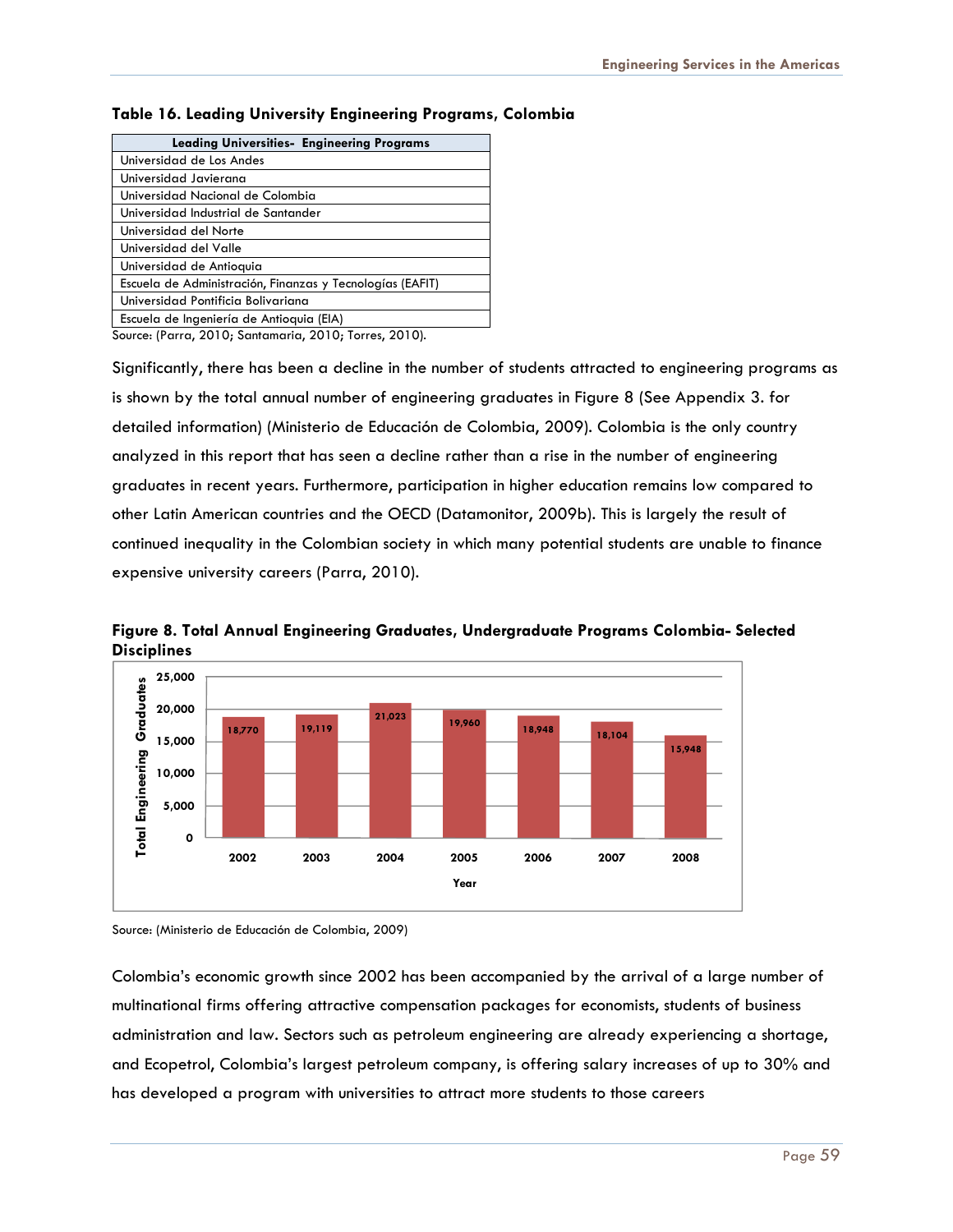(Portafolio.Com.Co, 2008). The engineering profession in general, is facing problems of "brain drain". The Dean of the Engineering Faculty at Icesi, Cali, Gonzalo Ulloa estimates that at least 25% of their engineering graduates go abroad to work upon completing their studies (Portafolio.Com.Co, 2008). Nonetheless, companies looking to establish service platforms in the country consider this a plus for the industry and are counting on many of these engineers who have been working abroad to come back to Colombia as the political and economic situation improves in the country (Torres, 2010). Many of these engineers will have considerable work experience in a developed country, and their return now that violence is abating would be a significant opportunity for knowledge transfer back to the country (Torres, 2010).

### **E. Regulatory Framework**

-

Regulation of Colombia's engineering field is well-established and centralized. The Asociación Colombian de Ingenieros has a well developed system for resolving disputes and licenses are awarded to new engineers through one institution, el Consejo Nacional de la Profesión de Ingenieria (Santamaria, 2010).[32](#page-60-0) Foreign engineers must obtain a license from this institution in order to work in the country. There is a limit on the number of foreigners allowed to work in firms of 10 or more employees. While in most Latin American countries there are no limits on specialized labor, in Colombia only 20% of a firm may be made up of foreign specialists (Datamonitor, 2009b).

For national infrastructure projects, institutionality is weak and the rules for participation are unclear, but, in general, bids that include domestic companies are considered more favorably than bids exclusively by foreign firms, as this helps to foster technology transfer (Parra, 2010). This means that for a company to be awarded a large project they must have either an established branch in Colombia or a joint venture with a local company. Nonetheless, the procedures for establishing a firm in the country are relatively straight forward in Colombia, and it ranks higher than Chile, Peru and Brazil in the Ease of Doing Business Index (The World Bank Group, 2010a). Difficulties, however, in closing down a business do provide some deterrent effects for investment (World Economic Forum, 2009).

<span id="page-60-0"></span> $32$  According to the website, it takes a minimum of 45 days for a newly graduated engineer to receive their license and 12 days for a foreign engineer to obtain their license (Consejo Profesional Nacional de Ingeniería COPNIA, 2010).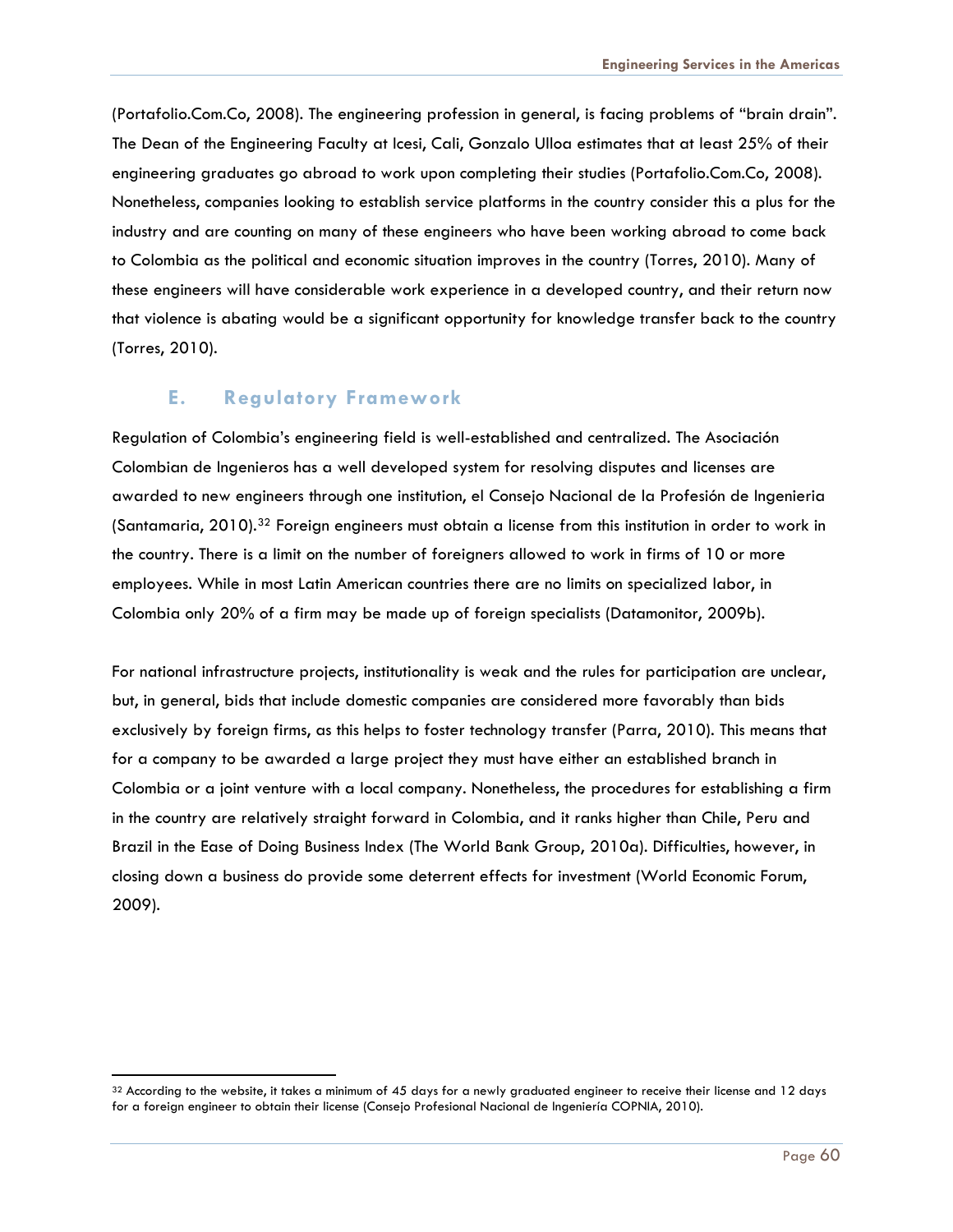## VIII. PERU ENGINEERING SERVICES

#### **In Brief**

Peru has experienced tremendous economic growth over the past five years and has consolidated its position as an important global mining location. This growth has driven demand for engineering services in infrastructure, housing and mining. Peru graduates a relatively small number of engineers each year considering the size of its labor force, and much of the engineering expertise employed in the country is foreign. There are two leading domestic engineering companies which are competitive at a regional level and the remaining demand is met by foreign firms including those from Brazil, Chile, Colombia, the US and other developed countries.

### **A. Overview**

During the first decade of the 21<sup>st</sup> century, Peru enjoyed considerable economic and political stability. The Presidential terms of President Alejandro Toledo (2001-2005) and Alan Garcia (2006-2011) were characterized by domestic strategies based on improving security and maintaining stability while actively promoting foreign direct investment. The economy grew strongly over the past five years, sustaining growth rates of well over 5% per annum prior to the economic crisis. Foreign direct investment also increased by 46% between 2000 and 2008 (ProInversion, 2010a). Growth was stimulated by an extensive privatization campaign that began in the 1990s, as well as increased economic openness. The improvements to security in rural areas and a general decline of activities by terrorist groups such as the Shining Path have also helped to drive growth in the extractive sector (Economist Intelligence Unit, 2010b). Continued economic development led to new demand for infrastructure during the period, including roads, ports, airports and new sources of energy supply (Mia et al., 2007). In addition, in 2009 a large proportion of the US\$13.2 billion Peruvian government stimulus package to face the global economic crisis was allocated to infrastructure development (Razo & Calderón, 2010; Reuters, 2008).

Figure 9 below indicates Peru's export sectors over the past fifty years. Mining continues to be the leading contributor to growth, buoyed by high commodities prices, agriculture and fishing continues to lose ground to other sectors, while petroleum and its derivatives are slowly beginning to increase in importance. Non-traditional services accounted for just over 20% of exports, particularly in the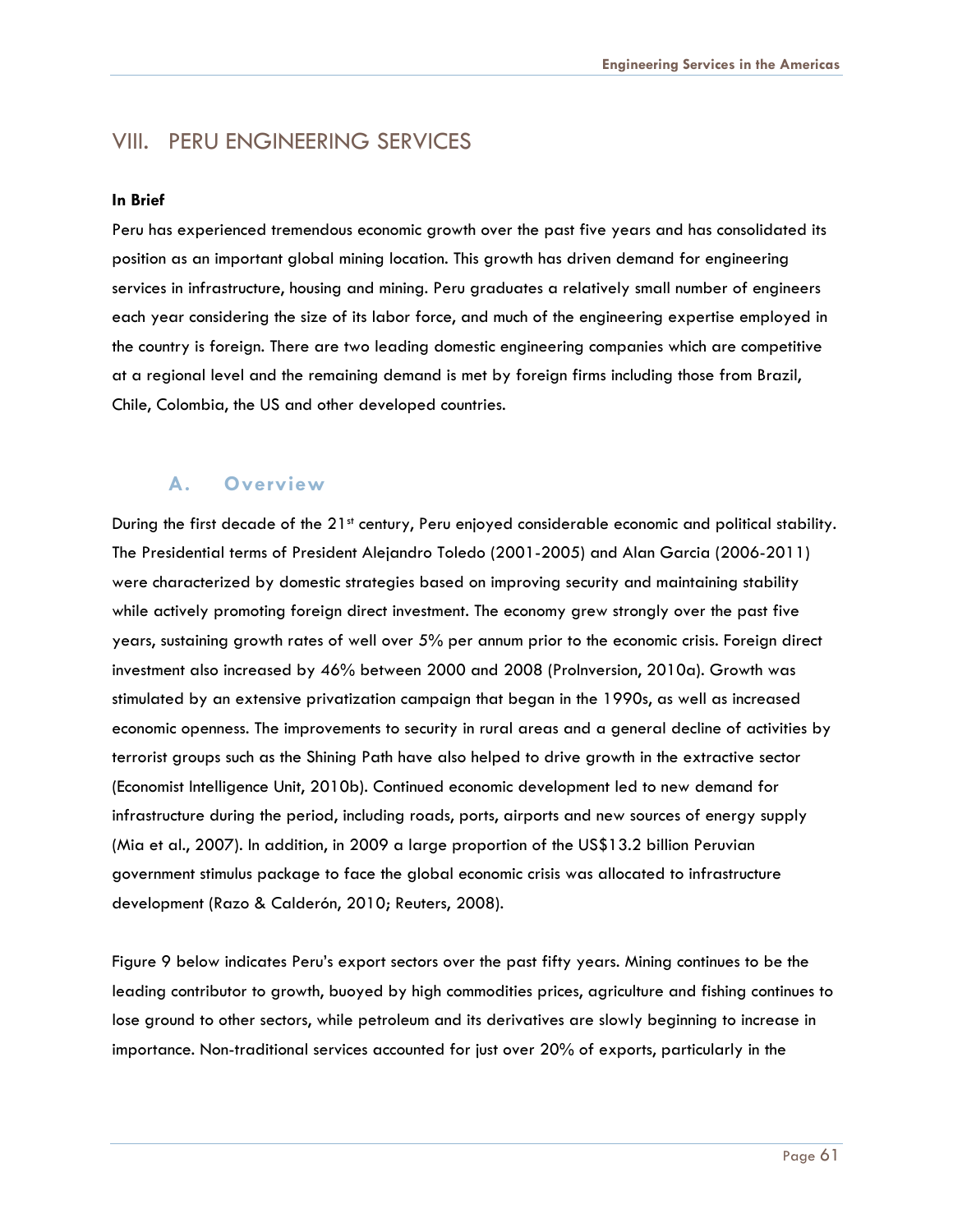offshore services business process outsourcing sector which Peru has been actively promoting in recent years (ProInversion, 2010a)



**Figure 9. Exports Sectors as a Percentage of Total Exports in Peru** 

Source: (Banco Central de Reserva del Perú, 2010)

The regulatory environment evolved to continue fostering investment. The economy is very open, listed 6<sup>th</sup> out of 29 countries in Latin America and the Caribbean for economic freedom (The Heritage Foundation, 2010). A double taxation agreement has made the country a more attractive place to invest for certain countries. For example, boosted by the double taxation agreement signed in 2004, Peru has become one of Chile's main target countries for FDI. Net FDI flows from Chile to Peru increased from US\$42.2 million in 2005 to US\$809,5 million in 2008 (Razo & Calderón, 2010).

### **B. Engineering Demand**

#### **1. Extractive Industry**

The mining sector has played a key role in Peru's economic growth in the past ten years. From 2000 to 2010, it grew from an average of approximately 47% of annual GDP to an average sustained participation of 60% of GDP over the past five years (Banco Central de Reserva del Perú, 2010). The country has incredible mineral wealth. It is the world's largest producer of silver, second largest producer of copper and a significant producer of gold, zinc and lead (Gurmendi, 2009b)). In 2009, mining accounted for US\$16.4 billion in export revenue, despite the economic crisis (Banco Central de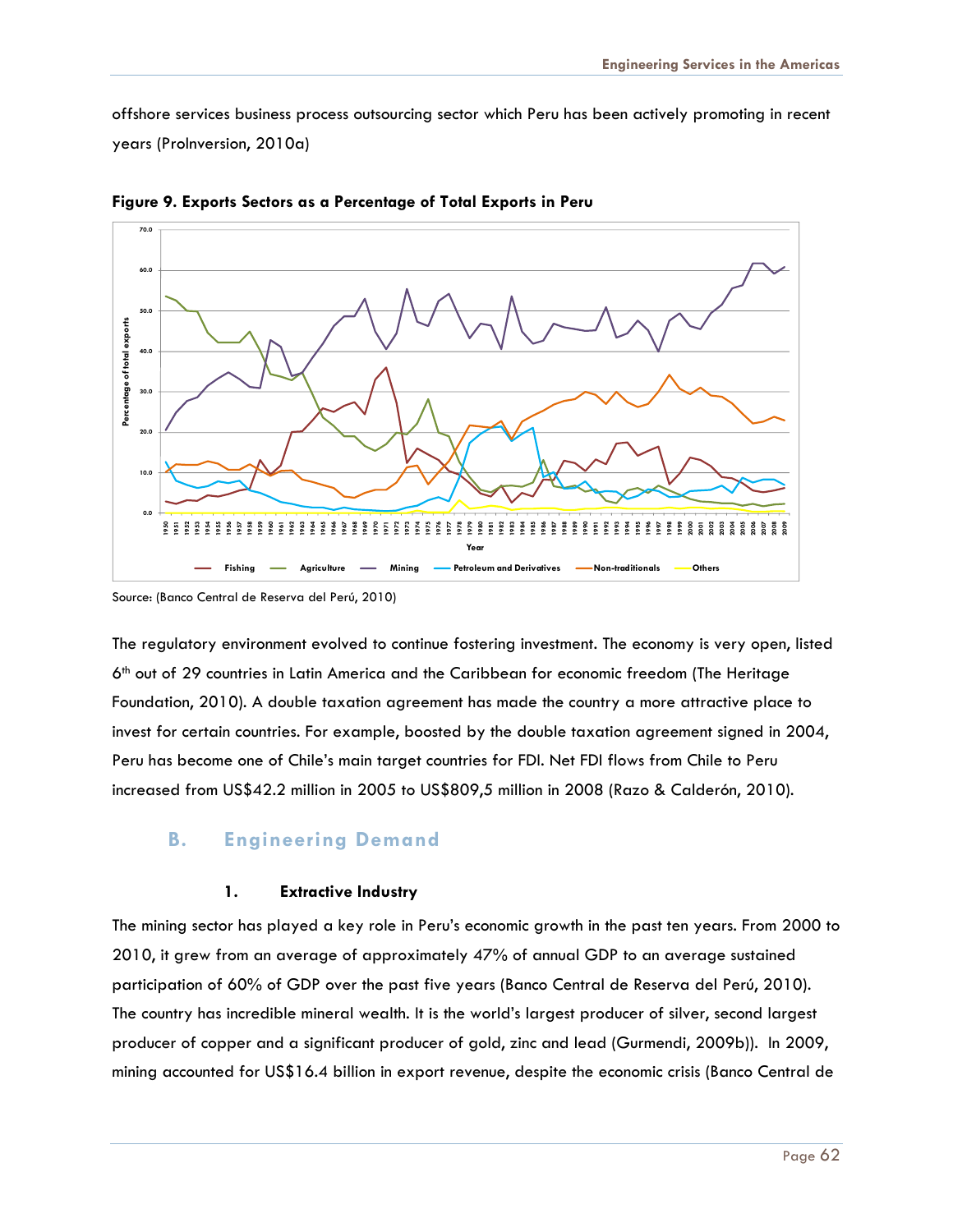Reserva del Perú, 2010).<sup>[33](#page-63-0)</sup> The minerals industry is likely to continue to expand significantly in the coming years. In 2009, Peru continued to be ranked in the top fifteen best global destinations for mining exploration by the Fraser Institute (Gurmendi, 2009b). In 2008, a greater area of land was under exploration than was already being exploited with an estimated US\$475 billion invested in 276 distinct projects (Isasi, 2008).

Petroleum, once a key leading export sector in Peru is likely to see growth in the next few years. In 2009, the sector accounted for US\$1.8 billion in exports (Banco Central de Reserva del Perú, 2010) and by the end of 2008, the country was producing 120,000 barrels per day (BP, 2009). At the

Peru´s mining sector continues to attract multinational engineering firms to the country. A number of these firms are establishing fully operational offices there to take advantage of local engineering talent. However, major decisions continue to be made outside of the country.

-

beginning of the decade, there was speculation that the Peruvian petroleum industry was on the decline as existing oil fields matured with no new discoveries. However, in May 2003, conditions governing operating terms and royalties were revised resulting in the attraction of new firms. A number of important discoveries have since been made. In 2008, Petrotech Peru made Peru's first offshore discovery estimated

at 1.3 trillion barrels, while another find in Northern Peru is estimated at 1.13 billion barrels (Reuters, 2008). Other significant discoveries include CNPC and Plus Petrol in the Amazon. As a result of these finds and other new exploration concessions, estimates suggest that Peru will be producing approximately 130,000 barrels per day by 2012/2013, marking an 8% increase from current production (Business Monitor International Ltd., 2010b). Both exploration and demand for infrastructure to exploit new discoveries are expected to continue to drive demand for engineering services in this sector (Business Monitor International Ltd., 2010b). Petroperu awarded the front-end engineering design for the Talara Refinery Modernizaiton project to Tecnicas Reunidas S.A. of Spain, and the EPC to ABSG Consutling Inc. 57 companies bid on the FEED project (Proyecto Modernización de Refinería Talara, 2010).

<span id="page-63-0"></span><sup>33</sup> Mining exports accounted for US\$18.7 billion in 2008, thus reflecting a slight decline in revenues in 2009. This effect shows the decline in commodities prices at a global level as a result of the economic crisis. Notably, mining revenues in 2009 were almost twice those accrued in 2004 (Banco Central de Reserva del Perú, 2010).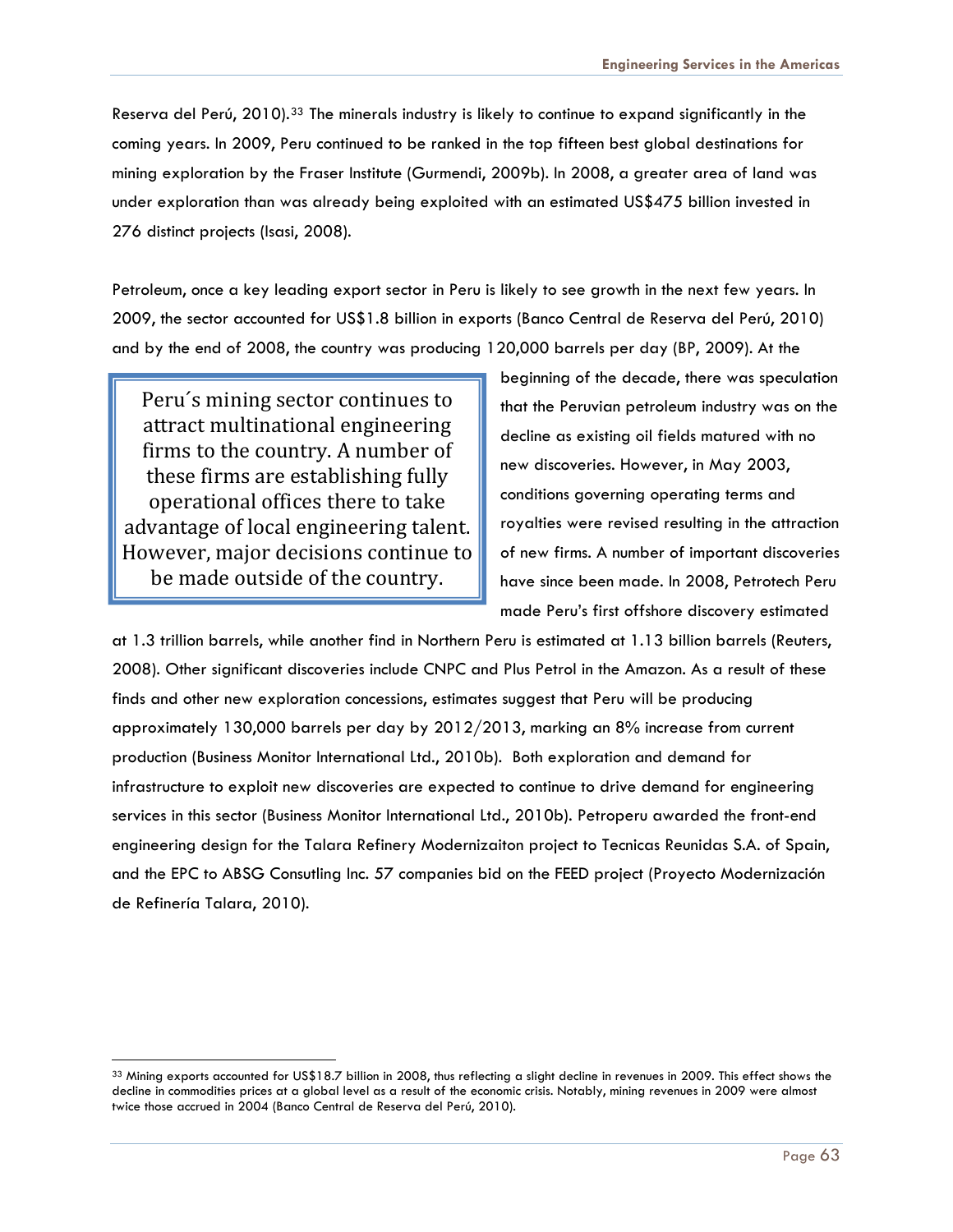### **2. Infrastructure**

The demand for infrastructure necessary to support continued general economic development is visible in the growing number of concessions that have been awarded within recent years. Concessions in Peru are typically awarded for periods of 20-25 years. These include development of new highways, ports, airports, sanitation systems and extensive new railway lines (ProInversion, 2010b). In 2007, ProInversión estimated that the infrastructure gap amounted to US\$22,9 billion and ranks ahead of only Bolivia and Venezuela in infrastructure quality in Latin America (Mia et al., 2007), highlighting significant potential opportunities for public-private associations.

In particular, considerable attention has been paid recently to the potential for hydro-electrical development opportunities in Peru. There are an estimated 60 rivers that flow down from the Andes

through Peru to the Pacific that can be tapped for hydro-electric projects (The Economist Intelligence Unit, 2009). A five-year moratorium on new hydroelectrical projects put in place in 2001 due to environmental and community relations concerns were lifted in 2006, opening the doors for new investment. However, the expected boom is yet to occur with only one company bidding in the government's most recent concession auction in late 2009. Investment is expected to continue to be slow

In addition to its own mounting infrastructure needs, Peru is under increasing pressure from Brazil – both to facilitate the Latin giant's access to Asia as well as to help provide energy exports to support Brazil's already overloaded energy grid.

in the public sector until the government reviews investment terms and tariffs for energy projects (Power, 2010). Continued growth of industry and other economic sectors is likely to force this in the short term.

In addition to meeting growing domestic demand for infrastructure development, Peru is under increasing pressure from Brazil, both to facilitate the Latin American giant's access to Asia as well as to help provide energy exports to support Brazil's already overloaded energy grid. In 2009, the new Inter-Oceanic, 2,600km highway was finished linking the Atlantic ports of Brazil with the Peruvian port cities of Ilo, Matarani and San Juan de Marcona (Greengard, 2009). In addition, a new hydroelectric plant is being planned for high in the Amazon jungle close to the border between Peru and Brazil. The project being promoted by Brazilian firms and government will provide 2,200MW of installed capacity with four generation units of 550MW (Power, 2010). Brazil is also eager to integrate its railway system with that of Peru (Poder 360, 2010).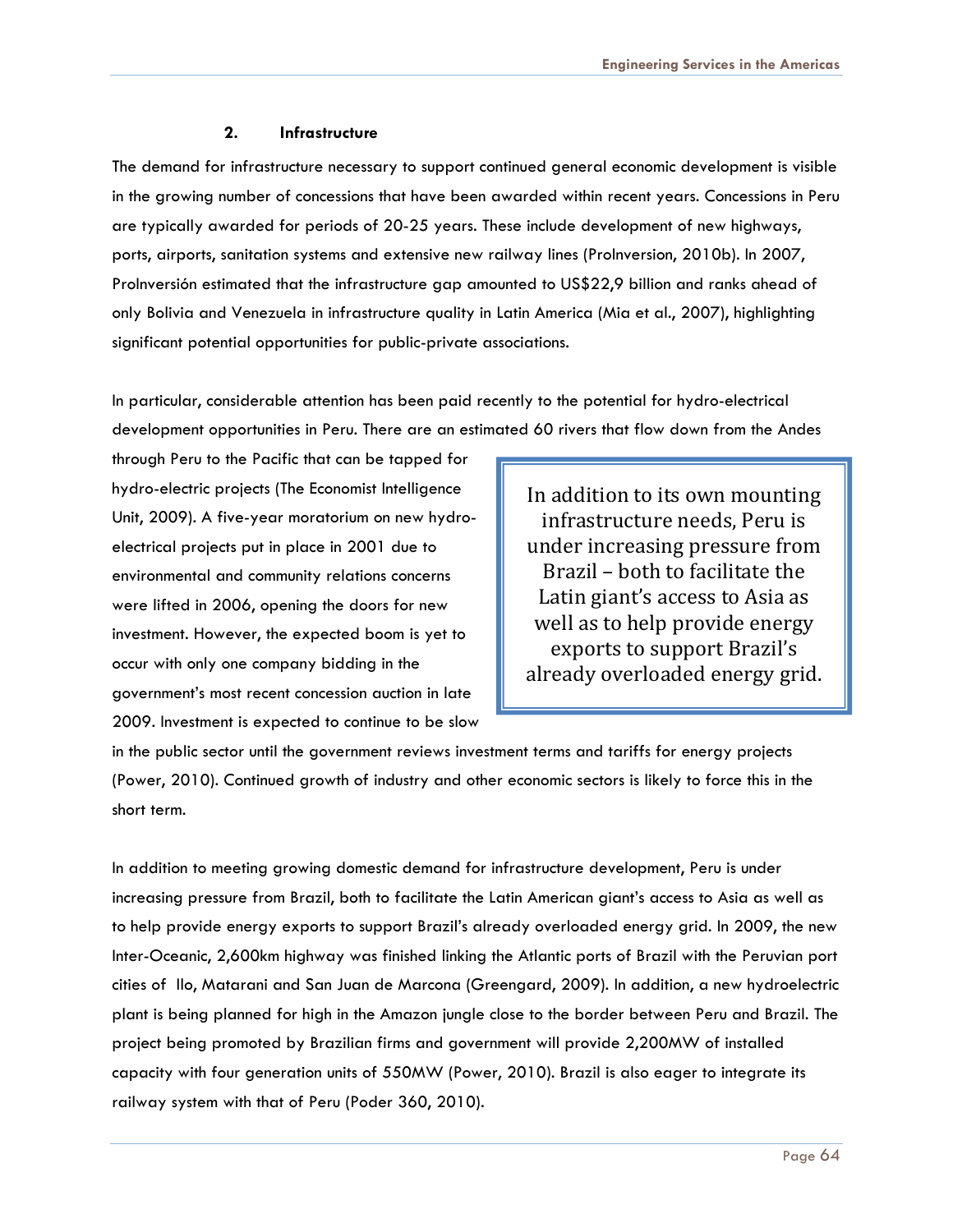Peruvian infrastructure is also due for significant investments in **housing and basic services,** including electricity, water and sanitation systems. According to a UNHabitat Report (2008), the 2005 Census revealed that over 1 million homes were still needed to provide adequate housing for families, a number that is likely higher if an examination of the quality of the buildings is carried out and that 30% of existing dwellings in Peru do not have access to basic services (UN-Habitat, 2008). In the days following the Chile 8.8 earthquake, the Peruvian President, Alan Garcia launched a program to review the quality of houses with respect to their ability to hold up to an earthquake of similar magnitude this is likely to lead to a further demand for anti-seismic housing (El Comercio, 2010). While a significant factor in this shortage of housing is the mismatch between supply (expensive houses) and demand (low income houses), this indicates a need for growth in the sector. The construction industry recovered from the economic slowdown in late 2009, with an increase of 14% from the same period in 2009. In addition to housing, new office building and retail malls are also driving growth in this industry (Salas, 2009).

## **C. Engineering Supply**

The Peruvian engineering services sector is undergoing a transition. It has until recently been characterized by a small number of large domestic firms, a number of small domestic firms and a

significant presence of regional firms, particularly those from Brazil and Chile. Over the past two to three years, a growing number of multinational engineering firms have begun to open operations offices in the country. These offices have been mainly focused on exploiting the new opportunities in the mining sector in the country. In the past,

Domestic firms in Peru developed as multidisciplinary organizations in order to remain competitive in the small market rather than developing expertise in any specific area.

the presence of foreign firms has to a large degree been limited to commercial offices with services being provided from other regional centers such as Chile.

Due to the limited size of the Peruvian economy in past decades, domestic engineering firms were forced to evolve as multidisciplinary organizations in order to remain competitive (Delgado, 2010). As a result, the country's engineering services firms are generalists providing a broad range of services rather than specializing in specific areas of expertise. Nonetheless, the two leading domestic firms,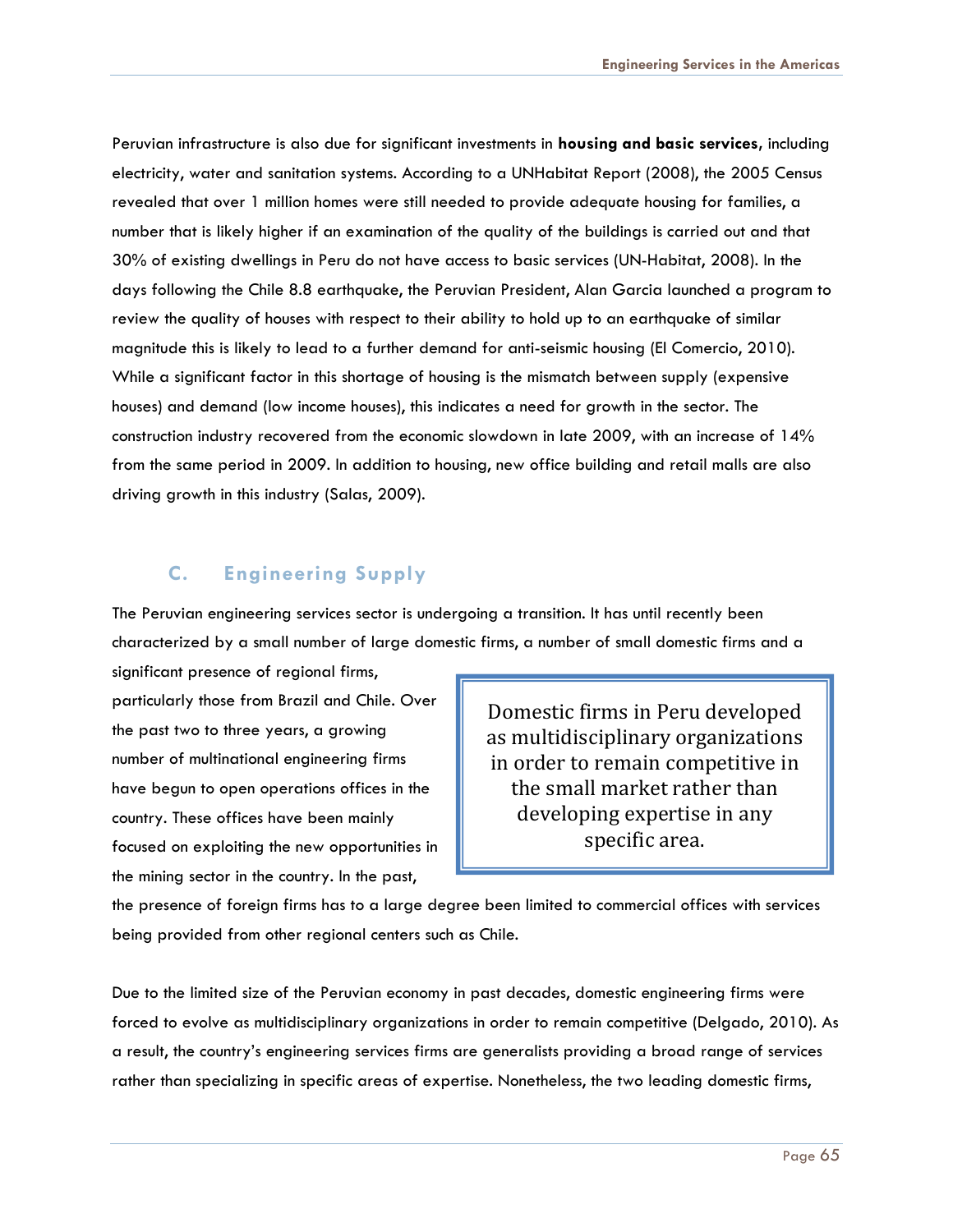Graña y Montero Ingenieros and Cesel S.A, each of which employ over 1,000 people, do participate to a large degree in infrastructure development (América Economía, 2010b; Delgado, 2010) (See Table 17). While these firms have experience exporting services, strategically given the tremendous opportunities for growth domestically, exports have not exceeded 20% of revenues. Facing large internal demand and limited by the lack of available credit facilities for projects abroad, Peruvian engineering services firms have tended to favor the local market rather than expand beyond its boundaries (América Economía, 2010b; Delgado, 2010). In general, smaller Peruvian firms tend to have a strong presence in housing and building construction, whilst large projects focused on infrastructure development, mining and petroleum are dominated by foreign firms.

|  |  |  |  |  |  | Table 17. Leading Engineering Services Companies in Peru |  |  |
|--|--|--|--|--|--|----------------------------------------------------------|--|--|
|--|--|--|--|--|--|----------------------------------------------------------|--|--|

| <b>Company Name</b>                                                        | <b>Employees</b>         | <b>Description</b>                                                                                                                                                                                                                                                                                                                       |
|----------------------------------------------------------------------------|--------------------------|------------------------------------------------------------------------------------------------------------------------------------------------------------------------------------------------------------------------------------------------------------------------------------------------------------------------------------------|
| Graña y Montero<br>www.granaymontero.com.pe                                | 1,500                    | Graña y Montero is a conglomérate of 6 companies focus on engineering services<br>and infrastructure. The company have projects in 4 countries in Latin America.                                                                                                                                                                         |
| <b>CESEL</b><br>www.cesel.com.pe/                                          | 1.100<br>(480 engineers) | CESEL is a private Peruvian engineering consulting company started in 1972,<br>offers specialized services in studies, design, work supervision, project<br>management of overall projects in practically all the engineering areas. The<br>company has presence in many countries in South and Central America.                         |
| Odebrecht Perú Ingeniería y<br>Construcción S.A.C.<br>www.odebrecht.com.pe | 900                      | This Brazilian company started operation in 1979 in Peru. The company offers<br>services related to management and coordination of engineering, procurement,<br>construction, civil engineering and specialized technology into integrated projects<br>for the energy, infrastructure, mining, construction and public services sectors. |

Source: OneSource, LexisNexis, Hoover's, Company Websites, America Economía and Interviews.

As happened in the early stages of internationalization of the Chilean market, major decisions regarding projects in Peru are still being made abroad, either in Chile or in North America, where a large number of the big engineering firms have

their headquarters (Power, 2010). Firms establishing an operational presence in Peru include Hatch, who in 2010 embarked on a plan to transform their commercial office in Lima to a fully functional office. This office was previously supported by the Chilean team in Santiago (Pino, 2009). AMEC grew its Peruvian team from

Peru graduates just over 5,000 engineers per year and with rising demand for the engineering sector, firms are already experiencing difficulty in finding a sufficient number of qualified personnel.

70 to 190 people between 2007 and 2008 (Engineering & Mining Journal (E&MJ), 2008). Other firms have continued to operate their projects in Peru out of their Chilean offices (Carter, 2010; Julio, 2009). In 2008, 34.9% of Chilean engineering services exports went to Peru (Asociación de Empresas Consultoras de Ingenieria de Chile, 2010).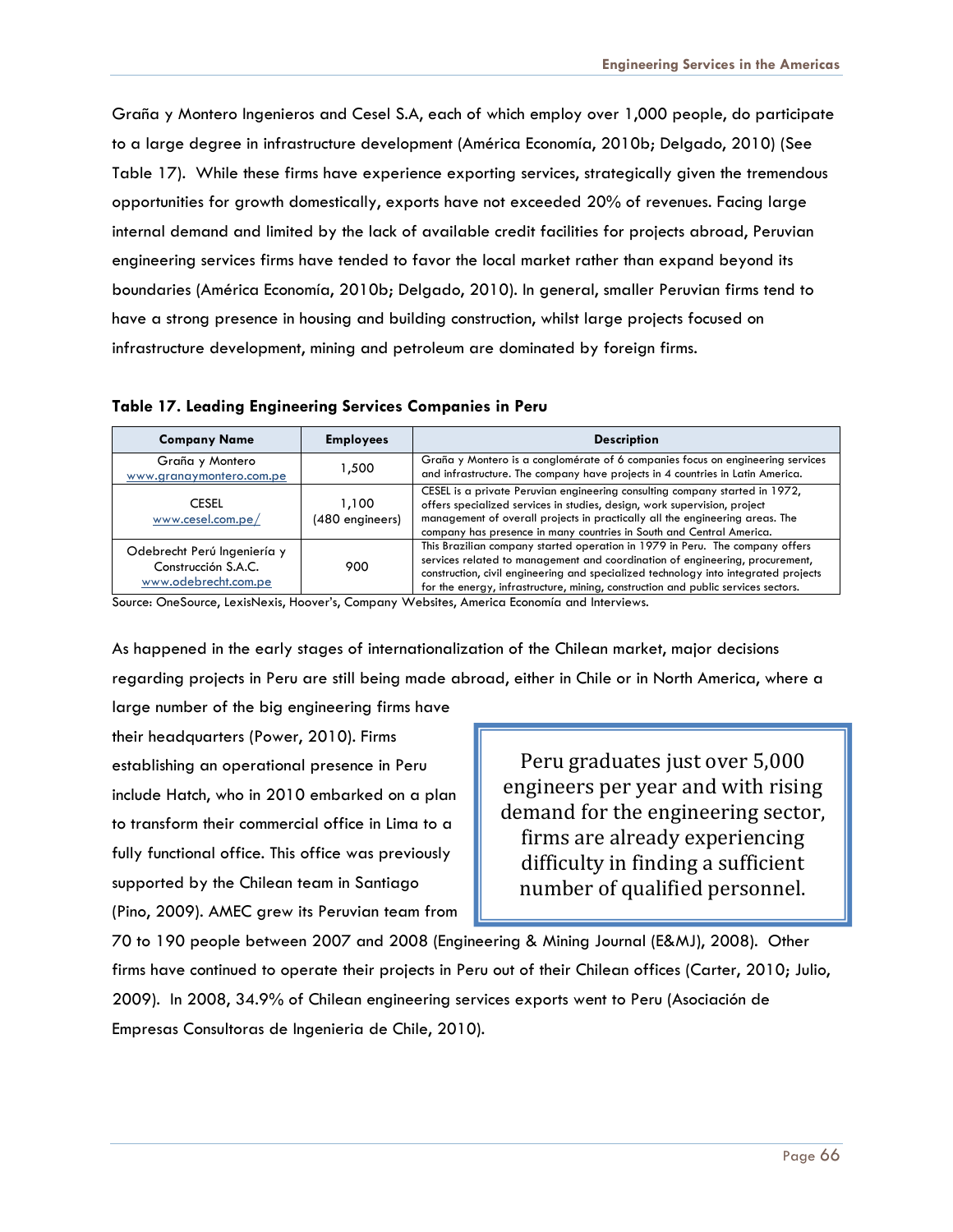While the marginal cost advantage of Peruvian engineers over Chilean engineers currently makes it more competitive to operate from Peru (Carter, 2010; Merino, 2009; Torres, 2010), engineering firms looking to expand their workforces in the context of economic growth are having difficulty hiring 300 new engineers to support that expansion (América Economía, 2010b). Furthermore, "labor shortages of highly skilled workers are common and wages for professional trained staff may be comparable with wages in the US, especially in managerial and consulting positions" (Business Monitor International, 2009, p. 43). There is already a shortage of qualified electrical engineers in Peru, and according to UBS, salaries for these engineers increased almost 50% from 2006 to 2008 (Power, 2010; UBS, 2006, 2009).

## **D. Engineering Education**

Engineering education in Peru is offered through university degrees and diplomas from technical institutes. Engineering programs are five years long and provide for a broad range of engineering disciplines, although civil engineering is the most popular program (see Appendix 3 for a breakdown of engineering graduates by discipline). The traditional universities, Universidad Nacional de Ingeneria and Pontifica Universidad Catolica de Peru, continue to produce the highest quality engineers (see Table 18 for a list of the leading university engineering programs). Many of engineers from these schools have also gone on to obtain graduate degrees abroad (Delgado, 2010).

**Table 18. Leading University Engineering Programs, Peru** 

| <b>Leading Universities - Engineering Programs</b> |
|----------------------------------------------------|
| Universidad Nacional de Ingenería                  |
| Pontificía Universidad Católica de Peru            |
| Universidad Nacional de Minería                    |
| Universidad Ricardo Palmer                         |
| Universidad Nacional de Cuzco                      |
| Universidad Peruana de Ciencias                    |
| Universidad de Lima                                |

Source: (Delgado, 2010; Gallegos, 2010)

The quality of engineering graduates in the country has deteriorated within the past decade with the emergence of a large number of private universities (Gallegos, 2010).<sup>[34](#page-67-0)</sup> Research in engineering at the University level in Peru was limited principally due to a lack of funding. There are no doctorate degrees in engineering offered in the country, and only a small number of master's degrees. The small numbers of professionals that pursue doctorate studies abroad find limited returns on their investment,

<span id="page-67-0"></span><sup>34</sup> In the 1990s, there were two leading universities in the field of engineering, Universidad Nacional de Ingenieria and Pontificia Universidad Catolica de Chile. Today there are over 25 engineering faculties offering programs in Peru (Delgado, 2010; Gallegos, 2010). This dramatic increase has been largely uncontrolled owing to the lack of a national accreditation system for higher education institutes.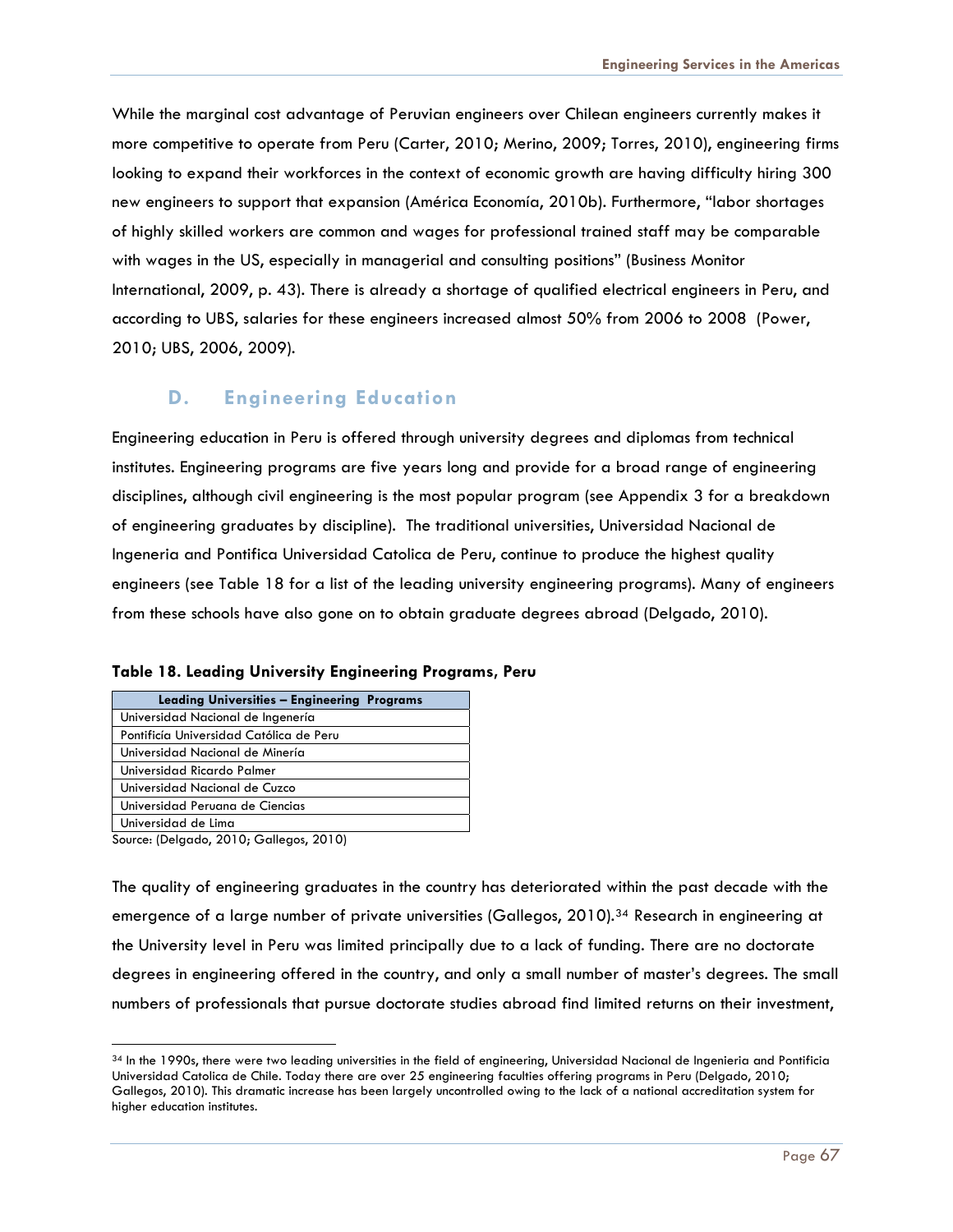and those that remain in the country typically go into low paying teaching positions. Limited interactions between universities and the private sector at the research level combine with a declining interest in the academic field to undermine the country's long term potential to contribute to engineering both within its borders and abroad. These factors have combined to dramatically reduce interest in this career alternative and in turn undermines the expansion of quality engineering programs (Gallegos, 2010).

Peru saw the total number of engineering graduates rise by 20% between 2005 and 2006 (Colegio de Ingenieros del Perú, 2010). However, at just over 5,000, the number of engineering graduates entering the workforce each year is low compared to neighboring countries.<sup>[35](#page-68-0)</sup> The continued growth of the local economy is putting enormous pressure on the local education system to supply more huma n capital, particularly in the field of engineering. Thus, in an effort to boost graduation numbers, the Colegio de Ingenieros de Peru launched a program in 2010 to promote careers in engineering in the country (La Republica, 2009). Much of this anticipated additional supply will come from the expansion of private universities. These universities currently do not require accreditation and this has drawn into question the quality of the qualifications of many of these new engineers. It is likely that both local and foreign firms with operations in Peru will be under growing pressure to hire foreigners or import services to meet demand (Delgado, 2010).



**Figure 10. Total Annual Engineering Graduates, Undergraduate Programs Peru, 2005-2000- Selected Disciplines** 

Senati and the Instituto Superior Tecnologico Privado provide four year programs similar to the Ingenería en Ejecución programs in Chile (Instituto Superior Tecnológico IDAT, 2010; SENATI, 2010).

Source: (Colegio de Ingenieros del Perú, 2010)

<span id="page-68-0"></span><sup>35</sup> Chile graduates approximately 5,000 engineers annually, with a total labor force six tenths the size of that of Peru. Colombia graduates three times the number of engineers as Peru, for a labor force twice the size (See Tables 6 and Appendix B).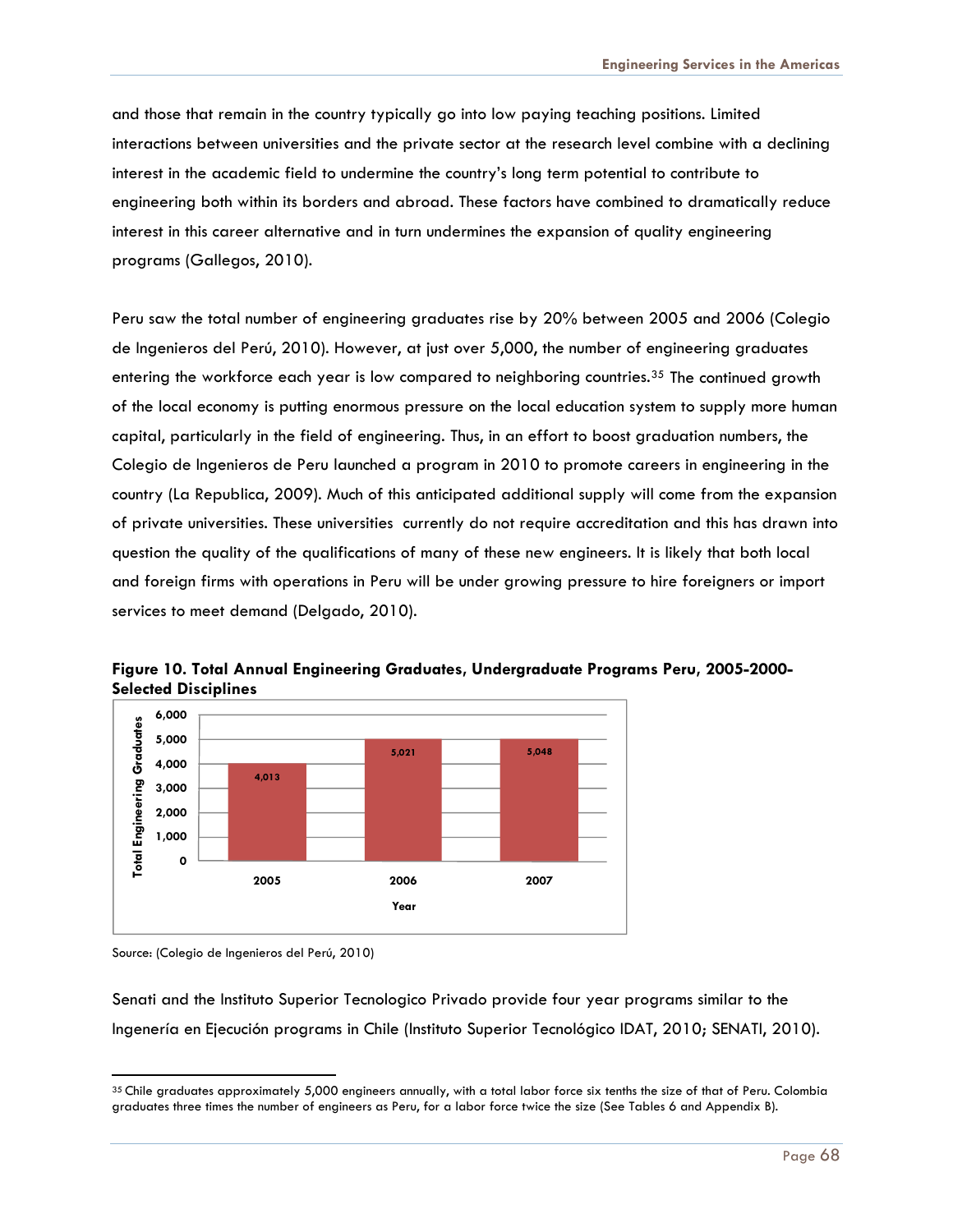However, these programs are limited to mechanical and electronic engineering. These programs cater to 1,000 students per year (Economist Intelligence Unit, 2010b).

### **E. Regulatory Framework**

The engineering services sector does benefit from a lenient immigration policy that allows foreign engineers to work in the country without meeting any certification requirements. While this has the potential to negatively impact quality, it has made it easy for foreign firms, such as Chilean and Brazilian firms, to establish a strong representation in the country, in turn, leading to an increase in knowledge and technology transfer to local engineers. Foreign engineers with existing contracts do not have to meet any further requirements to work in the engineering sector in Peru.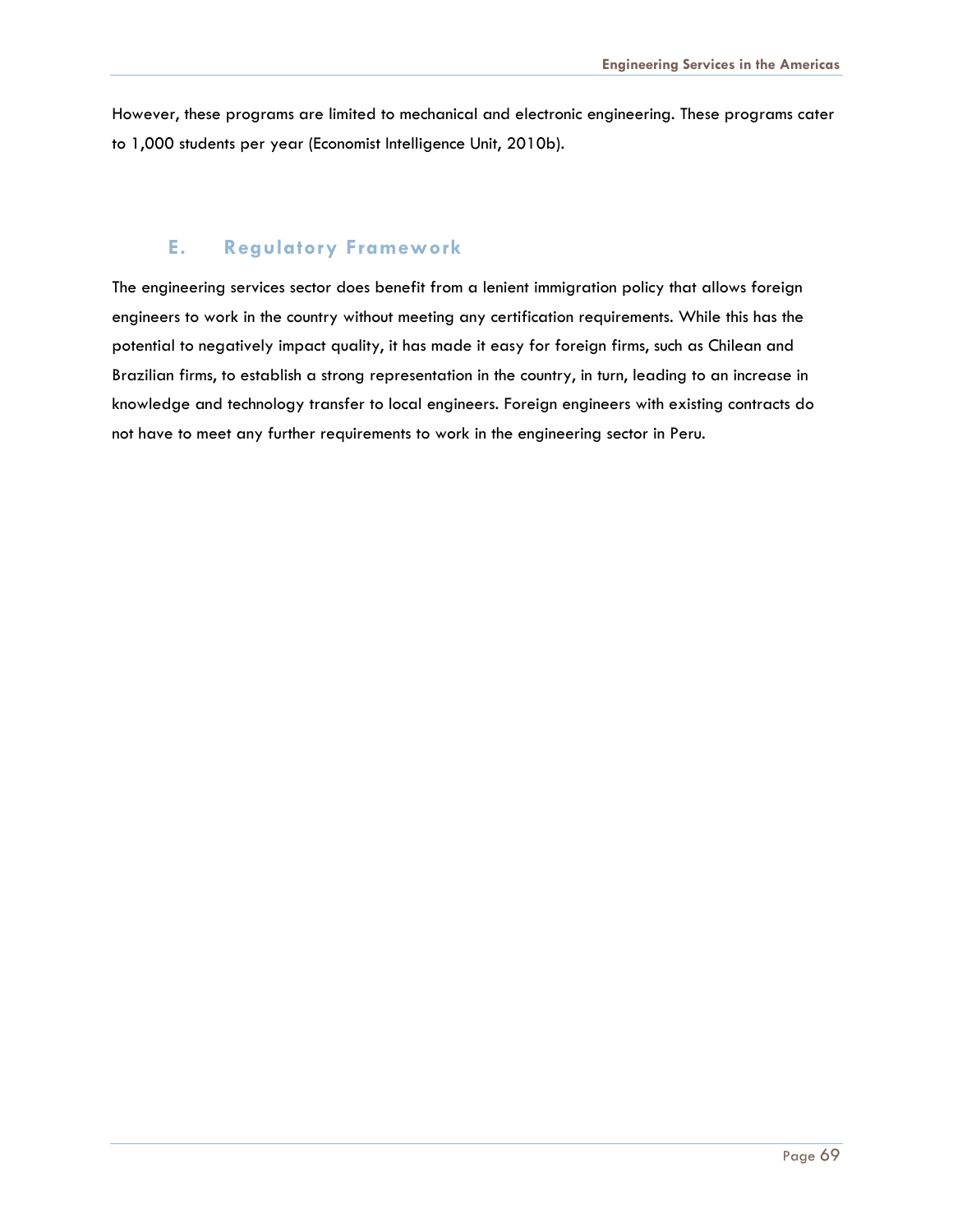## IX. UNITED STATES ENGINEERING SERVICES

#### **In Brief**

The United States is the leading provider of engineering services in the world. A long history of demand for engineering services has resulted in the country's firms developing multiple areas of expertise. The country boasts an impressive number of strong university programs that are considered amongst the leading engineering programs in the world. The country exports four times as much as it imports in engineering services and 10 of the world's leading firms are headquartered there. Domestically, demand remains high for engineering in most fields, with significant increased demand for infrastructure development as aging and overstretched infrastructure requires replacing.

### **A. Overview**

America was transformed in a variety of ways in the nineteenth century by engineering and technology. From a primarily agriculturally based and largely unexplored nation at the turn of the 18<sup>th</sup> century, the United States by 1900 was the world's leading industrial nation and on its way to becoming a more urbanized and mechanized country (Herrin, 2002)**.** Falling prices, reduction in tariffs and a boom in the production of iron and steel led to a sharp rise in the world demand for industrial products from the United States, fueling the rapid evolution of the engineering industry in the country (Floud, 1974; Irwin, 2003). From small machinery through automobile, aeronautical and aerospace engineering, the U.S. industry expanded and diversified rapidly. At the turn of the twenty-first century, when production engineering had moved abroad to cheaper destinations, engineering related to the IT industry also began to boom.

Driven by constant national development, firms in engineering and construction services in particular grew in number to meet demand for growing infrastructure, energy, transportation and other needs to support continued economic growth. During the late 1990s and early 2000s, these firms consolidated and grew as clients grew increasingly comfortable with EPC and EPCM contracts that helped reduce client risk. In fact, EPC and EPCM contracts jumped more than 20 percent in 2000 to garner a 35 percent share of the nonresidential construction market, compared to 25 percent in the mid-1990s.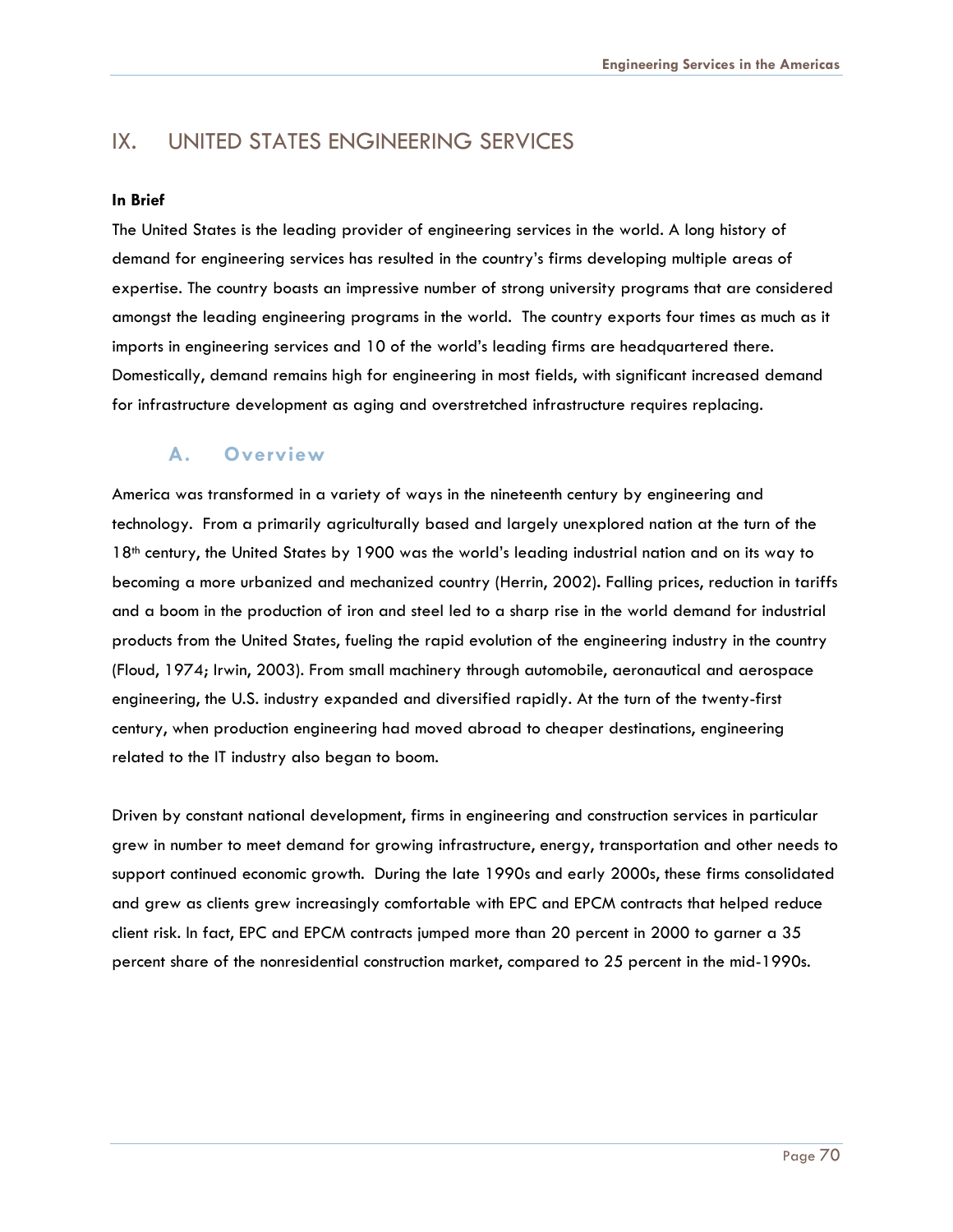## **B. Engineering Demand**

### **1. Infrastructure**

The United States is falling behind other major international markets in its level of investment in new infrastructure projects, and there is growing concern that unless changes are made, this will begin to hinder future growth and will be unable to support America's burgeoning population (The Urban Land Institute and Ernst & Young, 2010)). The American Society of Civil Engineers 2009 Report Card for America's Infrastructure, that provides an analysis of the current state of infrastructure and the necessary investments to improve it, noted that with a cumulative grade D, the state of infrastructure had not improved in the four years since its previous report and estimate an investment of US\$2.2 trillion is required in the next 5 years (American Society of Civil Engineers (ASCE), 2010). Investments are required in almost every sector,

including energy, road, air and rail transport, water supplies and sanitation systems. Estimates suggest that up to 20% of the country's water treatment systems currently fail drinking water safety standards, and the cost for upgrading the water system alone will amount to over US\$10 billion within the next twenty years (The Urban Land Institute and Ernst & Young, 2010). While

Required investment in repairing and improving America´s decaying infrastructure is estimated to be as high as US\$2.2 trillion within the next five years.

new efforts are being made by the Obama Administration to improve coordination and planning for infrastructure at the federal level (approximately US\$132 billion was allocated to infrastructure projects through the 2009 Federal stimulus bill), the lack of available funding in national, state and local budgets suggests that unless governments increase the number of public-private partnerships, little progress will be made within the next years. On the other hand, current power generation capacity exceeds domestic demand, providing a surplus for exports; however some states such as California have experienced significant problems in meeting demand. In addition, the Obama administration has made a clear policy decision to foster the development of renewable energy sources.

Nonetheless, despite the large investments needed in infrastructure, the sector has typically accounted for a significant portion of all engineering services in the United States. As is shown in Figure 11, transportation, energy and municipal infrastructure projects accounted for 30.3% of all engineering services in 2002.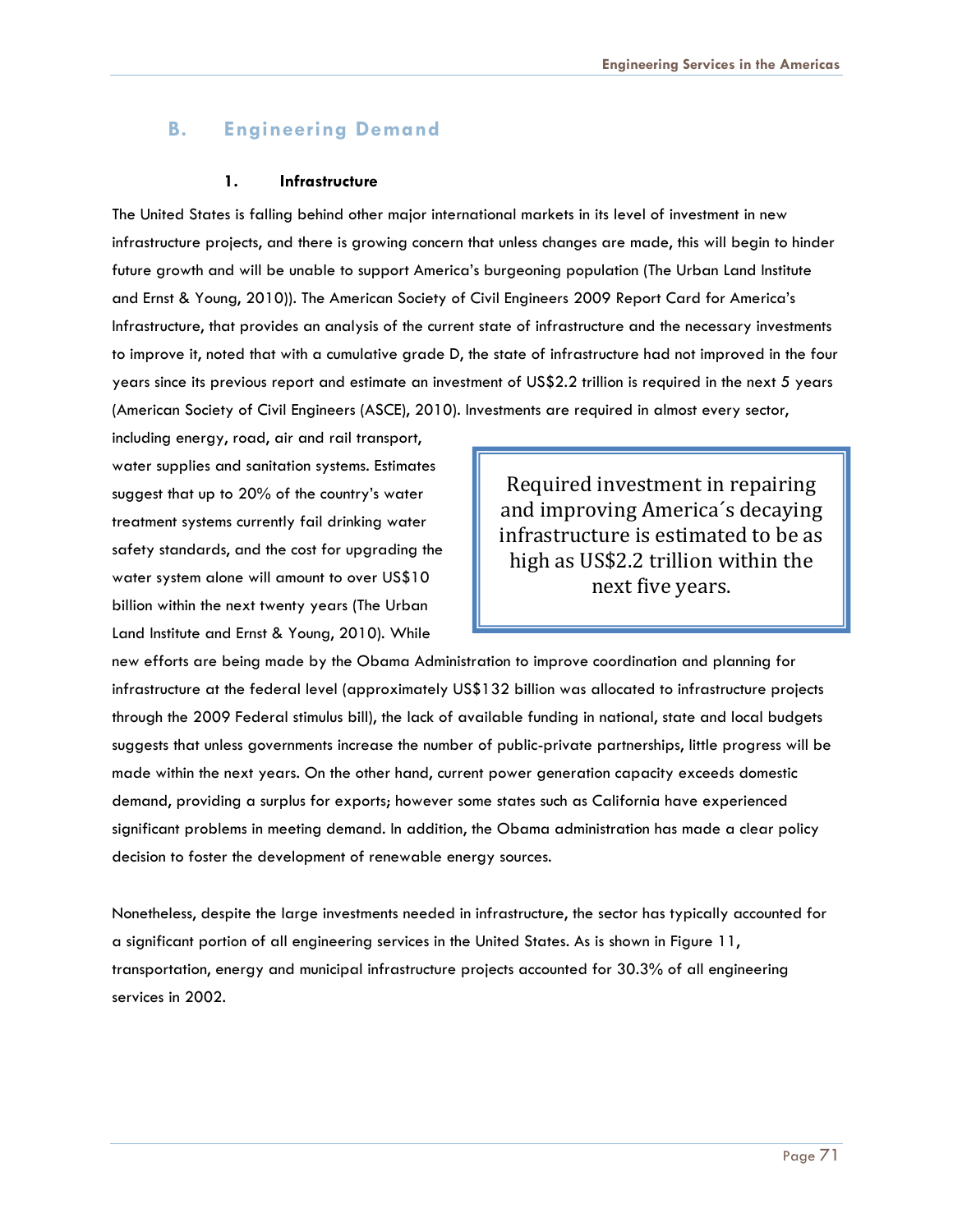

**Figure 11. Product Lines for Engineering Services in the United States, 2002** 

Source: (US Census Bureau, 2008)

### **2. Other Industries**

Other industry sectors are expected to grow moderately within the next 10 years. Oil and gas production

increase is expected to be 4.46% between 2009 and 2019, with numerous new exploration leases for coastal regions of Alaska and California (Business Monitor International Ltd., 2010c). Mining is a relatively small sector of the US economy, accounting for US\$71 billion in 2008 (Business Monitor International Ltd., 2010c), although the industry does

The US is the world's leading exporter of engineering services. It exports approximately four times as much as it imports.

represent the key growth sector in certain central states such as Wyoming (Bureau of Economic Analysis (BEA), 2009). Industrial engineering projects accounted for 10% of engineering services in 2002 (see Figure 11.)

## **C. Engineering Supply**

The US engineering services industry includes approximately 60,000 companies with combined annual revenue of about \$260 billion (Market Research.com, 2010). According to ENR, the Top 500 engineering firms generated design revenue of \$90.58 billion in 2008, up 12.36% from 2007's mark of \$80.62 billion (Engineering New-Record, 2009). Major companies include Fluor, Bechtel, URS and Jacobs Engineering. The industry is highly fragmented with the 50 largest firms accounting for about 35 percent of industry revenue (Market Research.com, 2010). Table 19 below includes the leading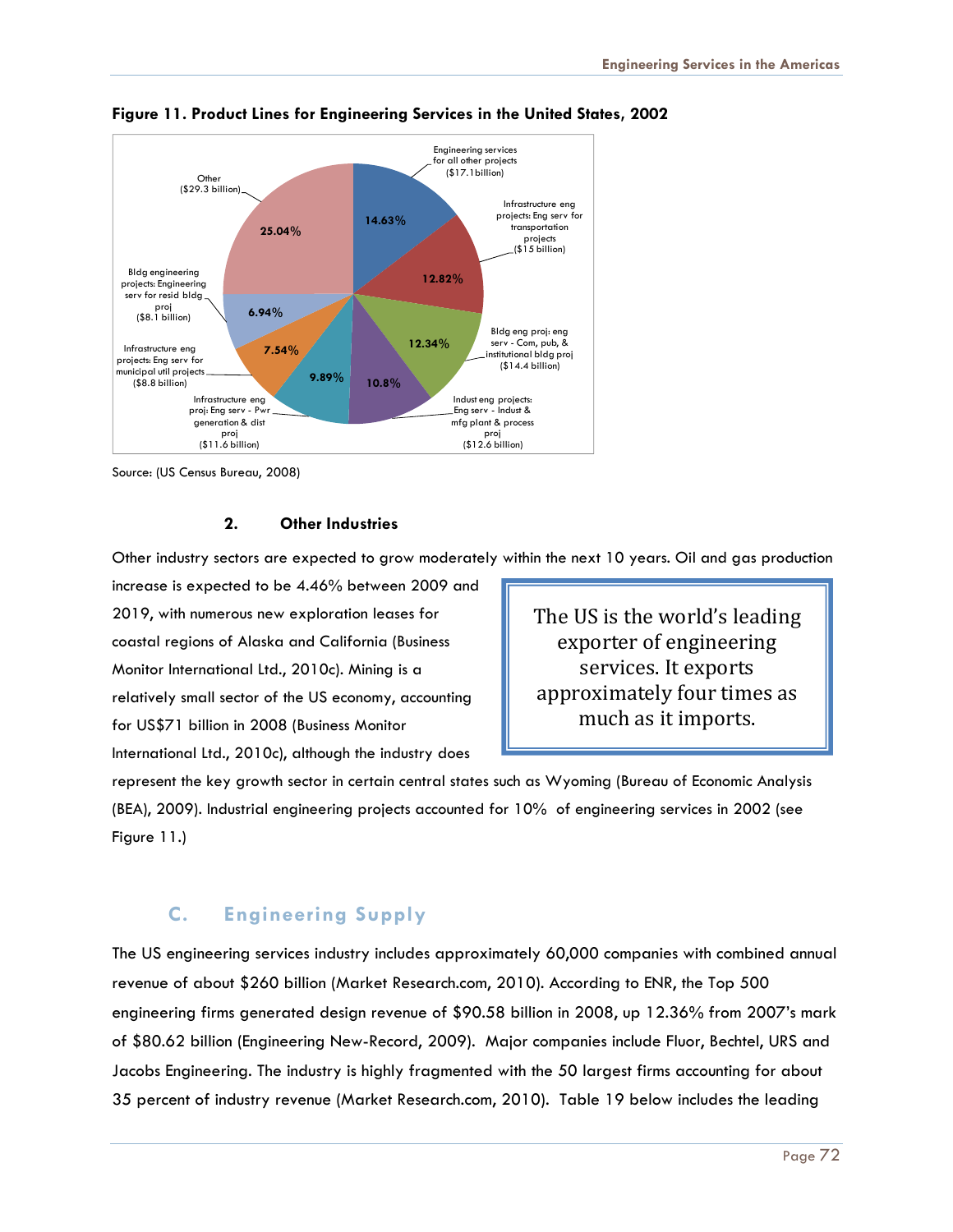engineering firms in the United States. Notably, these firms are also amongst the twenty leading global firms.

| Company                                       | <b>Revenue (USD</b><br>mil 2008) | <b>Employees</b> | <b>Main Activities</b>                                                                                                                                                                                                                                                                                                                                                                                                                                                                                                                                                                     |
|-----------------------------------------------|----------------------------------|------------------|--------------------------------------------------------------------------------------------------------------------------------------------------------------------------------------------------------------------------------------------------------------------------------------------------------------------------------------------------------------------------------------------------------------------------------------------------------------------------------------------------------------------------------------------------------------------------------------------|
| <b>Bechtel</b><br>Group Inc                   | 31,400                           | 49,000           | Bechtel is one of the prominent engineering, construction, and project management<br>companies. The company handles projects related to energy, transportation,<br>communications, mining, and oil and gas industries. The company also handles projects<br>related to government services. Ex: Airports and seaports, Communications networks,<br>Defense and aerospace facilities, Environmental cleanup projects, Fossil and nuclear<br>power plants, Mines and smelters, Oil and gas field development, Pipelines, Roads<br>and rail systems, Refineries and petrochemical facilities. |
| Fluor<br>Corporation                          | 22,326                           | 42,119           | Delivers engineering, procurement, construction, maintenance (EPCM), and project<br>management to governments and clients in diverse industries around the world.<br>Energy & Chemicals; Industrial & Infrastructure; Power; Chemicals and<br>Petrochemicals; Commercial and Institutional; Government Services; Health-care; Life<br>sciences; Manufacturing; microelectronics; Mining; oil and gas; Renewable energy;<br>Telecommunications; and Transportation.                                                                                                                         |
| <b>KBR</b>                                    | 11,581                           | 57,000           | KBR is a leading global engineering, construction and services company supporting<br>the energy, hydrocarbon, government services, minerals, civil infrastructure, power<br>and industrial markets                                                                                                                                                                                                                                                                                                                                                                                         |
| Jacobs<br><b>Engineering</b><br>Group Inc     | 11,252                           | 38,900           | Project Services (engineering, design, architectural), Process, Scientific and Systems<br>Consulting, Construction, Technology Services, Management services, Environmental,<br>Health and Safety Services, Operations and Maintenance                                                                                                                                                                                                                                                                                                                                                     |
| <b>URS</b><br>Corporation                     | 10,086                           | 45,000           | URS Corporation is a provider of engineering, construction and technical services. The<br>Company offers a range of program management, planning, design, engineering,<br>construction and construction management, operations and maintenance, and<br>decommissioning and closure services to public agencies and private sector clients<br>worldwide. Key market sectors: power, infrastructure, federal/national governments,<br>and industrial and commercial.                                                                                                                         |
| <b>CH2M Hill</b>                              | 6,400                            | 25,744           | CH2M Hill is an employee-owned firm that provides engineering, construction and<br>related technical services for public and private clients. The company serves the<br>water, energy, environmental, transportation, communications, construction and<br>industrial sectors.                                                                                                                                                                                                                                                                                                              |
| <b>AECOM</b><br>Technology<br>Corp.           | 5,200                            | 45,000           | AECOM is a global provider of professional technical and management support<br>services to a broad range of markets, including transportation, facilities,<br>environmental, energy, water and government.                                                                                                                                                                                                                                                                                                                                                                                 |
| <b>Black &amp;</b><br>Veatch                  | 2,358                            | 9,600            | Black & Veatch is a worldwide engineering, consulting and construction company that<br>specializes in infrastructure development in energy, water, telecommunications, and<br>federal, management consulting and environmental markets.                                                                                                                                                                                                                                                                                                                                                    |
| <b>Parsons</b><br><b>Brinckerhoff</b><br>Inc. | 2,343                            | 13,010           | Parsons Brinckerhoff is a planning, engineering, program and construction<br>management organization. Services: Construction Management; Design and<br>Engineering; Environmental; Operations and Maintenance; Planning; Program<br>Management; Strategic Consulting; Sustainability; E-Business and E-Media.                                                                                                                                                                                                                                                                              |

| Table 19. Leading Engineering Services Companies in the United States |  |  |  |  |
|-----------------------------------------------------------------------|--|--|--|--|
|-----------------------------------------------------------------------|--|--|--|--|

Sources: OneSource, Annual Reports and Company websites

Major engineering services include product and industrial process design, construction design and management, systems engineering, and maintenance and operations (Market Research.com, 2010). The United States is a net exporter of engineering services, with firms exporting four times more than they import (Cox, 2010). As can be seen in Figure 12 below, growth rates have however been varied, with some years seeing significant growth (45% and 46% in 2003 and 2005 respectively).[36](#page-73-0)

<span id="page-73-0"></span><sup>36</sup> Note this data includes all architectural, engineering and construction services, as well as other technical services. As mentioned in Section 1, the lack of availability of good data is a challenge that must be addressed.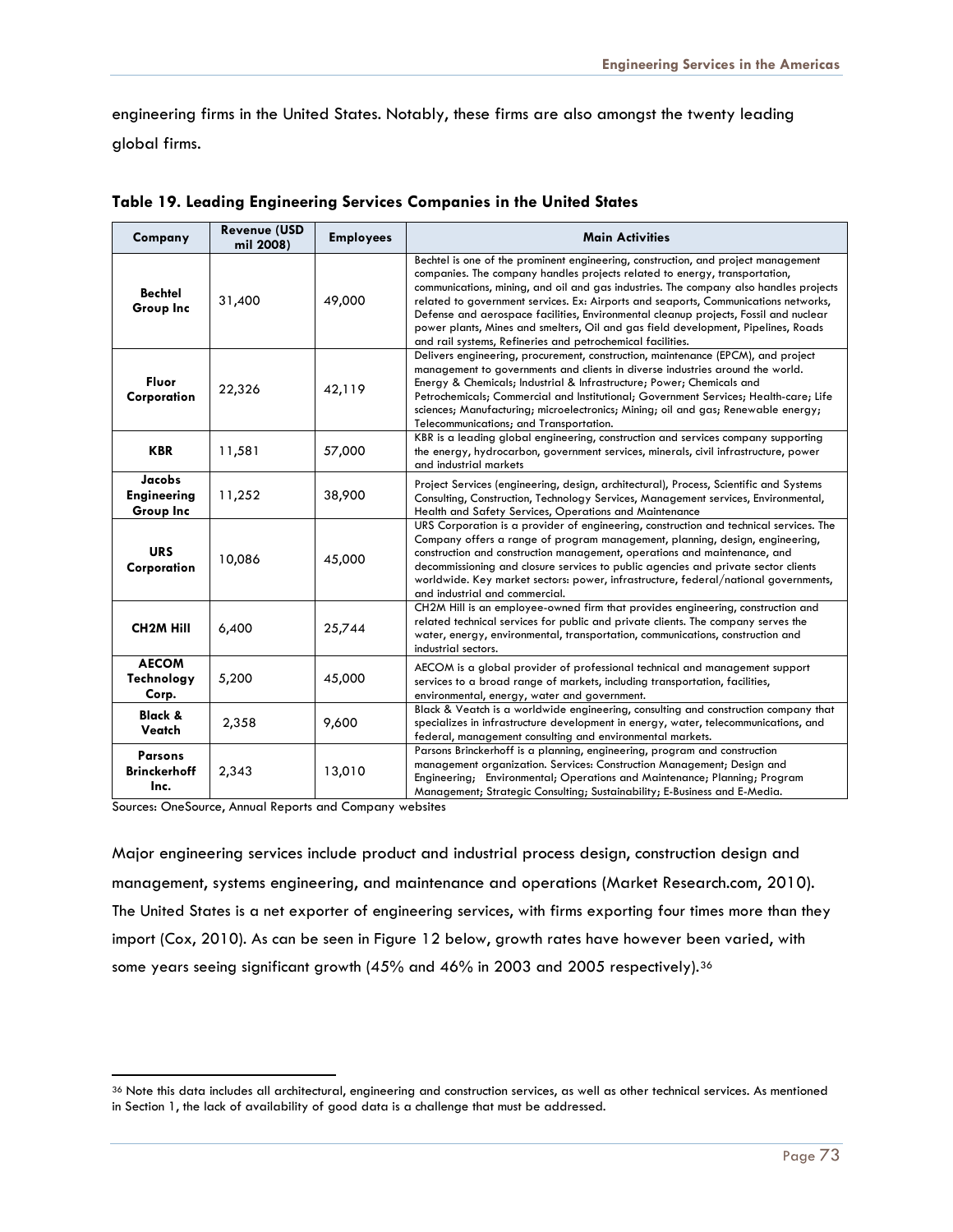

**Figure 12. US Trade in Architecture, Engineering and Other Technical Services** 

Source: (OECD 2008)

-

## **D. Engineering Education**

Engineering programs at the University level in the United States are based on a four-year curriculum, with many programs offering a joint Bachelor-Master degree alterative in five years. The first year of engineering in the United States is common to all engineering disciplines, following which students elect their area of specialization. At the community college level,<sup>[37](#page-74-0)</sup> two year Associate Degrees are offered, which generally cover the curricula of the first two years of a Bachelors degree in

Accreditation of Engineering and Science programs in the United States is voluntary; however, market pressure from firms and graduate schools provides sufficient impetus for schools to seek accreditation in order to remain competitive. (See Box 2 for accreditation information.)

engineering, thus providing students with the opportunity to transfer to a four-year program. Some schools provide more focused training for two-year engineers to directly enter the workforce.

Engineering and science programs in the United States are regulated by the Accreditation Board for Engineering and Technology (ABET), a non-governmental peer-review board and

accreditation must be repeated every 6 years. While this is a voluntary process, many graduate schools and employers require that applicants hold a degree from an accredited institution(ABET Inc, 2008). In 2008, close to 2,000 engineering programs were offered across all non-computer science

<span id="page-74-0"></span><sup>37</sup> In the United States, community colleges fill the role of providing vocational training. In Latin America, this training is provided mostly by technical or professional institutes.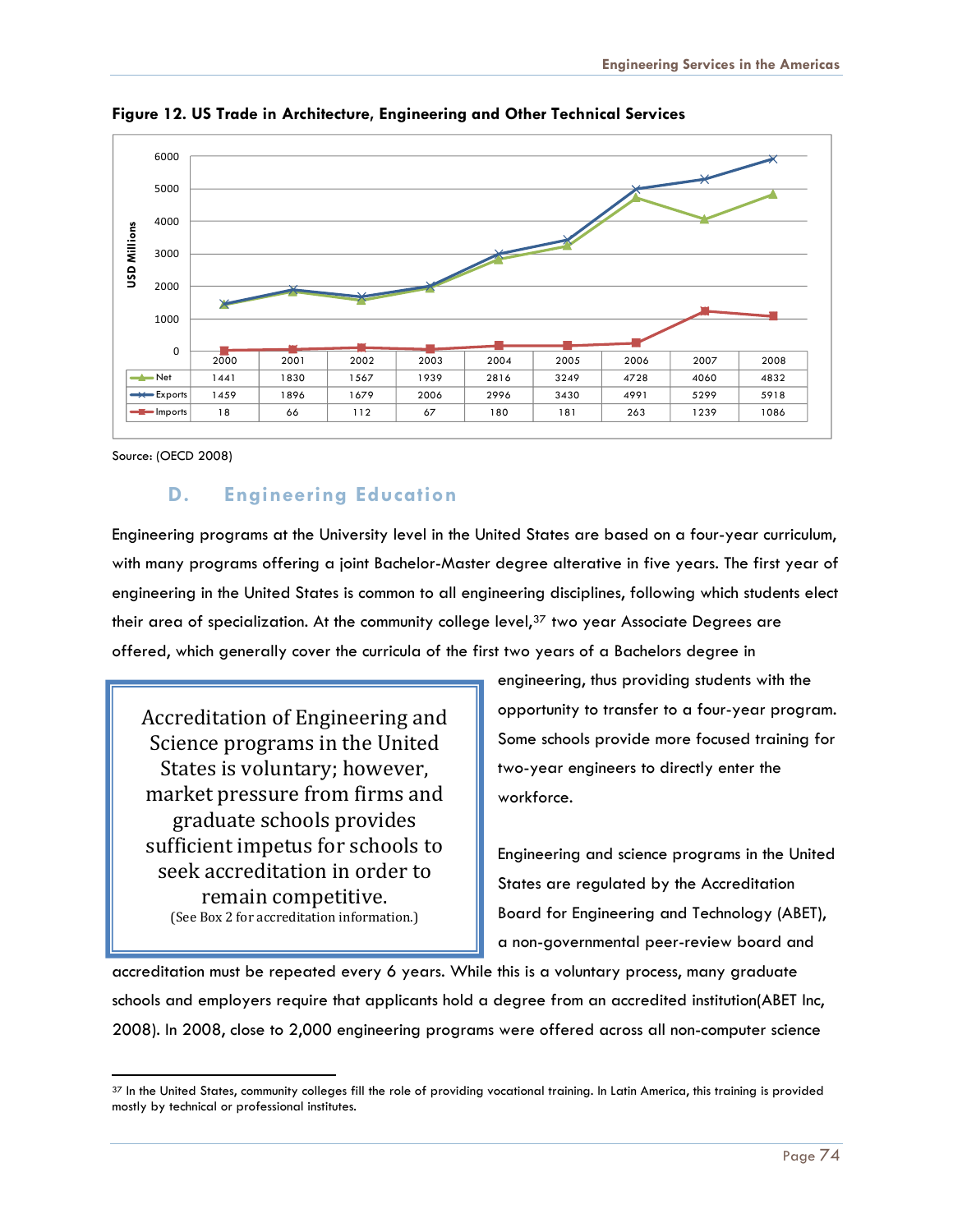disciplines at 346 accredited universities in the United States (ABET Inc, 2008). The leading engineering schools, listed in Table 20, include both public and private institutions, with the Massachusetts Institute of Technology leading the field, which is particularly strong in mechanical engineering. Interdisciplinary programs have also become more common since the 1990s and most of the top ten schools excel in fields such as robotics (integration of mechanical and electronic engineering) and engineering science.

**Table 20. Leading University Engineering Programs, United States** 

| Rank    | Institute                                    | Key area of expertise                               |  |  |  |  |
|---------|----------------------------------------------|-----------------------------------------------------|--|--|--|--|
|         | Massachusetts Institute of Technology        | <b>Mechanical Engineering</b>                       |  |  |  |  |
|         | <b>Stanford University</b>                   | Electrical & Electronics, Environmental Engineering |  |  |  |  |
|         | University of California - Berkeley          | Civil & Mechanical Engineering                      |  |  |  |  |
|         | California Institute of Technology           | Engineering Science (Interdisciplinary)             |  |  |  |  |
| 5       | Georgia Institute of Technology              | Civil & Industrial Engineering                      |  |  |  |  |
| 5       | University of Illinois- - Urbana - Champaign | Civil Engineering                                   |  |  |  |  |
|         | <b>Carnegie Mellon University</b>            | Industrial & Electronics Engineering                |  |  |  |  |
|         | University of Michigan- Ann Arbor            | Industrial & Mechanical Engineering                 |  |  |  |  |
| $\circ$ | <b>Cornell University</b>                    | Engineering Science (Interdisciplinary)             |  |  |  |  |
| 9       | <b>Purdue University</b>                     | Civil Engineering                                   |  |  |  |  |

Source: (U.S. News & World Report, 2010)

### **1. Number of Engineers**

The two leading engineering disciplines in the United States, according to the National Employment Matrix, are Electrical and Electronics engineering, with a stock of approximately 301,500 engineers, and Civil engineering with a stock of 278,400 engineers (Bureau of Labor Statistics 2009). In 2008, engineers held about 1.6 million jobs, approximately 36 percent were found in manufacturing industries, and another 30 percent were in the professional, scientific, and technical services industries, primarily in architectural, engineering, and related services. Many engineers also worked in the construction, telecommunications, and wholesale trade industries (Bureau of Labor Statistics 2009). Overall engineering employment is expected to grow by 11 percent over the 2008–18 decade, as highlighted in Table 21 below, about as fast as the average for all occupations. The three key disciplines expected to see significant growth in employment by 2018 are environmental engineering (42%), civil engineering (24%) and petroleum engineering (18%).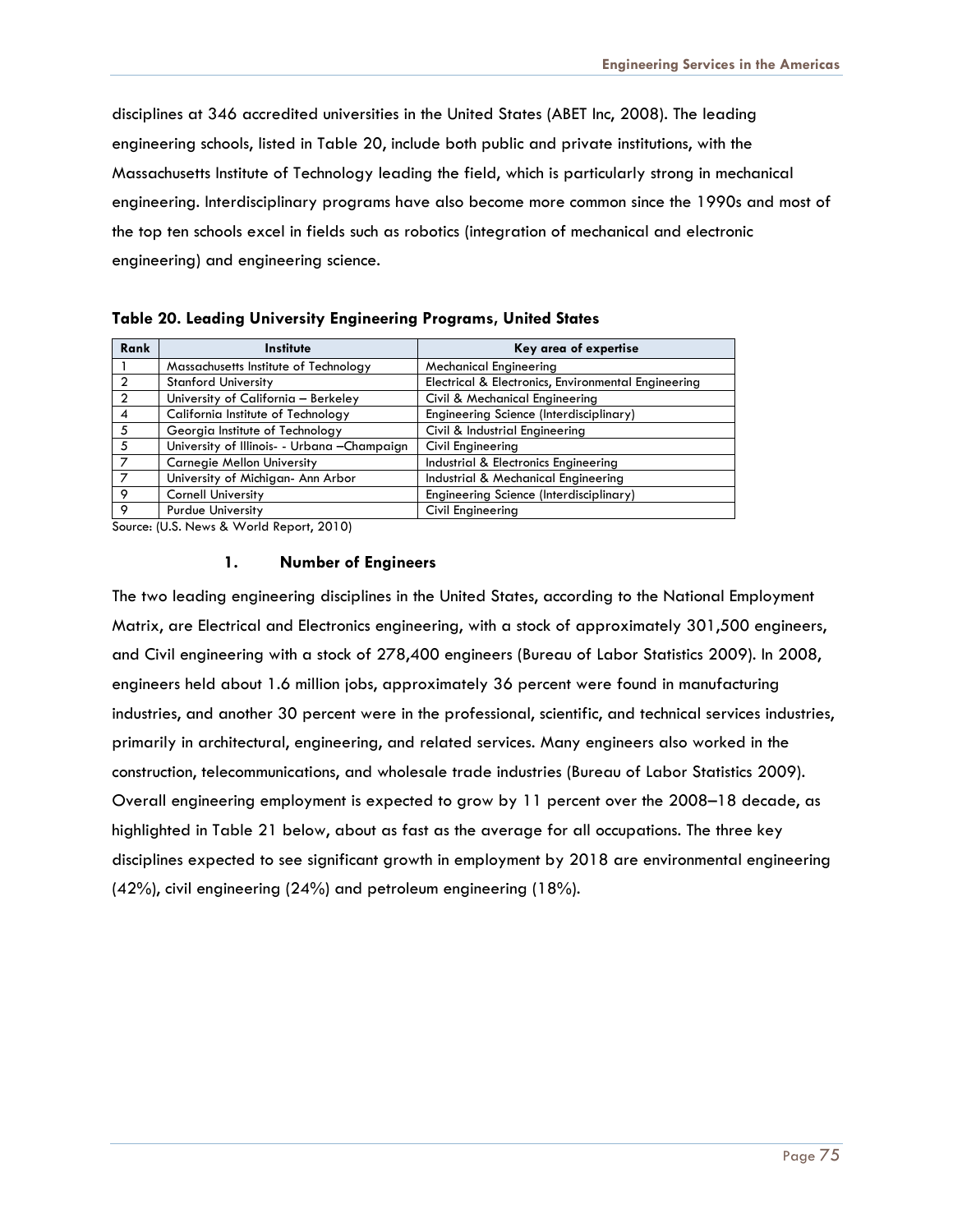|                                                   |                     |                                      | <b>Change, 2008-18</b> |                |  |
|---------------------------------------------------|---------------------|--------------------------------------|------------------------|----------------|--|
| <b>Occupational Title</b>                         | Employment,<br>2008 | Projected<br><b>Employment, 2018</b> | <b>Number</b>          | Percent        |  |
| <b>Environmental engineers</b>                    | 54,300              | 70,900                               | 16,600                 | 31             |  |
| Civil engineers                                   | 278,400             | 345,900                              | 67,600                 | 24             |  |
| Petroleum engineers                               | 21,900              | 25,900                               | 4,000                  | 18             |  |
| Mining and geological engineers                   | 7,100               | 8,200                                | 1,100                  | 15             |  |
| Industrial engineers, including health and safety | 240,400             | 273,700                              | 33,200                 | 14             |  |
| Industrial engineers                              | 214,800             | 245,300                              | 30,600                 | 14             |  |
| Agricultural engineers                            | 2,700               | 3,000                                | 300                    | 12             |  |
| Nuclear engineers                                 | 16,900              | 18,800                               | 1,900                  | 11             |  |
| Aerospace engineers                               | 71,600              | 79,100                               | 7,400                  | 10             |  |
| Health and safety engineers                       | 25,700              | 28,300                               | 2,600                  | 10             |  |
| Materials engineers                               | 24,400              | 26,600                               | 2,300                  | 9              |  |
| All other engineers                               | 183,200             | 195,400                              | 12,200                 | 7              |  |
| Marine engineers and naval architects             | 8,500               | 9,000                                | 500                    | 6              |  |
| Mechanical engineers                              | 238,700             | 253,100                              | 14,400                 | 6              |  |
| <b>Electrical engineers</b>                       | 157,800             | 160,500                              | 2,700                  | $\overline{2}$ |  |
| Electrical and electronics engineers              | 301,500             | 304,600                              | 3,100                  |                |  |
| Electronics engineers, except computer            | 143,700             | 144,100                              | 400                    | 0              |  |
| Chemical engineers                                | 31,700              | 31,000                               | $-600$                 | $-2$           |  |
| <b>Total Engineers</b>                            | 1,571,900           | 1,750,300                            | 178,300                | 11             |  |

### **Table 21. Projected Employment for Engineers in the United States in 2018**

Note: Projections Data from the National Employment Matrix, United States.

Source: (Bureau of Labor Statistics 2009)

The annual total of engineering graduates in the United States has continued to grow over the past decade, although at a modest pace of 1-3% per year as can be seen in Figure 13 (See Appendix 3. for detail information).[38](#page-76-0) While strong growth in employment is expected in environmental engineering over the next eight years, graduation rates in the discipline have actually fallen. The number of petroleum engineers, on the other hand, has increased significantly, particularly in 2007 which saw a 26% increase.

It should be mentioned that foreign nationals earn approximately 7.5% of undergraduate engineering degrees at U.S. universities, and these numbers are even higher at the graduate level (39.8% and 61.7% respectively of Masters and Doctorate degrees awarded in 2006) (Gereffi et al., 2008). As a result of immigration changes in 2001 following 9/11 and improved work opportunities in the field of engineering abroad, there are rising concerns that a large proportion of these foreign graduates will return to their home nations, reducing the total stock of US engineers (Gereffi et al., 2008).

<span id="page-76-0"></span><sup>38</sup> These figures are based on data from the American Society of Engineering Education (Gibbons, 2009) which provides information with respect to the number of graduates in individual engineering disciplines. Only engineering fields related to noncomputer science or biomedical engineering have been included in this information. The total number of engineers in the United States including these other disciplines reached 74,170 in 2008. The number of biomedical engineering graduates has more than doubled since 2001.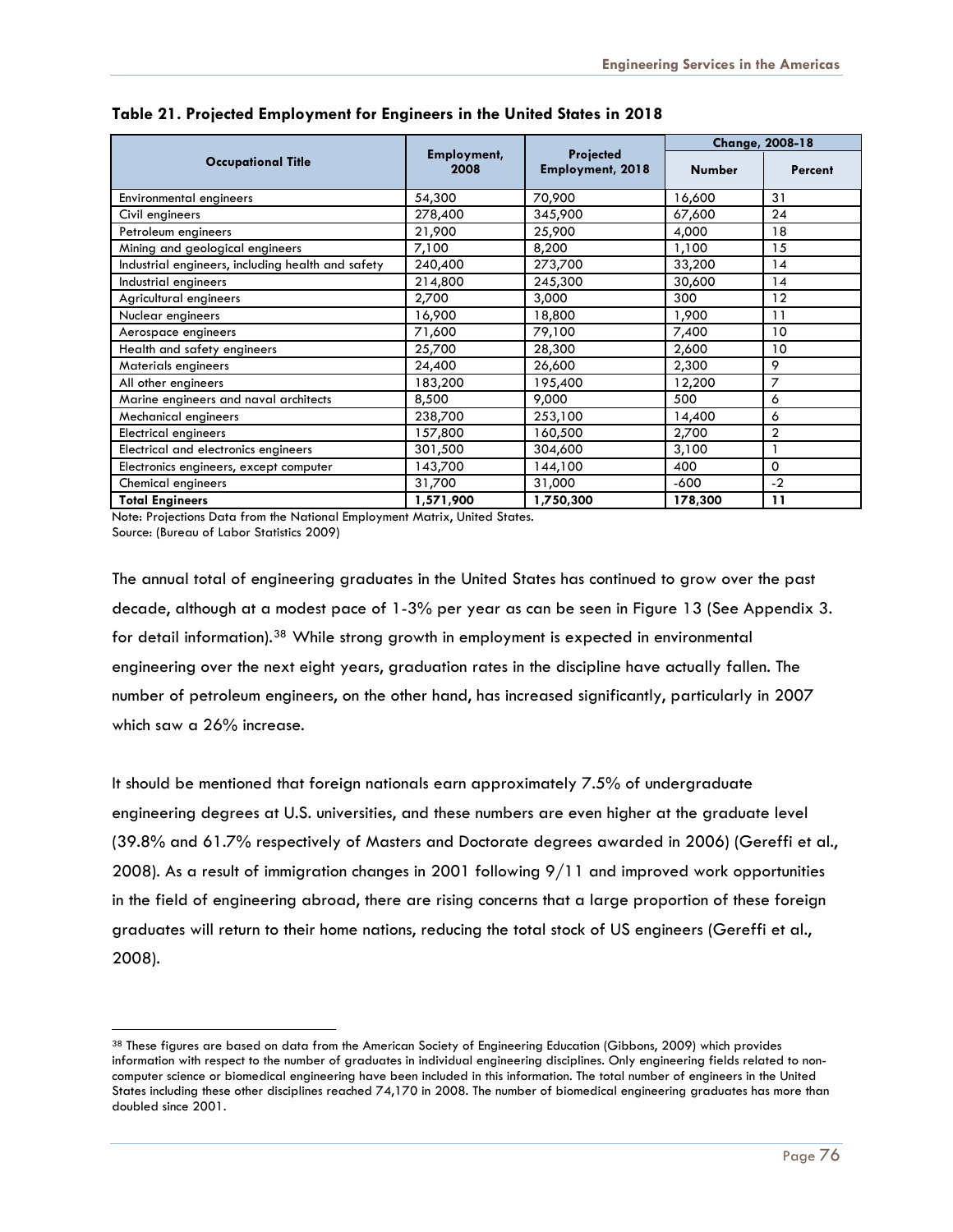

**Figure 13. Total Annual Engineering Graduates, Undergraduate Programs United States- Selected Disciplines** 

Source: (Gibbons, 2009)

### **2. Salaries**

Earnings for engineers in the United States are the highest in the Americas (Carter, 2010; UBS, 2009). Nonetheless, salaries do vary significantly by specialty, industry, education and location in the US. As a group, engineers earn some of the highest average starting salaries among those holding bachelor's degrees (Bureau of Labor Statistics 2009). Average starting salary offers for graduates of bachelor's degree programs in engineering, according to a July 2009 survey by the National Association of Colleges and Employers are shown in Table 22 below. However, given the size of the United States, salaries vary across the country. For example, the gross income for electrical engineers with five years of experience in New York City is US\$87,700 while in Chicago it is US\$77,000 (UBS, 2009).

| <b>Sectors</b>                                   | <b>Wages (USD)</b> |
|--------------------------------------------------|--------------------|
| Petroleum                                        | 83,121             |
| Chemical                                         | 64,902             |
| Mining and Mineral                               | 64,404             |
| Nuclear                                          | 61,610             |
| <b>Electrical/Electronics and Communications</b> | 60,125             |
| Mechanical                                       | 58,766             |
| Industrial/Manufacturing                         | 58,358             |
| <b>Materials</b>                                 | 57,349             |
| Agricultural                                     | 54,352             |
| Civil                                            | 52,048             |

**Table 22. Wage Distribution for Recent Engineering Graduates in the United States, May 2008** 

Source: (Bureau of Labor Statistics 2009)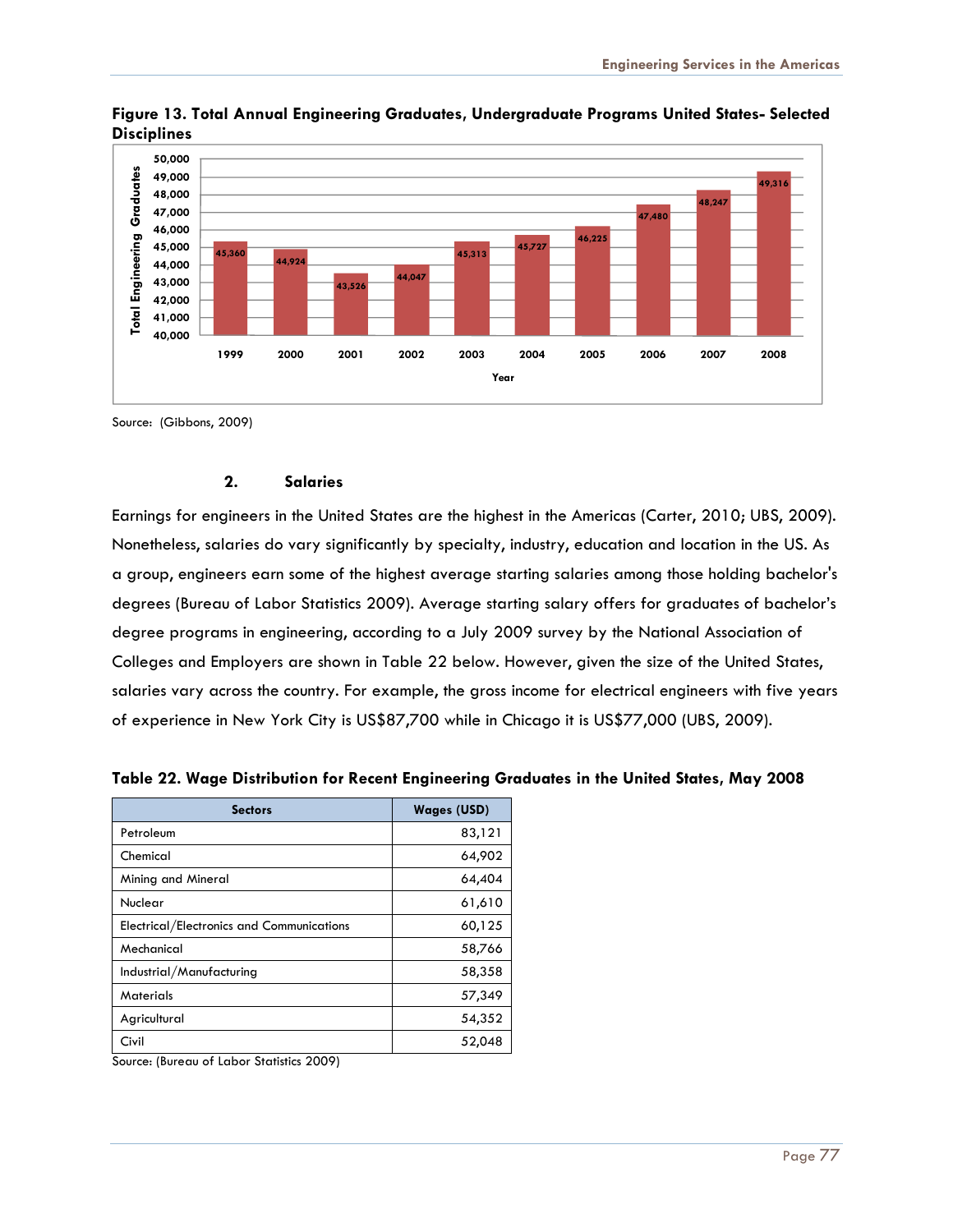### **3. Quality of Engineers**

The quality of technical skills of the engineers in the US is among the highest in the world. The most common complaint by science and engineering firms is not with respect to technical skills, but that schools are not adequately preparing engineers with interpersonal skills that prepare them to work in multi-cultural, global organizations (Lowell & Salzman, 2007). Following changes in the accreditation process in 1996, a 2006 study by ABET found that improvements were seen in the number of active learning opportunities available to students, such as development of professional and interpersonal skills (Lattuca et al., 2006).

## **E. Regulatory Framework**

-

All 50 States and the District of Columbia require licensure for engineers who offer their services directly to the public.[39](#page-78-0) Engineers who are licensed are called professional engineers (PEs). This licensure generally requires a degree from an ABET-accredited engineering program (although engineers without a degree or who hold a non-ABET degrees may substitute this with corresponding years of work experience), 4 years of relevant work experience, and completion of a state examination. Several states have imposed mandatory continuing education requirements for relicensure. Engineers who work for the Federal Government usually must also be U.S. citizens. When services, be they imported or provided locally, are not rendered by a PE, these services must be supervised by a licensed U.S. engineer (National Society of Professional Engineers, 2010).

The immigration system in the United States is limits the ability of foreign engineers to work within the country. Firms considering hiring foreign engineers must apply for an H1-B Temporary Visa for Professionals and file a Labor Conditions Application with the Department of Labor which ensures that there are no US professionals available for that position. The number of these visas issues each year for all specialized professionals, is capped at 65,000 for those with Bachelor's degrees and 20,000 for those that hold US Masters degrees (U.S. Citizenship and Immigration Services, 2010).<sup>[40](#page-78-1)</sup>

<span id="page-78-0"></span><sup>&</sup>lt;sup>39</sup> Engineers who have not yet attained this title must have their work supervised by a Professional Engineer.<br><sup>40</sup> As part of bilateral trade agreements signed with the United States, 6,800 of these work visas are reser

<span id="page-78-1"></span>Chile and Singapore (U.S. Citizenship and Immigration Services, 2010).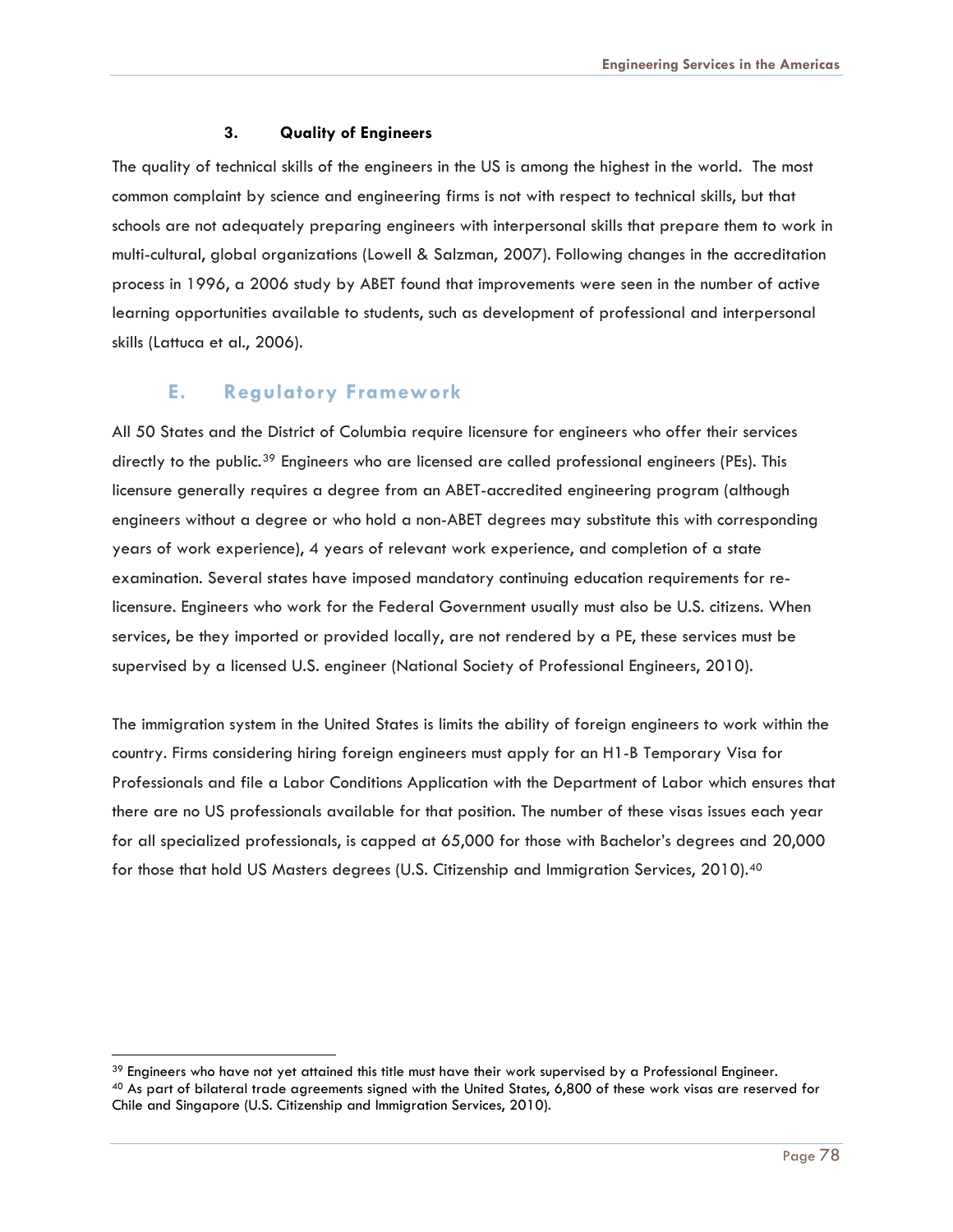## **BOX 2. ABET (Accreditation Board for Engineering and Technology)**

Since 2005, ABET has offered accreditation to non-US based institutions. Foreign institutions are subject to the same review process as US institutions. All institutions seeking accreditation must be approved by national authorities within their respective countries and they must have sound foundations in mathematics and science. The evaluation process consists of a self-study report presented by the institution regarding curriculum, faculty, student and graduation information, followed by an evaluation visit by a team from ABET focused on assessing the accuracy of the information provided and an analysis of the institution's strengths and weaknesses. ABET works with accreditation agencies in both Chile (Accredita) and Peru (Instituto de la Calidad en la Acreditación en las Carreras de Ingenería y Tecnología) among others, to help with quality assurance of engineering and science degrees in these countries. (ABET Inc, 2008).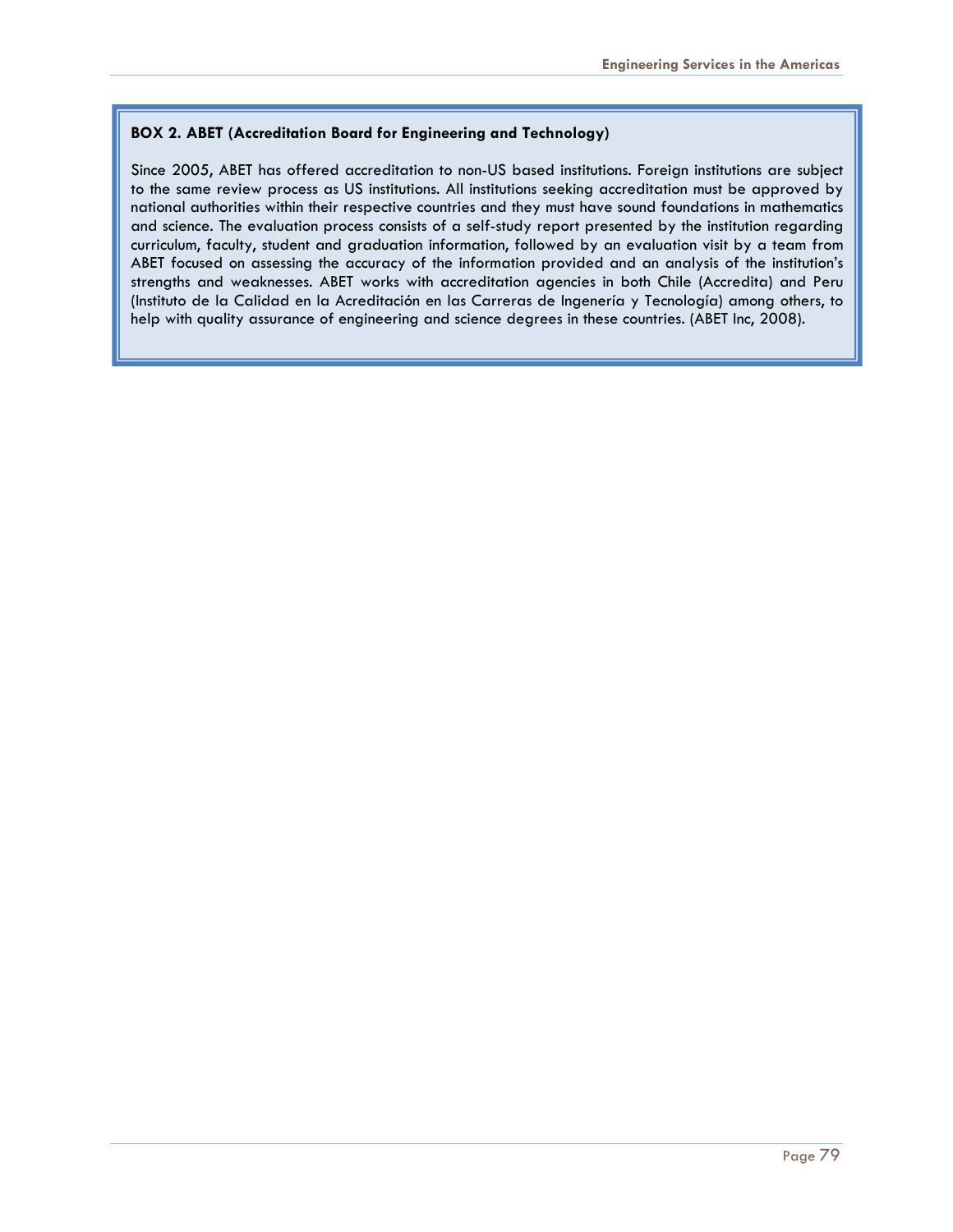# X. CONCLUSION

Engineering services trade in both Latin America and globally has increased over the past decade, presenting the Americas region with an important opportunity for growth in the services export sector. Within the region, certain countries have focused on exporting low technology engineering services to neighboring nations, based on limited expertise and financial opportunities, while others, such as Chile, have leveraged their considerable skills in specific sectors to export a higher value added service.

The engineering services industries within these countries are characterized by two extremes, either a consolidated presence of foreign firms or those that are just emerging as potential locations. These firms typically have established local operations to serve needs in respective markets where they were not being met by local supply. This has specifically occurred in the extractive industries of mining and oil & gas. Initially staffed by foreign personnel positions, knowledge and technology transfers are used to build local management and technical engineering capacity. In the countries with limited presence of foreign firms in the sector, local engineering firms often have to form consortiums in order to meet the demand needs of large projects. Demand within the region is being driven by the growing extractive industries and the essential need to expand infrastructure, in particular transport, energy and communication networks in order to support continued economic development. The large multinational firms serve the mining and oil & gas sectors, while domestic firms focus on infrastructure projects. Further demand is being generated by the agricultural and forestry sectors.

The region faces important challenges to meet the growing demand for engineering services. Firstly, the number of engineering graduates remains low, and rising salaries across the region highlight the underlying short supply of engineers. Secondly, the quality of second-tier engineering programs should be monitored to ensure that institutions meet the standards of engineering education in developed countries. This will ensure that engineers from Latin America can compete globally. Third, modifications to engineering curricula should be made to include greater emphasis on essential nontechnical competencies, including managerial, language, leadership and teamwork skills.

The global knowledge economy has fragmented industries providing new opportunities for developing nations, and the engineering services industry is no exception. In the past ten years, the door has opened for Latin American countries to participate in this sector. Today, each of these nations must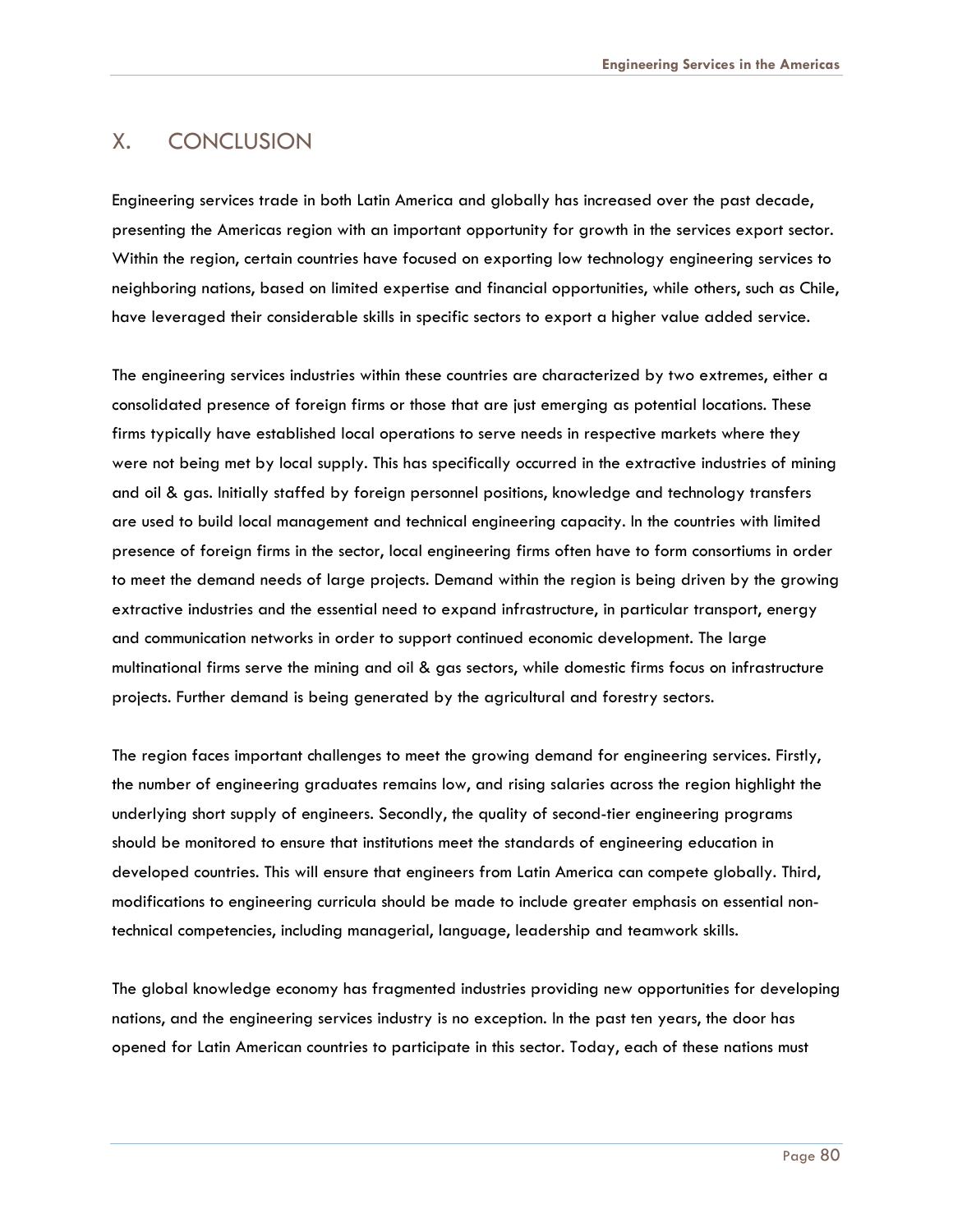actively engage in developing their engineering capabilities in order to remain competitive and participate not only in intraregional trade but exporting engineering services to the world.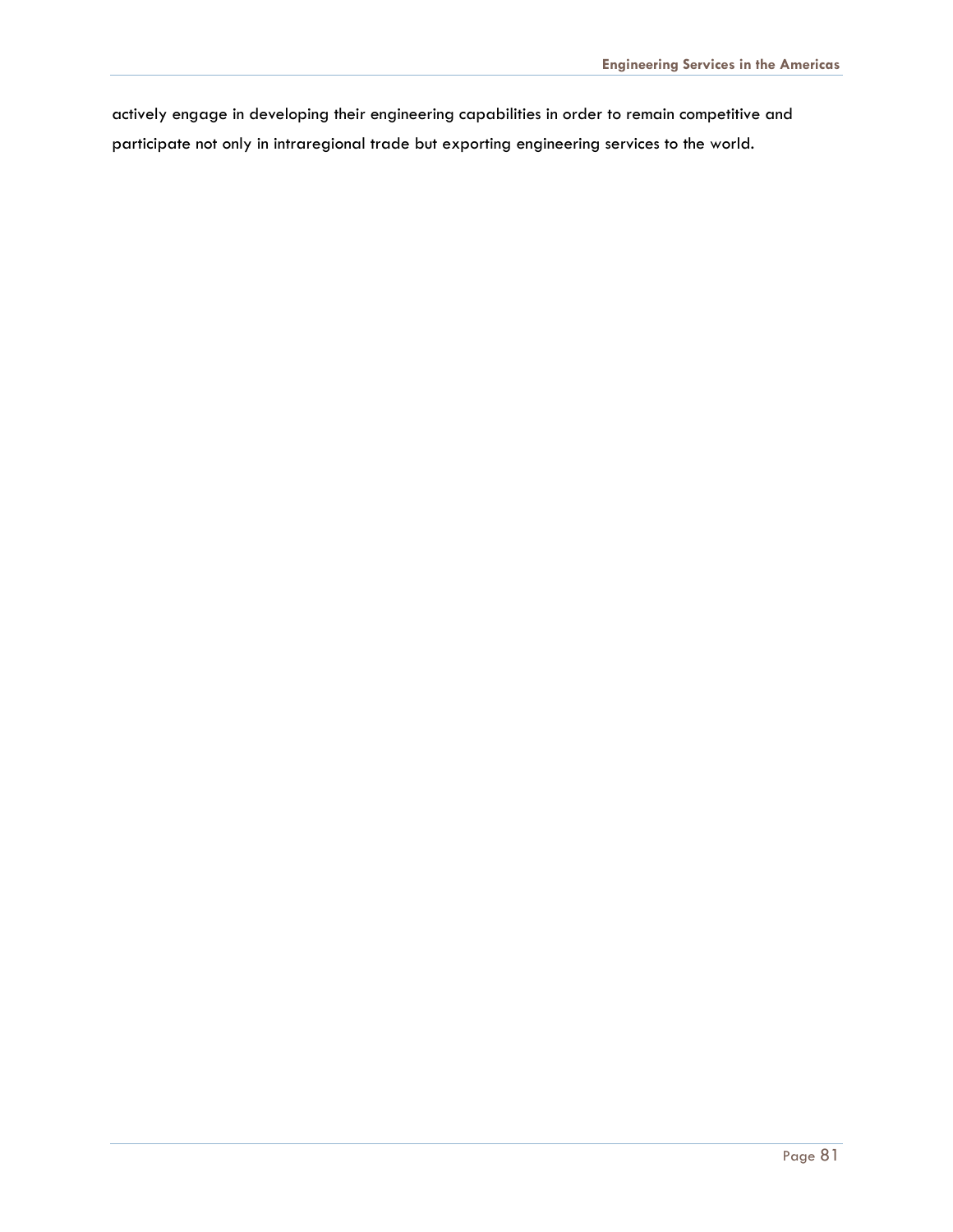# XI. APPENDIX

## **Appendix 1. Classification Systems**

### **a) International Standard Industrial Classification (ISIC) Class: 7110 - Architectural and Engineering Activities and Related Technical Consultancy**

| International Standard Industrial Classification (ISIC) of all economic activities classified by the United Nations<br>ISIC Rev.4 'Architectural and engineering activities and related technical consultancy'                                                                                                                                                                                                                                                                                                                                                                                                                                                                                                                                                                                                                                                                                                                                                                                                                                                                                                                                                                                                                              |                                                                                                                                                                                                                                                                                                                                                                                                                                                                        |  |  |  |  |  |
|---------------------------------------------------------------------------------------------------------------------------------------------------------------------------------------------------------------------------------------------------------------------------------------------------------------------------------------------------------------------------------------------------------------------------------------------------------------------------------------------------------------------------------------------------------------------------------------------------------------------------------------------------------------------------------------------------------------------------------------------------------------------------------------------------------------------------------------------------------------------------------------------------------------------------------------------------------------------------------------------------------------------------------------------------------------------------------------------------------------------------------------------------------------------------------------------------------------------------------------------|------------------------------------------------------------------------------------------------------------------------------------------------------------------------------------------------------------------------------------------------------------------------------------------------------------------------------------------------------------------------------------------------------------------------------------------------------------------------|--|--|--|--|--|
| Hierarchy                                                                                                                                                                                                                                                                                                                                                                                                                                                                                                                                                                                                                                                                                                                                                                                                                                                                                                                                                                                                                                                                                                                                                                                                                                   |                                                                                                                                                                                                                                                                                                                                                                                                                                                                        |  |  |  |  |  |
| Section: M - Professional, scientific and technical activities<br>٠                                                                                                                                                                                                                                                                                                                                                                                                                                                                                                                                                                                                                                                                                                                                                                                                                                                                                                                                                                                                                                                                                                                                                                         |                                                                                                                                                                                                                                                                                                                                                                                                                                                                        |  |  |  |  |  |
| Division: 71 - Architectural and engineering activities; technical testing and analysis<br>$\bullet$                                                                                                                                                                                                                                                                                                                                                                                                                                                                                                                                                                                                                                                                                                                                                                                                                                                                                                                                                                                                                                                                                                                                        |                                                                                                                                                                                                                                                                                                                                                                                                                                                                        |  |  |  |  |  |
| Group: 711 - Architectural and engineering activities and related technical consultancy<br>٠                                                                                                                                                                                                                                                                                                                                                                                                                                                                                                                                                                                                                                                                                                                                                                                                                                                                                                                                                                                                                                                                                                                                                |                                                                                                                                                                                                                                                                                                                                                                                                                                                                        |  |  |  |  |  |
| Class: 7110 - Architectural and engineering activities and related technical consultancy                                                                                                                                                                                                                                                                                                                                                                                                                                                                                                                                                                                                                                                                                                                                                                                                                                                                                                                                                                                                                                                                                                                                                    |                                                                                                                                                                                                                                                                                                                                                                                                                                                                        |  |  |  |  |  |
| This class includes the provision of architectural services, engineering services, drafting services, building inspection<br>services and surveying and mapping services and the like.                                                                                                                                                                                                                                                                                                                                                                                                                                                                                                                                                                                                                                                                                                                                                                                                                                                                                                                                                                                                                                                      |                                                                                                                                                                                                                                                                                                                                                                                                                                                                        |  |  |  |  |  |
| This class includes:<br>- architectural consulting activities:<br>· building design and drafting<br>· town and city planning and landscape architecture<br>- engineering design (i.e. applying physical laws and principles of engineering in the design of<br>machines, materials, instruments, structures, processes and systems) and consulting activities for:<br>· machinery, industrial processes and industrial plant<br>· projects involving civil engineering, hydraulic engineering, traffic engineering<br>· water management projects<br>· projects elaboration and realization relative to electrical and electronic engineering, mining<br>engineering, chemical engineering, mechanical, industrial and systems engineering, safety<br>engineering<br>· project management activities related to construction<br>- elaboration of projects using air conditioning, refrigeration, sanitary and pollution control<br>engineering, acoustical engineering etc.<br>- geophysical, geologic and seismic surveying<br>- geodetic surveying activities:<br>· land and boundary surveying activities<br>· hydrologic surveying activities<br>· subsurface surveying activities<br>· cartographic and spatial information activities | This class excludes:<br>- test drilling in connection with<br>mining operations, see 0910,<br>0990<br>- development or publishing of<br>associated software, see<br>5820, 6201<br>- activities of computer<br>consultants, see 6202, 6209<br>- technical testing, see 7120<br>- research and development<br>activities related to<br>engineering, see 7210<br>- industrial design, see 7410<br>- interior decorating, see<br>7410<br>- aerial photography, see<br>7420 |  |  |  |  |  |

Source: (United Nations, 2002)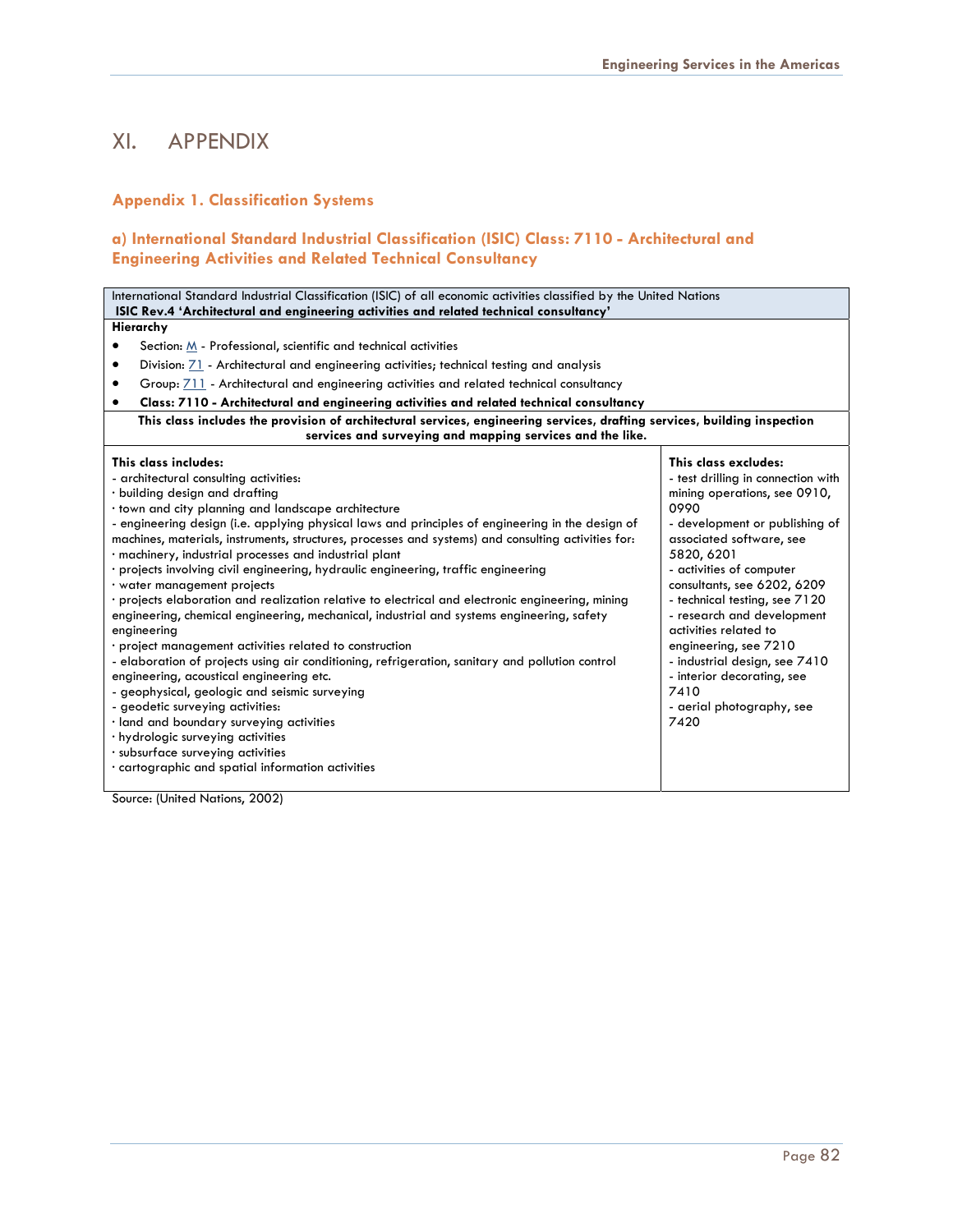### **b) North America Industry Classification System (NAICS.) Code 541330 'Engineering Services'**

#### **NAICS Code 541330** 'Engineering Services'

North America Industry Classification System (US, Canada & Mexico). In 1997 NAICS replaced the Standard Industrial Classification (SIC) system. 'Engineering Services' has the code 541330 and SIC 8711

Hierarchy

**Sector 54--**Professional, Scientific, and Technical Services **5413** Architectural, Engineering, and Related Services

This industry comprises establishments primarily engaged in applying physical laws and principles of engineering in the design, development, and utilization of machines, materials, instruments, structures, processes, and systems. The assignments undertaken by these establishments may involve any of the following activities: provision of advice, preparation of feasibility studies, preparation of preliminary and final plans and designs, provision of technical services during the construction or installation phase, inspection and evaluation of engineering projects, and related services.

| <b>Engineering services include:</b>                                                                                                                                                                                                                                                                            | Cross Reference. Establishments primarily engaged in:                                                                                                                                                                                                                                                                                                                         |  |  |  |  |
|-----------------------------------------------------------------------------------------------------------------------------------------------------------------------------------------------------------------------------------------------------------------------------------------------------------------|-------------------------------------------------------------------------------------------------------------------------------------------------------------------------------------------------------------------------------------------------------------------------------------------------------------------------------------------------------------------------------|--|--|--|--|
| Acoustical system engineering design services<br>Boat engineering design services<br>Chemical engineering services<br>Civil engineering services<br>Combustion engineering consulting services<br>Construction engineering services<br>Consulting engineers' offices<br>Consulting engineers' private practices | Planning and designing computer systems that integrate<br>computer hardware, software, and communication<br>technologies--are classified in U.S. Industry<br>541512, Computer Systems Design Services;<br>Performing surveying and mapping services of the<br>٠<br>surface of the earth, including the sea floor--are<br>classified in Industry 541370, Surveying and Mapping |  |  |  |  |
| Electrical engineering services<br>Engineering consulting services<br>Engineering design services<br><b>Engineering services</b><br>Engineers' offices<br>Engineers' private practices<br>Environmental engineering services<br>Erosion control engineering services                                            | (except Geophysical) Services;<br>Gathering, interpreting, and mapping geophysical data-<br>٠<br>-are classified in Industry 541360, Geophysical<br>Surveying and Mapping Services; Creating and<br>developing designs and specifications that optimize the<br>use, value, and appearance of products--are classified<br>in Industry 541420, Industrial Design Services;      |  |  |  |  |
| Geological engineering services<br>Geophysical engineering services<br>Heating engineering consulting services<br>Industrial engineering services<br>Logging engineering services                                                                                                                               | Providing advice and assistance to others on<br>$\bullet$<br>environmental issues, such as the control of environmental<br>contamination from pollutants, toxic substances, and<br>hazardous materials--are classified in Industry<br>541620, Environmental Consulting Services; and                                                                                          |  |  |  |  |
| Marine engineering services<br>Mechanical engineering services<br>Mining engineering services<br>Petroleum engineering services<br>Traffic engineering consulting services                                                                                                                                      | Both the design and construction of buildings, highways,<br>and other structures or in managing construction projects-<br>-are classified in, Sector 23--Construction, according to<br>the type of project.                                                                                                                                                                   |  |  |  |  |

Source: (US Census Bureau, 2008)

### **c). Extended Balance of Payments Services Classification (EBOPS)**

#### **Extended Balance of Payments Services Classification (EBOPS)**

'Manual on services Manual on Statistics of international trade in services', The United Nations Statistics Division, the Statistical Office of the European Communities, the International Monetary Fund, The OECD and the WTO) The types of services are presented according to the services classification of the 1993 Fifth edition of the Balance of Payments Manual of the International Monetary Fund (BPM5) and its detailed extension, the Extended Balance of Payments Services (EBOPS) Classification.

**Hierarchy** 

**9. Other Business Services** 

**9.3 Miscellaneous business, professional, and technical services** 

**9.3.4 Architectural, engineering and other technical services- Code 280** 

**Architectural, engineering and other technical services** covers transactions between residents and nonresidents related to architectural design of urban and other development projects; planning and project design and supervision of dams, bridges, airports, turnkey projects etc.; surveying; cartography; product testing and certification; and technical inspection services. Mining engineering is excluded and included in mining services.

Source: (OECD 2008)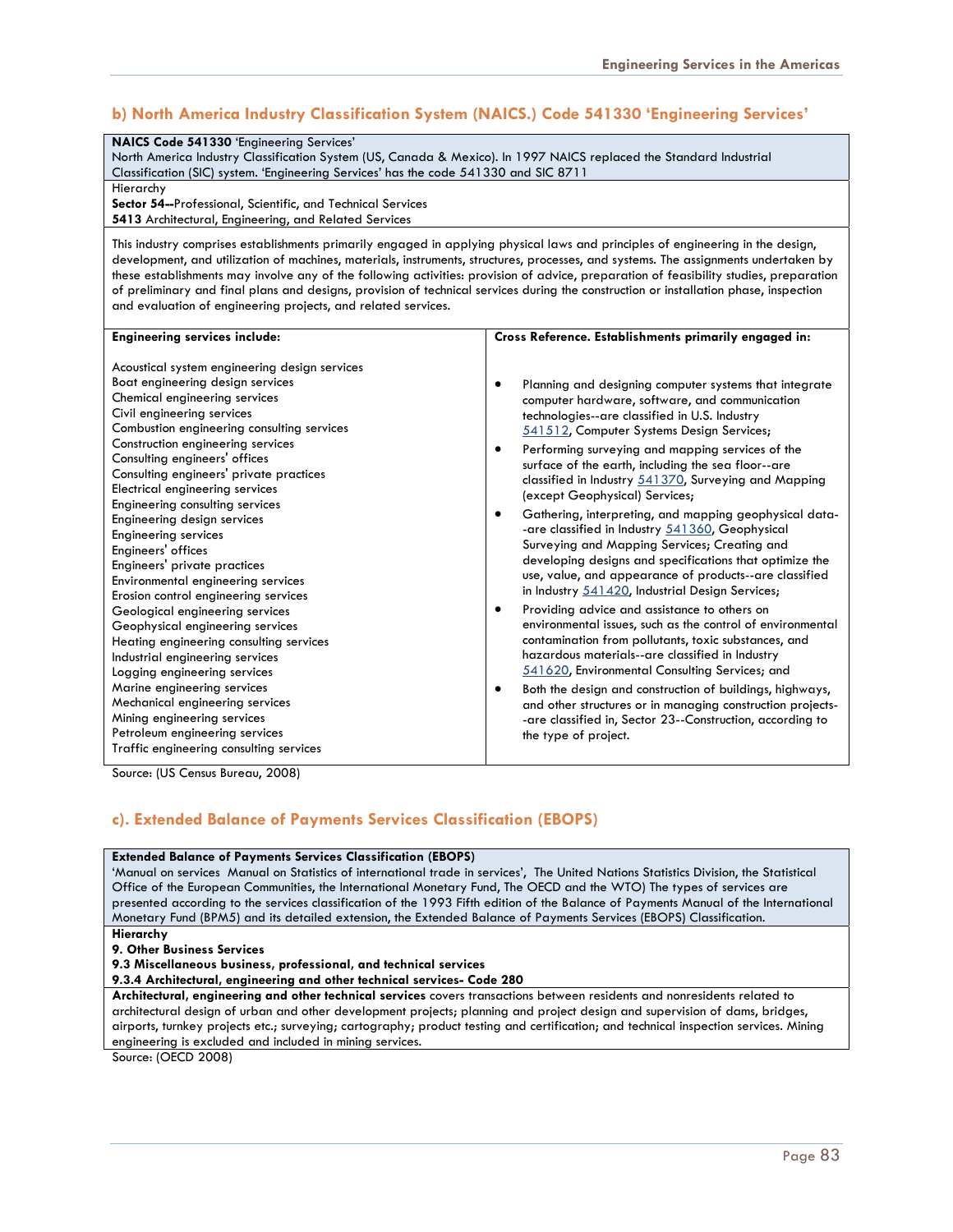|                       |                         | 2000                     |                            | 2003                     | 2006                     |                          | 2008                         |                              |
|-----------------------|-------------------------|--------------------------|----------------------------|--------------------------|--------------------------|--------------------------|------------------------------|------------------------------|
| Country               | <b>Export</b>           | Import                   | Export                     | Import                   | Export                   | Import                   | Export                       | Import                       |
| Albania               | <b>NA</b>               | <b>NA</b>                | 380,000                    | 160.000                  | 60.000                   | 780.000                  | 40,921,886                   | 28,299,041                   |
| Argentina             | 8,419,786               | 38,789,762               | 53,417,026                 | 28,228,718               | 99,207,216               | 96,193,328               | 129,367,472                  | 168,720,673                  |
| Australia             | 570,170,614             | 311,153,447              | 523,869,416                | 294, 187, 377            | 954,569,721              | 370,564,227              | 1,620,771,897                | 1,595,544,818                |
| Austria               | NA                      | <b>NA</b>                | <b>NA</b>                  | <b>NA</b>                | 2,281,815,944            | 829,395,746              | 3,294,661,889                | 1,188,385,975                |
| Bangladesh            | <b>NA</b>               | <b>NA</b>                | 4,159,470                  | 33,852,700               | 4,456,280                | 83,423,000               | 34, 355, 500                 | 65,998,900                   |
| Brazil                | <b>NA</b>               | <b>NA</b>                | <b>NA</b>                  | <b>NA</b>                | <b>NA</b>                | <b>NA</b>                | 5,595,482,000                | 2,954,396,000                |
| Bermuda               | <b>NA</b>               | <b>NA</b>                | <b>NA</b>                  | <b>NA</b>                | 1,021,250                | 2,648,838                | <b>NA</b>                    | 6,527,849                    |
| Bosnia Her.           | <b>NA</b>               | <b>NA</b>                | <b>NA</b>                  | <b>NA</b>                |                          | 1,903,610                | <b>NA</b>                    | 2,619,489                    |
| Bulgaria              | <b>NA</b>               | <b>NA</b>                | 2,263,001                  | 2,262,688                | 98,258,814               | 288,529,187              | 149,985,279                  | 521,004,905                  |
| Canada                | 1,570,870,911           | 841,297,617              | 2,556,546,557              | 1,493,399,929            | 3,459,130,588            | 1,974,252,711            | 4,607,879,925                | 2,694,183,865                |
| <b>Hong Kong</b>      | 23.000.000              | 19,000,000               | 76,000,000                 | 27,000,000               | 153,000,000              | 39,000,000               | <b>NA</b>                    | <b>NA</b>                    |
| Costa Rica            | 18,392                  | 689.016                  | <b>NA</b>                  | <b>NA</b>                | <b>NA</b>                | 525,960                  | <b>NA</b>                    | 11,000                       |
| Côte d'Ivoire         | 193,843                 | <b>NA</b>                | 259,923                    | <b>NA</b>                | 315,547                  | <b>NA</b>                | <b>NA</b>                    | <b>NA</b>                    |
| Croatia               | 79,847,797              | 65,346,928               | 126,728,030                | 142,888,757              | 213,857,419              | <b>NA</b>                | 373,857,112                  | 303,944,071                  |
| Cyprus                | <b>NA</b>               | <b>NA</b>                | 6,789,002                  | 4,525,376                | 20,983,660               | 12,943,600               | 21,089,376                   | 41,821,762                   |
| Czech Rep.<br>Denmark | 85,649,886<br><b>NA</b> | 131,614,236<br><b>NA</b> | 55,443,513<br><b>NA</b>    | 214,955,375              | 265,876,792              | 264,526,977              | 833,399,030<br>1,934,323,426 | 356,810,312<br>1,340,799,790 |
|                       | <b>NA</b>               | <b>NA</b>                |                            |                          | 1,354,639,741            | 716,296,326              | <b>NA</b>                    | <b>NA</b>                    |
| Estonia<br>Ethiopia   | 1,475,810               | 23,232,000               | 5,657,501<br>1,129,930     | 5,656,720<br>26,004,200  | 18,344,996<br>664,853    | 16,713,581<br>10,252,100 | 5,653,330                    | 39,521,700                   |
| Fiji                  | 1,400,000               | 1,598,994                |                            | 581,405                  | 1,271,008                | 2,194,497                | 1,566,849                    | 1,571,827                    |
| Finland               | 268,922,222             | 79,152,617               | 307,768,072                | 87,113,494               | 357,476,121              | 198,677,981              | <b>NA</b>                    | <b>NA</b>                    |
| <b>France</b>         | 2,110,855,251           | 1,834,315,884            | <b>NA</b>                  | <b>NA</b>                | <b>NA</b>                | <b>NA</b>                | <b>NA</b>                    | <b>NA</b>                    |
| Georgia               | <b>NA</b>               | <b>NA</b>                | <b>NA</b>                  | 1,059,110                | <b>NA</b>                | 613,957                  | 1,016,107                    | 16,364,940                   |
| Germany               | 2,707,641,552           | 3,856,389,139            | 6,891,968,106              | 5,820,765,298            | 12,211,987,423           | 9,182,416,238            | <b>NA</b>                    | <b>NA</b>                    |
| Hungary               | <b>NA</b>               | <b>NA</b>                | <b>NA</b>                  | <b>NA</b>                | 157,817,226              | 250,955,046              | <b>NA</b>                    | <b>NA</b>                    |
| India                 | <b>NA</b>               | <b>NA</b>                | <b>NA</b>                  | <b>NA</b>                | 5,753,619,579            | 2,508,468,610            | <b>NA</b>                    | <b>NA</b>                    |
| Greece                | 83,807,953              | 114,127,029              | <b>NA</b>                  | <b>NA</b>                | <b>NA</b>                | <b>NA</b>                | <b>NA</b>                    | <b>NA</b>                    |
| Ireland               | 208,138,432             | 1,183,607,741            | 262,508,061                | 119,922,473              | 731,286,828              | 397,104,630              | <b>NA</b>                    | <b>NA</b>                    |
| ltaly                 | 1,589,588,204           | 1,965,009,740            | 1,740,247,405              | 1,692,490,746            | 2,832,165,825            | 1,763,094,291            | <b>NA</b>                    | <b>NA</b>                    |
| Kazakhstan            | 17,470,030              | 171,879,490              | 11,793,905                 | 687,764,983              | 47,207,582               | 1,288,726,578            | 74,484,650                   | 1,796,147,890                |
| Kyrgyzstan            | <b>NA</b>               | 20,422,446               |                            | 23,907,258               | 1,212,790                | 1,163,753                | <b>NA</b>                    | <b>NA</b>                    |
| Latvia                | 3,683,866               | 8,283,413                | 6,789,002                  | 12,444,785               | 12,690,716               | 27,018,195               | <b>NA</b>                    | <b>NA</b>                    |
| Lithuania             | 3,683,866               | 6,442,655                | 11,315,003                 | 13,576,129               | 9,926,402                | 35,814,816               | <b>NA</b>                    | <b>NA</b>                    |
| Luxembourg            | <b>NA</b>               | <b>NA</b>                | 65,627,015                 | 79,194,086               | 75,767,347               | 142,505,269              | <b>NA</b>                    | <b>NA</b>                    |
| Malaysia              | 374,000,000             | 619,000,000              | 413,000,000                | 947,000,000              | 566,000,000              | 925,000,000              | 805,000,000                  | 1,052,000,000                |
| Malta                 | 11,051,598              | 18,407,585               | 38,471,009                 | 9,050,753                | 18,847,599               | 36,820,144               |                              |                              |
| Montenegro            | <b>NA</b>               | <b>NA</b>                | <b>NA</b>                  | <b>NA</b>                | 4,756,636                | 3,885,903                | 9,953,861                    | 34,608,208                   |
| Mozambique            |                         | 24,269,817               | 28,528,080                 | 42,145,420               | 32,116,621               | 82,582,069               | 47,751,421                   | 46,307,528                   |
| Neth. Antill          | 1,000,000               | 450,000                  | 3,790,000                  | 620,000                  | 7,170,000                | 830,000                  | 7,030,000                    | 1,170,000                    |
| <b>Netherlands</b>    | 1,972,710,274           | 2,099,385,114            | 1,060,215,747<br><b>NA</b> | 923,176,770<br><b>NA</b> | 896,140,491<br><b>NA</b> | 455,539,330<br><b>NA</b> | <b>NA</b><br><b>NA</b>       | <b>NA</b><br><b>NA</b>       |
| New Zea.              | 46,653,100<br>35,114    | 43,349,500<br><b>NA</b>  | <b>NA</b>                  | <b>NA</b>                | 5,737                    | <b>NA</b>                | <b>NA</b>                    | <b>NA</b>                    |
| Niger<br>Norway       | 686,120,053             | 386,559,293              | 829,389,693                | 200,247,902              | 2,143,097,618            | 579,069,030              | <b>NA</b>                    | <b>NA</b>                    |
| Pakistan              | 13,000,000              | 62,000,000               | 25,000,000                 | 54,000,000               | <b>NA</b>                | <b>NA</b>                | <b>NA</b>                    | <b>NA</b>                    |
| Panama                | <b>NA</b>               | <b>NA</b>                | <b>NA</b>                  | <b>NA</b>                | 700,000                  | 1,400,000                | <b>NA</b>                    | <b>NA</b>                    |
| Paraguay              | 15,700,000              | 200,000                  | 14,400,000                 | 2,000,000                | 18,117,662               | <b>NA</b>                | 19,600,000                   | <b>NA</b>                    |
| Poland                | 93,017,618              | 323,053,124              | 150,489,535                | 476,295,858              | 495,440,543              | 703,855,390              | <b>NA</b>                    | <b>NA</b>                    |
| Portugal              | 97,622,451              | 198,801,922              | 155,015,536                | 188,934,462              | 352,827,047              | 249,195,722              | <b>NA</b>                    | <b>NA</b>                    |
| R. Korea              | NA                      | <b>NA</b>                | <b>NA</b>                  | <b>NA</b>                | 250,100,000              | 528,400,000              | 440,600,000                  | 597,200,000                  |
| R. Moldova            | <b>NA</b>               | <b>NA</b>                | <b>NA</b>                  | <b>NA</b>                | <b>NA</b>                | 20,000                   | 2,830,000                    | 2,660,000                    |
| Romania               | 30,391,895              | 69,028,445               | 85,994,020                 | 188,934,462              | 168,874,484              | 175,681,099              | <b>NA</b>                    | <b>NA</b>                    |
| Russia                | NA                      | <b>NA</b>                | 904,123,300                | 871,593,000              | 1,571,818,000            | 1,611,757,000            | 3,250,000,000                | 4,245,000,000                |
| Serbia                | <b>NA</b>               | <b>NA</b>                | 21,470,000                 | 18,563,000               | 42,722,000               | 64,792,000               | 137, 113, 239                | 124,785,860                  |
| Sierra Leo.           | <b>NA</b>               | <b>NA</b>                | <b>NA</b>                  | 515,443                  | 98,887,068               | <b>NA</b>                | <b>NA</b>                    | <b>NA</b>                    |
| Slovakia              | <b>NA</b>               | <b>NA</b>                | <b>NA</b>                  | <b>NA</b>                | <b>NA</b>                | 252,840,037              | <b>NA</b>                    | 75,986,018                   |
| Slovenia              | <b>NA</b>               | <b>NA</b>                | 49,786,012                 | 53,173,172               | 68,982,211               | 60,445,357               | 86,864,631                   | <b>NA</b>                    |
| Swaziland             | <b>NA</b>               | 843,086                  | 172,386                    | 2,192,073                | 2,338,119                | 23,108,088               | 23,587,949                   | 43,942,494                   |
| Sweden                | 1,104,238,851           | 2,070,853,356            | 888,227,707                | 603,006,395              | 1,378,764,667            | 574,545,053              | 1,847,901,230                | 786,661,447                  |
| Tajikistan            | <b>NA</b>               | 150,000                  | 55,500                     | 341,500                  | 764,300                  | 248,200                  | 1,126,200                    | 3,649,800                    |
| Macedonia             | <b>NA</b>               | <b>NA</b>                | 13,391,090                 | 19,196,407               | 23,196,720               | 29,002,648               | 57,143,020                   | 50,303,280                   |
| Turkey                | <b>NA</b>               | <b>NA</b>                | <b>NA</b>                  | <b>NA</b>                | <b>NA</b>                | 11,058,610               | <b>NA</b>                    | 7,952,025                    |
| Ukraine               | 35,000,000              | 45,000,000               | 88,000,000                 | 124,000,000              | 189,000,000              | 168,000,000              | 310,000,000                  | 281,000,000                  |
| U.Kingdom             | <b>NA</b>               | <b>NA</b>                | 8,723,867,032              | 2,485,562,947            | 9,973,144,003            | 3,266,436,914            | 11,462,591,793               | 3,591,370,157                |
| Venezuela             | 49,000,000              | 80,000,000               | 31,000,000                 | 76,000,000               | 44,000,000               | 121,000,000              | 71,000,000                   | 431,000,000                  |

## **Appendix 2. United Nations Service Trade Data. Category 280: Architecture, Engineering and Other Technical Services**

Note: Only countries reporting more than one data point for the respective years 2000, 2003, 2006 and 2008 were included in this list. 75 countries have reported one or more data point during this period. Source: (United Nations 2009).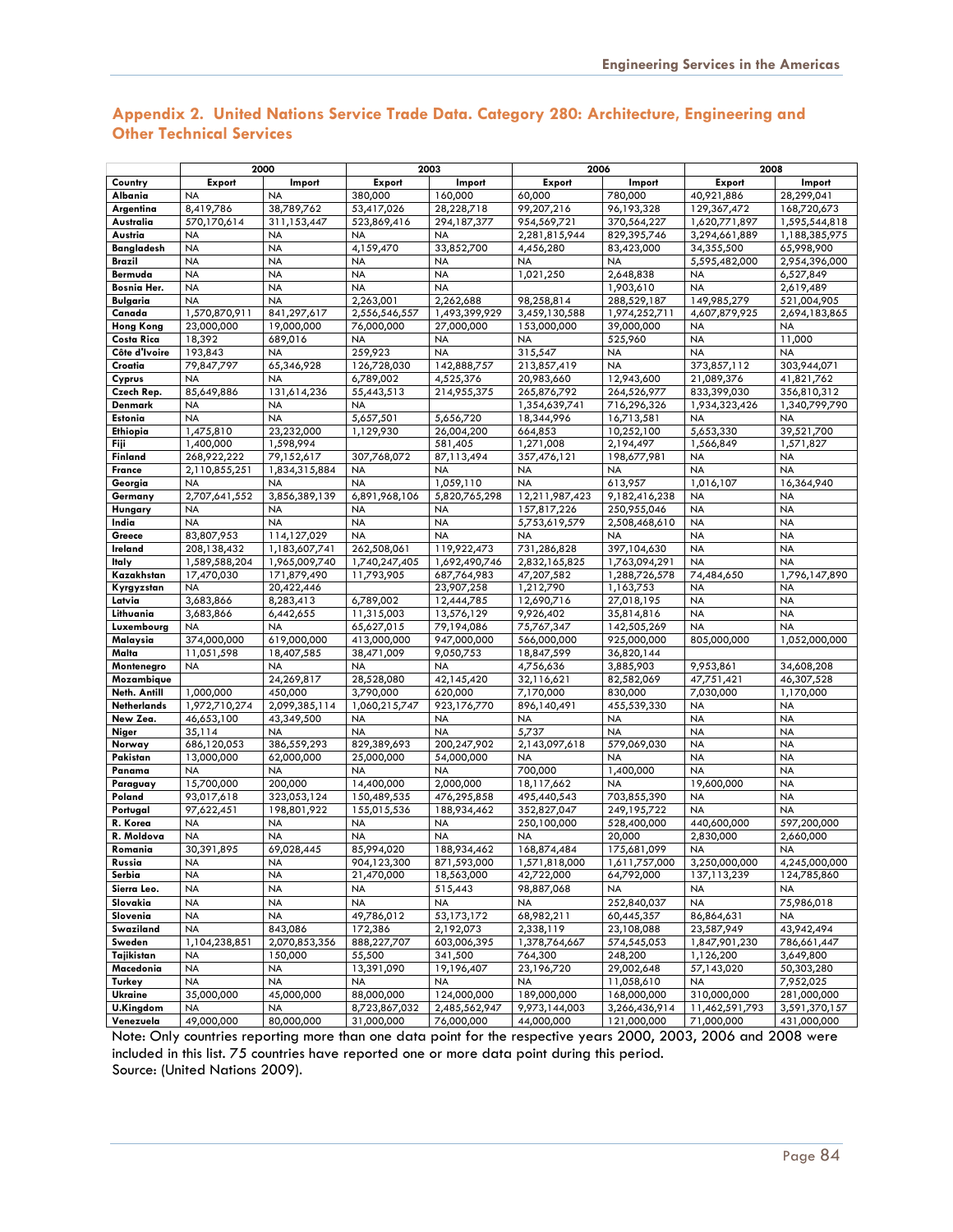## **Appendix 3. Engineering Graduates, by Country and Specialty**

## **a) Brazil**

| <b>Brazil, Total Annual Engineering Graduates</b> |          |        |        |        |        |        |        |  |
|---------------------------------------------------|----------|--------|--------|--------|--------|--------|--------|--|
| <b>Sector</b>                                     | 2002     | 2003   | 2004   | 2005   | 2006   | 2007   | 2008   |  |
| <b>Electrical Engineering</b>                     | 3,886    | 4,008  | 4,011  | 4,400  | 4,851  | 4,965  | 4762   |  |
| <b>Electronic Engineering</b>                     | 1,940    | 2,199  | 3,144  | 3,609  | 4,428  | 4,440  | 4143   |  |
| Civil and Construction Enginering                 | 5,831    | 6,097  | 6,038  | 6,182  | 6,303  | 5,933  | 6,053  |  |
| <b>Engineering Science</b>                        | 4,486    | 5,396  | 6,014  | 8,181  | 10,167 | 12,841 | 13,176 |  |
| Mechanical Engineering and Metals-                |          |        |        |        |        |        |        |  |
| Metalluray                                        | 4,181    | 4,548  | 4,346  | 4,302  | 4,868  | 5,303  | 5,023  |  |
| <b>Materials Engineering</b>                      | 113      | 180    | 149    | 239    | 291    | 453    | 426    |  |
| Mining Engineering                                | 134      | 95     | 141    | 150    | 398    | 2,406  | 2,067  |  |
| <b>Food Processing Engineering</b>                | 774      | 820    | 1,299  | 1,420  | 1,485  | 1,682  | 1,928  |  |
| <b>Chemical Engineering</b>                       | 1,235    | 1,285  | 1,694  | 1,726  | 1,746  | 1,899  | 1,954  |  |
| Textiles, Clothes, Leather                        | 135      | 135    | 199    | 198    | 205    | 206    | 406    |  |
| Automotive and Aeronautical engineering           | 85       | 65     | 71     | 84     | 178    | 187    | 214    |  |
| Forestry Engineering                              | 447      | 578    | 576    | 679    | 882    | 937    | 893    |  |
| <b>Fishing Engineering</b>                        | 108      | 142    | 153    | 183    | 192    | 188    | 203    |  |
| <b>Total Engineering Graduates</b>                | 23,355   | 25,548 | 27,835 | 31,353 | 35,994 | 41,440 | 41,248 |  |
| <b>Engineering Graduates Growth Rate</b>          | $ \cdot$ | 9%     | 9%     | 13%    | 15%    | 15%    | $0\%$  |  |

Source: (Instituto Nacional de Estudos e Pesquisas Educacionais Anísio Teixeira, 2002-2008)

### **b) Chile**

| <b>Chile, Total Annual Engineering Graduates</b> |       |       |       |       |       |       |       |       |       |       |       |       |
|--------------------------------------------------|-------|-------|-------|-------|-------|-------|-------|-------|-------|-------|-------|-------|
| <b>Sector</b>                                    | 1995  | 1996  | 1997  | 1998  | 1999  | 2000  | 2001  | 2002  | 2004  | 2005  | 2006  | 2007  |
| Civil                                            |       |       |       |       |       |       |       |       |       |       |       |       |
| Engineering                                      | 1,538 | .756  | 1.698 | ,834  | 2,170 | 2,186 | 2,925 | 2,790 | 3,298 | 3,773 | 3,602 | 4,096 |
| Forestry                                         |       |       |       |       |       |       |       |       |       |       |       |       |
| Engineering                                      | 83    | 132   | 144   | 62    | 195   | 122   | 274   | 266   | 153   | 249   | 244   | 245   |
| Agricultural                                     |       |       |       |       |       |       |       |       |       |       |       |       |
| Engineering                                      | 439   | 508   | 492   | 422   | 460   | 458   | 637   | 560   | 623   | 686   | 726   | 719   |
| Total                                            |       |       |       |       |       |       |       |       |       |       |       |       |
| <b>Engineering</b>                               |       |       |       |       |       |       |       |       |       |       |       |       |
| <b>Graduates</b>                                 | 2.060 | 2.396 | 2,334 | 2,418 | 2,825 | 2.766 | 3,836 | 3,616 | 4,074 | 4,708 | 4,572 | 5,060 |
| <b>Engineering</b>                               |       |       |       |       |       |       |       |       |       |       |       |       |
| <b>Graduates</b>                                 |       |       |       |       |       |       |       |       |       |       |       |       |
| <b>Growth Rate</b>                               |       | 16%   | $-3%$ | 4%    | 17%   | $-2%$ | 39%   | $-6%$ |       | 16%   | $-3%$ | 11%   |

Source: (Ministerio de Educación de Chile, 2009)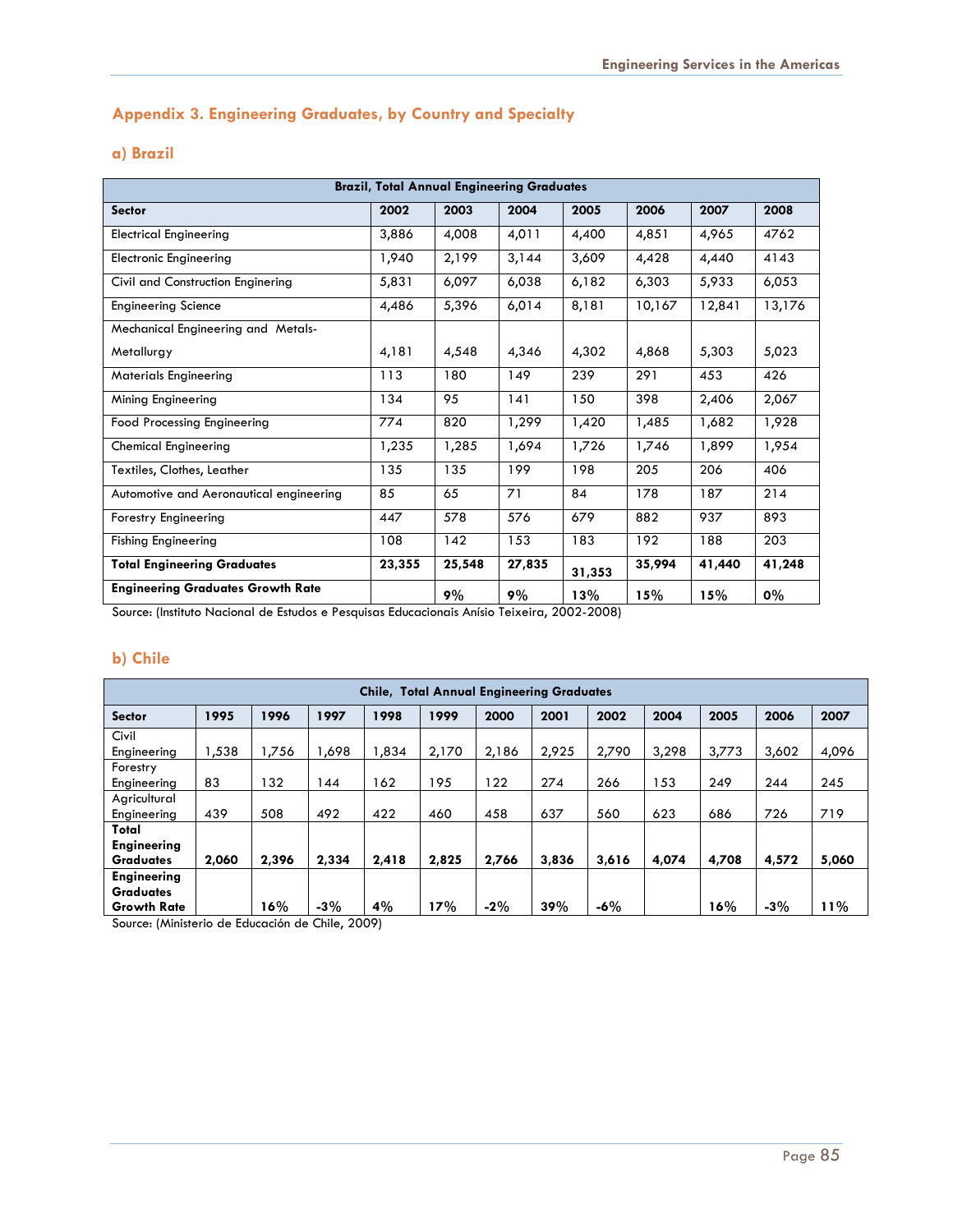## **c) Colombia**

| <b>Colombia, Total Annual Engineering Graduates</b> |        |        |        |        |        |        |        |  |  |
|-----------------------------------------------------|--------|--------|--------|--------|--------|--------|--------|--|--|
| <b>Sectors</b>                                      | 2002   | 2003   | 2004   | 2005   | 2006   | 2007   | 2008   |  |  |
| Civil Engineering                                   | 4,059  | 4,205  | 4,992  | 4,407  | 3,421  | 2,545  | 2,016  |  |  |
| Mechanical Engineering                              | 1,627  | 1,458  | 1,635  | 1,664  | 1,706  | 1,701  | 1,811  |  |  |
| Industrial Engineering                              | 5,402  | 6,245  | 6,136  | 5,499  | 5,108  | 5,290  | 4,834  |  |  |
| <b>Chemical Engineering</b>                         | 851    | 728    | 817    | 1,021  | 898    | 1,132  | 827    |  |  |
| Mining Engineering                                  | 369    | 454    | 462    | 441    | 407    | 584    | 434    |  |  |
| <b>Electrical Engineering</b>                       | 1.202  | 1,040  | 1,186  | 899    | 1,076  | 736    | 651    |  |  |
| <b>Electronic Engineering</b>                       | 3,625  | 3,677  | 3,608  | 3,866  | 4,143  | 4,113  | 3,464  |  |  |
| <b>Environmental Engineering</b>                    | 1,635  | 1,312  | 2,187  | 2,163  | 2,189  | 2,003  | 1,911  |  |  |
| <b>Total Engineering Graduates</b>                  | 18,770 | 19,119 | 21,023 | 19,960 | 18,948 | 18,104 | 15,948 |  |  |
| <b>Engineering Graduates Growth</b><br>Rate         |        | 2%     | 10%    | $-5%$  | $-5\%$ | -4%    | $-12%$ |  |  |

Source: (Ministerio de Educación de Colombia, 2009)

### **d) Peru**

|                                          | Peru (80%+20%), Total Stock of Registered Engineers |        |        |        |  |  |  |  |  |
|------------------------------------------|-----------------------------------------------------|--------|--------|--------|--|--|--|--|--|
| <b>Sectors</b>                           | 2005                                                | 2006   | 2007   | 2008   |  |  |  |  |  |
| Civil Engineering                        | 26,450                                              | 28,369 | 30,295 | 32,308 |  |  |  |  |  |
| <b>Mechanical Engineering</b>            | 3,358                                               | 3,598  | 3,907  | 4,268  |  |  |  |  |  |
| Metals-Metallurgy                        | 1,720                                               | 1,865  | 2,053  | 2,245  |  |  |  |  |  |
| <b>Chemical Engineering</b>              | 8,902                                               | 9,211  | 9,636  | 10,099 |  |  |  |  |  |
| Mining Engineering                       | 3,463                                               | 3,668  | 3,964  | 4,435  |  |  |  |  |  |
| <b>Forestry Engineering</b>              | 1,282                                               | 1,382  | 1,541  | 1,732  |  |  |  |  |  |
| <b>Electrical Engineering</b>            | 3,028                                               | 3,300  | 3,572  | 3,866  |  |  |  |  |  |
| <b>Electronic Engineering</b>            | 2,639                                               | 2,856  | 3,275  | 3,644  |  |  |  |  |  |
| <b>Environmental Engineering</b>         | 1,200                                               | 1,393  | 1,697  | 1,954  |  |  |  |  |  |
| Aquaculture Engineering                  | 2,321                                               | 2,464  | 2,798  | 2,928  |  |  |  |  |  |
| <b>Agricultural Engineering</b>          | 3,487                                               | 3,719  | 4,051  | 4,310  |  |  |  |  |  |
| Petroleum Engineering                    | 563                                                 | 599    | 655    | 703    |  |  |  |  |  |
| <b>Total Stock of Engineers</b>          | 58,411                                              | 62,424 | 67,445 | 72,493 |  |  |  |  |  |
| <b>Total Engineering Graduates</b>       |                                                     | 4,013  | 5,021  | 5,048  |  |  |  |  |  |
| <b>Engineering Graduates Growth Rate</b> |                                                     |        | 25%    | $1\%$  |  |  |  |  |  |

Source: (Colegio de Ingenieros del Perú, 2010). These figures are adjusted based on the fact that the Colegio represents approximately 80% of engineering graduates in Peru (Delgado, 2010).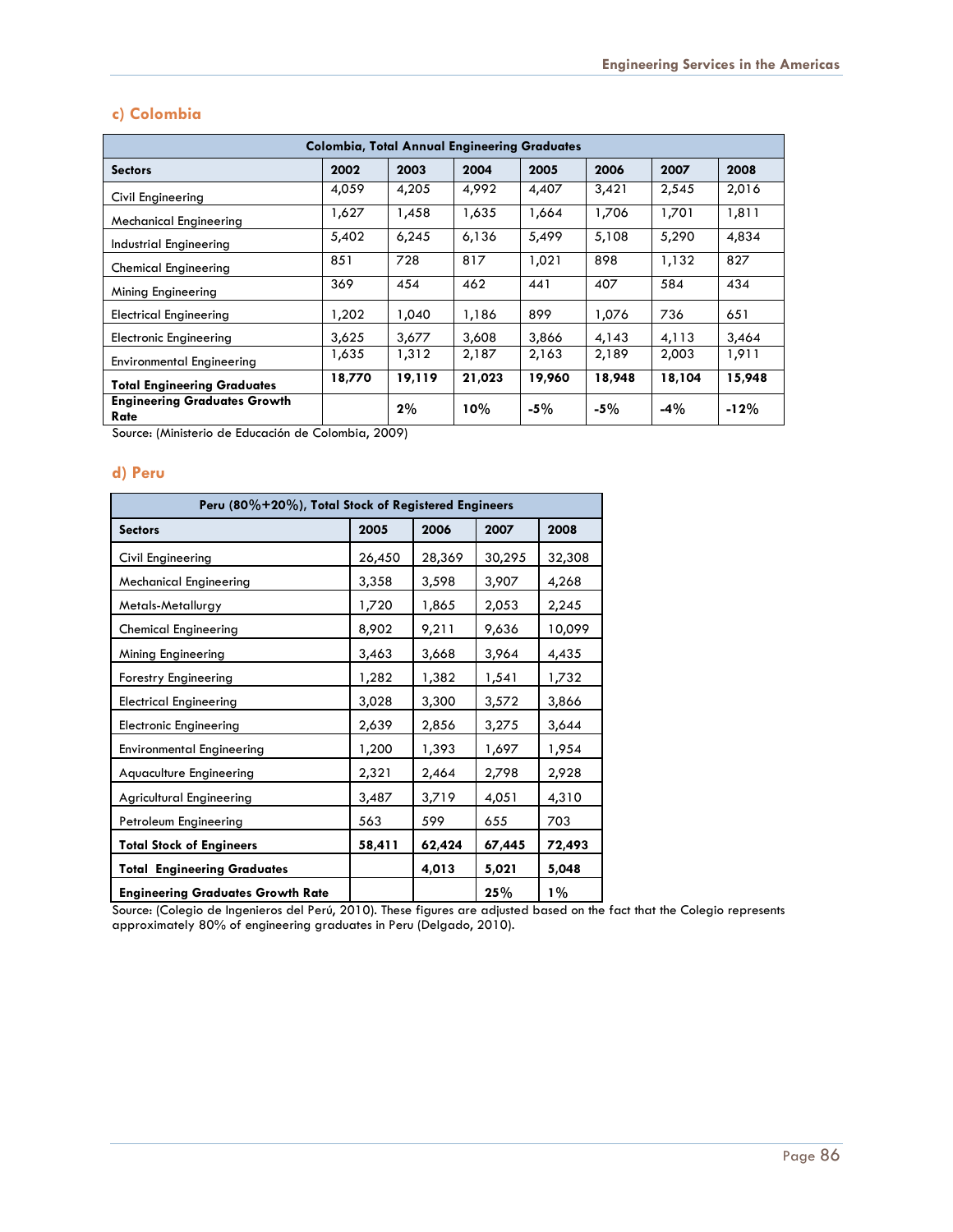| <b>US, Total Annual Engineering Graduates</b>         |        |        |        |        |        |        |        |        |        |        |
|-------------------------------------------------------|--------|--------|--------|--------|--------|--------|--------|--------|--------|--------|
| <b>Sector</b>                                         | 1999   | 2000   | 2001   | 2002   | 2003   | 2004   | 2005   | 2006   | 2007   | 2008   |
| Civil Engineering                                     | 9,416  | 8,653  | 8,027  | 8,066  | 8,192  | 8,142  | 8,247  | 8,935  | 9,402  | 10,132 |
| Mechanical<br>Engineering                             | 12,859 | 12,992 | 12,921 | 13,247 | 13,801 | 14,182 | 14,947 | 16,063 | 16,701 | 17,324 |
| Industrial<br>Engineering                             | 3,524  | 3,555  | 3,474  | 3,575  | 3,769  | 3,790  | 3,647  | 3,664  | 3,503  | 3,367  |
| Metals-Metallurgy                                     | 875    | 904    | 791    | 838    | 859    | 817    | 840    | 909    | 963    | 1,095  |
| Chemical<br>Engineering                               | 6,199  | 6,023  | 5,740  | 5,529  | 5,233  | 4,801  | 4,521  | 4,452  | 4,551  | 4,850  |
| Mining Engineering                                    | 173    | 164    | 150    | 112    | 96     | 85     | 92     | 120    | 119    | 153    |
| Electrical<br>Engineering                             | 10,955 | 11,211 | 11,096 | 11,402 | 11,994 | 12,500 | 12,459 | 11,915 | 11,467 | 10,790 |
| Environmental<br>Engineering                          | 604    | 588    | 510    | 465    | 516    | 576    | 522    | 437    | 454    | 486    |
| Agricultural<br>Engineering                           | 536    | 583    | 549    | 556    | 603    | 601    | 635    | 646    | 659    | 623    |
| Petroleum<br>Engineering                              | 219    | 251    | 268    | 257    | 250    | 233    | 315    | 339    | 428    | 496    |
| <b>Total Engineering</b><br><b>Graduates</b>          | 45,360 | 44,924 | 43,526 | 44,047 | 45,313 | 45,727 | 46,225 | 47,480 | 48,247 | 49,316 |
| <b>Engineering</b><br><b>Graduates Growth</b><br>Rate |        | $-1\%$ | $-3%$  | $1\%$  | 3%     | $1\%$  | $1\%$  | 3%     | 2%     | 2%     |

### **e) United States**

Source: (Gibbons, 2009)

## **f) Total Engineering Graduates in Selected Countries, 2001-2008- Selected Disciplines**

| <b>Total Annual Engineering Graduates</b> |        |        |        |        |        |        |        |        |
|-------------------------------------------|--------|--------|--------|--------|--------|--------|--------|--------|
| Country                                   | 2001   | 2002   | 2003   | 2004   | 2005   | 2006   | 2007   | 2008   |
| Chile                                     | 3,836  | 3,616  |        | 4,074  | 4,708  | 4,572  | 5,060  |        |
| <b>Brazil</b>                             |        | 23,355 | 25,548 | 27,835 | 31,353 | 35,994 | 41,440 | 41,248 |
| <b>US</b>                                 | 43,526 | 44,047 | 45,313 | 45,727 | 46,225 | 47,480 | 48,247 | 49,316 |
| Peru                                      |        |        |        |        |        | 4,013  | 5,021  | 5,048  |
| Colombia                                  |        | 18,770 | 19,119 | 21,023 | 19,960 | 18,948 | 18,104 | 15,948 |

Source: (Instituto Nacional de Estudos e Pesquisas Educacionais Anísio Teixeira, 2002-2008)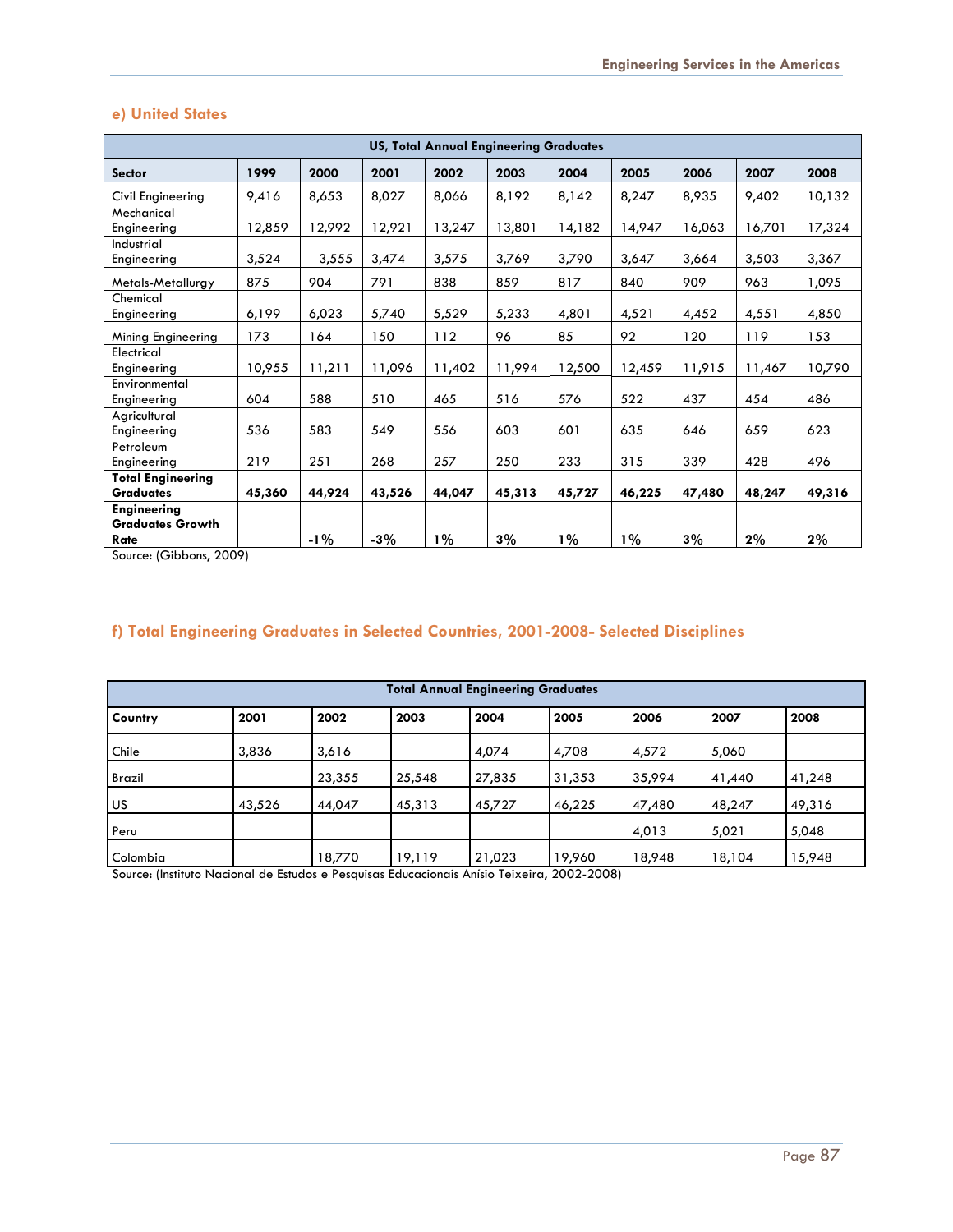|                                      | <b>Chile</b> | <b>Brazil</b> | Colombia | Peru  | <b>US</b> |
|--------------------------------------|--------------|---------------|----------|-------|-----------|
| <b>Civil Engineering</b>             | 4,096        | 6,053         | 2,016    | 2,013 | 10,132    |
| <b>Mechanical Engineering</b>        |              | 5,023         | 1,811    | 361   | 17,324    |
| <b>Industrial Engineering</b>        |              |               | 4834     |       | 3,367     |
| Metals-Metallurgy                    |              | 5,023         |          | 192   | 1,095     |
| <b>Chemical Engineering</b>          |              | 1,954         | 827      | 463   | 4,850     |
| <b>Mining Engineering</b>            |              | 2,067         | 434      | 471   | 153       |
| <b>Forestry Engineering</b>          | 245          | 893           |          | 191   |           |
| <b>Electrical Engineering</b>        |              | 4,762         | 651      | 294   | 10,790    |
| <b>Electronic Engineering</b>        |              | 4,143         | 3464     | 369   |           |
| <b>Environmental Engineering</b>     |              |               | 1911     | 257   | 486       |
| <b>Aquaculture Engineering</b>       |              | 203           |          | 130   |           |
| <b>Agricultural Engineering</b>      | 719          | 1,928         |          | 259   | 623       |
| <b>Textiles, Clothes and Leather</b> |              | 406           |          |       | 496       |
| <b>Engineering Science</b>           |              | 13,716        |          |       |           |
| <b>Petroleum Engineering</b>         |              |               |          | 48    |           |
| <b>Total Graduates</b>               | 5,060        | 41,248        | 1,5948   | 5,048 | 49,316    |

## **g) Total Engineering Graduates in Selected Countries, 2001-2008 by Discipline**

Source: (Instituto Nacional de Estudos e Pesquisas Educacionais Anísio Teixeira, 2002-2008)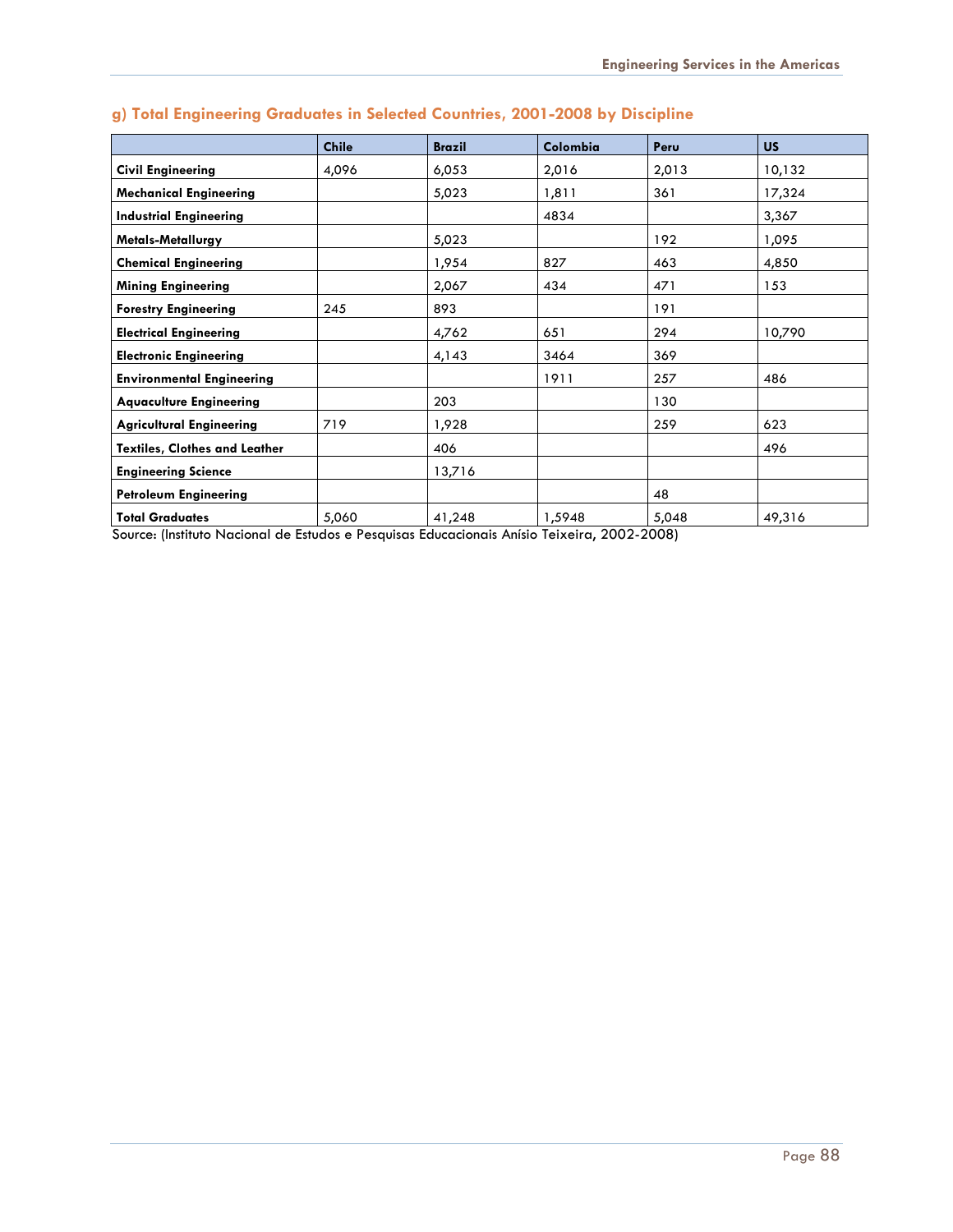## **Appendix 4. Engineering Companies ISO- OHSAS Certifications**

| <b>Certifications</b>                              | <b>Details</b>                                                                                                                                                                                                                                                                                                                                                                                                                                                                                                                                                                                                                                                                                                                                                                                                                                                                                                                                                                                                                                                                                                                                                                                                                                                                                                                                                                                                                                                             |
|----------------------------------------------------|----------------------------------------------------------------------------------------------------------------------------------------------------------------------------------------------------------------------------------------------------------------------------------------------------------------------------------------------------------------------------------------------------------------------------------------------------------------------------------------------------------------------------------------------------------------------------------------------------------------------------------------------------------------------------------------------------------------------------------------------------------------------------------------------------------------------------------------------------------------------------------------------------------------------------------------------------------------------------------------------------------------------------------------------------------------------------------------------------------------------------------------------------------------------------------------------------------------------------------------------------------------------------------------------------------------------------------------------------------------------------------------------------------------------------------------------------------------------------|
| ISO 9001:2000                                      | ISO 9001:2000 specifies requirements for a quality management system where an organization<br>needs to demonstrate its ability to consistently provide product that meets customer and<br>1.<br>applicable regulatory requirements, and<br>Aims to enhance customer satisfaction through the effective application of the system, including<br>2.<br>processes for continual improvement of the system and the assurance of conformity to customer<br>and applicable regulatory requirements.<br>All requirements of this International Standard are generic and are intended to be applicable to all<br>organizations, regardless of type, size and product provided.                                                                                                                                                                                                                                                                                                                                                                                                                                                                                                                                                                                                                                                                                                                                                                                                     |
|                                                    | ISO 9001:2008 specifies requirements for a quality management system where an organization                                                                                                                                                                                                                                                                                                                                                                                                                                                                                                                                                                                                                                                                                                                                                                                                                                                                                                                                                                                                                                                                                                                                                                                                                                                                                                                                                                                 |
| ISO 9001:2008<br>(new version of ISO<br>9001:2000) | needs to demonstrate its ability to consistently provide product that meets customer and<br>applicable statutory and regulatory requirements, and                                                                                                                                                                                                                                                                                                                                                                                                                                                                                                                                                                                                                                                                                                                                                                                                                                                                                                                                                                                                                                                                                                                                                                                                                                                                                                                          |
|                                                    | Aims to enhance customer satisfaction through the effective application of the system, including<br>processes for continual improvement of the system and the assurance of conformity to customer<br>and applicable statutory and regulatory requirements.<br>All requirements of ISO 9001:2008 are generic and are intended to be applicable to all organizations,<br>regardless of type, size and product provided.<br>Where any requirement(s) of ISO 9001:2008 cannot be applied due to the nature of an organization<br>and its product, this can be considered for exclusion.<br>Where exclusions are made, claims of conformity to ISO 9001:2008 are not acceptable unless these<br>exclusions are limited to requirements within Clause 7, and such exclusions do not affect the organization's                                                                                                                                                                                                                                                                                                                                                                                                                                                                                                                                                                                                                                                                    |
|                                                    | ability, or responsibility, to provide product that meets customer and applicable statutory and regulatory<br>requirements.                                                                                                                                                                                                                                                                                                                                                                                                                                                                                                                                                                                                                                                                                                                                                                                                                                                                                                                                                                                                                                                                                                                                                                                                                                                                                                                                                |
| <b>ISO 9002</b>                                    | Quality systems -- Model for quality assurance in production, installation and servicing.                                                                                                                                                                                                                                                                                                                                                                                                                                                                                                                                                                                                                                                                                                                                                                                                                                                                                                                                                                                                                                                                                                                                                                                                                                                                                                                                                                                  |
| ISO/IEC 17025:2005                                 | ISO/IEC 17025:2005 specifies the general requirements for the competence to carry out tests and/or<br>calibrations, including sampling. It covers testing and calibration performed using standard methods, non-<br>standard methods, and laboratory-developed methods. It is applicable to all organizations performing<br>tests and/or calibrations. These include, for example, first-, second- and third-party laboratories, and<br>laboratories where testing and/or calibration forms part of inspection and product certification.<br>ISO/IEC 17025:2005 is applicable to all laboratories regardless of the number of personnel or the<br>extent of the scope of testing and/or calibration activities. When a laboratory does not undertake one or<br>more of the activities covered by ISO/IEC 17025:2005, such as sampling and the design/development of<br>new methods, the requirements of those clauses do not apply.<br>ISO/IEC 17025:2005 is for use by laboratories in developing their management system for quality,<br>administrative and technical operations. Laboratory customers, regulatory authorities and accreditation<br>bodies may also use it in confirming or recognizing the competence of laboratories. ISO/IEC 17025:2005<br>is not intended to be used as the basis for certification of laboratories.<br>Compliance with regulatory and safety requirements on the operation of laboratories is not covered by<br>ISO/IEC 17025:2005. |
| ISO/IEC 27001:2005                                 | ISO/IEC 27001:2005 covers all types of organizations (e.g. commercial enterprises, government<br>agencies, not-for profit organizations). ISO/IEC 27001:2005 specifies the requirements for establishing,<br>implementing, operating, monitoring, reviewing, maintaining and improving a documented Information<br>Security Management System within the context of the organization's overall business risks. It specifies<br>requirements for the implementation of security controls customized to the needs of individual<br>organizations or parts thereof.<br>ISO/IEC 27001:2005 is designed to ensure the selection of adequate and proportionate security controls<br>that protect information assets and give confidence to interested parties.                                                                                                                                                                                                                                                                                                                                                                                                                                                                                                                                                                                                                                                                                                                   |
| ISO/IEC 12207:2008                                 | ISO/IEC 12207:2008 establishes a common framework for software life cycle processes, with well-<br>defined terminology, that can be referenced by the software industry. It contains processes, activities, and<br>tasks that are to be applied during the acquisition of a software product or service and during the supply,<br>development, operation, maintenance and disposal of software products. Software includes the software<br>portion of firmware.<br>ISO/IEC 12207:2008 applies to the acquisition of systems and software products and services, to the<br>supply, development, operation, maintenance, and disposal of software products and the software<br>portion of a system, whether performed internally or externally to an organization. Those aspects of<br>system definition needed to provide the context for software products and services are included.<br>ISO/IEC 12207:2008 also provides a process that can be employed for defining, controlling, and<br>improving software life cycle processes.<br>The processes, activities and tasks of ISO/IEC 12207:2008 - either alone or in conjunction with ISO/IEC<br>15288 - may also be applied during the acquisition of a system that contains software.                                                                                                                                                                                                                                   |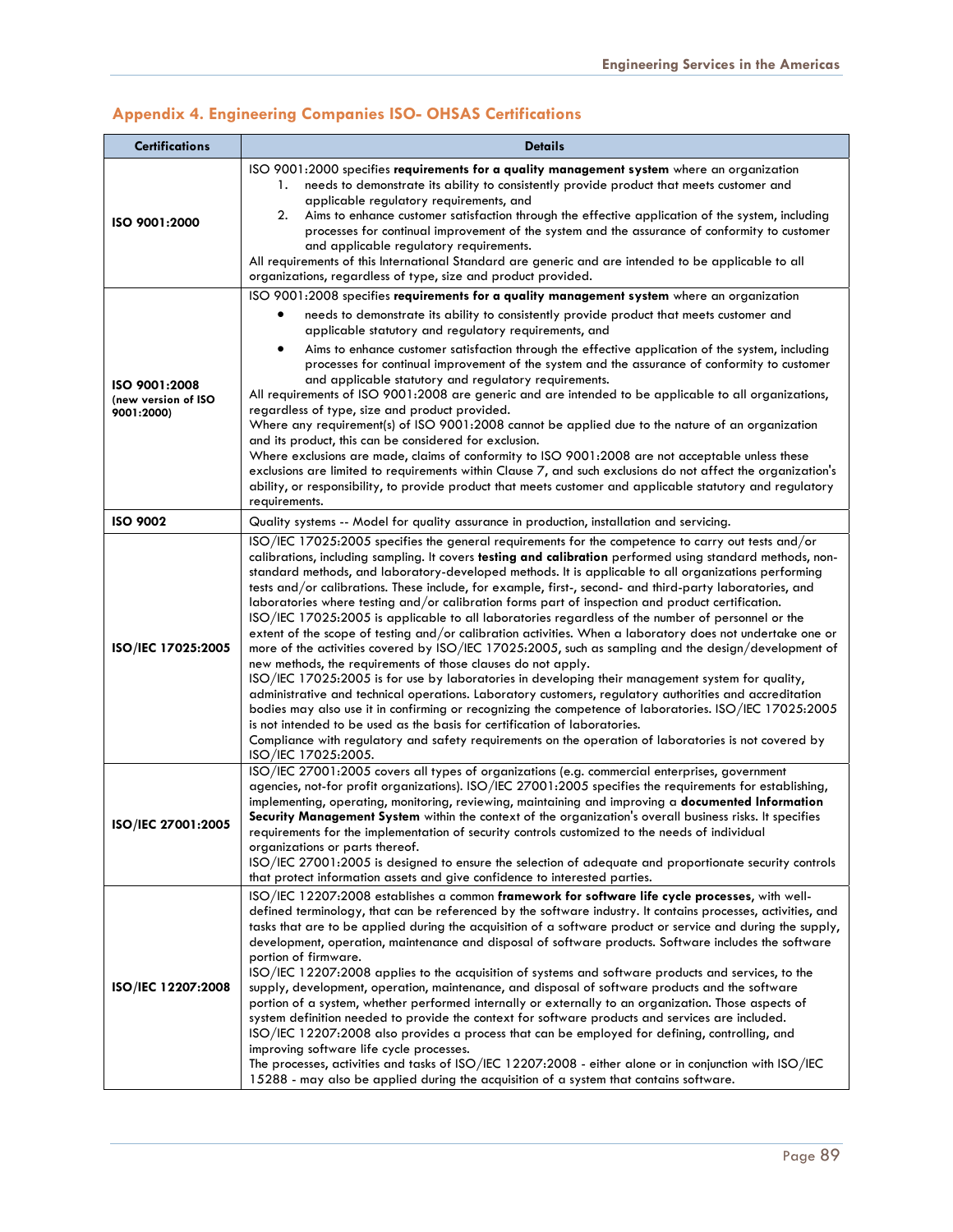| <b>ISO 14001</b>                                | ISO 14001 is the world's most recognized framework for environmental management systems (EMS) -<br>implemented from Argentina to Zimbabwe - that helps organizations both to manage better the impact<br>of their activities on the environment and to demonstrate sound environmental management.<br>ISO 14001 has been adopted as a national standard by more than half of the 160 national members of<br>ISO and its use is encouraged by governments around the world. Although certification of conformity to<br>the standard is not a requirement of ISO 14001, at the end of 2007, at least 154 572 certificates had<br>been issued in 148 countries and economies.<br>Other environmental management tools developed by ISO/TC 207 include: ISO 14004, which<br>complements ISO 14001 by providing additional guidance and useful explanations.<br>The very first two standards, ISO 14001:2004 and ISO 14004:2004 deal with environmental<br>management systems (EMS). ISO 14001:2004 provides the requirements for an EMS and ISO<br>14004:2004 gives general EMS guidelines and its implementation, and discusses principal issues involved.                                                                                                                                                                                                                                                                                                                                                                                                                                                                                                                                                                                                                                                                                                                                                                                                                                                                                                                                                                                                              |  |  |  |  |
|-------------------------------------------------|----------------------------------------------------------------------------------------------------------------------------------------------------------------------------------------------------------------------------------------------------------------------------------------------------------------------------------------------------------------------------------------------------------------------------------------------------------------------------------------------------------------------------------------------------------------------------------------------------------------------------------------------------------------------------------------------------------------------------------------------------------------------------------------------------------------------------------------------------------------------------------------------------------------------------------------------------------------------------------------------------------------------------------------------------------------------------------------------------------------------------------------------------------------------------------------------------------------------------------------------------------------------------------------------------------------------------------------------------------------------------------------------------------------------------------------------------------------------------------------------------------------------------------------------------------------------------------------------------------------------------------------------------------------------------------------------------------------------------------------------------------------------------------------------------------------------------------------------------------------------------------------------------------------------------------------------------------------------------------------------------------------------------------------------------------------------------------------------------------------------------------------------------------------------|--|--|--|--|
| ISO 14001:2004<br>(new version of ISO<br>14001) | ISO 14001:2004 specifies requirements for an environmental management system to enable an<br>organization to develop and implement a policy and objectives which take into account legal<br>requirements and other requirements to which the organization subscribes, and information about<br>significant environmental aspects. It applies to those environmental aspects that the organization identifies<br>as those which it can control and those which it can influence. It does not itself state specific environmental<br>performance criteria.<br>ISO 14001:2004 is applicable to any organization that wishes to establish, implement, maintain and<br>improve an environmental management system, to assure itself of conformity with its stated environmental<br>policy, and to demonstrate conformity with ISO 14001:2004 by<br>a) making a self-determination and self-declaration, or<br>b) seeking confirmation of its conformance by parties having an interest in the organization, such as<br>customers, or<br>c) seeking confirmation of its self-declaration by a party external to the organization, or<br>d) Seeking certification/registration of its environmental management system by an external organization.<br>All the requirements in ISO 14001:2004 are intended to be incorporated into any environmental<br>management system. The extent of the application will depend on factors such as the environmental policy<br>of the organization, the nature of its activities, products and services and the location where and the<br>conditions in which it functions.<br>ISO 14001:2004 also provides, in Annex A, informative guidance on its use.<br>An EMS meeting the requirements of ISO 14001:2004 is a management tool enabling an organization of<br>any size or type to:<br>identify and control the <b>environmental impact</b> of its activities, products or services, and to<br><b>improve</b> its environmental performance continually, and to<br>Implement a <b>systematic approach</b> to setting environmental objectives and targets, to achieving<br>these and to demonstrating that they have been achieved. |  |  |  |  |
| ISO 7731:2003                                   | ISO 7731:2003 specifies the physical principles of design, ergonomic requirements and the<br>corresponding test methods for danger signals for public and work areas in the signal reception area<br>and gives guidelines for the design of the signals. It may also be applied to other appropriate situations.<br>ISO 7731:2003 does not apply to verbal danger warnings (e.g. shouts, loudspeaker announcements). ISO<br>9921 covers verbal danger signals.<br>Special regulations such as those for a public disaster and public transport are not affected by this<br>International Standard.                                                                                                                                                                                                                                                                                                                                                                                                                                                                                                                                                                                                                                                                                                                                                                                                                                                                                                                                                                                                                                                                                                                                                                                                                                                                                                                                                                                                                                                                                                                                                                   |  |  |  |  |
| <b>OHSAS 18001</b>                              | OHSAS 18001 is an Occupation Health and Safety Assessment Series for health and safety<br>management systems. It is intended to help organizations to control occupational health and safety risks. It<br>was developed in response to widespread demand for a recognized standard against which to be<br>certified and assessed.                                                                                                                                                                                                                                                                                                                                                                                                                                                                                                                                                                                                                                                                                                                                                                                                                                                                                                                                                                                                                                                                                                                                                                                                                                                                                                                                                                                                                                                                                                                                                                                                                                                                                                                                                                                                                                    |  |  |  |  |

Source: CGGC based on (ISO, 2009, 2010a, 2010b, 2010c; OHSAS 18001 Occupational Health & Safety Zone, 2007).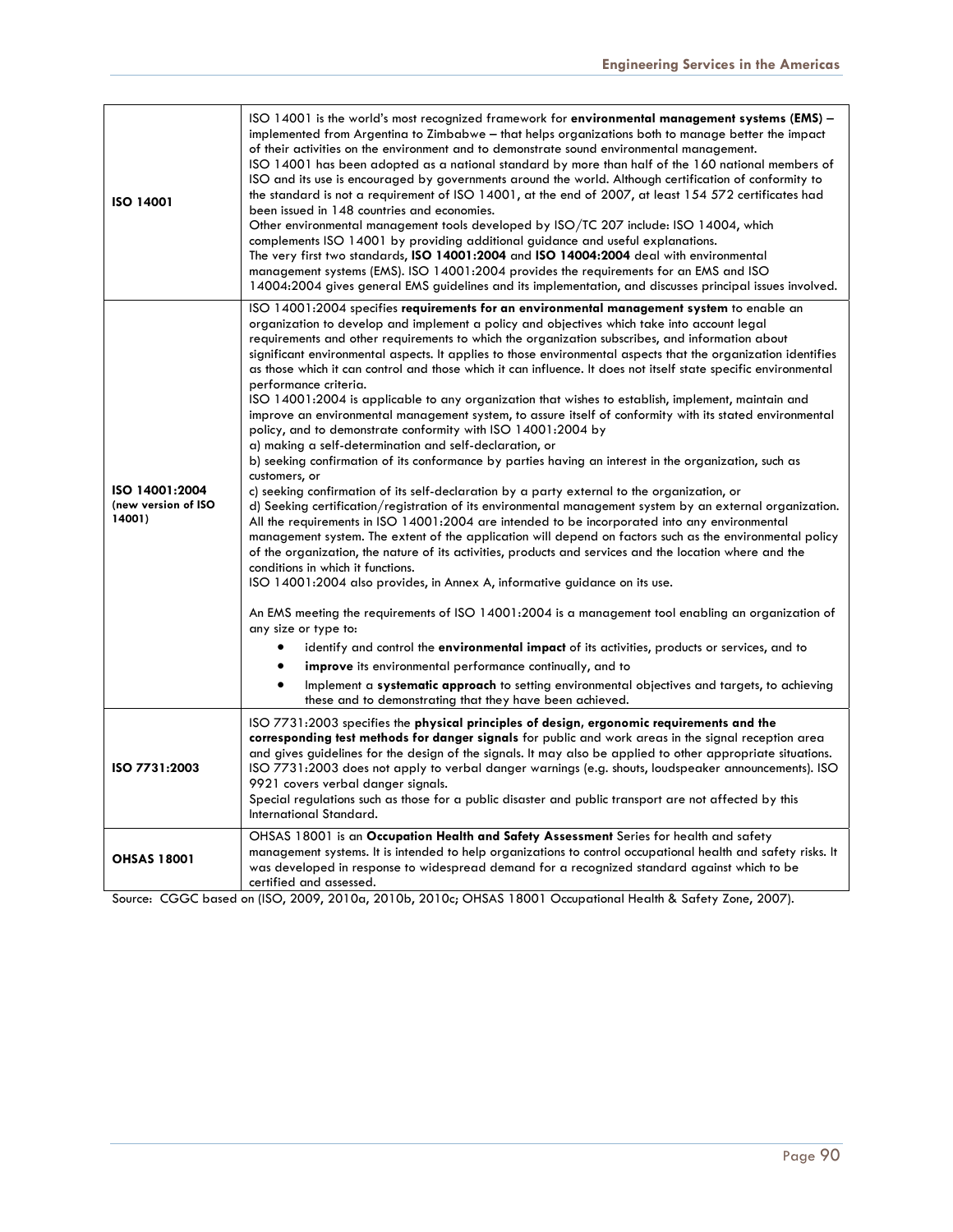## **Appendix 5. Major Engineering Certifications**

| <b>Institutes</b>                                                                                                   | <b>Certifications</b>                                                                                                                                                                                                                                                                                                                                                                                                                                              | <b>Details</b>                                                                                                                                                                                                                                                                                                                                                                                                                 |
|---------------------------------------------------------------------------------------------------------------------|--------------------------------------------------------------------------------------------------------------------------------------------------------------------------------------------------------------------------------------------------------------------------------------------------------------------------------------------------------------------------------------------------------------------------------------------------------------------|--------------------------------------------------------------------------------------------------------------------------------------------------------------------------------------------------------------------------------------------------------------------------------------------------------------------------------------------------------------------------------------------------------------------------------|
|                                                                                                                     | Certified Associates in Project<br>Management (CAPM®)                                                                                                                                                                                                                                                                                                                                                                                                              | - Understand the processes and terminology and have a fundamental<br>knowledge of the PMBOK® Guide<br>- Demonstrate knowledge of project management practices<br>- Contribute to project team as a Subject Matter Expert                                                                                                                                                                                                       |
|                                                                                                                     | <b>Project Management Professionals</b><br>$(PMP^{\circledR})$                                                                                                                                                                                                                                                                                                                                                                                                     | - Are responsible for all aspects of the project for the life of the project<br>- Lead and direct cross-functional teams to deliver projects<br>- Demonstrate sufficient knowledge and experience to apply a<br>methodology to projects                                                                                                                                                                                        |
| <b>Project Management</b><br>Institute (PMI)<br>http://www.pmi.org/Pages<br>/default.aspx                           | Program Management Professionals<br>$(PgMP)$ <sup>®</sup>                                                                                                                                                                                                                                                                                                                                                                                                          | - Are responsible for achieving an organizational objective by<br>overseeing a program that consists of multiple projects.<br>- Define and initiate projects and assign project managers to manage<br>cost, schedule and performance.<br>- Maintain alignment of program scope with strategic business<br>objectives.                                                                                                          |
|                                                                                                                     | PMI Risk Management Professional<br>(PMI-RMPSM)                                                                                                                                                                                                                                                                                                                                                                                                                    | - Responsible for identifying project risks and preparing mitigation<br>plans.<br>- Supports project management and the team as a contributing member.<br>- Minimum of three years of project risk management experience.                                                                                                                                                                                                      |
|                                                                                                                     | PMI Scheduling Professional (PMI-<br>SP <sub>SM</sub>                                                                                                                                                                                                                                                                                                                                                                                                              | - Responsible for creating and maintaining the project schedule.<br>- Supports project management and the team as a contributing member.<br>Minimum of three years of project scheduling experience.                                                                                                                                                                                                                           |
| <b>American Society for</b><br><b>Quality (ASQ)</b><br>$\frac{http://www.asq.org/}{$                                | - Manager of<br>Quality/Organizational Excellence -<br>CMQ/OE - Pharmaceutical GMP<br><b>Professional - CPGP</b><br>- Quality Auditor - CQA<br>- Quality Engineer - CQE<br>- Quality Improvement Associate -<br><b>CQIA</b><br>- Quality Inspector - CQI<br>- Quality Process Analyst - CQPA<br>- Quality Technician - CQT<br>- Reliability Engineer - CRE<br>- Six Sigma Black Belt- CSSBB<br>- Six Sigma Green Belt- CSSGB<br>- Software Quality Engineer - CSQE |                                                                                                                                                                                                                                                                                                                                                                                                                                |
| <b>Society of Manufacturing</b><br><b>Engineering (SME)</b><br>http://www.sme.org                                   | - Certified Manufacturing<br>Technologist (CMfgT) Certification<br>- Certified Manufacturing<br>Engineering (CMfgE) Certification<br>- Lean Certification<br>- Six Sigma Certification                                                                                                                                                                                                                                                                             | SME is the world's leading professional society advancing manufacturing<br>knowledge and influencing more than half a million manufacturing<br>practitioners annually.                                                                                                                                                                                                                                                         |
| <b>National Institute for</b><br><b>Certification in</b><br><b>Engineering Technologies</b><br>http://www.nicet.org | Civil Engineering Technology<br>Certitication<br><b>Electrical and Mechanical Systems</b><br><b>Engineering Technology Certification</b>                                                                                                                                                                                                                                                                                                                           | The National Institute for Certification in Engineering Technologies<br>(NICET) is an organization that was established in 1961 to create a<br>recognized certification for engineering technicians and technologist<br>within the United States.                                                                                                                                                                              |
| <b>Engineering Management</b><br><b>Certification International</b><br>http://www.engineeringcert<br>ification.org/ | <b>Engineering Management</b><br><b>Certification EMCI</b>                                                                                                                                                                                                                                                                                                                                                                                                         | Engineering Management Certification International is a certification<br>program based on the EMCI™ Body of Knowledge (EMC-BOK™) in<br>order to establish global standards in engineering management.<br>Engineering Management Certification International, is a certification<br>program that both facilitates and maintains competence in engineering<br>management among qualified engineers, scientists and technologists |
| <b>American Society of</b><br><b>Mechanical Engineers</b><br>(ASME)<br>http://www.asme.org                          | - Y14.5 Geometric Dimensioning and<br><b>Tolerancing Professional Certification</b><br>- PE and FE Exam Review Information<br>and Products                                                                                                                                                                                                                                                                                                                         | Founded in 1880, it is a not-for-profit professional organization that<br>enables collaboration, knowledge sharing and skill development across<br>all engineering disciplines, while promoting the vital role of the engineer<br>in society.                                                                                                                                                                                  |

Source: CGGC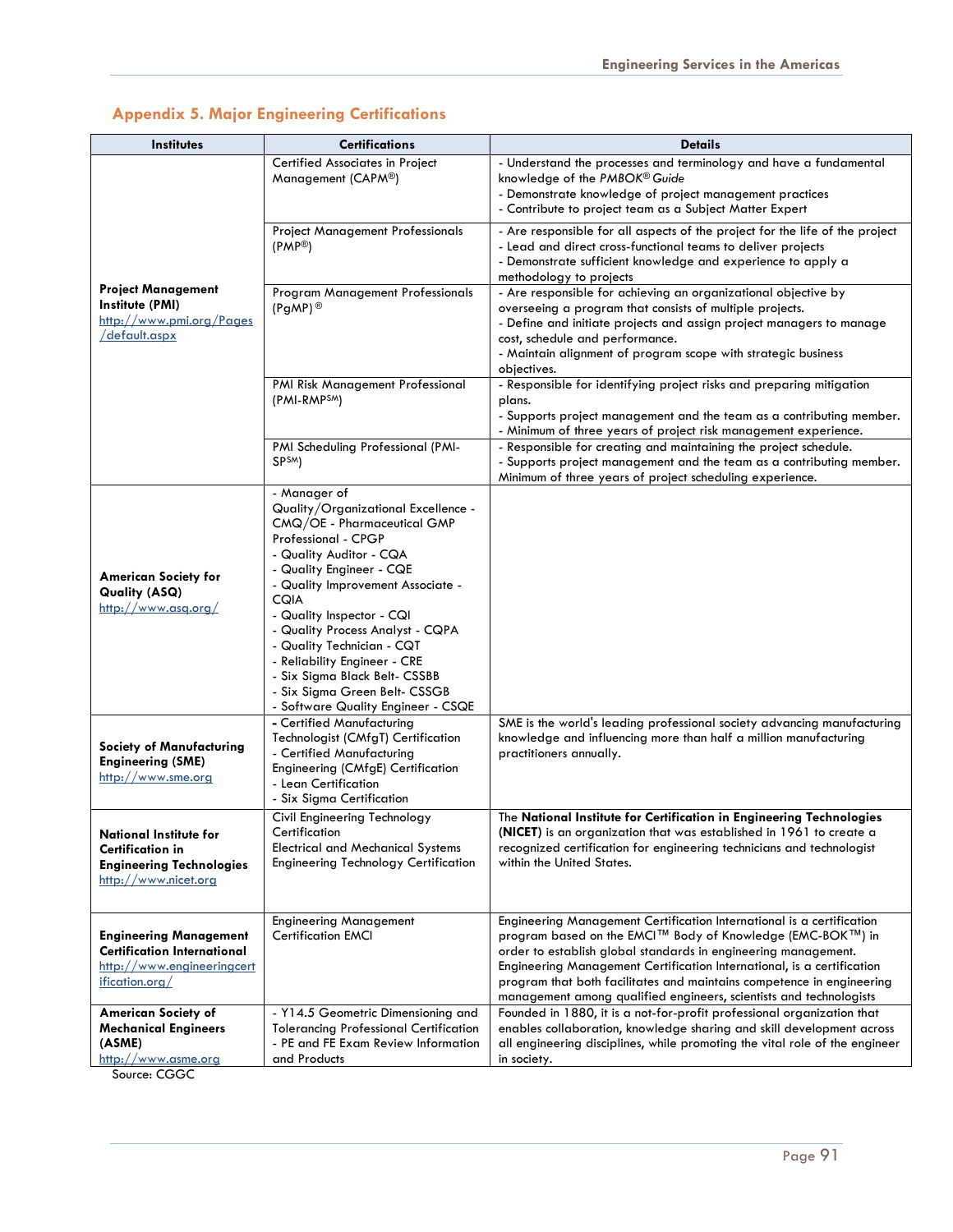| <b>International Industry Associations</b>                                                                           | <b>Details</b>                                                                                                                                                                                                                                                                                                                                                                                                                                                         |
|----------------------------------------------------------------------------------------------------------------------|------------------------------------------------------------------------------------------------------------------------------------------------------------------------------------------------------------------------------------------------------------------------------------------------------------------------------------------------------------------------------------------------------------------------------------------------------------------------|
| <b>American Society of Civil Engineers</b><br>http://www.asce.org/                                                   | Founded in 1852, ASCE represents more than 147,000 members of the civil<br>engineering profession worldwide, and is America's oldest national engineering<br>society.                                                                                                                                                                                                                                                                                                  |
| <b>IEEE (The Institute of Electrical and Electronics</b><br>Engineers)<br>http://www.ieee.org/index.html             | IEEE is the world's largest professional association advancing innovation and<br>technological excellence for the benefit of humanity.                                                                                                                                                                                                                                                                                                                                 |
| <b>Institute of Industrial Engineers</b><br>http://www.iienet2.org/Default.aspx                                      | Founded in 1948, IIE is the world's largest professional society dedicated solely to<br>the support of the industrial engineering profession and individuals involved with<br>improving quality and productivity.                                                                                                                                                                                                                                                      |
| <b>Society of Manufacturing Engineering (SME)</b><br>http://www.sme.org/cgi-bin/getsmepg.pl?/new-<br>sme.html&&&SME& | SME is the world's leading professional society advancing manufacturing knowledge<br>and influencing more than half a million manufacturing practitioners annually.                                                                                                                                                                                                                                                                                                    |
| <b>American Institute of Chemical Engineers</b><br>http://www.aiche.org/                                             | AIChE is the world's leading organization for chemical engineering professionals,<br>with over 40,000 members from over 90 countries.<br>Conference, publication, education, training, government and industry information.                                                                                                                                                                                                                                            |
| The Association of Energy Engineers (AEE)<br>http://www.aeecenter.org/i4a/pages/index.cfm?p<br>$q$ ageid= $1$        | AEE is a nonprofit professional society of over 11,000 members in 78 countries. The<br>mission of AEE is "to promote the scientific and educational interests of those<br>engaged in the energy industry and to foster action for Sustainable Development."                                                                                                                                                                                                            |
| The American Society of Mechanical Engineers<br>(ASME)<br>http://www.asme.org/                                       | Founded in 1880, ASME is a not-for-profit professional organization that enables<br>collaboration, knowledge sharing and skill development across all engineering<br>disciplines, while promoting the vital role of the engineer in society.                                                                                                                                                                                                                           |
| The Society of Automotive Engineers (SAE)<br>http://www.sae.org/                                                     | SAE International (SAE), formerly the Society of Automotive Engineers, is a<br>professional organization for mobility engineering professionals in the aerospace,<br>automotive, and commercial vehicle industries.                                                                                                                                                                                                                                                    |
| <b>Latin American Associations</b>                                                                                   | <b>Details</b>                                                                                                                                                                                                                                                                                                                                                                                                                                                         |
| Asociación de Empresas Consultoras de<br>Ingenieria de Chile (AIC)<br>www.aic.cl                                     | AIC is a nonprofit trade association that brings together engineering sector<br>companies in Chile. The association works to promote the field of consulting<br>engineering, fostering research and developing new markets both domestically and<br>abroad,                                                                                                                                                                                                            |
| Colegio de Ingenieros de Peru (CIP)<br>www.cip.org.pe                                                                | CIP is a nonprofit professional society that represents engineers from all fields in<br>Peru. The organization represents approximately 80% of engineers in the country.                                                                                                                                                                                                                                                                                               |
| Camera Colombiana de Infraestructura de<br>Colombia (CCI)<br>www.infraestructura.org.co                              | CCI was created in 2003 through the fusion of a number of traditional professional<br>associations in Colombia in the engineering and construction sector. These include<br>the Asociación Colombiana de Ingenieros Constructores (ACIC), la Asociación<br>Colombiana de Empresas de Ingeniería y Consultoría (AICO), la Asociación de<br>Consultores de Colombia (ASCOL) and la Asociación Colombiana de<br>Concesionarios de Infraestructura y Servicios (CONCESIA). |
| Associação Brasileira de Consultoras de                                                                              | ABCE was founded in 1966 and comprises the most important engineering services                                                                                                                                                                                                                                                                                                                                                                                         |

Brazilian engineering.

## **Appendix 6. International Engineering Industry Associations**

[http://www.abceconsultoria.org.br](http://www.abceconsultoria.org.br/) Source: CGGC

**Engenharia** 

companies in Brazil. ABCE objective is to promote and create an strategy to the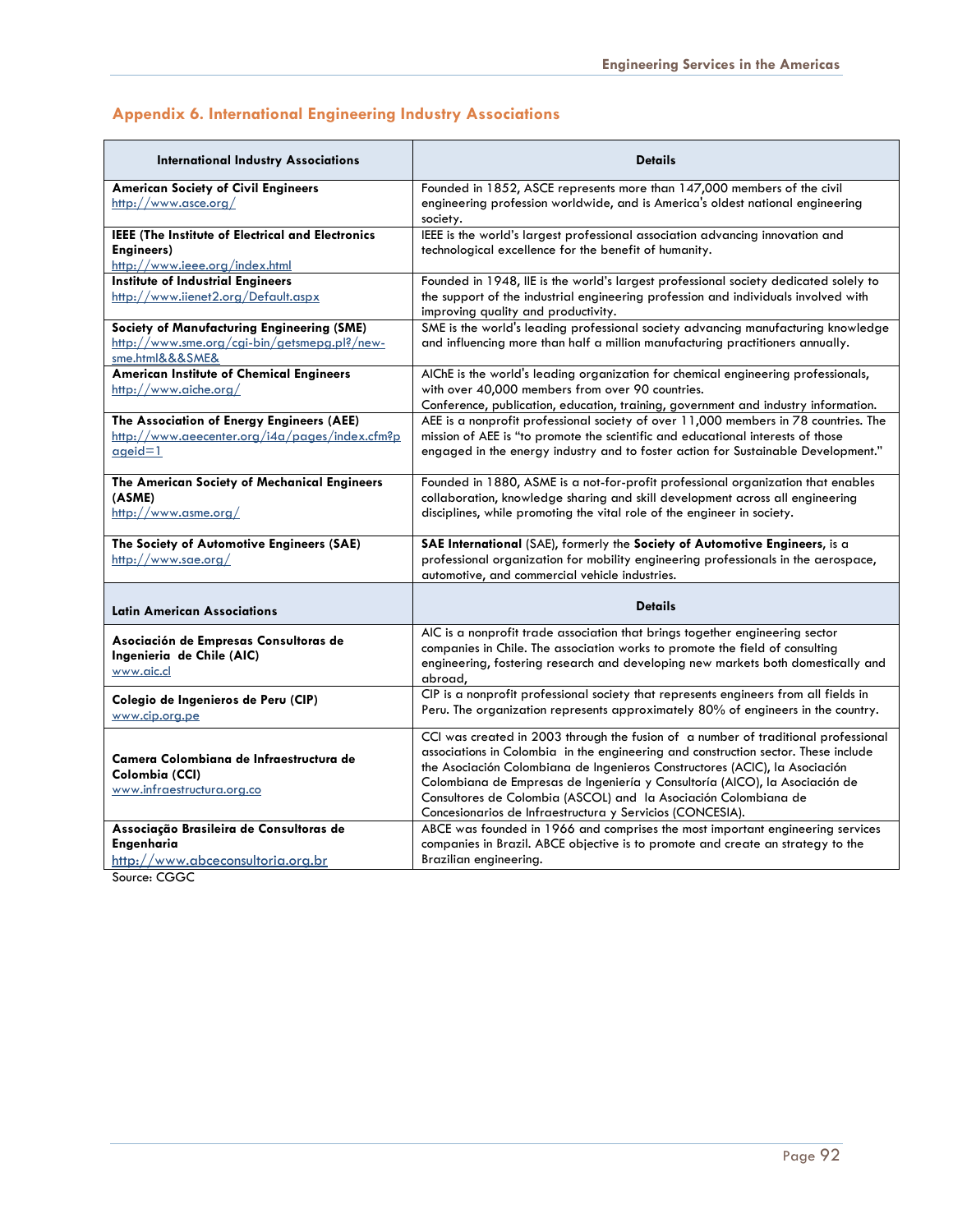### **Bibliography**

ABET Inc. (2008). ABET Annual Report – 2008. [http://www.acatkzn.co.za/ABET\\_Annual\\_Report\\_2008.pdf](http://www.acatkzn.co.za/ABET_Annual_Report_2008.pdf). --- (2010). Download Forms and Criteria, Available from [http://www.abet.org/forms.shtml#Applicable\\_to\\_All\\_Programs\\_.](http://www.abet.org/forms.shtml#Applicable_to_All_Programs_) April 21. Abrew, Nicolas. (2010). Odebrecht busca socios para pujar por más obras*. La Republica*. 29 June 2010 Retrieved June 1, 2010, from [http://www.larepublica.com.co/archivos/ACTUALIDADECONOMICA/2009-12-17/odebrecht-busca](http://www.larepublica.com.co/archivos/ACTUALIDADECONOMICA/2009-12-17/odebrecht-busca-socios-para-pujar-por-mas-obras_89693.php)[socios-para-pujar-por-mas-obras\\_89693.php.](http://www.larepublica.com.co/archivos/ACTUALIDADECONOMICA/2009-12-17/odebrecht-busca-socios-para-pujar-por-mas-obras_89693.php) ACOFI Colombia (2008). Portal de la Asociación Colombiana de Facultades de Ingeniería ACOFI, Colombia., from<http://www.acofi.edu.co/portal/index.php>. April 14. América Economía (2009). Especial Universidades. Retrieved April 10, 2010, from <http://rankings.americaeconomia.com/pregrado-chile/> --- (2010a). Ingenieros chilenos destacan resistencia de carreteras y edificios. Retrieved April 10, 2010, from [http://www.americaeconomia.com/notas/ingenieros-chilenos-destacan-resistencia-de](http://www.americaeconomia.com/notas/ingenieros-chilenos-destacan-resistencia-de-carreteras-y-edificios)[carreteras-y-edificios](http://www.americaeconomia.com/notas/ingenieros-chilenos-destacan-resistencia-de-carreteras-y-edificios) ---. (2010b, January 2010). La fórmula de Graña y Montero para crecer en tiempos de crisis. *América Economia*. ---. (2010c, April 13, 2010). Los principales proyectos de América Latina. International Edition. from<http://www.americaeconomia.com/notas/los-principales-proyectos-de-america-latina>. American Society of Civil Engineers (ASCE) (2010). Report Card for America's Infrastructure. from <http://www.infrastructurereportcard.org/>. April 20. ApexBrasil (2010). Why Brazil? . Retrieved April 9, 2010, from [http://www.apexbrasil.com.br/portal\\_apex/publicacao/engine.wsp?tmp.area=44&44](http://www.apexbrasil.com.br/portal_apex/publicacao/engine.wsp?tmp.area=44&44). April 9. Arze, Elias. (2009). Chile Interview Series: Ara Worley Parsons S.A. Personal communication with K. Fernandez-Stark & G. Gereffi. January 27. Asociación de Empresas Consultoras de Ingenieria de Chile. (2010). Cifras de Exportación. Retrieved April 1,, 2010, from [http://www.aic.cl/?page\\_id=1378&lang=es.](http://www.aic.cl/?page_id=1378&lang=es) Banco Central de Reserva del Perú (2010). Cuadros Anuales Históricos - Exportaciones por grupo de productos desde 1950 (Millones de US\$). from [http://www.bcrp.gob.pe/estadisticas/cuadros-anuales](http://www.bcrp.gob.pe/estadisticas/cuadros-anuales-historicos.html)[historicos.html.](http://www.bcrp.gob.pe/estadisticas/cuadros-anuales-historicos.html) April 15. Bechtel. (2008). Around the Clock, Around the World: Bechtel. [http://www.bechtel.com/assets/files/Briefs\\_PDFs/BechtelOnSite/BOS\\_24-7\\_Dec08.pdf.](http://www.bechtel.com/assets/files/Briefs_PDFs/BechtelOnSite/BOS_24-7_Dec08.pdf) ---. (2010). About Bechtel. Retrieved June 29, 2010, from [http://www.bechtel.com/about\\_bechtel.html.](http://www.bechtel.com/about_bechtel.html) BP. (2009). BP Statistical Review of World EnergyJune 2009. London BP. [www.bp.com/statisticalreview.](http://www.bp.com/statisticalreview) Brunner, José Joaquín and Daniel Uribe. (2007). Mercados Universitarios: Los Nuevos Escenarios de la Educación Superior. Bureau of Economic Analysis (BEA) (2009). Economic Slowdown Widespread Among States in 2008. from [http://www.bea.gov/newsreleases/regional/gdp\\_state/gsp\\_newsrelease.htm](http://www.bea.gov/newsreleases/regional/gdp_state/gsp_newsrelease.htm). April 20. Bureau of Labor Statistics, U.S. Department of Labor, ,. (2009). Occupational Outlook Handbook, 2010-11 Edition, Engineers. Retrieved March 22, 2010, from <http://www.bls.gov/oco/ocos027.htm> Business Monitor International. (2009). Peru Business Forecast Report: Business Monitor International. December 2009. ---. (2010). Colombia Oil & Gas Report Q2 2010. February 2010. Business Monitor International Ltd. (2010a). Brazil Infrastructure Report Q2 2010. Business Monitor International Ltd. . (2010). Brazil Mining Report Q1 2010. Business Monitor International Ltd. (2010b). Peru Oil & Gas Report. ---. (2010c). United States oil & Gas Report. Carter, Simon. (2010). Engineering Services Interview Series:WorleyParsons Regional Director, Latin America / Caribbean. Personal communication with P. Bamber & K. Fernandez-Stark. March 31.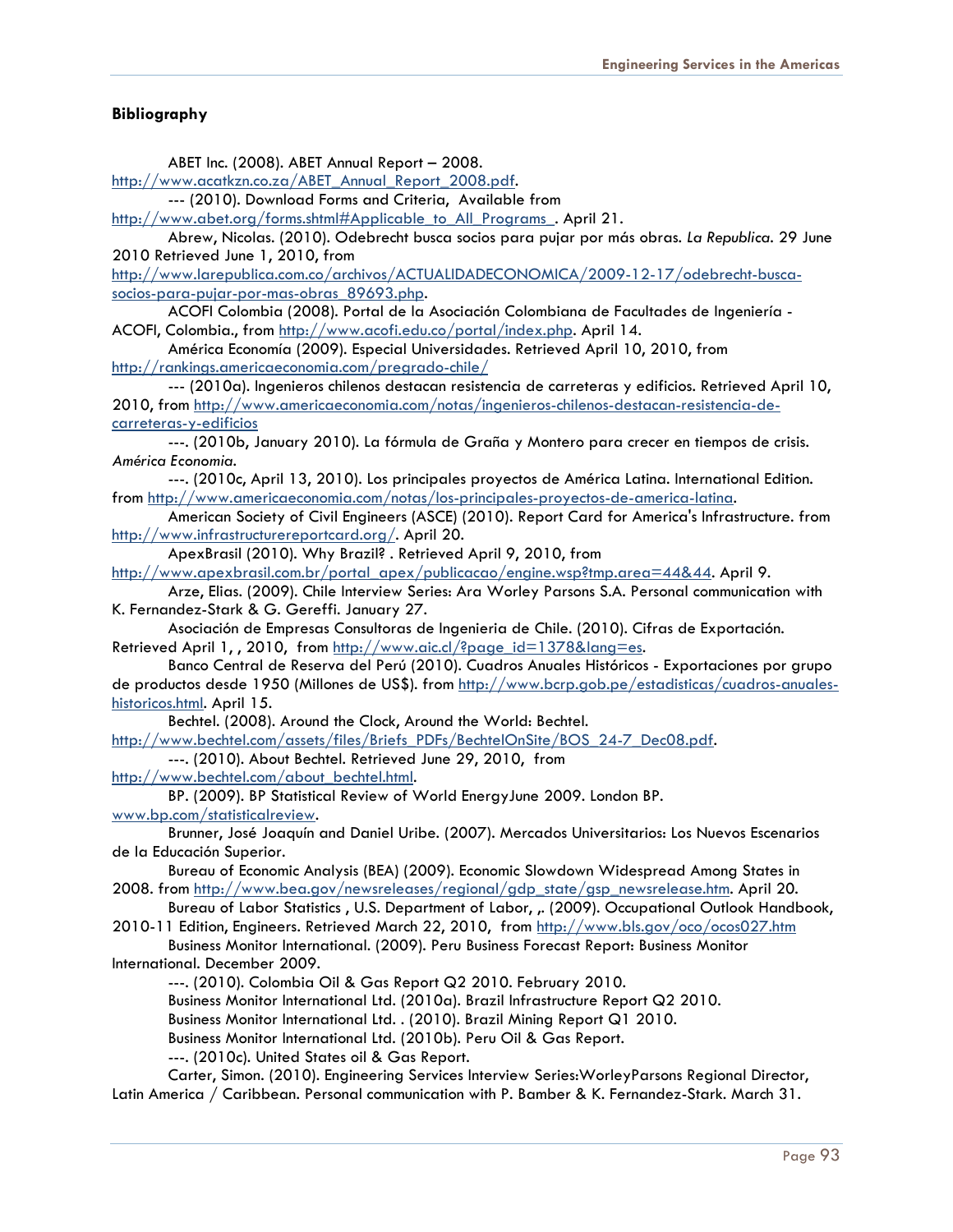Colegio de Ingenieros de Chile A.G. (2008). Autorizacion Ejercicio Profesional Temporal Para Ingenieros y Tecnicos Titulados en el Extranjero. from

[http://www.ingenieros.cl/index.php?option=com\\_content&task=view&id=61&Itemid=139.](http://www.ingenieros.cl/index.php?option=com_content&task=view&id=61&Itemid=139) April 20. Colegio de Ingenieros del Perú. (2010). Ingenieros colegiados al 1 de enero del 2009, Por

capítulos y sedes Lima, Peru: Colegio de Ingenieros del Perú. 2009. [http://www.cip.org.pe/publicaciones/estadisticas.](http://www.cip.org.pe/publicaciones/estadisticas)

Comisión de Educación. (2005). Estudio sobre la inserción laboral de los ingenieros civiles en Chile. Santiago, Chile: Instituto de Ingenieros de Chile. September 2005.

Consejo Profesional Nacional de Ingeniería COPNIA (2010). Bienvenidos al Consejo Profesional Nacional de Ingeniería. from <http://www.copnia.gov.co/>. February 10.

Cooper, Mike. (2010). Indian Thirst for Colombian Coal May Continue. Retrieved March 20, 2010, from Plattsfrom

Cox, Michael. (2010). An Order of Prosperity, to Go*. The New York TImes*. February 17, 2010 Retrieved February 20, 2010, from [http://www.nytimes.com/2010/02/17/opinion/17cox.html.](http://www.nytimes.com/2010/02/17/opinion/17cox.html)

DANE. (2010). *Colombia, exportaciones por sector económico, según CIIU Rev.3 1996/2010 (Febrero)*. Retrieved April 20, 2010, from

[http://www.dane.gov.co/daneweb\\_V09/index.php?option=com\\_content&view=article&id=76&Itemid=5](http://www.dane.gov.co/daneweb_V09/index.php?option=com_content&view=article&id=76&Itemid=56) [6](http://www.dane.gov.co/daneweb_V09/index.php?option=com_content&view=article&id=76&Itemid=56).

Datamonitor. (2009a). Brazil Country Analysis Report: Datamonitor.

---. (2009b). Colombia Country Analysis Report: Datamonitor. September 2009.

---. (2009c). Construction & Engineering: Global Industry Guide.

<http://www.marketresearch.com/product/display.asp?productid=2405032>.

Davison, James. (2008). Global Survey of Minerals Industry Universities: Industry Working Group: Anglo American, BHP Billiton, Rio Tinto and Xstrata.

<http://www.mineprofs.org/info/education/Europe/SOMP-05-Education-Europe-Cross.pdf>.

Delgado, Raul J. (2010). Engineering Services Interview Series: Presidente of Asociación Peruana de Consultores. Personal communication with P. Bamber & K. Fernandez-Stark. February 23.

ECLAC. (2008). Foreign Direct Investment in Latin America. Santiago, Chile: ECLAC.

Economist Intelligence Unit. (2008a). People for Growth: The Talent Challenge in Emerging Markets. [http://graphics.eiu.com/upload/SAP\\_talent.pdf](http://graphics.eiu.com/upload/SAP_talent.pdf).

---. (2008b). Talent Wars: The Struggle for Tomorrow's Workforce.

[http://graphics.eiu.com/upload/SAP\\_talent.pdf.](http://graphics.eiu.com/upload/SAP_talent.pdf)

---. (2009). Colombia.

---. (2010a). Brazil: Economist Intelligence Unit. March 2010.

---. (2010b). Peru Country Report. February 2010.

El Comercio. (2010). El Gobierno lanzará un programa preventivo antisísmico en todo el país*. El Comercio*. March 3, 2010 Retrieved March 4, 2010, from

[http://elcomercio.pe/noticia/422464/noticia/444718/alan-garcia-sobre-indulto-crousillat-siento-que](http://elcomercio.pe/noticia/422464/noticia/444718/alan-garcia-sobre-indulto-crousillat-siento-que-he-sido-burlado)[he-sido-burlado.](http://elcomercio.pe/noticia/422464/noticia/444718/alan-garcia-sobre-indulto-crousillat-siento-que-he-sido-burlado)

Emerging Markets Information Service (2010). Brazil: GE to set up R&D centre supporting the development of the pre salt reserves. Retrieved March 31, 2010, from

Emerging Markets Information Service (EMIS). (2010). Brazil: GE to set up R&D centre supporting the development of the pre salt reserves.

Engineering & Mining Journal (E&MJ). (2008). Peruvian Mining Services Boom.

Engineering New-Record (2009). The Top 500 Design Firms Retrieved March 15, 2010, from <http://enr.construction.com/toplists/designfirms/001-100.asp>

ENR.com. (2010). WorleyParsons to Acquire CNEC Engenharia*. ENR.com*. February 3, 2010 from [http://enr.ecnext.com/coms2/article\\_bmco100203WorleyParson.](http://enr.ecnext.com/coms2/article_bmco100203WorleyParson)

Fernandez-Stark, Karina, Penny Bamber and Gary Gereffi. (2010). The Chilean Offshore Services Industry: A Global Value Chain Approach. Durham: Center on Globalization Governance and Competitiveness - Duke University. Commisioned by CORFO.

FGV Centro de Politicas Sociales. (2000). Espelho da Educacao e Renda. Retrieved April 1, 2010, from FGV Centro de Politicas Sociales,from

[http://www.fgv.br/cps/simulador/quali2/educacaoxRenda/educacao\\_renda.htm](http://www.fgv.br/cps/simulador/quali2/educacaoxRenda/educacao_renda.htm).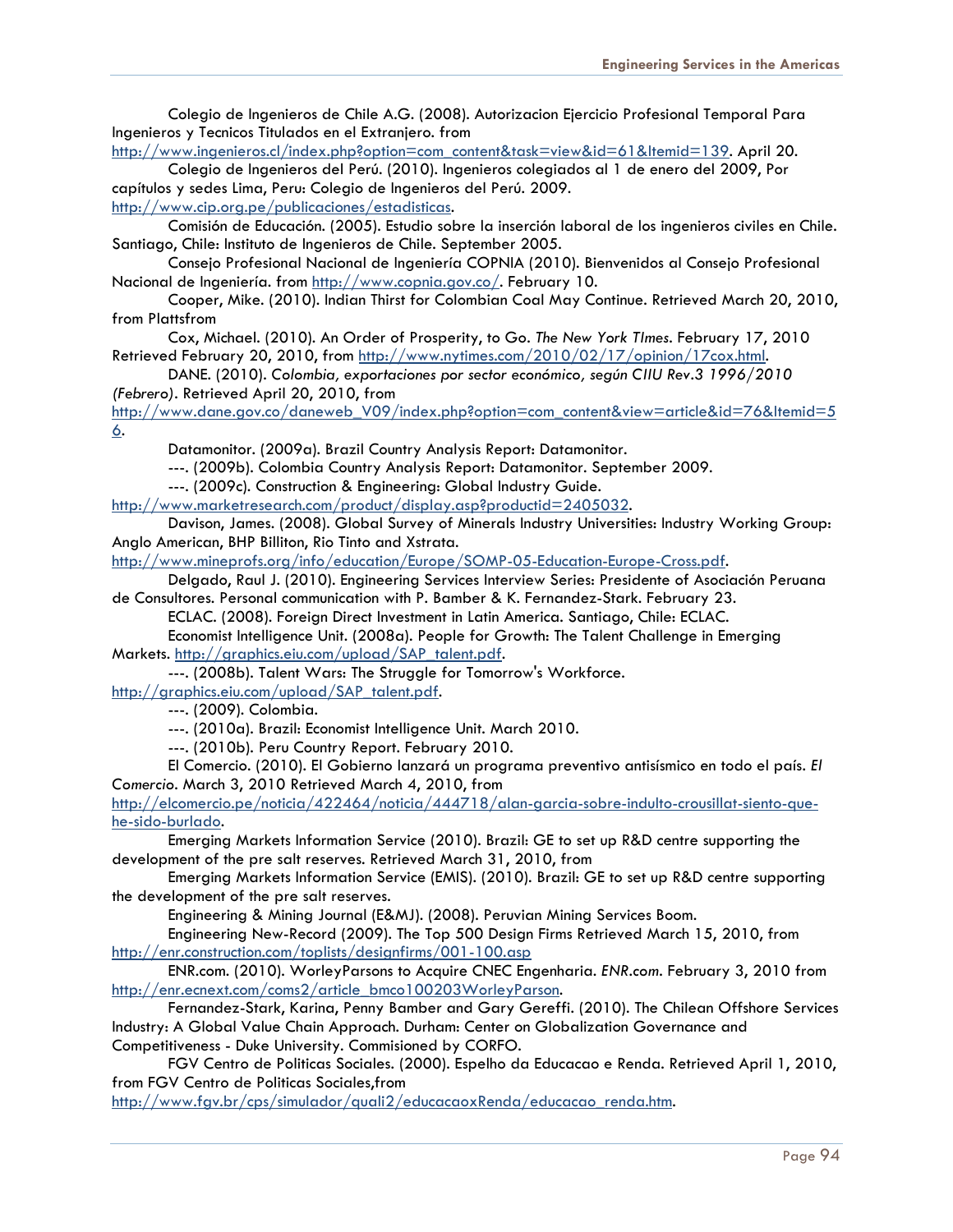Fleury, Afonso. (2010). Engineering Services Interview Series:Departamento de Engenharia de Producao Escola Politecnica da Universidade de Sao Paulo. Personal communication with P. Bamber & K. Fernandez-Stark. February 26.

Floud, Roderick C. (1974). "The Adolescence of American Engineering Competition, 1860-1900." *Economic History Review, Second Series, 27*(1): 57-71.

Fluor. (2010a). Fluor EPCM Services. Retrieved June 29, 201, from

[http://www.fluor.com/pages/default.aspx.](http://www.fluor.com/pages/default.aspx)

---. (2010b). Sakhalin Island. Retrieved April 9 from

[http://www.fluor.com/projects/Pages/ProjectInfoPage.aspx?PrjID=1.](http://www.fluor.com/projects/Pages/ProjectInfoPage.aspx?PrjID=1)

Gallegos, Hector. (2010). Engineering Services Interview Series: UPCA Engineering Faculty. Personal communication with P. Bamber & K. Fernandez-Stark. February 16.

Gereffi, Gary, Vivek Wadhwa, Ben Rissing, and Ryan Ong. (2008). "Getting the Numbers Right: International Engineering Education in the United States, China, and India." *Journal of Engineering Education, 97*(1): 13-25.

Gibbons, Michael. (2009). Engineering by the Numbers. Washington, DC: American Society of Engineering Education. 2009. [http://www.asee.org/publications/profiles/index.cfm.](http://www.asee.org/publications/profiles/index.cfm)

Gobierno de Chile (2010). Presidente Piñera presentó plan de reconstrución, programa de gobierno y financiamiento 2010-2013. Retrieved April 16, 2010, from

[http://www.gobiernodechile.cl/destacados/2010/04/16/presidente-pinera-presento-plan-de](http://www.gobiernodechile.cl/destacados/2010/04/16/presidente-pinera-presento-plan-de-reconstruccion-programa-de-gobierno-y-financiamiento-2010-2013.htm)[reconstruccion-programa-de-gobierno-y-financiamiento-2010-2013.htm](http://www.gobiernodechile.cl/destacados/2010/04/16/presidente-pinera-presento-plan-de-reconstruccion-programa-de-gobierno-y-financiamiento-2010-2013.htm)

Greengard, Samuel. (2009). Road Warriors.

Gurmendi, Alfredo C. (2009a). Brazil Washington, D.C.: U.S. Geological Survey

---. (2009b). Peru. Washington, D.C.: U.S. Geological Survey. April 2009.

Herrin, Dean A. (2002). *America Transformed : Engineering and Technology in the Nineteenth Century*.

Holm-Nielsen, Lauritz B., Kristian Thorn, José Joaquín Brunner, and Jorge Balán. Regional and International Challenges to Higher Education in Latin America. from

[http://admin.hero.ac.uk/sites/international/resources/Regional%20and%20International%20Challenges](http://admin.hero.ac.uk/sites/international/resources/Regional%20and%20International%20Challenges%20in%20Latin%20America(Venezuela).pdf) [%20in%20Latin%20America\(Venezuela\).pdf.](http://admin.hero.ac.uk/sites/international/resources/Regional%20and%20International%20Challenges%20in%20Latin%20America(Venezuela).pdf)

IDC Latin America. (2009). La Industria de Servicios Globales en Chile- Estudio Cluster de Servicios Globales. Santiago: CORFO.

Instituto Nacional de Estudos e Pesquisas Educacionais Anísio Teixeira. (2002-2008). *Sinopses Estatísticas da Educação Superior - Graduação*. Retrieved March 10, 2010, from

<http://www.inep.gov.br/superior/censosuperior/sinopse/default.asp>.

Instituto Superior Tecnológico IDAT (2010). Ing. Amuruz colocó primera piedra de edificio que formará "Torres tecnológicas" de UTP S.A.C., from

Invierta en Colombia. (2009). Mining Sector. Bogota: Invierta en Colombia. May 2009. [http://www.investincolombia.com.co/sectors/manufacturing/mining.html.](http://www.investincolombia.com.co/sectors/manufacturing/mining.html)

---. (2010). Colombia en Cifras. Retrieved 31 March, 2010, from

<http://www.inviertaencolombia.com.co/colombia-en-cifras.html>.

Irwin, Douglas A. (2003). "Explaining America's Surge in Manufactured Exports, 1880-1913." *Review of Economics and Statistics, 85*(2): 364-376.

Isasi, Felipe. (2008). Mining in Peru

[http://www.minem.gob.pe/minem/archivos/file/institucional/publicaciones/presentaciones/exposicion\\_mi](http://www.minem.gob.pe/minem/archivos/file/institucional/publicaciones/presentaciones/exposicion_minas_ingles.pdf) [nas\\_ingles.pdf](http://www.minem.gob.pe/minem/archivos/file/institucional/publicaciones/presentaciones/exposicion_minas_ingles.pdf).

ISO. (2009). Environmental management - The ISO 14000 family of International Standards. ---. (2010a). "ISO 9000 and ISO 14000."

--- (2010b). ISO/IEC NP 27001, Available from

[http://www.iso.org/iso/iso\\_catalogue/catalogue\\_ics/catalogue\\_detail\\_ics.htm?csnumber=54534.](http://www.iso.org/iso/iso_catalogue/catalogue_ics/catalogue_detail_ics.htm?csnumber=54534) April 23.

--- (2010c). Management standards from

[http://www.iso.org/iso/iso\\_catalogue/management\\_standards.htm](http://www.iso.org/iso/iso_catalogue/management_standards.htm). April 23.

Julio, Eduardo. (2009). Chile Interview Series: Fluor S.A. Personal communication with P. Bamber & K. Fernandez-Stark. October 7.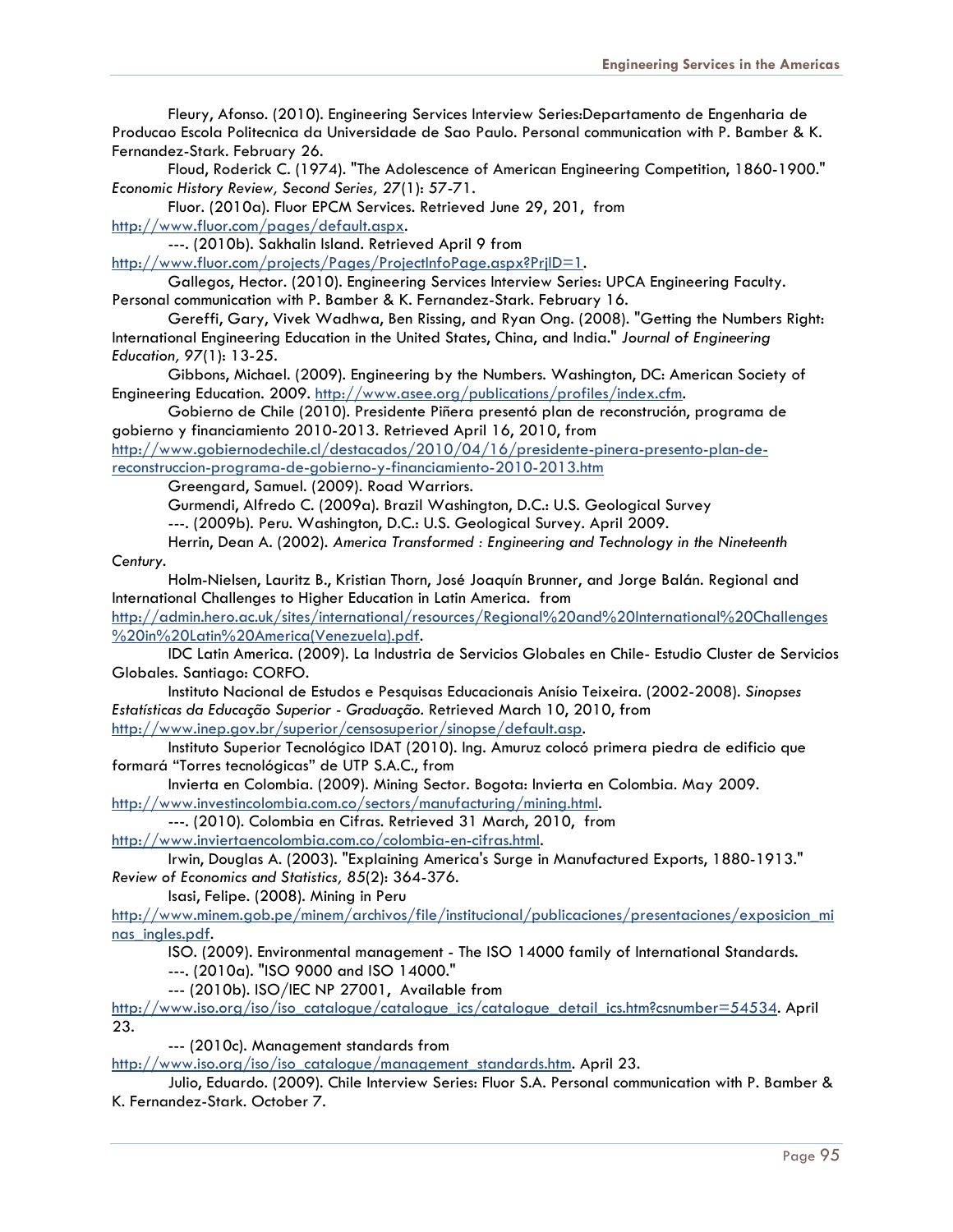La Republica. (2009). CIP anuncia programa "Tú puedes ser ingeniero" a nivel nacional*. La Republica*. November 26, 2009 Retrieved March 10, 2010, from

[http://www.larepublica.pe/sociedad/26/11/2009/cip-anuncia-programa-quottu-puedes-ser](http://www.larepublica.pe/sociedad/26/11/2009/cip-anuncia-programa-quottu-puedes-ser-ingenieroquot-nivel-nacional)[ingenieroquot-nivel-nacional.](http://www.larepublica.pe/sociedad/26/11/2009/cip-anuncia-programa-quottu-puedes-ser-ingenieroquot-nivel-nacional)

Lattuca, Lisa, Patrick Terenzini and J. Fredricks Volkwein. (2006). Engineering Change: A Study of the Impact of EC2000. Baltimore: ABET. March 2006.

Letelier, M and R Carrasco. (2004). "Higher Education Assessment and Accreditation in Chile: State of the Art and Trends." *European Journal of Engineering Education, 29*(1): 119 -124.

Lobo-Guerrero, Alberto. (2010). Engineering Services Interview Series: Logemin S.A. . Personal communication with K. Fernandez-Stark. March 30th.

Longo, Waldimir Pirró, Ivan Rocha and Maria Hortência da Costa Telles. (1996). The Brazilian National Program for Engineering Development - Prodenge.

---. (2000). 'Reengineering' engineering research and education in Brazil: cooperative networks and coalitions.

Lowell, Lindsay and Hal Salzman. (2007). Into the Eye of the Storm: Assessing the Evidence on Science and Engineering Education, Quality and Workforce Demand. Washington, D.C.: Urban Institute.

Maciente, Aguinaldo. (2010). Engineering Services Interview Series: IPEA Researcher. Personal communication with P. Bamber & K. Fernandez-Stark.

Maiz, Juan. (2009). Chile Interview Series: Cade Amec S.A. Personal communication with K. Fernandez-Stark & G. Gereffi. January 21.

Market Research.com. (2010). Engineering Services.

[http://www.marketresearch.com/product/display.asp?productid=2613197&SID=48382695-](http://www.marketresearch.com/product/display.asp?productid=2613197&SID=48382695-473720880-517876439&partnerid=901625821) [473720880-517876439&partnerid=901625821](http://www.marketresearch.com/product/display.asp?productid=2613197&SID=48382695-473720880-517876439&partnerid=901625821).

Meller, Patricio and José Joaquín Brunner. (2009). Futuro Laboral 2009 / 2010 - Profesionales y Técnicos en Chile. [www.futurolaboral.cl.](http://www.futurolaboral.cl/)

Merino, Marco. (2009). Chile Interview Series: SNC-Lavalin. Personal communication with K. Fernandez-Stark & G. Gereffi. January 29.

Mia, Irene, Julio Estrada and Thierry Geiger. (2007). Benchmarking National Attractiveness for Private Investment in Latin American Infrastructure (No. REF: 200407). Geneva: World Economic Forum,,.

Ministerio de Educación de Chile. (2009). *Titulados para Carreras Exclusivas Universitarias, Años 1995-2008* Retrieved March 20, 2010, from [http://www.divesup.cl/sies/wp-](http://www.divesup.cl/sies/wp-content/uploads/2010/01/Titulados-Pregrado-2008-SIES-2009.pdf)

[content/uploads/2010/01/Titulados-Pregrado-2008-SIES-2009.pdf](http://www.divesup.cl/sies/wp-content/uploads/2010/01/Titulados-Pregrado-2008-SIES-2009.pdf).

Ministerio de Educación de Colombia. (2009). *Numero de Graduados*. Retrieved February 10, 2010, from <http://www.mineducacion.gov.co/sistemasdeinformacion/1735/article-212400.html>.

Molina, Alberto Sarria. (2008). Aprendizaje, práctica inicial y consultoría en la ingeniería civil colombiana.

NASSCOM (2008a). Engineered in India, almost from

[http://www.nasscom.in/Nasscom/templates/NormalPage.aspx?id=55183.](http://www.nasscom.in/Nasscom/templates/NormalPage.aspx?id=55183) April 5.

--- (2008b). Wisdom Deck - Engineering Services: The Next Frontier for India from [http://www.nasscom.in/Nasscom/templates/NormalPage.aspx?id=53637.](http://www.nasscom.in/Nasscom/templates/NormalPage.aspx?id=53637) April 5.

NASSCOM & Booz Allen Hamilton. (2005). Globalization of Engineering Services - The Next Frontier for India: NASSCOM, Booz Allen Hamilton.

[http://www.boozallen.com/media/file/Globalization\\_of\\_Engineering\\_Services.pdf](http://www.boozallen.com/media/file/Globalization_of_Engineering_Services.pdf).

National Society of Professional Engineers. (2010). Offshore Outsourcing of Engineering Work. Retrieved June 29, 2010, from

[http://www.nspe.org/GovernmentRelations/TakeAction/IssueBriefs/ib\\_off\\_out\\_eng\\_work.html](http://www.nspe.org/GovernmentRelations/TakeAction/IssueBriefs/ib_off_out_eng_work.html).

OECD (2008). Statistics on International Trade in Services, 1970 - 2006, 2008 Edition. from [http://oecd-stats.ingenta.com/OECD/TableViewer/tableView.aspx.](http://oecd-stats.ingenta.com/OECD/TableViewer/tableView.aspx)

OHSAS 18001 Occupational Health & Safety Zone (2007). What is OHSAS 18001? . from [http://www.ohsas-18001-occupational-health-and-safety.com/what.htm.](http://www.ohsas-18001-occupational-health-and-safety.com/what.htm) April 23.

Parra, Hector. (2010). Engineering Services Interview Series:Former Presindent Sociedad Colombiana de Ingenieros. Personal communication with P. Bamber & K. Fernandez-Stark. March 1.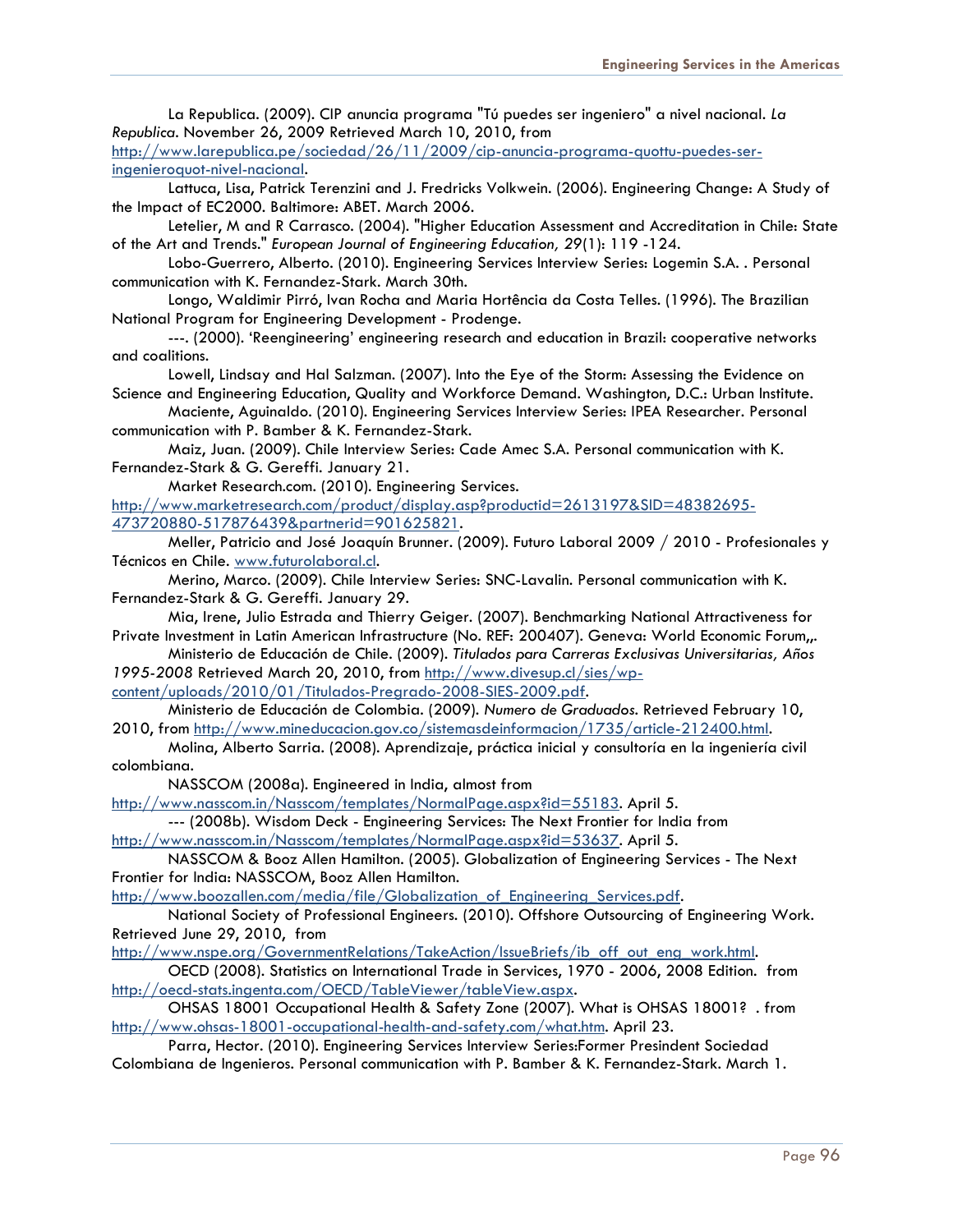Phillips, Tom. (2010). Brazil to Build Controversial Belo Monte Hydroelectric dam in Amazon Rainforest*. The Guardian*. February 2, 2010 Retrieved February 17, 2010, from

[http://www.guardian.co.uk/environment/2010/feb/02/brazil-amazon-rainforest-hydroelectric-dam.](http://www.guardian.co.uk/environment/2010/feb/02/brazil-amazon-rainforest-hydroelectric-dam) Pinho, Jane Alcanfor de. (2009). "SISCOSERV and NBS - The Brazilian Effort in Measuring its

Foreign Trade in Services (Brazil)". Paper presented at the Meeting of the Working Party on International Trade in Goods and Trade in Services Statistics (WPTGS). Paris. from

[http://www.oecd.org/document/2/0,3343,en\\_2649\\_34235\\_43748994\\_1\\_1\\_1\\_1,00.html](http://www.oecd.org/document/2/0,3343,en_2649_34235_43748994_1_1_1_1,00.html). 16-18 November 2009.

Pino, Ricardo. (2009). Chile Interview Series: Hatch S.A. Personal communication with P. Bamber & K. Fernandez-Stark. September 28.

Poch & Asociados (2008). Ammonium Nitrate Emulsion Plant, Calenturitas, Colombia. from <http://www.pochcorp.com/en/main/proyecto/207>. April 15.

Poder 360. (2010). El tren está de vuelta. from

[http://www.poder360.com/article\\_detail.php?id\\_article=3415&pag=2](http://www.poder360.com/article_detail.php?id_article=3415&pag=2). April 15.

Portafolio.Com.Co. (2008). Hay escasez de ingenieros en Colombia, reconocen sectores académico y productivo.

Power (2010). Peru: The Potential to Become a Regional Energy Hub. from

[http://www.powermag.com/business/Peru-The-Potential-to-Become-a-Regional-Energy-Hub\\_2507.html](http://www.powermag.com/business/Peru-The-Potential-to-Become-a-Regional-Energy-Hub_2507.html). April 20.

PriceWaterHouseCoopers. (2009). Corruption prevention in the Engineering & Construction industry: PriceWaterHouseCooopers. [http://www.pwc.com/gx/en/engineering-construction/fraud](http://www.pwc.com/gx/en/engineering-construction/fraud-economic-crime/corruption-prevention.jhtml)[economic-crime/corruption-prevention.jhtml.](http://www.pwc.com/gx/en/engineering-construction/fraud-economic-crime/corruption-prevention.jhtml)

Prochile. (2009). Estadisticas de Comercio Exterior. Retrieved November 20, 2009, from <http://www.prochile.cl/servicios/estadisticas/exportaciones.php>.

ProInversion (2010a). Inversión Extranjera. Retrieved March 19, 2010, from

[http://www.proinversion.com.pe/0/0/modulos/JER/PlantillaStandardsinHijos.aspx?ARE=0&PFL=0&JER=1](http://www.proinversion.com.pe/0/0/modulos/JER/PlantillaStandardsinHijos.aspx?ARE=0&PFL=0&JER=1537) [537](http://www.proinversion.com.pe/0/0/modulos/JER/PlantillaStandardsinHijos.aspx?ARE=0&PFL=0&JER=1537)

---. (2010b). Presentaciones. Personal communication with.

Proyecto Modernización de Refinería Talara. (2010). *Current Activities,,*. Retrieved, from [http://www.petroperu.com.pe/pmrt/Main.asp?T=3240#Front-](http://www.petroperu.com.pe/pmrt/Main.asp?T=3240#Front-End_Engineering_Design_%28FEED%29_%EF%BF%BD_Engineering,_Procurement_and_Construction_%28EPC%29)

End Engineering Design %28FEED%29 %EF%BF%BD Engineering, Procurement and Construction %28 [EPC%29](http://www.petroperu.com.pe/pmrt/Main.asp?T=3240#Front-End_Engineering_Design_%28FEED%29_%EF%BF%BD_Engineering,_Procurement_and_Construction_%28EPC%29). March 19. .

Razo, Carlos and Álvaro Calderón. (2010). Chile´s Outward FDI and its Policy Context. New York City: Vale Columbia Center on Sustainable International Investment. March 12, 2010.

<http://www.vcc.columbia.edu/content/columbia-fdi-profiles>.

Reuters (2008). Peru´s Garcia Announces \$13 billion Stimulus Package. Retrieved April 10, 2010, from<http://www.reuters.com/article/idUSN0847563020081208>

Salas, Leslie. (2009). SalfaCorp mira en Perú más de 30 proyectos asociados al sector retail*. Diario Gestión Perú*. December 12, 2008 Retrieved March 10, 2010,

Salerno, Mario Sergio. (2010). Engineering Services Interview Series: Professor Departamento de Engenharia de Produção Escola Politécnica da Universidade de São Paulo. Personal communication with P. Bamber & K. Fernandez-Stark. February 19.

Sanchez, John and Hassan Boolan. (2009). Chile Interview Series: Bechtel S.A. Personal communication with K. Fernandez-Stark & G. Gereffi. January 29.

Santamaria, Jaime. (2010). Engineering Services Interview Series: Ingetec S.A. Personal communication with K. Fernandez-Stark & P. Bamber. February 24, 2010.

SENATI (2010). Formación de Profesionales en Técnicas de Ingeniería (Tecnólogos). from [http://www.senati.edu.pe/PRO\\_Tecnicos\\_Ingenieria.htm](http://www.senati.edu.pe/PRO_Tecnicos_Ingenieria.htm). April 20.

Servicio Nacional de Aduanas-Chile. (2007). Exportación de Servicios. Normativa: Resolución Exenta Nº 002.511. Valparaiso, Chile. May 16, 2007.

[http://www.aduana.cl/prontus\\_aduana/site/artic/20071001/pags/20071001150749.html.](http://www.aduana.cl/prontus_aduana/site/artic/20071001/pags/20071001150749.html)

Sistema Nacional de Información de Educación Superior. (2008). Titulados Postgrados 2007 de Educación Superior. Santiago, Chile: Ministerio de Educación. [http://www.divesup.cl/sies/?page\\_id=28](http://www.divesup.cl/sies/?page_id=28).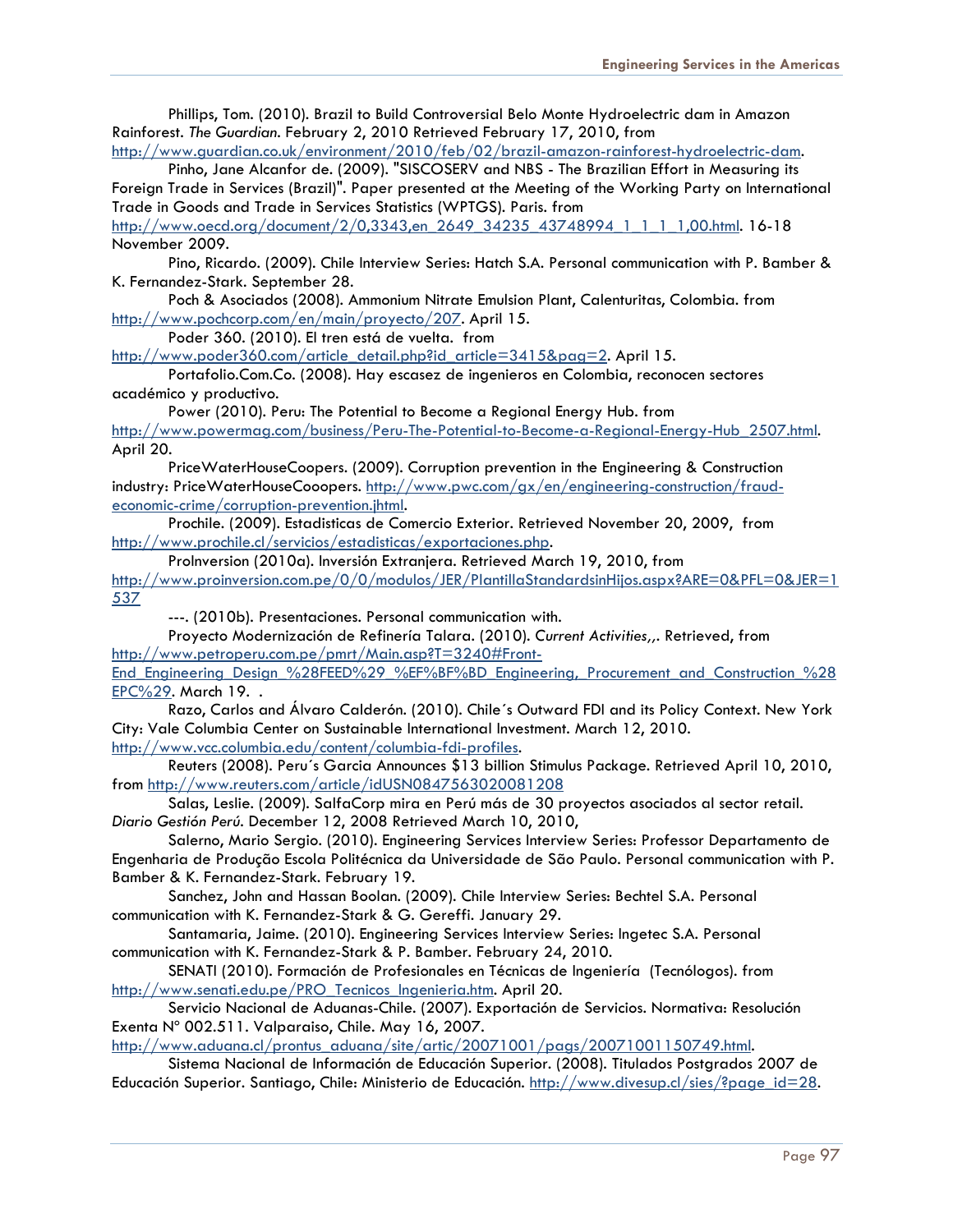---. (2009). Titulados Postgrado 2008 de Educación Superior. Santiago Ministerio de Educación. [http://www.divesup.cl/sies/?page\\_id=28.](http://www.divesup.cl/sies/?page_id=28) SNC Lavalin (2007). SNC-Lavalin Acquires Mining Engineering Firm in Brazil. from [http://www.snclavalin.com/investors.php?action=press\\_release\\_details&current\\_year=2007&id=183&lan](http://www.snclavalin.com/investors.php?action=press_release_details¤t_year=2007&id=183&lang=en)  $g=en.$  April 15. ---. (2010a). Copper. Retrieved April 9 from <http://www.snclavalin.com/expertise.php?lang=en&id=44&sub=1>. ---. (2010b). Gold. Retrieved April 9 from <http://www.snclavalin.com/expertise.php?lang=en&id=56&sub=1>. ---. (2010c). Iron Ore. Retrieved April 9 from <http://www.snclavalin.com/expertise.php?lang=en&id=48&sub=1>. ---. (2010d). Regional Expertise. Retrieved April 9 from <http://www.snclavalin.com/expertise.php?lang=en&id=55&sub=1>. SONAMI : Sociedad Nacional de Minería - Chile. (2009). Preocupante Escasez de Profesionales en la Minería. The Economist Intelligence Unit. (2008). Country Profile 2008 - Chile, pp. 52. [http://www.eiu.com/site\\_info.asp?info\\_name=ps\\_country\\_profiles&entry1=psNav&page=noads.](http://www.eiu.com/site_info.asp?info_name=ps_country_profiles&entry1=psNav&page=noads) ---. (2009). Peru. The Heritage Foundation. (2010). 2010 Index of Economic Freedom. Retrieved April 6, 2010, from<http://www.heritage.org/index/Ranking.aspx>. The Urban Land Institute and Ernst & Young. (2010). Infrastructure 2010: Investment Imperative. Washington, D.C.: The Urban Land Institute The World Bank Group. (2009). The Worldwide Governance Indicators (WGI) project. Retrieved March 1, 2010, from <http://info.worldbank.org/governance/wgi/>.. ---. (2010a). Doing Business. Retrieved January 15, 2010, from [http://www.doingbusiness.org/EconomyRankings/.](http://www.doingbusiness.org/EconomyRankings/) ---. (2010b). World Development Indicators. Retrieved April 20, 2010, from [http://data.worldbank.org/data-catalog/world-development-indicators?cid=GPD\\_WDI.](http://data.worldbank.org/data-catalog/world-development-indicators?cid=GPD_WDI) Torres, Alvaro. (2010). Engineering Services Interview Series: Director Comercial SNC Lavalin - Colombia. Personal communication with P. Bamber & K. Fernandez-Stark. March 30. Transparency International. (2010). Corruption Perception Index 2009. Retrieved March 15, 2010, from [http://www.transparency.org/policy\\_research/surveys\\_indices/cpi/2009/cpi\\_2009\\_table.](http://www.transparency.org/policy_research/surveys_indices/cpi/2009/cpi_2009_table) Tuck School of Business at Dartmouth – William F. Achtmeyer Center for Global Leadership. (2007). Infosys Consulting. U.S. Citizenship and Immigration Services (2010). USCIS to Accept H-1B Petitions for Fiscal Year 2011 Beginning April 1, 2010. from [http://www.uscis.gov/portal/site/uscis/menuitem.5af9bb95919f35e66f614176543f6d1a/?vgnextoid=](http://www.uscis.gov/portal/site/uscis/menuitem.5af9bb95919f35e66f614176543f6d1a/?vgnextoid=5b29dd1d5fd37210VgnVCM100000082ca60aRCRD&vgnextchannel=b56db6f2cae63110VgnVCM1000004718190aRCRD) [5b29dd1d5fd37210VgnVCM100000082ca60aRCRD&vgnextchannel=b56db6f2cae63110VgnVCM10](http://www.uscis.gov/portal/site/uscis/menuitem.5af9bb95919f35e66f614176543f6d1a/?vgnextoid=5b29dd1d5fd37210VgnVCM100000082ca60aRCRD&vgnextchannel=b56db6f2cae63110VgnVCM1000004718190aRCRD) [00004718190aRCRD](http://www.uscis.gov/portal/site/uscis/menuitem.5af9bb95919f35e66f614176543f6d1a/?vgnextoid=5b29dd1d5fd37210VgnVCM100000082ca60aRCRD&vgnextchannel=b56db6f2cae63110VgnVCM1000004718190aRCRD). April 20. U.S. News & World Report (2010). Best Colleges Specialty Rankings: Best Undergraduate Engineering Programs. from [http://colleges.usnews.rankingsandreviews.com/best-colleges/spec-doct](http://colleges.usnews.rankingsandreviews.com/best-colleges/spec-doct-engineering)[engineering.](http://colleges.usnews.rankingsandreviews.com/best-colleges/spec-doct-engineering) April 20. UBS. (2006). Prices and Earnings Zurich: UBS. July 2006. ---. (2009). Prices and Earnings. Zurich: UBS. July 30, 2009. [www.ubs.com/research](http://www.ubs.com/research). UN-Habitat. (2008). Housing Finance Mechanisms in Peru. UNCTAD. (2008). World Investment Report: Transnational Corporations, and the Infrastructure Challenge. New York and Geneva: United Nations. July 2008. United Nations. (2002). Manual on Statistics of International Trade in Services. <http://www.oecd.org/dataoecd/32/45/2404428.pdf>. United Nations (2009). UN Service Trade. <http://unstats.un.org/unsd/servicetrade/mr/daCommoditiesResults.aspx?&cc=280&px=OE>. United Nations (2010). Detailed structure and explanatory notes - ISIC Rev.4 code 7110. from [http://unstats.un.org/unsd/cr/registry/regcs.asp?Cl=27&Lg=1&Co=7110.](http://unstats.un.org/unsd/cr/registry/regcs.asp?Cl=27&Lg=1&Co=7110) April 15.